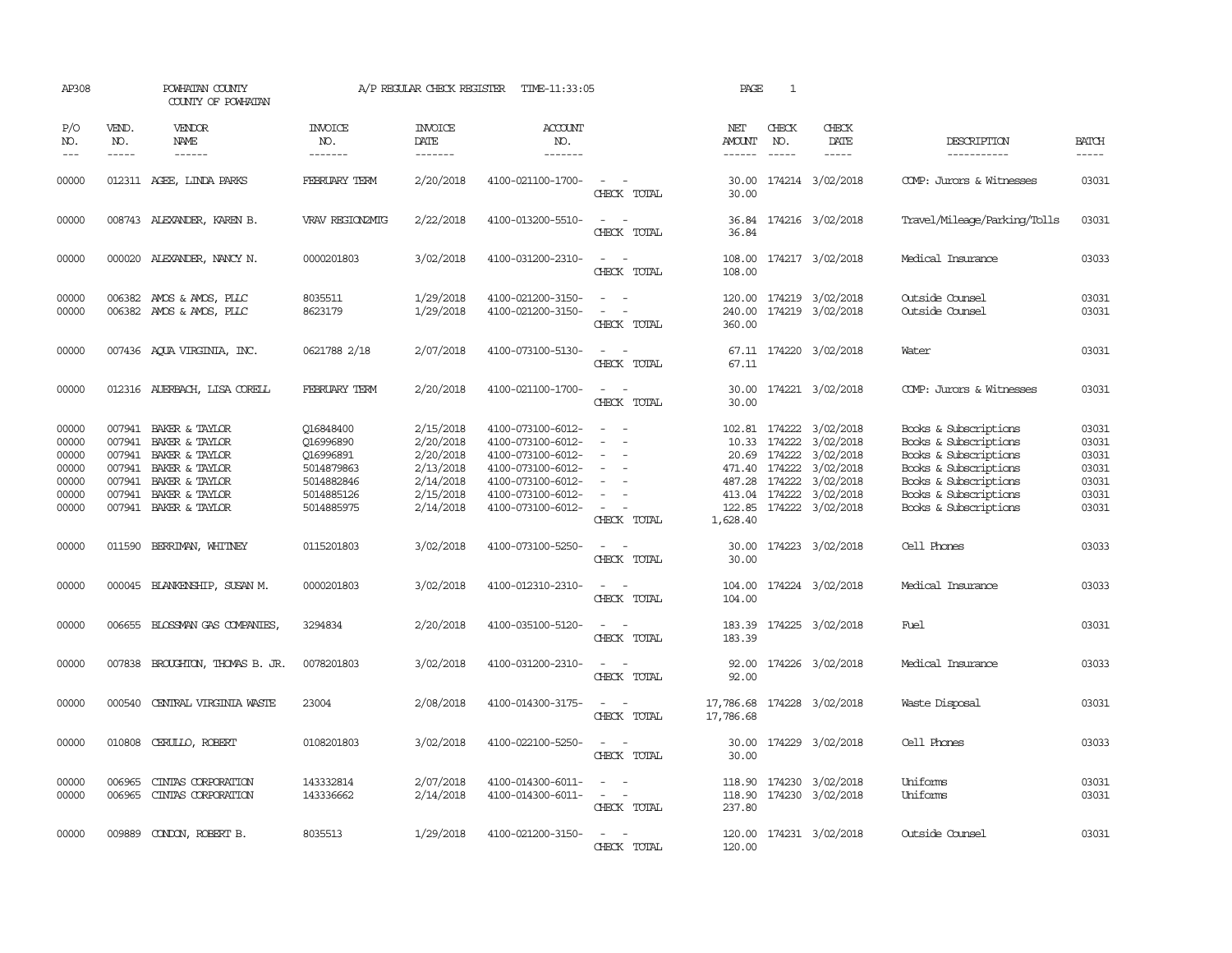| AP308                                                                                                    |                                                                    | POWHATAN COUNTY<br>COUNTY OF POWHATAN                                                                                                                                                                                                                                                                                                                                           |                                                                                                                                              | A/P REGULAR CHECK REGISTER                                                                                                                               | TIME-11:33:05                                                                                                                                                                                                                                            |                                                                               | PAGE                                                 | 2                                                                 |                                                                                                                                                                                                                                    |                                                                                                                                                                                                                                                                                                                                                                                                               |                                                                                                 |
|----------------------------------------------------------------------------------------------------------|--------------------------------------------------------------------|---------------------------------------------------------------------------------------------------------------------------------------------------------------------------------------------------------------------------------------------------------------------------------------------------------------------------------------------------------------------------------|----------------------------------------------------------------------------------------------------------------------------------------------|----------------------------------------------------------------------------------------------------------------------------------------------------------|----------------------------------------------------------------------------------------------------------------------------------------------------------------------------------------------------------------------------------------------------------|-------------------------------------------------------------------------------|------------------------------------------------------|-------------------------------------------------------------------|------------------------------------------------------------------------------------------------------------------------------------------------------------------------------------------------------------------------------------|---------------------------------------------------------------------------------------------------------------------------------------------------------------------------------------------------------------------------------------------------------------------------------------------------------------------------------------------------------------------------------------------------------------|-------------------------------------------------------------------------------------------------|
| P/O<br>NO.                                                                                               | VEND.<br>NO.                                                       | VENDOR<br>NAME                                                                                                                                                                                                                                                                                                                                                                  | <b>INVOICE</b><br>NO.                                                                                                                        | <b>INVOICE</b><br><b>DATE</b>                                                                                                                            | <b>ACCOUNT</b><br>NO.                                                                                                                                                                                                                                    |                                                                               | NET<br>AMOUNT                                        | CHECK<br>NO.                                                      | CHECK<br>DATE                                                                                                                                                                                                                      | DESCRIPTION                                                                                                                                                                                                                                                                                                                                                                                                   | <b>BATCH</b>                                                                                    |
| $---$                                                                                                    | $- - - - -$                                                        | $- - - - - -$                                                                                                                                                                                                                                                                                                                                                                   | -------                                                                                                                                      | -------                                                                                                                                                  | -------                                                                                                                                                                                                                                                  |                                                                               | ------                                               | $\frac{1}{2}$                                                     | -----                                                                                                                                                                                                                              | -----------                                                                                                                                                                                                                                                                                                                                                                                                   | -----                                                                                           |
| 00000                                                                                                    |                                                                    | 000076 DELL MARKETING L.P.                                                                                                                                                                                                                                                                                                                                                      | 10226163909                                                                                                                                  | 2/22/2018                                                                                                                                                | 4100-031710-6001-                                                                                                                                                                                                                                        | CHECK TOTAL                                                                   | 1,035.08<br>1,035.08                                 |                                                                   | 174232 3/02/2018                                                                                                                                                                                                                   | Office Supplies                                                                                                                                                                                                                                                                                                                                                                                               | 03031                                                                                           |
| 00000                                                                                                    |                                                                    | 006879 DEMCO, INC.                                                                                                                                                                                                                                                                                                                                                              | 6309590                                                                                                                                      | 2/09/2018                                                                                                                                                | 4100-073100-6014-                                                                                                                                                                                                                                        | CHECK TOTAL                                                                   | 660.02                                               |                                                                   | 660.02 174233 3/02/2018                                                                                                                                                                                                            | Library Supplies                                                                                                                                                                                                                                                                                                                                                                                              | 03031                                                                                           |
| 00000                                                                                                    |                                                                    | 011630 DIXON, CHRISTINA C.                                                                                                                                                                                                                                                                                                                                                      | <b>DUCKS LOCKSMITH</b>                                                                                                                       | 2/19/2018                                                                                                                                                | 4100-073100-6001-                                                                                                                                                                                                                                        | CHECK TOTAL                                                                   | 18.43<br>18.43                                       |                                                                   | 174234 3/02/2018                                                                                                                                                                                                                   | Office Supplies                                                                                                                                                                                                                                                                                                                                                                                               | 03031                                                                                           |
| 00000                                                                                                    |                                                                    | 008750 DOMINION ENERGY                                                                                                                                                                                                                                                                                                                                                          | 0634337018 2/18                                                                                                                              | 2/02/2018                                                                                                                                                | 4100-053910-5643-                                                                                                                                                                                                                                        | $\sim$ $\sim$<br>CHECK TOTAL                                                  | 172.69<br>172.69                                     |                                                                   | 174235 3/02/2018                                                                                                                                                                                                                   | PCCAA Services - Federal CSBG                                                                                                                                                                                                                                                                                                                                                                                 | 03031                                                                                           |
| 00000<br>00000<br>00000<br>00000<br>00000<br>00000                                                       | 000860<br>000860<br>000860<br>000860<br>000860<br>000860           | DOMINION ENERGY VIRGINIA<br>DOMINION ENERGY VIRGINIA<br>DOMINION ENERGY VIRGINIA<br>DOMINION ENERGY VIRGINIA<br>DOMINION ENERGY VIRGINIA<br>DOMINION ENERGY VIRGINIA                                                                                                                                                                                                            | 1221667833 2/18<br>2322252509 2/18<br>4062035391 2/18<br>4165680929 2/18<br>6211789810 2/18<br>8009370571 2/18                               | 2/01/2018<br>2/01/2018<br>2/01/2018<br>2/02/2018<br>2/01/2018<br>2/02/2018                                                                               | 4100-031210-5110-<br>4100-031200-5110-<br>4100-031210-5110-<br>4100-031210-5110-<br>4100-031210-5110-<br>4100-031210-5110-                                                                                                                               | $\equiv$<br>CHECK TOTAL                                                       | 1,404.20                                             | 634.16 174236<br>152.31 174236                                    | 221.49 174236 3/02/2018<br>3/02/2018<br>201.68 174236 3/02/2018<br>3/02/2018<br>165.57 174236 3/02/2018<br>28.99 174236 3/02/2018                                                                                                  | Electricity - Comunications H 03031<br>Electricity<br>Electricity - Comunications H 03031<br>Electricity - Comunications H 03031<br>Electricity - Comunications H 03031<br>Electricity - Comunications H 03031                                                                                                                                                                                                | 03031                                                                                           |
| 00000<br>00000<br>00000<br>00000<br>00000<br>00000<br>00000<br>00000<br>00000<br>00000<br>00000<br>00000 | 011224<br>011224<br>011224<br>011224<br>011224<br>011224<br>011224 | 011224 ELECTRONIC SYSTEMS, INC.<br>ELECTRONIC SYSTEMS, INC.<br>011224 ELECTRONIC SYSTEMS, INC.<br>ELECTRONIC SYSTEMS, INC.<br>011224 ELECTRONIC SYSTEMS, INC.<br>ELECTRONIC SYSTEMS, INC.<br>ELECTRONIC SYSTEMS, INC.<br>ELECTRONIC SYSTEMS, INC.<br>011224 ELECTRONIC SYSTEMS, INC.<br>ELECTRONIC SYSTEMS, INC.<br>ELECTRONIC SYSTEMS, INC.<br>011224 ELECTRONIC SYSTEMS, INC. | IN892944<br>IN892944<br>IN892944<br>IN892944<br>IN892944<br>IN892944<br>IN892944<br>IN892944<br>IN892944<br>IN892944<br>IN892944<br>IN892944 | 2/20/2018<br>2/20/2018<br>2/20/2018<br>2/20/2018<br>2/20/2018<br>2/20/2018<br>2/20/2018<br>2/20/2018<br>2/20/2018<br>2/20/2018<br>2/20/2018<br>2/20/2018 | 4100-035100-3320-<br>4100-014300-3320-<br>4100-012100-3320-<br>4100-012310-3320-<br>4100-031210-3320-<br>4100-012200-3320-<br>4100-012220-3320-<br>4100-071110-3320-<br>4100-014100-3320-<br>4100-031200-3320-<br>4100-012410-3320-<br>4100-012510-3320- | $\overline{\phantom{a}}$<br>$\sim$<br>$\overline{\phantom{a}}$<br>CHECK TOTAL | 14.00<br>105.49<br>25.83<br>25.83<br>14.00<br>711.42 | 65.66 174237<br>174237<br>14.00 174237<br>174237<br>177.49 174237 | 25.83 174237 3/02/2018<br>174237 3/02/2018<br>14.00 174237 3/02/2018<br>174237 3/02/2018<br>3/02/2018<br>3/02/2018<br>174237 3/02/2018<br>3/02/2018<br>3/02/2018<br>3/02/2018<br>203.49 174237 3/02/2018<br>25.80 174237 3/02/2018 | Landscaping - Animal Control<br>Maintenance and Service Contra<br>Maintenance & Service Contract<br>Maintenance & Service Contract<br>Maintenance and Service Contra<br>Maintenance & Service Contract<br>Maintenance and service contra<br>General Maintenance<br>Maintenance & Service Contract 03031<br>Maintenance & Service Contract<br>Maintenance & Service Contract<br>Maintenance & Service Contract | 03031<br>03031<br>03031<br>03031<br>03031<br>03031<br>03031<br>03031<br>03031<br>03031<br>03031 |
| 00000                                                                                                    |                                                                    | 012315 ELTON, PATRICIA MARSH                                                                                                                                                                                                                                                                                                                                                    | <b>FEBRUARY TERM</b>                                                                                                                         | 2/20/2018                                                                                                                                                | 4100-021100-1700-                                                                                                                                                                                                                                        | CHECK TOTAL                                                                   | 30.00<br>30.00                                       |                                                                   | 174238 3/02/2018                                                                                                                                                                                                                   | COMP: Jurors & Witnesses                                                                                                                                                                                                                                                                                                                                                                                      | 03031                                                                                           |
| 00000                                                                                                    |                                                                    | 006510 EMERGENCY SERVICES                                                                                                                                                                                                                                                                                                                                                       | 266                                                                                                                                          | 2/20/2016                                                                                                                                                | 4100-032200-5815-                                                                                                                                                                                                                                        | CHECK TOTAL                                                                   | 390.00<br>390.00                                     |                                                                   | 174239 3/02/2018                                                                                                                                                                                                                   | Training/Seminars                                                                                                                                                                                                                                                                                                                                                                                             | 03031                                                                                           |
| 00000                                                                                                    |                                                                    | 001380 FORD, SUSAN P.                                                                                                                                                                                                                                                                                                                                                           | 0013201803                                                                                                                                   | 3/02/2018                                                                                                                                                | 4100-012310-2310-                                                                                                                                                                                                                                        | CHECK TOTAL                                                                   | 104.00<br>104.00                                     |                                                                   | 174240 3/02/2018                                                                                                                                                                                                                   | Medical Insurance                                                                                                                                                                                                                                                                                                                                                                                             | 03033                                                                                           |
| 00000                                                                                                    |                                                                    | 012310 GLIDEWELL, DONNA RUSH                                                                                                                                                                                                                                                                                                                                                    | FEBRUARY TERM                                                                                                                                | 2/20/2018                                                                                                                                                | 4100-021100-1700-                                                                                                                                                                                                                                        | $\sim$<br>CHECK TOTAL                                                         | 30.00<br>30.00                                       |                                                                   | 174241 3/02/2018                                                                                                                                                                                                                   | COMP: Jurors & Witnesses                                                                                                                                                                                                                                                                                                                                                                                      | 03031                                                                                           |
| 00000                                                                                                    |                                                                    | 011392 GREGORY, ARTHUR                                                                                                                                                                                                                                                                                                                                                          | VA FORESNICTRNG                                                                                                                              | 3/04/2018                                                                                                                                                | 4100-031200-5540-                                                                                                                                                                                                                                        | CHECK TOTAL                                                                   | 280.50<br>280.50                                     |                                                                   | 174242 3/02/2018                                                                                                                                                                                                                   | Conferences & Training                                                                                                                                                                                                                                                                                                                                                                                        | 03031                                                                                           |
| 00000                                                                                                    |                                                                    | 012309 HAGY, JR., DOUGLAS WAYNE                                                                                                                                                                                                                                                                                                                                                 | FEBRUARY TERM                                                                                                                                | 2/20/2018                                                                                                                                                | 4100-021100-1700-                                                                                                                                                                                                                                        | CHECK TOTAL                                                                   | 30.00<br>30.00                                       |                                                                   | 174243 3/02/2018                                                                                                                                                                                                                   | COMP: Jurors & Witnesses                                                                                                                                                                                                                                                                                                                                                                                      | 03031                                                                                           |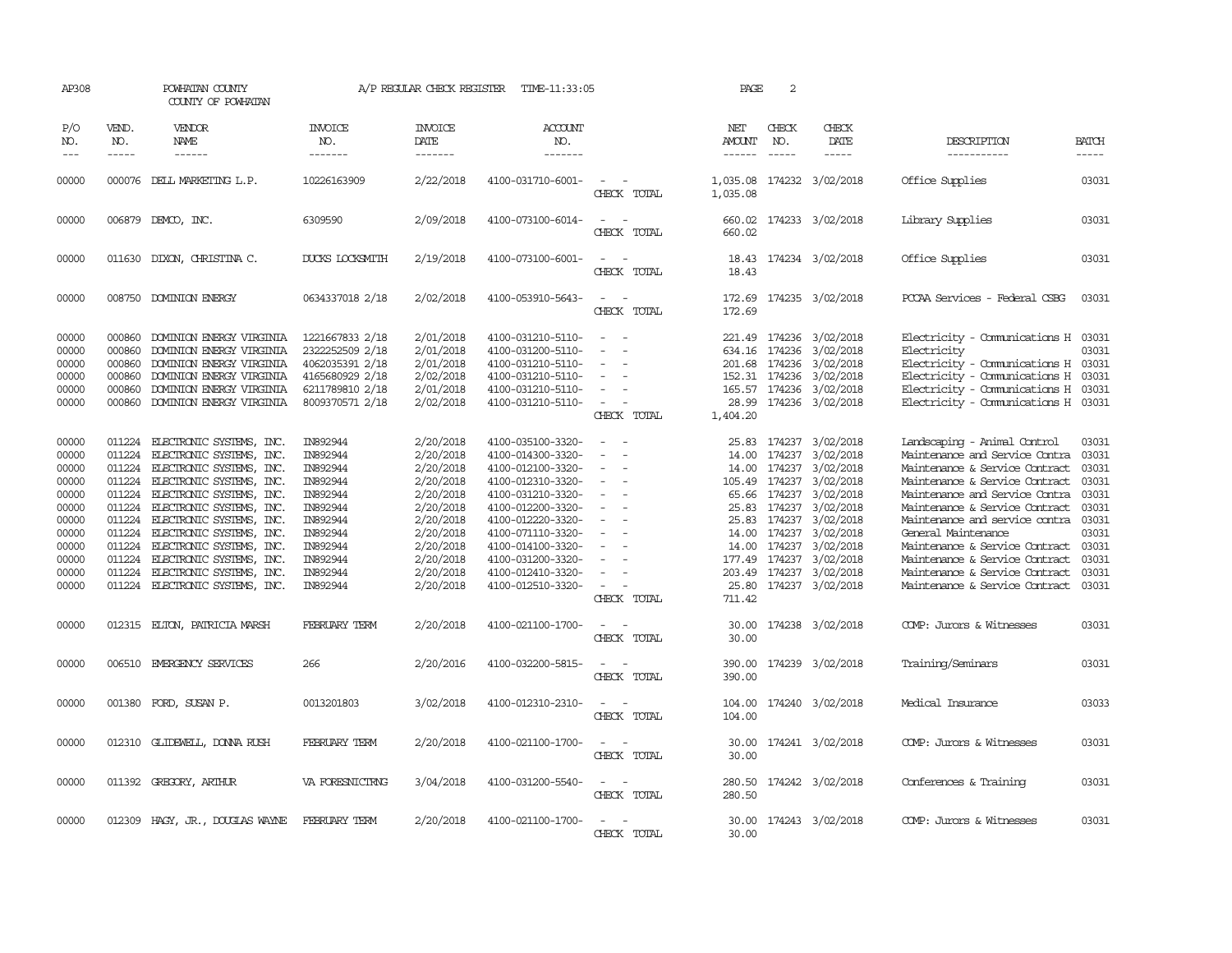| AP308                                                                                                                                                                                                                                                                                                                                                                                                      |                             | POWHATAN COUNTY<br>COUNTY OF POWHATAN  |                                  | A/P REGULAR CHECK REGISTER        | TIME-11:33:05                    |                                                                                                                             | PAGE                    | 3            |                              |                                |                             |
|------------------------------------------------------------------------------------------------------------------------------------------------------------------------------------------------------------------------------------------------------------------------------------------------------------------------------------------------------------------------------------------------------------|-----------------------------|----------------------------------------|----------------------------------|-----------------------------------|----------------------------------|-----------------------------------------------------------------------------------------------------------------------------|-------------------------|--------------|------------------------------|--------------------------------|-----------------------------|
| P/O<br>NO.<br>$\frac{1}{2} \frac{1}{2} \frac{1}{2} \frac{1}{2} \frac{1}{2} \frac{1}{2} \frac{1}{2} \frac{1}{2} \frac{1}{2} \frac{1}{2} \frac{1}{2} \frac{1}{2} \frac{1}{2} \frac{1}{2} \frac{1}{2} \frac{1}{2} \frac{1}{2} \frac{1}{2} \frac{1}{2} \frac{1}{2} \frac{1}{2} \frac{1}{2} \frac{1}{2} \frac{1}{2} \frac{1}{2} \frac{1}{2} \frac{1}{2} \frac{1}{2} \frac{1}{2} \frac{1}{2} \frac{1}{2} \frac{$ | VEND.<br>NO.<br>$- - - - -$ | <b>VENDOR</b><br>NAME<br>$- - - - - -$ | <b>INVOICE</b><br>NO.<br>------- | <b>INVOICE</b><br>DATE<br>------- | <b>ACCOUNT</b><br>NO.<br>------- |                                                                                                                             | NET<br>AMOUNT<br>------ | CHECK<br>NO. | CHECK<br>DATE<br>$- - - - -$ | DESCRIPTION<br>-----------     | <b>BATCH</b><br>$- - - - -$ |
| 00000                                                                                                                                                                                                                                                                                                                                                                                                      |                             | 007752 ID NEIWORKS, INC.               | 273069                           | 3/01/2018                         | 4100-031200-3320-                | $\overline{\phantom{a}}$<br>CHECK TOTAL                                                                                     | 1,098.00<br>1,098.00    |              | 174245 3/02/2018             | Maintenance & Service Contract | 03032                       |
| 00000                                                                                                                                                                                                                                                                                                                                                                                                      |                             | 007874 JONES, LINDA HOLLIN             | 0078201803                       | 3/02/2018                         | 4100-012220-5250-                | $\sim$<br>CHECK TOTAL                                                                                                       | 30.00<br>30.00          |              | 174246 3/02/2018             | Cell Phones                    | 03033                       |
| 00000                                                                                                                                                                                                                                                                                                                                                                                                      |                             | 011973 KURNOS, JULIANNE N.             | 0119201803                       | 3/02/2018                         | 4100-081100-5250-                | $\equiv$<br>$\sim$<br>CHECK TOTAL                                                                                           | 30.00<br>30.00          |              | 174247 3/02/2018             | Cell Phones                    | 03033                       |
| 00000                                                                                                                                                                                                                                                                                                                                                                                                      |                             | 012313 LEE, SANDRA FOWLER              | FEBRUARY TERM                    | 2/20/2018                         | 4100-021100-1700-                | $\omega_{\rm{max}}$ and $\omega_{\rm{max}}$<br>CHECK TOTAL                                                                  | 30.00                   |              | 30.00 174248 3/02/2018       | COMP: Jurors & Witnesses       | 03031                       |
| 00000                                                                                                                                                                                                                                                                                                                                                                                                      |                             | 009552 MANSFIELD OIL COMPANY           | SOLCD-391404                     | 2/19/2018                         | 4100-032200-5120-                | $ -$<br>CHECK TOTAL                                                                                                         | 158.37                  |              | 158.37 174249 3/02/2018      | Apparatus Fuel                 | 03032                       |
| 00000                                                                                                                                                                                                                                                                                                                                                                                                      |                             | 011840 MCI COMM SERVICE                | 8045985656 2/18                  | 2/11/2018                         | 4100-031210-5240-                | $\sim$ $-$<br>$\sim$<br>CHECK TOTAL                                                                                         | 139.04                  |              | 139.04 174250 3/02/2018      | Long Distance                  | 03032                       |
| 00000                                                                                                                                                                                                                                                                                                                                                                                                      |                             | 009705 MEYER, ANDREW D.                | 8035319                          | 1/29/2018                         | 4100-021200-3150-                | $\sim$ $ \sim$<br>CHECK TOTAL                                                                                               | 240.00<br>240.00        |              | 174251 3/02/2018             | Outside Counsel                | 03032                       |
| 00000                                                                                                                                                                                                                                                                                                                                                                                                      |                             | 009239 MOVIE LICENSING USA             | 2470350                          | 2/15/2018                         | 4100-073100-6012-                | $\sim$ $\sim$<br>CHECK TOTAL                                                                                                | 551.00                  |              | 551.00 174252 3/02/2018      | Books & Subscriptions          | 03032                       |
| 00000                                                                                                                                                                                                                                                                                                                                                                                                      |                             | 011595 NOLAN, THOMAS P.                | MILEAGE 2/18                     | 2/22/2018                         | 4100-031210-5540-                | $\sim$ $ \sim$<br>CHECK TOTAL                                                                                               | 33.72                   |              | 33.72 174253 3/02/2018       | Conferences and Training       | 03032                       |
| 00000                                                                                                                                                                                                                                                                                                                                                                                                      |                             | 009315 OWENS & OWENS                   | 8200295                          | 2/12/2018                         | 4100-021200-3150-                | $\sim$ $ \sim$<br>CHECK TOTAL                                                                                               | 120.00                  |              | 120.00 174255 3/02/2018      | Outside Counsel                | 03032                       |
| 00000                                                                                                                                                                                                                                                                                                                                                                                                      |                             | 007962 PITNEY BOWES GLOBAL             | 0010552611                       | 11/30/2017                        | 4100-021600-3320-                | $\sim$ $ \sim$<br>CHECK TOTAL                                                                                               | 150.00                  |              | 150.00 174256 3/02/2018      | Maintenance & Service Contract | 03032                       |
| 00000                                                                                                                                                                                                                                                                                                                                                                                                      |                             | 009638 POE, INEZ L                     | 0096201803                       | 3/02/2018                         | 4100-013200-2310-                | $\sim$<br>CHECK TOTAL                                                                                                       | 120.00<br>120.00        |              | 174257 3/02/2018             | Medical Insurance              | 03033                       |
| 00000                                                                                                                                                                                                                                                                                                                                                                                                      | 011929                      | POMPEI, ANDREW                         | 0119201803                       | 3/02/2018                         | 4100-081100-5250-                | $\sim$<br>$\sim$<br>CHECK TOTAL                                                                                             | 30.00<br>30.00          |              | 174258 3/02/2018             | Cell Phones                    | 03033                       |
| 00000                                                                                                                                                                                                                                                                                                                                                                                                      | 001980                      | POORE, FRANCES                         | 0019201803                       | 3/02/2018                         | 4100-012100-2310-                | $\sim$ $ \sim$<br>CHECK TOTAL                                                                                               | 88.00<br>88.00          |              | 174259 3/02/2018             | Medical Insurance              | 03033                       |
| 00000                                                                                                                                                                                                                                                                                                                                                                                                      |                             | 006043 POWERS, KATHRYN C.              | 0060201803                       | 3/02/2018                         | 4100-021600-2310-                | $\sim$ $ \sim$<br>CHECK TOTAL                                                                                               | 120.00<br>120.00        |              | 174260 3/02/2018             | Medical Insurance              | 03033                       |
| 00000                                                                                                                                                                                                                                                                                                                                                                                                      |                             | 006928 POWHATAN COUNTY DEPT. OF        | VACAP HOTEL                      | 2/15/2018                         | 4100-053910-5643-                | $\sim$ $ -$<br>CHECK TOTAL                                                                                                  | 414.12                  |              | 414.12 174262 3/02/2018      | PCCAA Services - Federal CSBG  | 03032                       |
| 00000                                                                                                                                                                                                                                                                                                                                                                                                      |                             | 008294 POWHATAN COUNTY PUBLIC          | 0082201803                       | 3/02/2018                         | 4100-031200-2310-                | $\frac{1}{2} \left( \frac{1}{2} \right) \left( \frac{1}{2} \right) = \frac{1}{2} \left( \frac{1}{2} \right)$<br>CHECK TOTAL | 681.50                  |              | 681.50 174263 3/02/2018      | Medical Insurance              | 03033                       |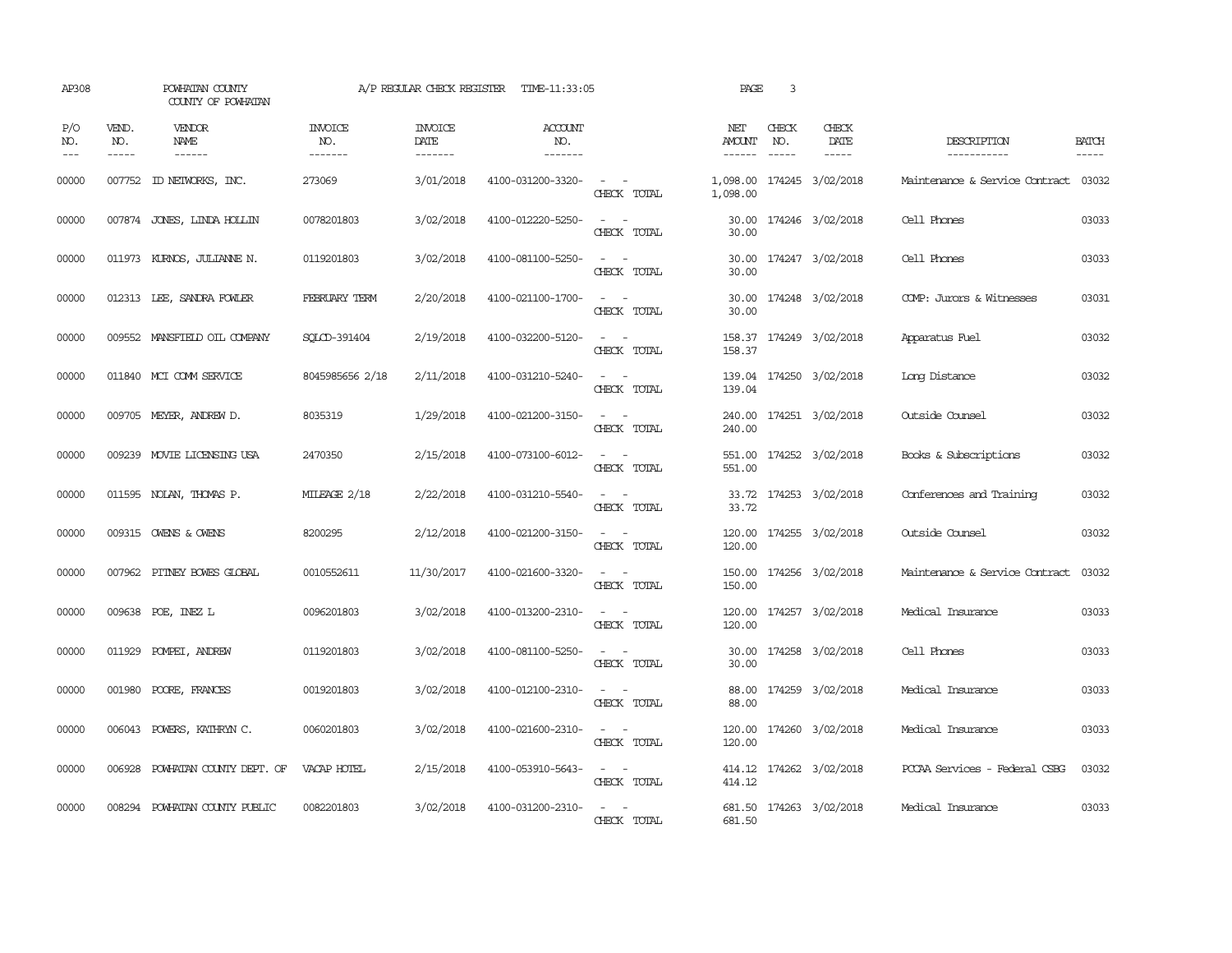| AP308                   |                             | POWHATAN COUNTY<br>COUNTY OF POWHATAN                 |                                  | A/P REGULAR CHECK REGISTER          | TIME-11:33:05                                               |                                                                                                                                                                                          | PAGE                             | $\overline{4}$              |                                                      |                                                      |                             |
|-------------------------|-----------------------------|-------------------------------------------------------|----------------------------------|-------------------------------------|-------------------------------------------------------------|------------------------------------------------------------------------------------------------------------------------------------------------------------------------------------------|----------------------------------|-----------------------------|------------------------------------------------------|------------------------------------------------------|-----------------------------|
| P/O<br>NO.<br>$---$     | VEND.<br>NO.<br>$- - - - -$ | <b>VENDOR</b><br>NAME<br>$- - - - - -$                | <b>INVOICE</b><br>NO.<br>------- | <b>INVOICE</b><br>DATE<br>-------   | <b>ACCOUNT</b><br>NO.<br>-------                            |                                                                                                                                                                                          | NET<br>AMOUNT<br>$- - - - - -$   | CHECK<br>NO.<br>$- - - - -$ | CHECK<br>DATE<br>$- - - - -$                         | DESCRIPTION<br>-----------                           | <b>BATCH</b><br>$- - - - -$ |
| 00000                   |                             | 010777 PRESEARCH BACKGROUND                           | 59536-85                         | 2/01/2018                           | 4100-083500-7002-                                           | $\sim$ 10 $\sim$ $\sim$<br>CHECK TOTAL                                                                                                                                                   | 39.85<br>39.85                   |                             | 174264 3/02/2018                                     | Criminal History/Background Ch 03032                 |                             |
| 00000                   |                             | 008334 PROQUEST, LLC                                  | 0-00242143                       | 2/14/2018                           | 4100-073100-6012-                                           | $\sim$ $\sim$<br>CHECK TOTAL                                                                                                                                                             | 845.00<br>845.00                 |                             | 174265 3/02/2018                                     | Books & Subscriptions                                | 03032                       |
| 00000                   |                             | 006523 PURCHASE POWER                                 | 800909008561578                  | 2/21/2018                           | 4100-021600-5210-                                           | $\sim$ $\sim$<br>CHECK TOTAL                                                                                                                                                             | 418.08<br>418.08                 |                             | 174266 3/02/2018                                     | Postage                                              | 03032                       |
| 00000                   |                             | 006945 RECORDED BOOKS, LLC                            | 75724815                         | 2/13/2018                           | 4100-073100-6012-                                           | $\sim$ 100 $\sim$<br>CHECK TOTAL                                                                                                                                                         | 322.26<br>322.26                 |                             | 174267 3/02/2018                                     | Books & Subscriptions                                | 03032                       |
| 00000                   |                             | 009077 REYNOLDS, SHIRLEY                              | 0090201803                       | 3/02/2018                           | 4100-031200-2310-                                           | $ -$<br>CHECK TOTAL                                                                                                                                                                      | 96.00<br>96.00                   |                             | 174268 3/02/2018                                     | Medical Insurance                                    | 03033                       |
| 00000                   |                             | 007942 RICHMOND SUBURBAN                              | I00006918090131                  | 1/31/2018                           | 4100-071110-3600-                                           | $\sim$<br>$\sim$<br>CHECK TOTAL                                                                                                                                                          | 100.00<br>100.00                 |                             | 174269 3/02/2018                                     | Advertising                                          | 03032                       |
| 00000                   |                             | 012314 ROBINSON, LINDA GRIFFIN                        | FEBRUARY TERM                    | 2/20/2018                           | 4100-021100-1700-                                           | $\overline{\phantom{a}}$<br>$\sim$<br>CHECK TOTAL                                                                                                                                        | 30.00<br>30.00                   |                             | 174270 3/02/2018                                     | COMP: Jurors & Witnesses                             | 03031                       |
| 00000                   |                             | 011800 SCHARDEIN, BRET                                | 0118201803                       | 3/02/2018                           | 4100-081100-5250-                                           | CHECK TOTAL                                                                                                                                                                              | 30.00<br>30.00                   |                             | 174271 3/02/2018                                     | Cell Phones                                          | 03033                       |
| 00000                   |                             | 010282 SCHUBERT, CHARLA                               | 0102201803                       | 3/02/2018                           | 4100-012200-5250-                                           | $\frac{1}{2} \left( \frac{1}{2} \right) \left( \frac{1}{2} \right) = \frac{1}{2} \left( \frac{1}{2} \right)$<br>CHECK TOTAL                                                              | 30.00<br>30.00                   |                             | 174272 3/02/2018                                     | Cell Phones                                          | 03033                       |
| 00000                   |                             | 006921 SEA-CLEAR AQUARIUM                             | 5376                             | 2/15/2018                           | 4100-073100-3320-                                           | $\frac{1}{2} \left( \frac{1}{2} \right) \left( \frac{1}{2} \right) \left( \frac{1}{2} \right)$<br>CHECK TOTAL                                                                            | 80.00<br>80.00                   |                             | 174273 3/02/2018                                     | Maintenance & Service Contract                       | 03032                       |
| 00000                   | 009139                      | SEAY'S AUTO BODY &                                    | VACM217120461                    | 12/14/2017                          | 4100-032200-6009-                                           | $\sim$<br>CHECK TOTAL                                                                                                                                                                    | 1,305.00                         |                             | 1,305.00 174274 3/02/2018                            | Auto Repairs and Parts                               | 03032                       |
| 00000<br>00000          | 008654                      | SEAY'S TOWING<br>008654 SEAY'S TOWING                 | 94VAN<br>98 AUDI                 | 2/18/2018<br>2/10/2018              | 4100-031200-6014-<br>4100-031200-6014-                      | $\sim$<br>$\sim$<br>$\sim$ $ -$<br>CHECK TOTAL                                                                                                                                           | 100.00<br>200.00                 |                             | 174275 3/02/2018<br>100.00 174275 3/02/2018          | Other Operating Supplies<br>Other Operating Supplies | 03032<br>03032              |
| 00000                   |                             | 006593 SHEEHY FORD                                    | NOHB239418                       | 2/15/2018                           | 4100-031200-6009-                                           | $\equiv$<br>CHECK TOTAL                                                                                                                                                                  | 73.00<br>73.00                   |                             | 174276 3/02/2018                                     | Auto Parts/Repairs                                   | 03032                       |
| 00000                   |                             | 012312 SMITH, SARAH LOUISE                            | FEBRUARY TERM                    | 2/20/2018                           | 4100-021100-1700-                                           | $\sim$<br>$\sim$<br>CHECK TOTAL                                                                                                                                                          | 30.00<br>30.00                   |                             | 174277 3/02/2018                                     | COMP: Jurors & Witnesses                             | 03031                       |
| 00000<br>00000<br>00000 | 001320<br>001320<br>001320  | SOUTHERN POLICE<br>SOUTHERN POLICE<br>SOUTHERN POLICE | 194255<br>194276<br>194281       | 2/15/2018<br>2/16/2018<br>2/19/2018 | 4100-031200-6011-<br>4100-031200-6011-<br>4100-031200-6011- | $\frac{1}{2} \left( \frac{1}{2} \right) \left( \frac{1}{2} \right) \left( \frac{1}{2} \right)$<br>$\overline{\phantom{a}}$<br>$\omega_{\rm{max}}$ and $\omega_{\rm{max}}$<br>CHECK TOTAL | 9.98<br>70.00<br>83.00<br>162.98 | 174278                      | 174278 3/02/2018<br>3/02/2018<br>174278 3/02/2018    | Uniforms<br>Uniforms<br>Uniforms                     | 03032<br>03032<br>03032     |
| 00000<br>00000          | 009698<br>009698            | SOUTHSIDE ELECTRIC<br>SOUTHSIDE ELECTRIC              | 63504001 2/18<br>63504004        | 2/13/2018<br>2/13/2018              | 4100-073100-5110-<br>4100-035100-5110-                      | $\sim$<br>CHECK TOTAL                                                                                                                                                                    | 4,509.17                         |                             | 3,789.65 174279 3/02/2018<br>719.52 174279 3/02/2018 | Electricity<br>Electricity                           | 03032<br>03032              |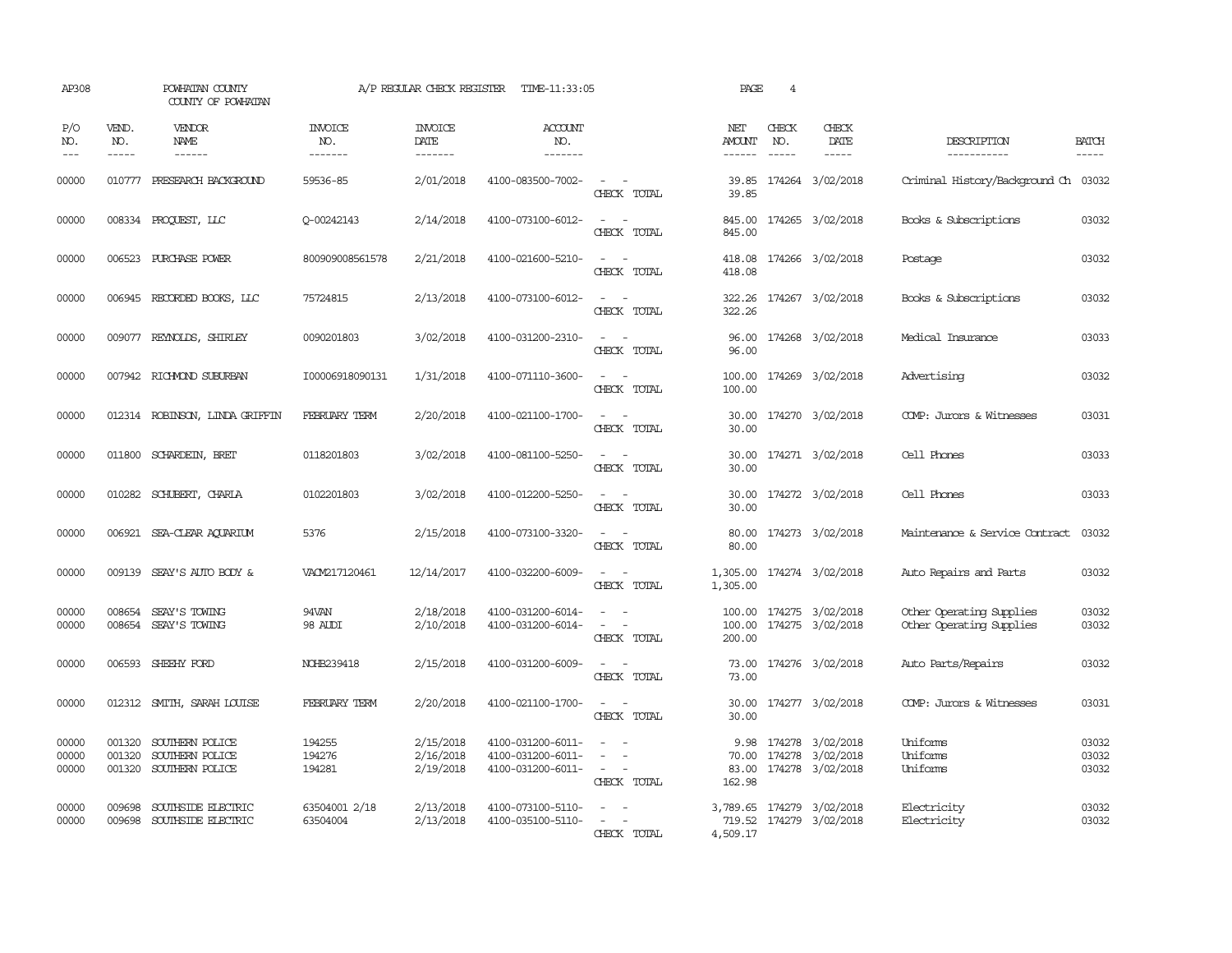| AP308               |                  | POWHATAN COUNTY<br>COUNTY OF POWHATAN        |                          |                        | A/P REGULAR CHECK REGISTER TIME-11:33:05 |                                                      | PAGE                       | 5                      |                           |                                      |                |
|---------------------|------------------|----------------------------------------------|--------------------------|------------------------|------------------------------------------|------------------------------------------------------|----------------------------|------------------------|---------------------------|--------------------------------------|----------------|
| P/O<br>NO.          | VEND.<br>NO.     | VENDOR<br>NAME                               | <b>INVOICE</b><br>NO.    | <b>INVOICE</b><br>DATE | <b>ACCOUNT</b><br>NO.                    |                                                      | NET<br>AMOUNT              | CHECK<br>NO.           | CHECK<br>DATE             | DESCRIPTION                          | <b>BATCH</b>   |
| $\qquad \qquad - -$ | $\cdots$         | ------                                       | -------                  | -------                | -------                                  |                                                      | $- - - - - -$              | $- - - - -$            | -----                     | -----------                          | $- - - - -$    |
| 00000<br>00000      | 008578<br>008578 | STAPLES BUSINESS AD-<br>STAPLES BUSINESS AD- | 3368168730<br>3368168731 | 2/06/2018<br>2/06/2018 | 4100-081100-6001-<br>4100-034100-6001-   |                                                      | 29.79                      | 16.69 174280<br>174280 | 3/02/2018<br>3/02/2018    | Office Supplies<br>Office Supplies   | 03032<br>03032 |
| 00000               | 008578           | STAPLES BUSINESS AD-                         | 3368168732               | 2/06/2018              | 4100-073100-6001-                        |                                                      |                            | 89.99 174280           | 3/02/2018                 | Office Supplies                      | 03032          |
| 00000               | 008578           | STAPLES BUSINESS AD-                         | 3368388766               | 2/09/2018              | 4100-083500-6001-                        |                                                      |                            | 44.92 174280           | 3/02/2018                 | Office Supplies                      | 03032          |
| 00000               | 008578           | STAPLES BUSINESS AD-                         | 3368388768               | 2/09/2018              | 4100-083500-6014-                        |                                                      |                            | 61.99 174280           | 3/02/2018                 | Other Operating Supplies             | 03032          |
| 00000               | 008578           | STAPLES BUSINESS AD-                         | 3368744480               | 2/13/2018              | 4100-022100-6001-                        |                                                      | 38.12                      | 174280                 | 3/02/2018                 | Office Supplies                      | 03032          |
| 00000               | 008578           | STAPLES BUSINESS AD-                         | 3368907168               | 2/15/2018              | 4100-073100-6001-                        |                                                      |                            |                        | 109.99 174280 3/02/2018   | Office Supplies                      | 03032          |
|                     |                  |                                              |                          |                        |                                          | CHECK TOTAL                                          | 391.49                     |                        |                           |                                      |                |
| 00000               | 006569           | STICKELS, RANDAL LEE                         | 0065201803               | 3/02/2018              | 4100-031200-2310-                        | $\sim$ $ \sim$                                       |                            |                        | 72.00 174281 3/02/2018    | Medical Insurance                    | 03033          |
|                     |                  |                                              |                          |                        |                                          | CHECK TOTAL                                          | 72.00                      |                        |                           |                                      |                |
| 00000               |                  | 007115 STOKES, GARLAND KENNETH               | 0071201803               | 3/02/2018              | 4100-031200-2310-                        | $\sim$                                               | 68.00                      |                        | 174282 3/02/2018          | Medical Insurance                    | 03033          |
|                     |                  |                                              |                          |                        |                                          | CHECK TOTAL                                          | 68.00                      |                        |                           |                                      |                |
| 00000               | 000845           | TOWN POLICE SUPPLY OF                        | 9487                     | 2/20/2018              | 4100-031200-6011-                        | $\overline{\phantom{a}}$<br>. —                      | 397.00                     |                        | 174284 3/02/2018          | Uniforms                             | 03032          |
|                     |                  |                                              |                          |                        |                                          | CHECK TOTAL                                          | 397.00                     |                        |                           |                                      |                |
| 00000               |                  | 011169 VERIZON                               | 8047061627 2/18          | 2/01/2018              | 4100-031210-5232-                        |                                                      | 1,412.76                   |                        | 174286 3/02/2018          | Wireline 911                         | 03032          |
|                     |                  |                                              |                          |                        |                                          | CHECK TOTAL                                          | 1,412.76                   |                        |                           |                                      |                |
| 00000               |                  | 008785 VERIZON CABS                          | 804M550-0491706          | 1/25/2018              | 4100-031210-5232-                        |                                                      | 485.95                     |                        | 174287 3/02/2018          | Wireline 911                         | 03032          |
|                     |                  |                                              |                          |                        |                                          | CHECK TOTAL                                          | 485.95                     |                        |                           |                                      |                |
| 00000               |                  | 009332 WITMER PUBLIC SAFETY                  | 1835972                  | 2/19/2018              | 4100-031200-6011-                        | $\sim$                                               | 126.00                     |                        | 174288 3/02/2018          | Uniforms                             | 03032          |
|                     |                  |                                              |                          |                        |                                          | CHECK TOTAL                                          | 126.00                     |                        |                           |                                      |                |
| 00000               |                  | 002080 WOODCOCK, LYNN T.                     | 0020201803               | 3/02/2018              | 4100-031200-2310-                        | $\sim$                                               |                            |                        | 108.00 174289 3/02/2018   | Medical Insurance                    | 03033          |
|                     |                  |                                              |                          |                        |                                          | CHECK TOTAL                                          | 108.00                     |                        |                           |                                      |                |
| 00000               | 010688           | A&B CLEANING SERVICE, INC.                   | 12285                    | 2/15/2018              | 4100-014100-3180-                        | $\overline{\phantom{a}}$                             |                            |                        | 5,441.38 174325 3/07/2018 | Cleaning Service                     | 03034          |
| 00000               |                  | 010688 A&B CLEANING SERVICE, INC. 12285      |                          | 2/15/2018              | 4100-032220-3180-                        | $\sim$<br>$\overline{\phantom{a}}$                   |                            |                        | 246.15 174325 3/07/2018   | Cleaning Service                     | 03034          |
|                     |                  |                                              |                          |                        |                                          | CHECK TOTAL                                          | 5,687.53                   |                        |                           |                                      |                |
| 00000               |                  | 009015 ABEC ELECTRONICS                      | 9090                     | 2/23/2018              | 4100-014600-3310-                        | $\overline{\phantom{a}}$<br>$\overline{\phantom{a}}$ | 75.00                      |                        | 174326 3/07/2018          | Repairs and Maintenance              | 03034          |
|                     |                  |                                              |                          |                        |                                          | CHECK TOTAL                                          | 75.00                      |                        |                           |                                      |                |
| 00000               |                  | 011434 AGA JANITORIAL SOLUTIONS,             | 2376                     | 2/26/2018              | 4100-014100-3180-                        | $\sim$                                               |                            |                        | 772.00 174327 3/07/2018   | Cleaning Service                     | 03035          |
|                     |                  |                                              |                          |                        |                                          | CHECK TOTAL                                          | 772.00                     |                        |                           |                                      |                |
| 00000               |                  | 012275 ANTHEM HEALTH PLANS OF                | 888849316248             | 2/19/2018              | 4100-033400-3845-                        | $\sim$ $ \sim$                                       | 15,040.46 174329 3/07/2018 |                        |                           | Detention of Adults - Health C 03035 |                |
|                     |                  |                                              |                          |                        |                                          | CHECK TOTAL                                          | 15,040.46                  |                        |                           |                                      |                |
| 00000               |                  | 007436 AQUA VIRGINIA, INC.                   | 0559913 2/18             | 2/07/2018              | 4100-014100-5130-                        |                                                      |                            |                        | 22.69 174330 3/07/2018    | Water                                | 03035          |
| 00000               |                  | 007436 AQUA VIRGINIA, INC.                   | 0574622 2/18             | 2/07/2018              | 4100-014100-5130-                        |                                                      |                            | 62.54 174330           | 3/07/2018                 | Water                                | 03035          |
| 00000               |                  | 007436 AQUA VIRGINIA, INC.                   | 0575072 2/18             | 2/07/2018              | 4100-014100-5130-                        | $\overline{\phantom{a}}$                             |                            | 78.26 174330           | 3/07/2018                 | Water                                | 03035          |
| 00000               |                  | 007436 AQUA VIRGINIA, INC.                   | 0575528 2/18             | 2/07/2018              | 4100-032210-5130-                        |                                                      |                            | 89.92 174330           | 3/07/2018                 | Water                                | 03035          |
| 00000               |                  | 007436 AQUA VIRGINIA, INC.                   | 0620830 2/18             | 2/07/2018              | 4100-014100-5130-                        |                                                      |                            | 95.20 174330           | 3/07/2018                 | Water                                | 03035          |
| 00000               |                  | 007436 AQUA VIRGINIA, INC.                   | 0620830 2/18             | 2/07/2018              | 4100-031200-5130-                        | $\sim$                                               |                            | 95.19 174330           | 3/07/2018                 | Water                                | 03035          |
| 00000               |                  | 007436 AQUA VIRGINIA, INC.                   | 0621132 2/18             | 2/07/2018              | 4100-014600-5130-                        | $\sim$                                               |                            | 124.06 174330          | 3/07/2018                 | Water - Field Irrigation             | 03035          |
| 00000               |                  | 007436 AQUA VIRGINIA, INC.                   | 0621730 2/18             | 2/07/2018              | 4100-014100-5130-                        | $\overline{\phantom{a}}$                             |                            |                        | 154.90 174330 3/07/2018   | Water                                | 03035          |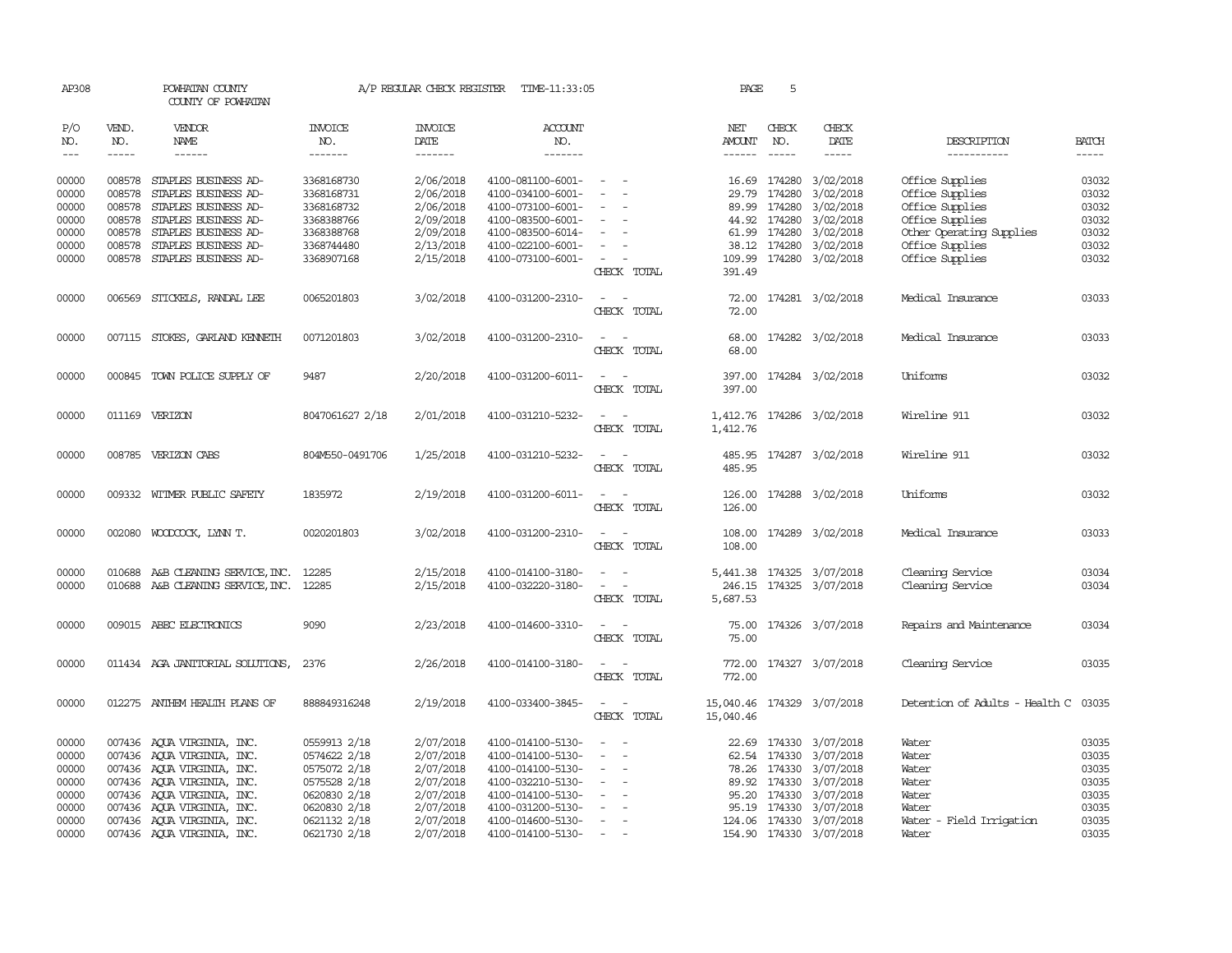| AP308                                     |                                      | POWHATAN COUNTY<br>COUNTY OF POWHATAN                                                                             |                                                               | A/P REGULAR CHECK REGISTER                                    | TIME-11:33:05                                                                                         |                                                                                                                                | PAGE                                    | 6                           |                                                                                                                           |                                                               |                                           |
|-------------------------------------------|--------------------------------------|-------------------------------------------------------------------------------------------------------------------|---------------------------------------------------------------|---------------------------------------------------------------|-------------------------------------------------------------------------------------------------------|--------------------------------------------------------------------------------------------------------------------------------|-----------------------------------------|-----------------------------|---------------------------------------------------------------------------------------------------------------------------|---------------------------------------------------------------|-------------------------------------------|
| P/O<br>NO.<br>$---$                       | VEND.<br>NO.<br>$- - - - -$          | <b>VENDOR</b><br><b>NAME</b><br>$- - - - - -$                                                                     | INVOICE<br>NO.<br>-------                                     | <b>INVOICE</b><br>DATE<br>-------                             | <b>ACCOUNT</b><br>NO.<br>-------                                                                      |                                                                                                                                | NET<br>AMOUNT<br>$- - - - - -$          | CHECK<br>NO.<br>$- - - - -$ | CHECK<br>DATE<br>$- - - - -$                                                                                              | DESCRIPTION<br>-----------                                    | <b>BATCH</b><br>$- - - - -$               |
| 00000<br>00000<br>00000                   |                                      | 007436 AQUA VIRGINIA, INC.<br>007436 AQUA VIRGINIA, INC.<br>007436 AQUA VIRGINIA, INC.                            | 0621781 2/18<br>0621784 2/18<br>0621880 2/18                  | 2/07/2018<br>2/07/2018<br>2/07/2018                           | 4100-014100-5130-<br>4100-014100-5130-<br>4100-014600-5130-                                           | $\sim$ $ \sim$<br>$\equiv$<br>$\sim$ 100 $\mu$<br>CHECK TOTAL                                                                  | 796.71                                  |                             | 22.18 174330 3/07/2018<br>34.15 174330 3/07/2018<br>17.62 174330 3/07/2018                                                | Water<br>Water<br>Water - Field Irrigation                    | 03035<br>03035<br>03035                   |
| 00000<br>00000<br>00000                   |                                      | 007436 AQUA VIRGINIA, INC.<br>007436 AQUA VIRGINIA, INC.<br>007436 AQUA VIRGINIA, INC.                            | 1100656 2/18<br>1100657 2/18<br>1401897 2/18                  | 2/07/2018<br>2/07/2018<br>2/07/2018                           | 4100-014600-5130-<br>4100-014100-5130-<br>4100-014600-5130-                                           | $\sim$<br>$\sim$<br>CHECK TOTAL                                                                                                | 246.30                                  |                             | 109.27 174331 3/07/2018<br>119.41 174331 3/07/2018<br>17.62 174331 3/07/2018                                              | Water - Field Irrigation<br>Water<br>Water - Field Irrigation | 03035<br>03035<br>03035                   |
| 00000                                     |                                      | 011479 ATLANTIC EMERGENCY                                                                                         | 11653RIC                                                      | 3/01/2018                                                     | 4100-032200-6009-                                                                                     | $\sim$ $ -$<br>CHECK TOTAL                                                                                                     | 7,174.44                                |                             | 7,174.44 174332 3/07/2018                                                                                                 | Auto Repairs and Parts                                        | 03035                                     |
| 00000                                     |                                      | 000660 BAI MUNICIPAL SOFTWARE                                                                                     | WATS2018022551                                                | 2/25/2018                                                     | 4100-012510-3321-                                                                                     | $\frac{1}{2} \left( \frac{1}{2} \right) \left( \frac{1}{2} \right) = \frac{1}{2} \left( \frac{1}{2} \right)$<br>CHECK TOTAL    | 10,915.00 174334 3/07/2018<br>10,915.00 |                             |                                                                                                                           | AS400 Service Contracts                                       | 03034                                     |
| 00000                                     |                                      | 007941 BAKER & TAYLOR                                                                                             | 5014900080                                                    | 2/27/2018                                                     | 4100-073100-6012-                                                                                     | $\sim$<br>CHECK TOTAL                                                                                                          | 455.63<br>455.63                        |                             | 174335 3/07/2018                                                                                                          | Books & Subscriptions                                         | 03035                                     |
| 00000                                     |                                      | 011063 BEAGLE, ANDREW D.                                                                                          | FEBRUARY 2018                                                 | 2/26/2018                                                     | 4100-032200-3320-                                                                                     | $\sim$<br>CHECK TOTAL                                                                                                          | 825.00<br>825.00                        |                             | 174336 3/07/2018                                                                                                          | Maintenance & Service Contract                                | 03034                                     |
| 00000                                     |                                      | 005025 BENJ. FRANKLIN                                                                                             | 39310                                                         | 2/22/2018                                                     | 4100-013200-6001-                                                                                     | $\sim$ $\sim$<br>CHECK TOTAL                                                                                                   | 101.10                                  |                             | 101.10 174337 3/07/2018                                                                                                   | Office Supplies                                               | 03034                                     |
| 00000<br>00000<br>00000<br>00000          | 006655<br>006655<br>006655           | BLOSSMAN GAS COMPANIES,<br>BLOSSMAN GAS COMPANIES,<br>BLOSSMAN GAS COMPANIES,<br>006655 BLOSSMAN GAS COMPANIES,   | 2885144<br>3185056<br>3241359<br>3253649                      | 1/08/2018<br>2/06/2018<br>2/14/2018<br>2/13/2018              | 4100-014100-5120-<br>4100-032210-5120-<br>4100-032220-5120-<br>4100-014100-5120-                      | $\equiv$<br>$\overline{\phantom{a}}$<br>$\overline{\phantom{a}}$<br>$\omega_{\rm{max}}$ and $\omega_{\rm{max}}$<br>CHECK TOTAL | 2,343.18                                |                             | 675.87 174338 3/07/2018<br>589.43 174338 3/07/2018<br>613.13 174338 3/07/2018<br>464.75 174338 3/07/2018                  | Fuel<br>Fuel<br>Fuel<br>Fuel                                  | 03034<br>03034<br>03034<br>03034          |
| 00000                                     |                                      | 011067 BOB & KATHY'S SMALL                                                                                        | 02202018                                                      | 2/20/2018                                                     | 4100-032210-3310-                                                                                     | $\sim$<br>CHECK TOTAL                                                                                                          | 149.46                                  |                             | 149.46 174339 3/07/2018                                                                                                   | Repairs & Maintenance                                         | 03034                                     |
| 00000<br>00000                            | 009984                               | BRAME SPECIALITY CO., INC.<br>009984 BRAME SPECIALITY CO., INC.                                                   | 7272134<br>7272134                                            | 2/14/2018<br>2/14/2018                                        | 4100-014100-6005-<br>4100-014500-3190-                                                                | $\overline{\phantom{a}}$<br>CHECK TOTAL                                                                                        | 1,659.85                                |                             | 1,295.40 174341 3/07/2018<br>364.45 174341 3/07/2018                                                                      | Cleaning Supplies<br>Grounds Maintenance                      | 03034<br>03034                            |
| 00000                                     |                                      | 008564 BRIDGFORTH, BASKERVILLE                                                                                    | 10983058296                                                   | 2/28/2018                                                     | 4100-012520-5510-                                                                                     | CHECK TOTAL                                                                                                                    | 14.79<br>14.79                          |                             | 174342 3/07/2018                                                                                                          | Travel/Mileage/Parking/Tolls                                  | 03034                                     |
| 00000<br>00000<br>00000                   | 000540<br>000540                     | CENTRAL VIRGINIA WASTE<br>CENTRAL VIRGINIA WASTE<br>000540 CENTRAL VIRGINIA WASTE                                 | 23050<br>23050<br>23050                                       | 2/20/2018<br>2/20/2018<br>2/20/2018                           | 4100-014300-3176-<br>4100-014300-3176-<br>4100-014300-3176-                                           | $\sim$ 100 $\mu$<br>CHECK TOTAL                                                                                                | 5,143.88                                |                             | 513.99 174344 3/07/2018<br>5,939.44 174344 3/07/2018<br>1,309.55-174344 3/07/2018                                         | Recycling Pulls<br>Recycling Pulls<br>Recycling Pulls         | 03035<br>03035<br>03035                   |
| 00000<br>00000<br>00000<br>00000<br>00000 | 006965<br>006965<br>006965<br>006965 | CINIAS CORPORATION<br>CINIAS CORPORATION<br>CINIAS CORPORATION<br>CINIAS CORPORATION<br>006965 CINTAS CORPORATION | 143332813<br>143332813<br>143336661<br>143336661<br>143340541 | 2/07/2018<br>2/07/2018<br>2/14/2018<br>2/14/2018<br>2/21/2018 | 4100-014100-6011-<br>4100-014500-6011-<br>4100-014100-6011-<br>4100-014500-6011-<br>4100-014300-6011- | $\overline{\phantom{a}}$<br>$\overline{\phantom{a}}$<br>$\overline{\phantom{a}}$<br>$\sim$<br>$\sim$<br>CHECK TOTAL            | 69.12<br>392.22                         |                             | 67.54 174345 3/07/2018<br>69.12 174345 3/07/2018<br>67.54 174345 3/07/2018<br>174345 3/07/2018<br>118.90 174345 3/07/2018 | Uniforms<br>Uniforms<br>Uniforms<br>Uniforms<br>Uniforms      | 03035<br>03035<br>03035<br>03035<br>03035 |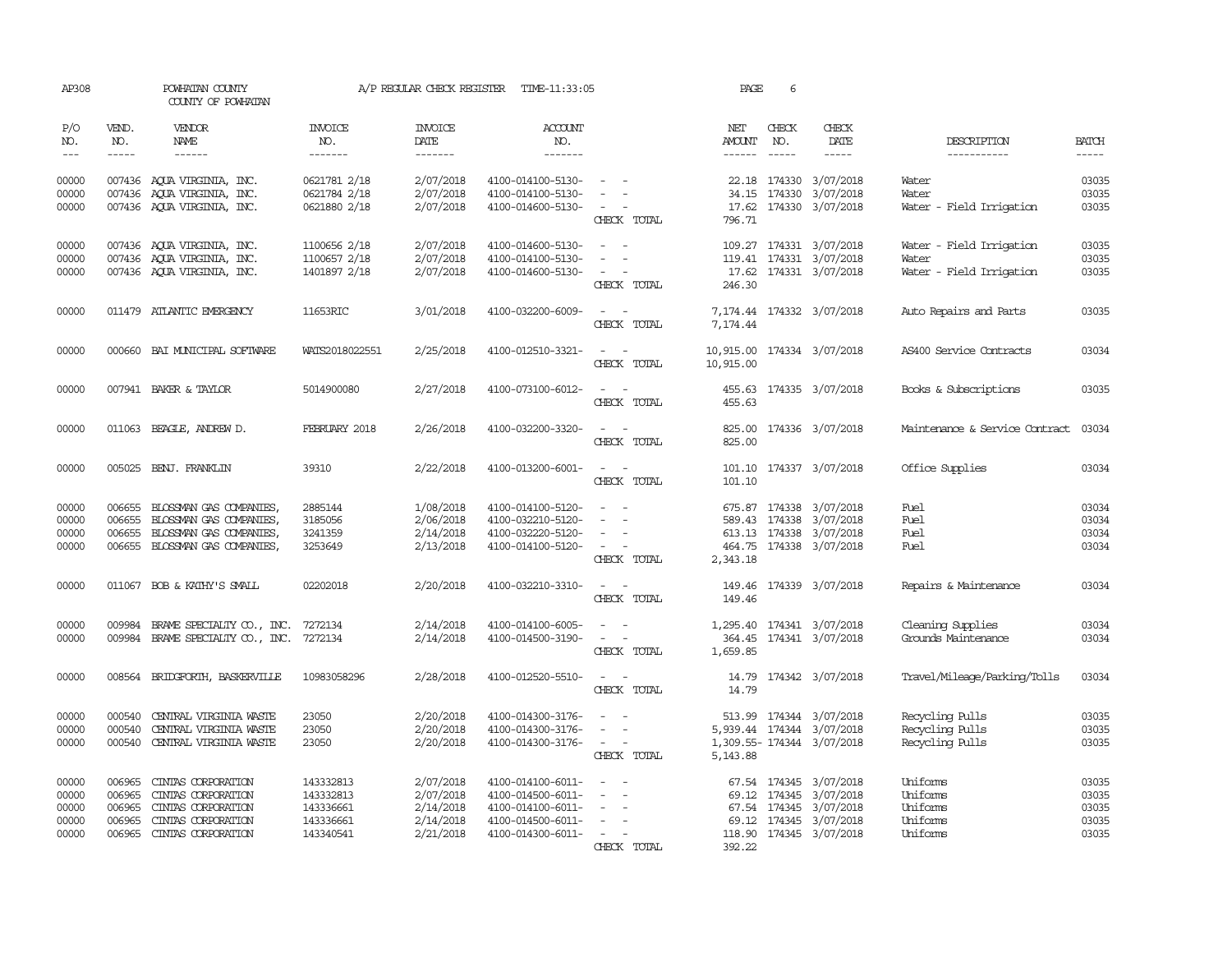| AP308                                              |                                                          | POWHATAN COUNTY<br>COUNTY OF POWHATAN                                                                                      |                                                                | A/P REGULAR CHECK REGISTER                                                 | TIME-11:33:05                                                                                                              |                                                                               | PAGE                                 | 7                                        |                                                                                                        |                                                                                                                |                                                    |
|----------------------------------------------------|----------------------------------------------------------|----------------------------------------------------------------------------------------------------------------------------|----------------------------------------------------------------|----------------------------------------------------------------------------|----------------------------------------------------------------------------------------------------------------------------|-------------------------------------------------------------------------------|--------------------------------------|------------------------------------------|--------------------------------------------------------------------------------------------------------|----------------------------------------------------------------------------------------------------------------|----------------------------------------------------|
| P/O<br>NO.<br>$---$                                | VEND.<br>NO.<br>$- - - - -$                              | VENDOR<br>NAME<br>------                                                                                                   | <b>INVOICE</b><br>NO.<br>-------                               | <b>INVOICE</b><br>DATE<br>-------                                          | <b>ACCOUNT</b><br>NO.<br>-------                                                                                           |                                                                               | NET<br>AMOUNT<br>$- - - - - -$       | CHECK<br>NO.                             | CHECK<br><b>DATE</b><br>-----                                                                          | DESCRIPTION<br>-----------                                                                                     | <b>BATCH</b><br>-----                              |
| 00000                                              |                                                          | 009178 COMCAST                                                                                                             | 0120097415 2/18                                                | 2/18/2018                                                                  | 4100-073100-5260-                                                                                                          | $\sim$<br>CHECK TOTAL                                                         | 219.90<br>219.90                     |                                          | 174346 3/07/2018                                                                                       | <b>Internet</b>                                                                                                | 03035                                              |
| 00000<br>00000                                     |                                                          | 011751 COMPASS MD<br>011751 COMPASS MD                                                                                     | 02262018<br>44951 2222018                                      | 2/26/2018<br>2/22/2018                                                     | 4100-032200-3110-<br>4100-032200-3110-                                                                                     | $\overline{\phantom{a}}$<br>$\sim$<br>$\overline{\phantom{a}}$<br>CHECK TOTAL | 658.50<br>2,903.00                   |                                          | 2, 244.50 174347 3/07/2018<br>174347 3/07/2018                                                         | Health/Vaccinations/Inoculatio<br>Health/Vaccinations/Inoculatio                                               | 03034<br>03034                                     |
| 00000<br>00000<br>00000<br>00000<br>00000<br>00000 | 009889<br>009889<br>009889<br>009889<br>009889<br>009889 | CONDON, ROBERT B.<br>CONDON, ROBERT B.<br>CONDON, ROBERT B.<br>CONDON, ROBERT B.<br>CONDON, ROBERT B.<br>CONDON, ROBERT B. | 8035553<br>8035554<br>8035555<br>8035557<br>8035558<br>8035560 | 2/20/2018<br>2/20/2018<br>2/20/2018<br>2/20/2018<br>2/20/2018<br>2/20/2018 | 4100-021200-3150-<br>4100-021200-3150-<br>4100-021200-3150-<br>4100-021200-3150-<br>4100-021200-3150-<br>4100-021200-3150- | CHECK TOTAL                                                                   | 120.00<br>120.00<br>120.00<br>720.00 | 174348<br>120.00 174348<br>120.00 174348 | 174348 3/07/2018<br>3/07/2018<br>3/07/2018<br>3/07/2018<br>120.00 174348 3/07/2018<br>174348 3/07/2018 | Outside Counsel<br>Outside Counsel<br>Outside Counsel<br>Outside Counsel<br>Outside Counsel<br>Outside Counsel | 03034<br>03034<br>03034<br>03034<br>03034<br>03034 |
| 00000                                              |                                                          | 010079 DEAL & LACHENEY P.C.                                                                                                | <b>MARCH 2018</b>                                              | 3/01/2018                                                                  | 4100-012210-3150-                                                                                                          | CHECK TOTAL                                                                   | 10,000.00<br>10,000.00               |                                          | 174349 3/07/2018                                                                                       | Contracted County Attorney                                                                                     | 03035                                              |
| 00000<br>00000                                     | 000860<br>000860                                         | DOMINION ENERGY VIRGINIA<br>DOMINION ENERGY VIRGINIA                                                                       | 0962041034 2/18<br>6024003557 2/18                             | 2/01/2018<br>2/02/2018                                                     | 4100-032210-5110-<br>4100-014100-5110-                                                                                     | CHECK TOTAL                                                                   | 22.77<br>1,136.01                    |                                          | 1, 113.24 174350 3/07/2018<br>174350 3/07/2018                                                         | Electricity<br>Electricity                                                                                     | 03035<br>03035                                     |
| 00000                                              | 012319                                                   | DWAYNE ALFORD, JR                                                                                                          | MILEAGE FEB 18                                                 | 2/28/2018                                                                  | 4100-012220-5570-                                                                                                          | CHECK TOTAL                                                                   | 307.09<br>307.09                     |                                          | 174351 3/07/2018                                                                                       | Interview Expense                                                                                              | 03034                                              |
| 00000<br>00000<br>00000                            | 009093<br>009093<br>009093                               | FARMVILLE WHOLESALE<br>FARMILLE WHOLESALE<br>FARMVILLE WHOLESALE                                                           | 631874<br>632366<br>632367                                     | 1/25/2018<br>2/02/2018<br>2/02/2018                                        | 4100-014100-3310-<br>4100-014100-3310-<br>4100-014100-6004-                                                                | $\sim$<br>CHECK TOTAL                                                         | 181.60<br>131.40<br>43.65<br>356.65  |                                          | 174353 3/07/2018<br>174353 3/07/2018<br>174353 3/07/2018                                               | Repairs & Maintenance<br>Repairs & Maintenance<br>Tools and Equipment                                          | 03034<br>03035<br>03035                            |
| 00000<br>00000<br>00000                            | 010916<br>010916                                         | FIRST WITNESS SECURITY<br>FIRST WITNESS SECURITY<br>010916 FIRST WITNESS SECURITY                                          | IN-2455<br>IN-2455<br>IN-2455                                  | 2/13/2018<br>2/13/2018<br>2/13/2018                                        | 4100-014100-3310-<br>4100-073100-3310-<br>4100-032220-3310-                                                                | $\equiv$<br>$\equiv$<br>CHECK TOTAL                                           | 159.00<br>159.00<br>477.00           |                                          | 174354 3/07/2018<br>174354 3/07/2018<br>159.00 174354 3/07/2018                                        | Repairs & Maintenance<br>Repairs and Maintenance<br>Repairs & Maintenance                                      | 03035<br>03035<br>03035                            |
| 00000                                              | 009280                                                   | GOODWAN SPECIALIZED                                                                                                        | 14304G                                                         | 2/22/2018                                                                  | 4100-032200-6009-                                                                                                          | CHECK TOTAL                                                                   | 330.65<br>330.65                     |                                          | 174355 3/07/2018                                                                                       | Auto Repairs and Parts                                                                                         | 03034                                              |
| 00000                                              | 011009                                                   | GOODMAN, TAYLOR C.                                                                                                         | REIMBURSE FEB                                                  | 2/28/2018                                                                  | 4100-032200-5815-                                                                                                          | CHECK TOTAL                                                                   | 50.00<br>50.00                       |                                          | 174356 3/07/2018                                                                                       | Training/Seminars                                                                                              | 03034                                              |
| 00000                                              | 008700                                                   | GRADWELL, MELISSA LOWE                                                                                                     | LJ RETIRE                                                      | 2/27/2018                                                                  | 4100-012200-6001-                                                                                                          | $\overline{\phantom{a}}$<br>CHECK TOTAL                                       | 62.80<br>62.80                       |                                          | 174357 3/07/2018                                                                                       | Office Supplies                                                                                                | 03034                                              |
| 00000<br>00000<br>00000                            |                                                          | 006013 GRAINGER<br>006013 GRAINGER<br>006013 GRAINGER                                                                      | 9691631841<br>9696459727<br>9696459735                         | 2/06/2018<br>2/12/2018<br>2/12/2018                                        | 4100-014100-3310-<br>4100-014100-3310-<br>4100-014500-3190-                                                                | $\sim$ 10 $\,$<br>CHECK TOTAL                                                 | 45.56<br>305.16                      | 58.54 174358                             | 174358 3/07/2018<br>3/07/2018<br>201.06 174358 3/07/2018                                               | Repairs & Maintenance<br>Repairs & Maintenance<br>Grounds Maintenance                                          | 03035<br>03035<br>03035                            |
| 00000                                              | 012298                                                   | HALIFAX COUNTY ANIMAL                                                                                                      | TRAIN SEP 18                                                   | 2/26/2018                                                                  | 4100-032200-5815-                                                                                                          | CHECK<br>TOTAL                                                                | 100.00                               |                                          | 100.00 174359 3/07/2018                                                                                | Training/Seminars                                                                                              | 03034                                              |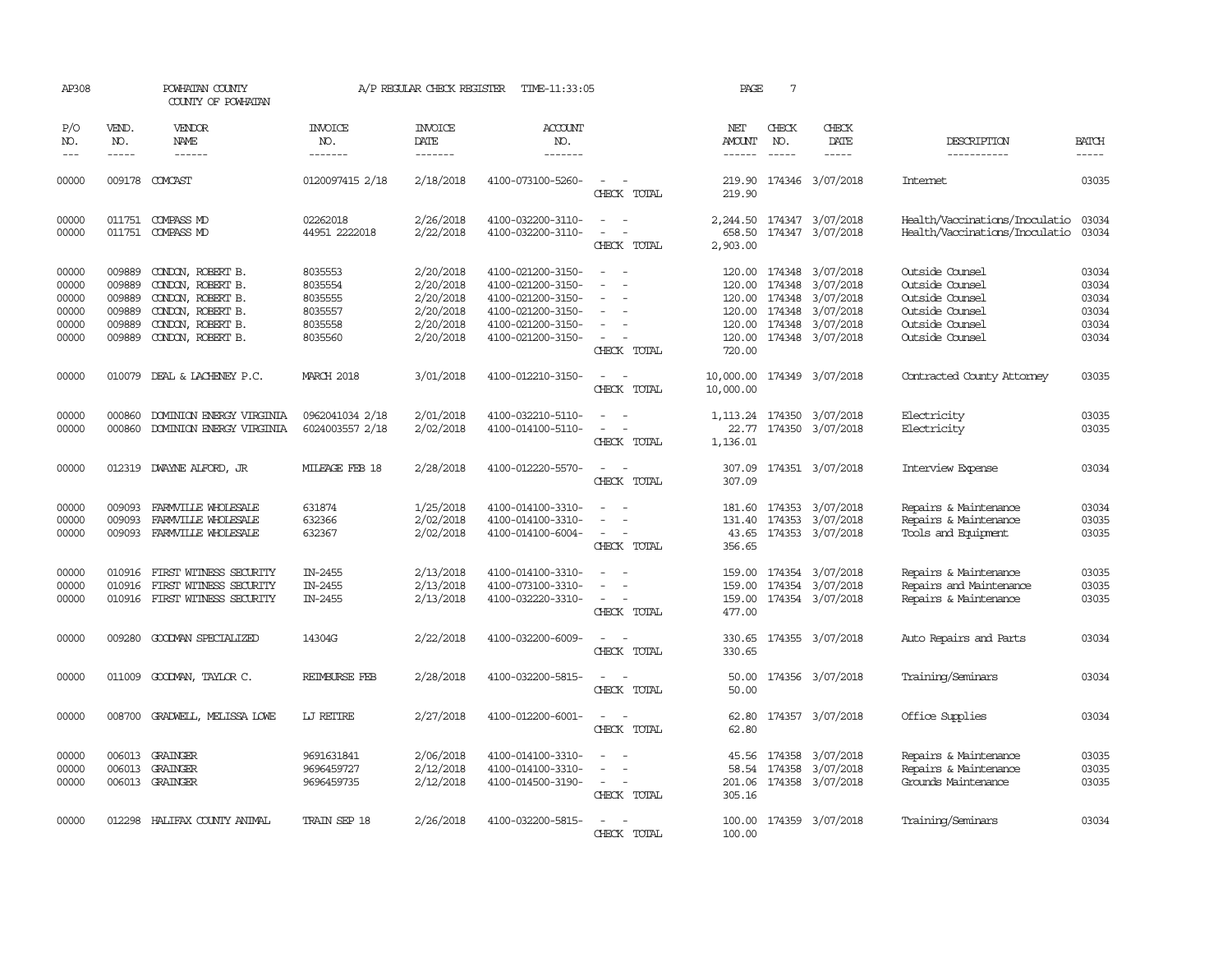| AP308                                                                |                                                                              | POWHATAN COUNTY<br>COUNTY OF POWHATAN                                                                                                                                                   |                                                                              | A/P REGULAR CHECK REGISTER                                                                           | TIME-11:33:05                                                                                                                                                        |                                                                                                                               | PAGE                                             | 8                           |                                                                                                                                                                                               |                                                                                                                                                                                                                           |                                                                      |
|----------------------------------------------------------------------|------------------------------------------------------------------------------|-----------------------------------------------------------------------------------------------------------------------------------------------------------------------------------------|------------------------------------------------------------------------------|------------------------------------------------------------------------------------------------------|----------------------------------------------------------------------------------------------------------------------------------------------------------------------|-------------------------------------------------------------------------------------------------------------------------------|--------------------------------------------------|-----------------------------|-----------------------------------------------------------------------------------------------------------------------------------------------------------------------------------------------|---------------------------------------------------------------------------------------------------------------------------------------------------------------------------------------------------------------------------|----------------------------------------------------------------------|
| P/O<br>NO.<br>$---$                                                  | VEND.<br>NO.<br>$- - - - -$                                                  | VENDOR<br>NAME<br>$- - - - - -$                                                                                                                                                         | <b>INVOICE</b><br>NO.<br>-------                                             | <b>INVOICE</b><br>DATE<br>-------                                                                    | ACCOUNT<br>NO.<br>-------                                                                                                                                            |                                                                                                                               | NET<br>AMOUNT<br>$- - - - - -$                   | CHECK<br>NO.<br>$- - - - -$ | CHECK<br>DATE<br>$- - - - -$                                                                                                                                                                  | DESCRIPTION<br>-----------                                                                                                                                                                                                | <b>BATCH</b><br>-----                                                |
| 00000                                                                | 001183                                                                       | HERTZLER TREE SERVICE,                                                                                                                                                                  | 02182018                                                                     | 2/18/2018                                                                                            | 4100-014500-3190-                                                                                                                                                    | $\overline{\phantom{a}}$<br>CHECK TOTAL                                                                                       | 500.00<br>500.00                                 |                             | 174360 3/07/2018                                                                                                                                                                              | Grounds Maintenance                                                                                                                                                                                                       | 03034                                                                |
| 00000<br>00000                                                       | 010487                                                                       | IBM CORPORATION<br>010487 IBM CORPORATION                                                                                                                                               | Q7113FZ<br><b>07113FZ</b>                                                    | 3/01/2018<br>3/01/2018                                                                               | 4100-095101-9300-<br>4100-095101-9301-                                                                                                                               | $\sim$<br>$\overline{\phantom{a}}$<br>CHECK TOTAL                                                                             | 36.06<br>854.57                                  |                             | 818.51 174361 3/07/2018<br>174361 3/07/2018                                                                                                                                                   | AS400 Lease - Principal<br>AS400 Lease - Interest                                                                                                                                                                         | 03034<br>03034                                                       |
| 00000<br>00000                                                       |                                                                              | 010231 J & K HEAVY TRUCKS &<br>010231 J & K HEAVY TRUCKS &                                                                                                                              | 10507<br>10536                                                               | 2/26/2018<br>3/01/2018                                                                               | 4100-032200-6009-<br>4100-032200-6009-                                                                                                                               | $\equiv$<br>CHECK TOTAL                                                                                                       | 476.50<br>606.21                                 |                             | 129.71 174362 3/07/2018<br>174362 3/07/2018                                                                                                                                                   | Auto Repairs and Parts<br>Auto Repairs and Parts                                                                                                                                                                          | 03034<br>03035                                                       |
| 00000<br>00000                                                       | 010853<br>010853                                                             | <b>JACOBSEN</b><br>JACOBSEN                                                                                                                                                             | 90145612<br>90146823                                                         | 2/13/2018<br>2/27/2018                                                                               | 4100-014600-3310-<br>4100-014600-3310-                                                                                                                               | $\equiv$<br>$\sim$<br>CHECK TOTAL                                                                                             | 1,023.15<br>7.68<br>1,030.83                     |                             | 174363 3/07/2018<br>174363 3/07/2018                                                                                                                                                          | Repairs and Maintenance<br>Repairs and Maintenance                                                                                                                                                                        | 03034<br>03035                                                       |
| 00000<br>00000<br>00000<br>00000<br>00000<br>00000<br>00000<br>00000 | 000120<br>000120<br>000120<br>000120<br>000120<br>000120<br>000120<br>000120 | JAMES RIVER AIR<br><b>JAMES RIVER AIR</b><br><b>JAMES RIVER AIR</b><br><b>JAMES RIVER AIR</b><br>JAMES RIVER AIR<br><b>JAMES RIVER AIR</b><br><b>JAMES RIVER AIR</b><br>JAMES RIVER AIR | S88552<br>S88592<br>S89186<br>S89617<br>S89728<br>S89787<br>S89884<br>S90079 | 1/31/2018<br>1/31/2018<br>1/31/2018<br>1/31/2018<br>1/31/2018<br>1/31/2018<br>1/31/2018<br>1/31/2018 | 4100-014100-3308-<br>4100-014100-3308-<br>4100-014100-3308-<br>4100-014100-3308-<br>4100-014100-3308-<br>4100-014100-3308-<br>4100-014100-3308-<br>4100-031200-3310- | $\overline{\phantom{a}}$<br>$\sim$<br>$\sim$<br>$\overline{\phantom{a}}$<br>$\overline{\phantom{a}}$<br>$\sim$<br>CHECK TOTAL | 844.15<br>344.00<br>602.00<br>662.50<br>5,509.79 |                             | 1,208.00 174364 3/07/2018<br>174364 3/07/2018<br>174364 3/07/2018<br>473.00 174364 3/07/2018<br>1, 118.14 174364 3/07/2018<br>174364 3/07/2018<br>258.00 174364 3/07/2018<br>174364 3/07/2018 | HVAC Service and Repairs<br>HVAC Service and Repairs<br>HVAC Service and Repairs<br>HVAC Service and Repairs<br>HVAC Service and Repairs<br>HVAC Service and Repairs<br>HVAC Service and Repairs<br>Repairs & Maintenance | 03035<br>03035<br>03035<br>03035<br>03035<br>03035<br>03035<br>03035 |
| 00000                                                                |                                                                              | 007874 JONES, LINDA HOLLIN                                                                                                                                                              | <b>MILEAGE 2-27-18</b>                                                       | 2/27/2018                                                                                            | 4100-012220-5510-                                                                                                                                                    | $\overline{\phantom{a}}$<br>CHECK TOTAL                                                                                       | 34.17<br>34.17                                   |                             | 174365 3/07/2018                                                                                                                                                                              | Travel-mileage                                                                                                                                                                                                            | 03035                                                                |
| 00000                                                                | 009898                                                                       | JORDAN, CECIL W.                                                                                                                                                                        | FEBRUARY 2018                                                                | 2/26/2018                                                                                            | 4100-013200-1011-                                                                                                                                                    | $\overline{\phantom{a}}$<br>CHECK TOTAL                                                                                       | 688.16<br>688.16                                 |                             | 174366 3/07/2018                                                                                                                                                                              | COMP: Electoral Board                                                                                                                                                                                                     | 03034                                                                |
| 00000                                                                |                                                                              | 008255 LANCASTER MASONRY, INC.                                                                                                                                                          | REPAIR STEPS                                                                 | 2/20/2018                                                                                            | 4100-014100-3310-                                                                                                                                                    | $\sim$<br>CHECK TOTAL                                                                                                         | 180.82<br>180.82                                 |                             | 174367 3/07/2018                                                                                                                                                                              | Repairs & Maintenance                                                                                                                                                                                                     | 03035                                                                |
| 00000                                                                |                                                                              | 006629 LANDSCAPE SUPPLY, INC.                                                                                                                                                           | 0639389-IN                                                                   | 2/20/2018                                                                                            | 4100-014500-3190-                                                                                                                                                    | $\overline{\phantom{a}}$<br>CHECK TOTAL                                                                                       | 461.00<br>461.00                                 |                             | 174368 3/07/2018                                                                                                                                                                              | Grounds Maintenance                                                                                                                                                                                                       | 03035                                                                |
| 00000<br>00000<br>00000                                              |                                                                              | 006146 MCCLELLAN, WENDY SUSAN<br>006146 MCCLELLAN, WENDY SUSAN<br>006146 MCCLELLAN, WENDY SUSAN                                                                                         | <b>ACTION ALLIANCE</b><br>MILEAGE 2-9-18<br>2018 WAN DUES                    | 2/26/2018<br>2/09/2018<br>2/26/2018                                                                  | 4100-031710-5810-<br>4100-031710-5510-<br>4100-031710-5810-                                                                                                          | $\equiv$<br>CHECK TOTAL                                                                                                       | 50.00<br>20.33<br>170.33                         | 174370                      | 174370 3/07/2018<br>3/07/2018<br>100.00 174370 3/07/2018                                                                                                                                      | Dues/Association Memberships<br>Travel/Mileage/Parking/Tolls<br>Dues/Association Memberships                                                                                                                              | 03036<br>03036<br>03036                                              |
| 00000                                                                |                                                                              | 011840 MCI COMM SERVICE                                                                                                                                                                 | 2DG98147                                                                     | 2/17/2018                                                                                            | 4100-021100-5230-                                                                                                                                                    | CHECK TOTAL                                                                                                                   | 31.78<br>31.78                                   |                             | 174371 3/07/2018                                                                                                                                                                              | Telephone Services                                                                                                                                                                                                        | 03034                                                                |
| 00000                                                                |                                                                              | 010290 MCINTOSH, A. CHRISTIAN                                                                                                                                                           | MASTER HVACEXAM                                                              | 2/13/2018                                                                                            | 4100-014100-5810-                                                                                                                                                    | CHECK TOTAL                                                                                                                   | 125.00                                           |                             | 125.00 174372 3/07/2018                                                                                                                                                                       | Dues/Association Memberships                                                                                                                                                                                              | 03036                                                                |
| 00000                                                                |                                                                              | 010924 MITCHELL PEST                                                                                                                                                                    | 109108                                                                       | 1/31/2018                                                                                            | 4100-035100-3320-                                                                                                                                                    | CHECK TOTAL                                                                                                                   | 65.00                                            |                             | 65.00 174374 3/07/2018                                                                                                                                                                        | Landscaping - Animal Control                                                                                                                                                                                              | 03036                                                                |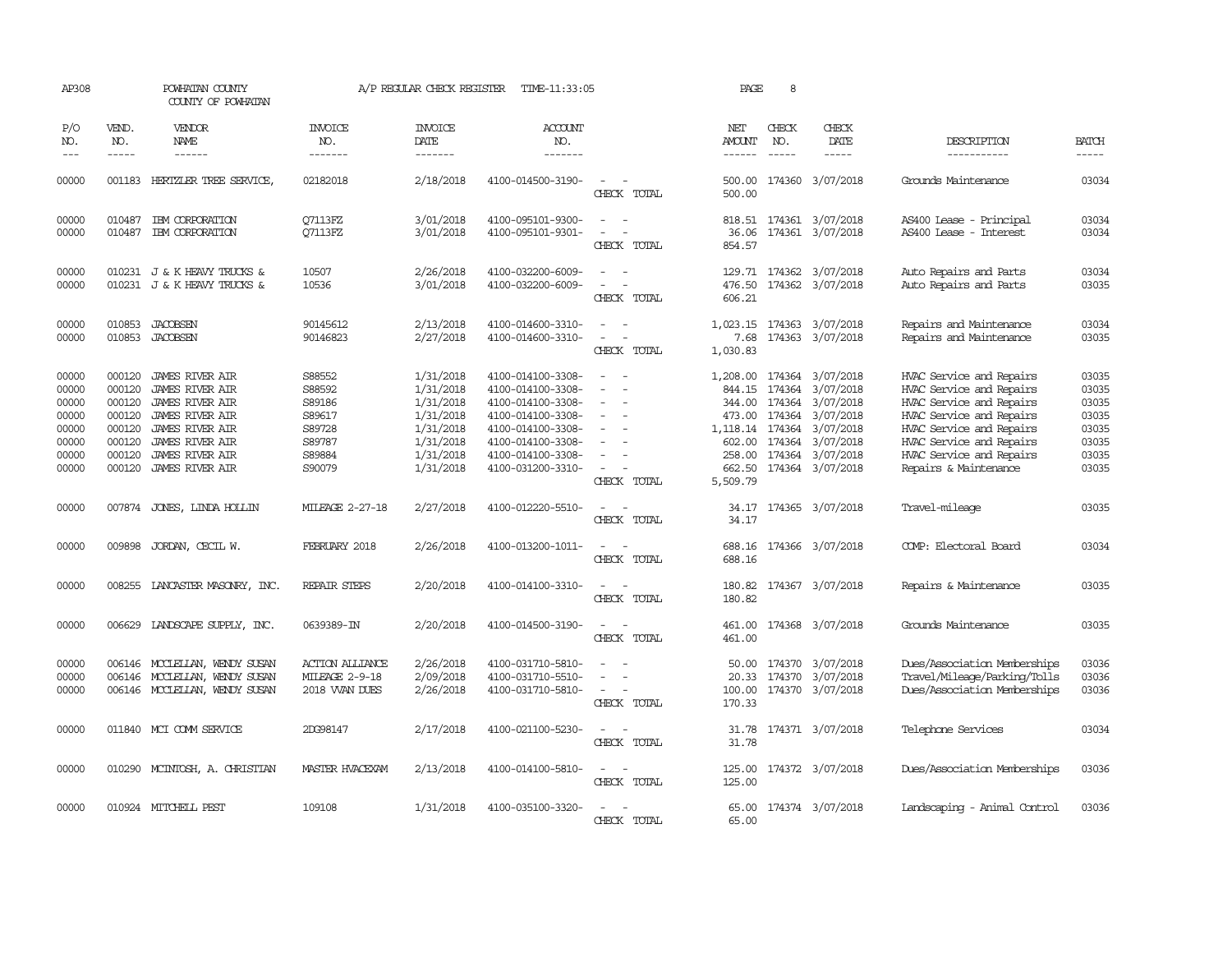| AP308               |                               | POWHATAN COUNTY<br>COUNTY OF POWHATAN                                                                                                                                                                                                                                                                                                                                                                                                                                                               |                                  | A/P REGULAR CHECK REGISTER         | TIME-11:33:05             |                                                                     | PAGE                           | 9                             |                           |                                |                               |
|---------------------|-------------------------------|-----------------------------------------------------------------------------------------------------------------------------------------------------------------------------------------------------------------------------------------------------------------------------------------------------------------------------------------------------------------------------------------------------------------------------------------------------------------------------------------------------|----------------------------------|------------------------------------|---------------------------|---------------------------------------------------------------------|--------------------------------|-------------------------------|---------------------------|--------------------------------|-------------------------------|
| P/O<br>NO.<br>$---$ | VEND.<br>NO.<br>$\frac{1}{2}$ | <b>VENDOR</b><br>NAME<br>$\frac{1}{2} \left( \frac{1}{2} \right) \left( \frac{1}{2} \right) \left( \frac{1}{2} \right) \left( \frac{1}{2} \right) \left( \frac{1}{2} \right) \left( \frac{1}{2} \right) \left( \frac{1}{2} \right) \left( \frac{1}{2} \right) \left( \frac{1}{2} \right) \left( \frac{1}{2} \right) \left( \frac{1}{2} \right) \left( \frac{1}{2} \right) \left( \frac{1}{2} \right) \left( \frac{1}{2} \right) \left( \frac{1}{2} \right) \left( \frac{1}{2} \right) \left( \frac$ | <b>INVOICE</b><br>NO.<br>------- | <b>INVOICE</b><br>DATE<br>-------- | ACCOUNT<br>NO.<br>------- |                                                                     | NET<br>AMOUNT<br>$- - - - - -$ | CHECK<br>NO.<br>$\frac{1}{2}$ | CHECK<br>DATE<br>-----    | DESCRIPTION<br>-----------     | <b>BATCH</b><br>$\frac{1}{2}$ |
|                     |                               |                                                                                                                                                                                                                                                                                                                                                                                                                                                                                                     |                                  |                                    |                           |                                                                     |                                |                               |                           |                                |                               |
| 00000               |                               | 007297 NAFECO, INC.                                                                                                                                                                                                                                                                                                                                                                                                                                                                                 | 916422                           | 2/23/2018                          | 4100-032200-3310-         | $\overline{\phantom{a}}$<br>CHECK TOTAL                             | 1,596.00                       |                               | 1,596.00 174376 3/07/2018 | Equipment Repair               | 03036                         |
| 00000               |                               | 006214 NEIS, INC.                                                                                                                                                                                                                                                                                                                                                                                                                                                                                   | 301103                           | 2/13/2018                          | 4100-014100-3320-         |                                                                     | 144.00                         |                               | 174377 3/07/2018          | Maintenance & Service Contract | 03034                         |
| 00000               |                               | 006214 NEIS, INC.                                                                                                                                                                                                                                                                                                                                                                                                                                                                                   | 301105                           | 2/13/2018                          | 4100-014100-3320-         | CHECK TOTAL                                                         | 144.00<br>288.00               |                               | 174377 3/07/2018          | Maintenance & Service Contract | 03034                         |
| 00000               |                               | 008935 NICHOLS, JOHN                                                                                                                                                                                                                                                                                                                                                                                                                                                                                | 854-2017                         | 3/01/2018                          | 3100-013030-0008-         | $\equiv$<br>CHECK TOTAL                                             | 210.00<br>210.00               |                               | 174378 3/07/2018          | Building Permits               | 03036                         |
|                     |                               |                                                                                                                                                                                                                                                                                                                                                                                                                                                                                                     |                                  |                                    |                           |                                                                     |                                |                               |                           |                                |                               |
| 00000               | 001250                        | POWHATAN AUTO & TRACTOR                                                                                                                                                                                                                                                                                                                                                                                                                                                                             | 483787                           | 1/26/2018                          | 4100-014100-6009-         |                                                                     | 1.99                           |                               | 174379 3/07/2018          | Auto Parts & Repairs           | 03034                         |
| 00000               | 001250                        | POWHATAN AUTO & TRACTOR                                                                                                                                                                                                                                                                                                                                                                                                                                                                             | 483799                           | 1/26/2018                          | 4100-014500-6009-         |                                                                     | 34.54                          |                               | 174379 3/07/2018          | Auto Parts & Repairs           | 03034                         |
| 00000               | 001250                        | POWHATAN AUTO & TRACTOR                                                                                                                                                                                                                                                                                                                                                                                                                                                                             | 484419                           | 1/31/2018                          | 4100-014500-3319-         |                                                                     | 26.90                          |                               | 174379 3/07/2018          | Equipment Repairs and Maintena | 03034                         |
| 00000               | 001250                        | POWHATAN AUTO & TRACTOR                                                                                                                                                                                                                                                                                                                                                                                                                                                                             | 484432                           | 1/31/2018                          | 4100-014500-3319-         |                                                                     | 4.29                           |                               | 174379 3/07/2018          | Equipment Repairs and Maintena | 03034                         |
| 00000               |                               | 001250 POWHATAN AUTO & TRACTOR                                                                                                                                                                                                                                                                                                                                                                                                                                                                      | 484444                           | 1/31/2018                          | 4100-014500-3319-         | $\sim$                                                              |                                |                               | 5.98 174379 3/07/2018     | Equipment Repairs and Maintena | 03034                         |
|                     |                               |                                                                                                                                                                                                                                                                                                                                                                                                                                                                                                     |                                  |                                    |                           | CHECK TOTAL                                                         | 73.70                          |                               |                           |                                |                               |
| 00000               |                               | 006914 POWHATAN AUTO REPAIR                                                                                                                                                                                                                                                                                                                                                                                                                                                                         | 33 01262018                      | 1/26/2018                          | 4100-014100-6009-         |                                                                     | 16.00                          |                               | 174380 3/07/2018          | Auto Parts & Repairs           | 03034                         |
| 00000               |                               | 006914 POWHATAN AUTO REPAIR                                                                                                                                                                                                                                                                                                                                                                                                                                                                         | 944                              | 2/14/2018                          | 4100-014100-6009-         |                                                                     | 25.98                          |                               | 174380 3/07/2018          | Auto Parts & Repairs           | 03036                         |
|                     |                               |                                                                                                                                                                                                                                                                                                                                                                                                                                                                                                     |                                  |                                    |                           | CHECK TOTAL                                                         | 41.98                          |                               |                           |                                |                               |
| 00000               |                               | 006928 POWHATAN COUNTY DEPT. OF                                                                                                                                                                                                                                                                                                                                                                                                                                                                     | WOODFIN-JASPER                   | 2/27/2018                          | 4100-053910-5643-         |                                                                     | 243.40                         |                               | 174381 3/07/2018          | PCCAA Services - Federal CSBG  | 03036                         |
|                     |                               |                                                                                                                                                                                                                                                                                                                                                                                                                                                                                                     |                                  |                                    |                           | CHECK TOTAL                                                         | 243.40                         |                               |                           |                                |                               |
| 00000               |                               | 008163 PRICE, PAULA                                                                                                                                                                                                                                                                                                                                                                                                                                                                                 | FBERUARY 2018                    | 2/26/2018                          | 4100-013200-1011-         | $\sim$                                                              | 688.16                         |                               | 174382 3/07/2018          | COMP: Electoral Board          | 03034                         |
|                     |                               |                                                                                                                                                                                                                                                                                                                                                                                                                                                                                                     |                                  |                                    |                           | CHECK TOTAL                                                         | 688.16                         |                               |                           |                                |                               |
| 00000               | 009518                        | <b>QUARLES PETROLEUM, INC.</b>                                                                                                                                                                                                                                                                                                                                                                                                                                                                      | CT-0962699                       | 2/28/2018                          | 4100-031200-6008-         |                                                                     | 429.94                         |                               | 174383 3/07/2018          | Gas/Grease/Oil                 | 03036                         |
| 00000               |                               | 009518 CUARLES PETROLEUM, INC.                                                                                                                                                                                                                                                                                                                                                                                                                                                                      | CT-0962815                       | 2/28/2018                          | 4100-032200-5120-         | $\sim$<br>$\overline{\phantom{a}}$                                  | 210.42                         |                               | 174383 3/07/2018          | Apparatus Fuel                 | 03036                         |
|                     |                               |                                                                                                                                                                                                                                                                                                                                                                                                                                                                                                     |                                  |                                    |                           | CHECK TOTAL                                                         | 640.36                         |                               |                           |                                |                               |
| 00000               |                               | 000620 R.C. GOODWYN & SONS, INC                                                                                                                                                                                                                                                                                                                                                                                                                                                                     | 0799812                          | 1/30/2018                          | 4100-014100-3310-         |                                                                     |                                |                               | 11.96 174384 3/07/2018    | Repairs & Maintenance          | 03034                         |
| 00000               | 000620                        | R. C. GOODWYN & SONS, INC                                                                                                                                                                                                                                                                                                                                                                                                                                                                           | 0799968                          | 1/31/2018                          | 4100-014100-3310-         | $\equiv$<br>$\overline{\phantom{a}}$                                | 23.96                          | 174384                        | 3/07/2018                 | Repairs & Maintenance          | 03034                         |
| 00000               |                               | 000620 R.C. GOODWYN & SONS, INC                                                                                                                                                                                                                                                                                                                                                                                                                                                                     | 0800213                          | 2/02/2018                          | 4100-014100-3310-         |                                                                     | 10.74                          | 174384                        | 3/07/2018                 | Repairs & Maintenance          | 03036                         |
| 00000               |                               | 000620 R. C. GOODWYN & SONS, INC                                                                                                                                                                                                                                                                                                                                                                                                                                                                    | 0800326                          | 2/02/2018                          | 4100-073100-3310-         |                                                                     | 128.00                         | 174384                        | 3/07/2018                 | Repairs and Maintenance        | 03036                         |
| 00000               |                               | 000620 R. C. GOODWYN & SONS, INC                                                                                                                                                                                                                                                                                                                                                                                                                                                                    | 0801265                          | 2/12/2018                          | 4100-014500-3190-         | $\equiv$                                                            | 8.58                           | 174384                        | 3/07/2018                 | Grounds Maintenance            | 03036                         |
| 00000               |                               | 000620 R. C. GOODWYN & SONS, INC                                                                                                                                                                                                                                                                                                                                                                                                                                                                    | 0801317                          | 2/12/2018                          | 4100-014100-3310-         |                                                                     | 29.95                          | 174384                        | 3/07/2018                 | Repairs & Maintenance          | 03036                         |
| 00000               |                               | 000620 R. C. GOODWYN & SONS, INC                                                                                                                                                                                                                                                                                                                                                                                                                                                                    | 0801317                          | 2/12/2018                          | 4100-035100-3310-         |                                                                     | 17.52                          | 174384                        | 3/07/2018                 | Repairs & Maintenance          | 03036                         |
| 00000               | 000620                        | R. C. GOODWYN & SONS, INC                                                                                                                                                                                                                                                                                                                                                                                                                                                                           | 0801566                          | 2/14/2018                          | 4100-014100-6006-         |                                                                     | 15.50                          | 174384                        | 3/07/2018                 | Memorial Benches               | 03036                         |
| 00000               | 000620                        | R. C. GOODWYN & SONS, INC                                                                                                                                                                                                                                                                                                                                                                                                                                                                           | 0801743                          | 2/15/2018                          | 4100-014100-6006-         | $\equiv$                                                            | 4.24                           | 174384                        | 3/07/2018                 | Memorial Benches               | 03036                         |
| 00000               |                               | 000620 R. C. GOODWYN & SONS, INC                                                                                                                                                                                                                                                                                                                                                                                                                                                                    | 0802401                          | 2/21/2018                          | 4100-014500-3190-         | $\overline{\phantom{a}}$<br>$\overline{\phantom{a}}$<br>CHECK TOTAL | 10.99<br>261.44                |                               | 174384 3/07/2018          | Grounds Maintenance            | 03036                         |
|                     |                               |                                                                                                                                                                                                                                                                                                                                                                                                                                                                                                     |                                  |                                    |                           |                                                                     |                                |                               |                           |                                |                               |
| 00000               |                               | 011237 REAMS, CLYDE E.                                                                                                                                                                                                                                                                                                                                                                                                                                                                              | FEB 18 GRANT                     | 2/28/2018                          | 4100-032200-3140-         |                                                                     | 2,500.00                       |                               | 174385 3/07/2018          | Professional Services          | 03034                         |
|                     |                               |                                                                                                                                                                                                                                                                                                                                                                                                                                                                                                     |                                  |                                    |                           | CHECK TOTAL                                                         | 2,500.00                       |                               |                           |                                |                               |
| 00000               | 006945                        | RECORDED BOOKS, LLC                                                                                                                                                                                                                                                                                                                                                                                                                                                                                 | 75727234                         | 2/20/2018                          | 4100-073100-6012-         |                                                                     | 86.62                          |                               | 174386 3/07/2018          | Books & Subscriptions          | 03036                         |
| 00000               | 006945                        | RECORDED BOOKS, LLC                                                                                                                                                                                                                                                                                                                                                                                                                                                                                 | 75728706                         | 2/22/2018                          | 4100-073100-6012-         |                                                                     | 261.00                         | 174386                        | 3/07/2018                 | Books & Subscriptions          | 03036                         |
| 00000               | 006945                        | RECORDED BOOKS, LLC                                                                                                                                                                                                                                                                                                                                                                                                                                                                                 | 75746450                         | 2/22/2018                          | 4100-073100-6012-         |                                                                     | 59.39                          | 174386                        | 3/07/2018                 | Books & Subscriptions          | 03036                         |
| 00000               |                               | 006945 RECORDED BOOKS, LLC                                                                                                                                                                                                                                                                                                                                                                                                                                                                          | 75746820                         | 2/23/2018                          | 4100-073100-6012-         |                                                                     |                                |                               | 31.50 174386 3/07/2018    | Books & Subscriptions          | 03036                         |
|                     |                               |                                                                                                                                                                                                                                                                                                                                                                                                                                                                                                     |                                  |                                    |                           | CHECK TOTAL                                                         | 438.51                         |                               |                           |                                |                               |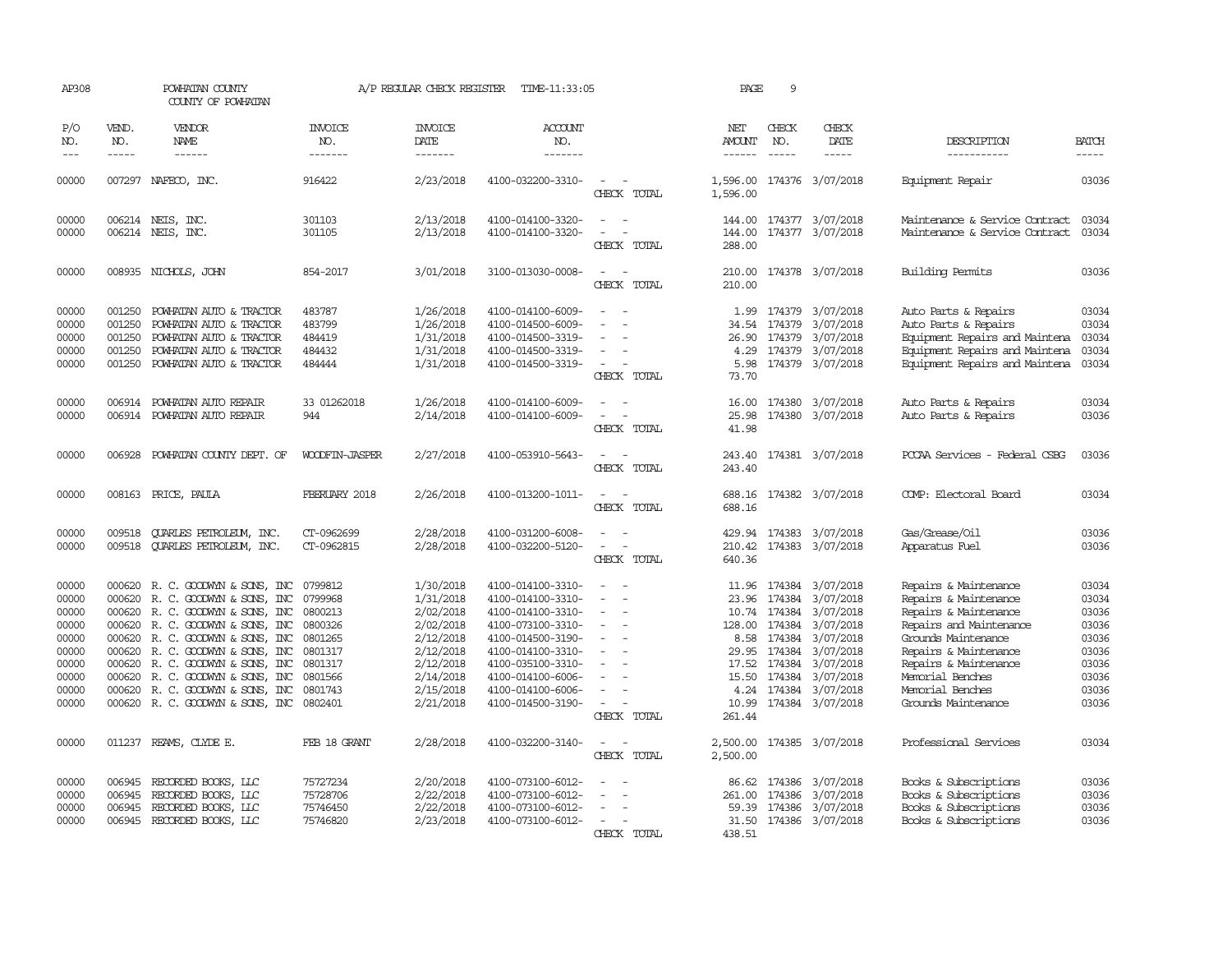| AP308                                                                |                                                                    | POWHATAN COUNTY<br>COUNTY OF POWHATAN                                                                                                                                       |                                                                                                                                                      | A/P REGULAR CHECK REGISTER                                                                           | TIME-11:33:05                                                                                                                                                        |                                                                                                                                                         | PAGE                           | 10                                                                  |                                                                                                                                                |                                                                                                                      |                                                                      |
|----------------------------------------------------------------------|--------------------------------------------------------------------|-----------------------------------------------------------------------------------------------------------------------------------------------------------------------------|------------------------------------------------------------------------------------------------------------------------------------------------------|------------------------------------------------------------------------------------------------------|----------------------------------------------------------------------------------------------------------------------------------------------------------------------|---------------------------------------------------------------------------------------------------------------------------------------------------------|--------------------------------|---------------------------------------------------------------------|------------------------------------------------------------------------------------------------------------------------------------------------|----------------------------------------------------------------------------------------------------------------------|----------------------------------------------------------------------|
| P/O<br>NO.<br>$\frac{1}{2}$                                          | VEND.<br>NO.<br>$- - - - -$                                        | VENDOR<br>NAME                                                                                                                                                              | <b>INVOICE</b><br>NO.<br>-------                                                                                                                     | <b>INVOICE</b><br>DATE<br>--------                                                                   | <b>ACCOUNT</b><br>NO.<br>-------                                                                                                                                     |                                                                                                                                                         | NET<br><b>AMOUNT</b><br>------ | CHECK<br>NO.<br>$- - - - -$                                         | CHECK<br>DATE                                                                                                                                  | DESCRIPTION<br>-----------                                                                                           | <b>BATCH</b><br>$- - - - -$                                          |
| 00000<br>00000<br>00000                                              | 009047<br>009047                                                   | RED WING SHOES<br>RED WING SHOES<br>009047 RED WING SHOES                                                                                                                   | 484133739<br>484133739<br>484133739                                                                                                                  | 2/01/2018<br>2/01/2018<br>2/01/2018                                                                  | 4100-014300-6100-<br>4100-014500-6100-<br>4100-014100-6100-                                                                                                          | $\sim$<br>CHECK TOTAL                                                                                                                                   | 150.00<br>273.24<br>546.48     |                                                                     | 123.24 174387 3/07/2018<br>174387 3/07/2018<br>174387 3/07/2018                                                                                | Personal Protective Equipment<br>Personal Protective Equipment<br>Personal Protective Equipment                      | 03036<br>03036<br>03036                                              |
| 00000                                                                |                                                                    | 006201 RENGER, JEANIE AREHART                                                                                                                                               | FEBRUARY 2018                                                                                                                                        | 2/26/2018                                                                                            | 4100-013200-1011-                                                                                                                                                    | $\frac{1}{2} \left( \frac{1}{2} \right) \left( \frac{1}{2} \right) = \frac{1}{2} \left( \frac{1}{2} \right)$<br>CHECK TOTAL                             | 1,376.33                       |                                                                     | 1,376.33 174388 3/07/2018                                                                                                                      | COMP: Electoral Board                                                                                                | 03034                                                                |
| 00000                                                                |                                                                    | 006579 RICHMOND ALARM                                                                                                                                                       | 238822                                                                                                                                               | 3/01/2018                                                                                            | 4100-014100-3320-                                                                                                                                                    | CHECK TOTAL                                                                                                                                             | 344.00                         |                                                                     | 344.00 174389 3/07/2018                                                                                                                        | Maintenance & Service Contract                                                                                       | 03036                                                                |
| 00000<br>00000<br>00000<br>00000<br>00000<br>00000<br>00000<br>00000 | 007942<br>007942<br>007942<br>007942<br>007942<br>007942<br>007942 | RICHMOND SUBURBAN<br>RICHMOND SUBURBAN<br>RICHMOND SUBURBAN<br>RICHMOND SUBURBAN<br>RICHMOND SUBURBAN<br>RICHMOND SUBURBAN<br>RICHMOND SUBURBAN<br>007942 RICHMOND SUBURBAN | I00006800620117<br>I00006800620124<br>I00006747100103<br>I00006747100110<br>I00006791920110<br>I00006791920117<br>I00006874190124<br>I00006874190131 | 1/17/2018<br>1/24/2018<br>1/03/2018<br>1/10/2018<br>1/10/2018<br>1/17/2018<br>1/24/2018<br>1/31/2018 | 4100-012320-3600-<br>4100-012320-3600-<br>4100-081100-3600-<br>4100-081100-3600-<br>4100-011010-3600-<br>4100-011010-3600-<br>4100-081100-3600-<br>4100-081100-3600- | $\overline{\phantom{a}}$<br>$\sim$<br>$\equiv$<br>$\overline{\phantom{a}}$<br>$\sim$<br>$\equiv$<br>$\equiv$<br>$\overline{\phantom{a}}$<br>CHECK TOTAL | 146.25<br>146.25<br>2,554.50   | 174390<br>174390<br>780.00 174390<br>175.50 174390<br>175.50 174390 | 3/07/2018<br>3/07/2018<br>780.00 174390 3/07/2018<br>3/07/2018<br>3/07/2018<br>3/07/2018<br>175.50 174390 3/07/2018<br>175.50 174390 3/07/2018 | Advertising<br>Advertising<br>Advertising<br>Advertising<br>Advertising<br>Advertising<br>Advertising<br>Advertising | 03034<br>03034<br>03036<br>03036<br>03036<br>03036<br>03036<br>03036 |
| 00000                                                                |                                                                    | 007062 RUIHERFORD JANITOR SUPPLY 1022810                                                                                                                                    |                                                                                                                                                      | 2/13/2018                                                                                            | 4100-032220-6005-                                                                                                                                                    | $\equiv$<br>CHECK TOTAL                                                                                                                                 | 27.83<br>27.83                 |                                                                     | 174391 3/07/2018                                                                                                                               | Cleaning Supplies                                                                                                    | 03034                                                                |
| 00000                                                                |                                                                    | 009139 SEAY'S AUTO BODY &                                                                                                                                                   | <b>REPAIR 121417</b>                                                                                                                                 | 12/14/2017                                                                                           | 4100-032200-6009-                                                                                                                                                    | $\sim$ $-$<br>CHECK TOTAL                                                                                                                               | 1,305.00                       |                                                                     | 1,305.00 174392 3/07/2018                                                                                                                      | Auto Repairs and Parts                                                                                               | 03034                                                                |
| 00000                                                                |                                                                    | 010700 SINGER, STEVEN                                                                                                                                                       | DALMORE FIRE                                                                                                                                         | 2/17/2018                                                                                            | 4100-032200-5815-                                                                                                                                                    | $\sim$ $-$<br>CHECK TOTAL                                                                                                                               | 258.73                         |                                                                     | 258.73 174393 3/07/2018                                                                                                                        | Training/Seminars                                                                                                    | 03036                                                                |
| 00000<br>00000<br>00000<br>00000<br>00000                            | 006594<br>006594<br>006594<br>006594                               | SOUTHSIDE ELECTRIC COOP<br>SOUTHSIDE ELECTRIC COOP<br>SOUTHSIDE ELECTRIC COOP<br>SOUTHSIDE ELECTRIC COOP<br>006594 SOUTHSIDE ELECTRIC COOP                                  | 63504006 2/18<br>63504008<br>63504009 2/18<br>63504010 2/18<br>63504011 2/18                                                                         | 2/13/2018<br>2/13/2018<br>2/13/2018<br>2/13/2018<br>2/13/2018                                        | 4100-014600-5110-<br>4100-014600-5110-<br>4100-014600-5110-<br>4100-014100-5130-<br>4100-014100-5110-                                                                | $\overline{\phantom{a}}$<br>$\equiv$<br>$\equiv$<br>$\sim$<br>CHECK TOTAL                                                                               | 20.10<br>123.25<br>2,631.93    |                                                                     | 505.48 174395 3/07/2018<br>174395 3/07/2018<br>1,775.38 174395 3/07/2018<br>207.72 174395 3/07/2018<br>174395 3/07/2018                        | Electricity<br>Electricity<br>Electricity<br>Water<br>Electricity                                                    | 03036<br>03036<br>03036<br>03036<br>03036                            |
| 00000<br>00000<br>00000<br>00000                                     | 001940<br>001940<br>001940                                         | STANDBY SYSTEMS, INC.<br>STANDBY SYSTEMS, INC.<br>STANDBY SYSTEMS, INC.<br>001940 STANDBY SYSTEMS, INC.                                                                     | 02180285<br>02180285<br>02180292<br>02180292                                                                                                         | 2/05/2018<br>2/05/2018<br>2/05/2018<br>2/05/2018                                                     | 4100-014100-3320-<br>4100-014100-3310-<br>4100-035100-3320-<br>4100-035100-3310-                                                                                     | $\sim$<br>CHECK TOTAL                                                                                                                                   | 153.00<br>518.52               |                                                                     | 174396 3/07/2018<br>195.17 174396 3/07/2018<br>140.00 174396 3/07/2018<br>30.35 174396 3/07/2018                                               | Maintenance & Service Contract<br>Repairs & Maintenance<br>Landscaping - Animal Control<br>Repairs & Maintenance     | 03034<br>03034<br>03034<br>03034                                     |
| 00000<br>00000<br>00000                                              | 008578<br>008578                                                   | STAPLES BUSINESS AD-<br>STAPLES BUSINESS AD-<br>008578 STAPLES BUSINESS AD-                                                                                                 | 3368388765<br>3368388765<br>3368388765                                                                                                               | 2/09/2018<br>2/09/2018<br>2/09/2018                                                                  | 4100-012220-6001-<br>4100-012100-6001-<br>4100-012510-6001-                                                                                                          | $\sim$ $-$<br>$\overline{\phantom{a}}$<br>$\sim$ $-$<br>CHECK TOTAL                                                                                     | 6.29<br>38.28                  |                                                                     | 25.94 174397 3/07/2018<br>174397 3/07/2018<br>6.05 174397 3/07/2018                                                                            | Supplies<br>Office Supplies<br>Office Supplies                                                                       | 03034<br>03034<br>03034                                              |
| 00000                                                                |                                                                    | 009520 STONE'S OFFICE EQUIPMENT                                                                                                                                             | 96998                                                                                                                                                | 2/20/2018                                                                                            | 4100-073100-3320-                                                                                                                                                    | $\equiv$<br>CHECK TOTAL                                                                                                                                 | 674.03                         |                                                                     | 674.03 174398 3/07/2018                                                                                                                        | Maintenance & Service Contract 03036                                                                                 |                                                                      |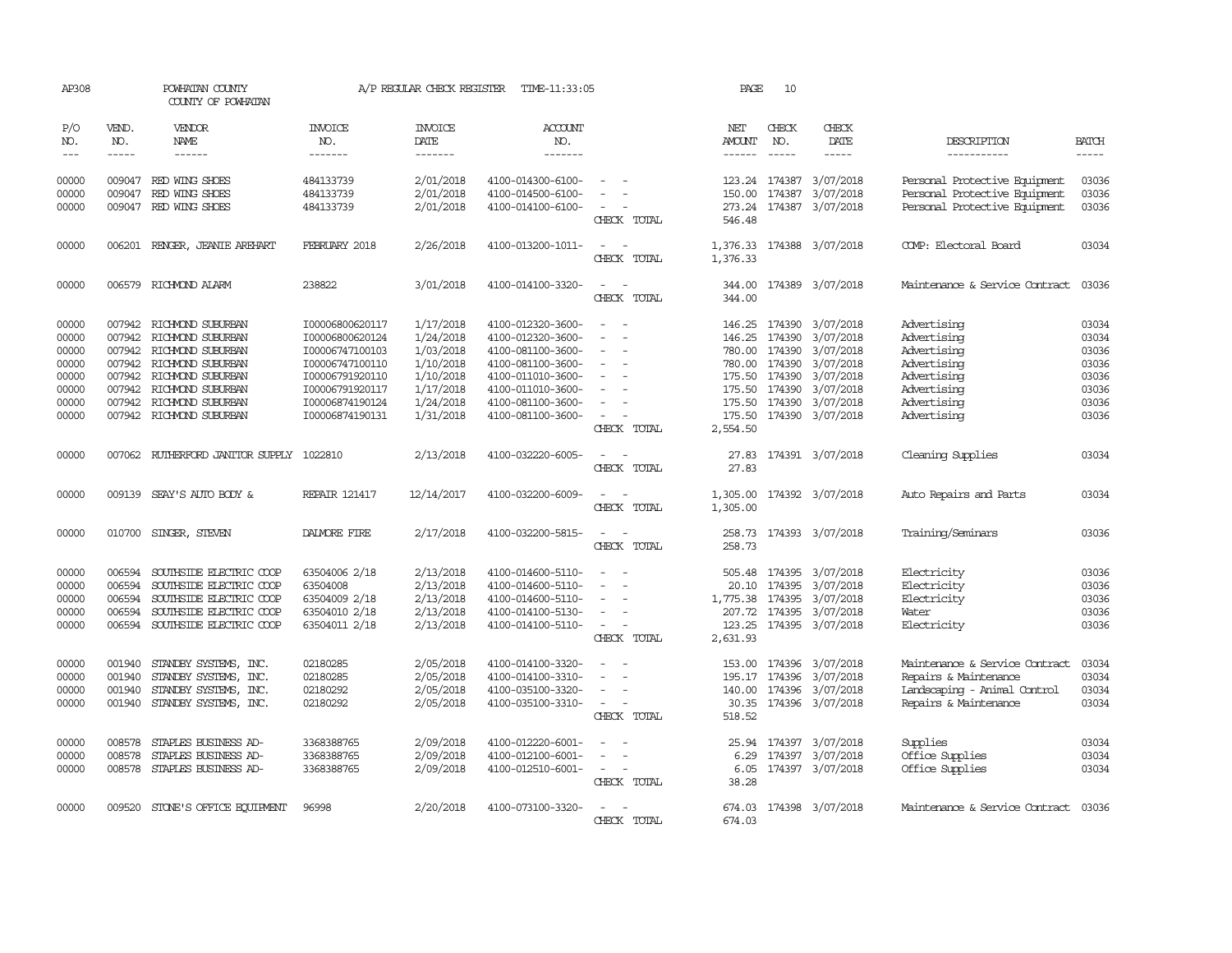| AP308                                              |                                                | POWHATAN COUNTY<br>COUNTY OF POWHATAN                                                                                                               |                                                                | A/P REGULAR CHECK REGISTER                                                   | TIME-11:33:05                                                                                                              |                                                     | PAGE                                                                 | 11                                   |                                                                                           |                                                                                                            |                                                    |
|----------------------------------------------------|------------------------------------------------|-----------------------------------------------------------------------------------------------------------------------------------------------------|----------------------------------------------------------------|------------------------------------------------------------------------------|----------------------------------------------------------------------------------------------------------------------------|-----------------------------------------------------|----------------------------------------------------------------------|--------------------------------------|-------------------------------------------------------------------------------------------|------------------------------------------------------------------------------------------------------------|----------------------------------------------------|
| P/O<br>NO.<br>$---$                                | VEND.<br>NO.<br>$\frac{1}{2}$                  | <b>VENDOR</b><br><b>NAME</b><br>$- - - - - -$                                                                                                       | <b>INVOICE</b><br>NO.<br>-------                               | <b>INVOICE</b><br><b>DATE</b><br>-------                                     | <b>ACCOUNT</b><br>NO.<br>-------                                                                                           |                                                     | NET<br>AMOUNT<br>------                                              | CHECK<br>NO.<br>$\frac{1}{2}$        | CHECK<br>DATE<br>$- - - - -$                                                              | DESCRIPTION<br>-----------                                                                                 | <b>BATCH</b><br>-----                              |
| 00000                                              |                                                | 012320 STRAT, CONSTANTINE DINO                                                                                                                      | 14-2018                                                        | 3/02/2018                                                                    | 3100-013030-0008-                                                                                                          | $\equiv$<br>CHECK TOTAL                             | 40.00<br>40.00                                                       |                                      | 174399 3/07/2018                                                                          | <b>Building Permits</b>                                                                                    | 03036                                              |
| 00000                                              |                                                | 011188 TECH FIRE & SAFEIY                                                                                                                           | 1352                                                           | 2/26/2018                                                                    | 4100-032200-6011-                                                                                                          | $\overline{\phantom{a}}$<br>CHECK TOTAL             | 296.50<br>296.50                                                     |                                      | 174401 3/07/2018                                                                          | Protective Gear/Uniforms                                                                                   | 03034                                              |
| 00000                                              | 011729 VACAP                                   |                                                                                                                                                     | VACAP APRIL'18                                                 | 3/02/2018                                                                    | 4100-053910-5643-                                                                                                          | $\sim$<br>CHECK TOTAL                               | 134.00<br>134.00                                                     |                                      | 174403 3/07/2018                                                                          | PCCAA Services - Federal CSBG                                                                              | 03036                                              |
| 00000                                              |                                                | 011169 VERIZON                                                                                                                                      | 8045985671 2/18                                                | 2/11/2018                                                                    | 4100-073100-5230-                                                                                                          | $\sim$ $\sim$<br>CHECK TOTAL                        | 48.96<br>48.96                                                       |                                      | 174404 3/07/2018                                                                          | Telephone Services                                                                                         | 03036                                              |
| 00000<br>00000<br>00000<br>00000<br>00000<br>00000 | 006302<br>006302<br>006302<br>006302<br>006302 | VIRGINIA INFORMATION<br>VIRGINIA INFORMATION<br>VIRGINIA INFORMATION<br>VIRGINIA INFORMATION<br>VIRGINIA INFORMATION<br>006302 VIRGINIA INFORMATION | T407197<br>T409564<br>T410354<br>T411125<br>T411828<br>T412572 | 11/03/2017<br>12/13/2017<br>1/17/2018<br>1/30/2018<br>2/08/2018<br>2/22/2018 | 4100-012510-5260-<br>4100-012510-5260-<br>4100-012510-5260-<br>4100-012510-5260-<br>4100-012510-5260-<br>4100-012510-5260- | $\overline{\phantom{a}}$<br>CHECK TOTAL             | 299.05<br>299.05<br>299.05<br>299.05<br>299.05<br>299.05<br>1,794.30 | 174405<br>174405<br>174405<br>174405 | 174405 3/07/2018<br>3/07/2018<br>3/07/2018<br>3/07/2018<br>3/07/2018<br>174405 3/07/2018  | Internet Usage<br>Internet Usage<br>Internet Usage<br>Internet Usage<br>Internet Usage<br>Internet Usage   | 03034<br>03034<br>03034<br>03034<br>03034<br>03034 |
| 00000                                              | 012302 VPLDA                                   |                                                                                                                                                     | <b>VPLDA MEMBERSHP</b>                                         | 9/15/2017                                                                    | 4100-073100-5810-                                                                                                          | CHECK TOTAL                                         | 50.00<br>50.00                                                       |                                      | 174406 3/07/2018                                                                          | Dues/Association Memberships                                                                               | 03036                                              |
| 00000                                              |                                                | 009186 WHITTEN BROTHERS, INC.                                                                                                                       | DOCS544952                                                     | 2/15/2018                                                                    | 4100-031200-6009-                                                                                                          | $\equiv$<br>CHECK TOTAL                             | 69.44<br>69.44                                                       |                                      | 174407 3/07/2018                                                                          | Auto Parts/Repairs                                                                                         | 03036                                              |
| 00000                                              |                                                | 007755 WITMER PUBLIC SAFETY                                                                                                                         | 1831669                                                        | 2/22/2018                                                                    | 4100-032200-6011-                                                                                                          | $ -$<br>CHECK TOTAL                                 | 351.99<br>351.99                                                     |                                      | 174408 3/07/2018                                                                          | Protective Gear/Uniforms                                                                                   | 03034                                              |
| 00000                                              |                                                | 012317 WYTHKEN PRINTING                                                                                                                             | 31521                                                          | 2/16/2018                                                                    | 4100-035500-3500-                                                                                                          | $\sim$<br>$\sim$<br>CHECK TOTAL                     | 2,652.78                                                             |                                      | 2,652.78 174409 3/07/2018                                                                 | Printing & Binding                                                                                         | 03034                                              |
| 00000<br>00000<br>00000<br>00000                   | 006551<br>006551<br>006551                     | YARD WORKS, LLC<br>YARD WORKS, LLC<br>YARD WORKS, LLC<br>006551 YARD WORKS, LLC                                                                     | 9440057<br>9440351IN<br>9440980<br>9441227                     | 2/13/2018<br>2/14/2018<br>2/20/2018<br>2/21/2018                             | 4100-014500-3190-<br>4100-014500-3190-<br>4100-014500-3190-<br>4100-014500-3190-                                           | $\equiv$<br>$\overline{\phantom{a}}$<br>CHECK TOTAL | 104.00<br>96.00<br>72.00<br>96.00<br>368.00                          | 174410                               | 174410 3/07/2018<br>3/07/2018<br>174410 3/07/2018<br>174410 3/07/2018                     | Grounds Maintenance<br>Grounds Maintenance<br>Grounds Maintenance<br>Grounds Maintenance                   | 03034<br>03034<br>03034<br>03034                   |
| 00000<br>00000<br>00000<br>00000                   | 007812<br>007812                               | 007812 ABS TECHNOLOGY ARCHITECTS<br>ABS TECHNOLOGY ARCHITECTS<br>ABS TECHNOLOGY ARCHITECTS<br>007812 ABS TECHNOLOGY ARCHITECTS                      | INV0030285<br>INV0030285<br>INV0030739<br>INV0030739           | 1/31/2018<br>1/31/2018<br>2/28/2018<br>2/28/2018                             | 4100-012510-6014-<br>4100-022100-3310-<br>4100-012510-6014-<br>4100-022100-3310-                                           | $\sim$<br>CHECK TOTAL                               | 550.00<br>550.00<br>472.50<br>292.50<br>1,865.00                     |                                      | 174411 3/16/2018<br>174411 3/16/2018<br>174411 3/16/2018<br>174411 3/16/2018              | Other Operating Supplies<br>Repairs and Maintenance<br>Other Operating Supplies<br>Repairs and Maintenance | 03037<br>03037<br>03037<br>03037                   |
| 00000                                              |                                                | 006175 ADAMS OIL COMPANY, INC.                                                                                                                      | 7779                                                           | 2/23/2018                                                                    | 4100-014500-6008-                                                                                                          | $\equiv$<br>CHECK TOTAL                             | 54.03<br>54.03                                                       |                                      | 174412 3/16/2018                                                                          | Gas/Grease/Oil                                                                                             | 03037                                              |
| 00000<br>00000<br>00000<br>00000                   | 007941<br>007941                               | BAKER & TAYLOR<br>BAKER & TAYLOR<br>007941 BAKER & TAYLOR<br>007941 BAKER & TAYLOR                                                                  | B82908530<br>002499621<br>018020410<br>5014903100              | 3/01/2018<br>10/31/2017<br>3/01/2018<br>2/28/2018                            | 4100-073100-6012-<br>4100-073100-6012-<br>4100-073100-6012-<br>4100-073100-6012-                                           | $\equiv$<br>$\sim$<br>$\sim$                        | 11.92<br>20.69                                                       |                                      | 174417 3/16/2018<br>174417 3/16/2018<br>17.22 174417 3/16/2018<br>120.44 174417 3/16/2018 | Books & Subscriptions<br>Books & Subscriptions<br>Books & Subscriptions<br>Books & Subscriptions           | 03037<br>03037<br>03037<br>03037                   |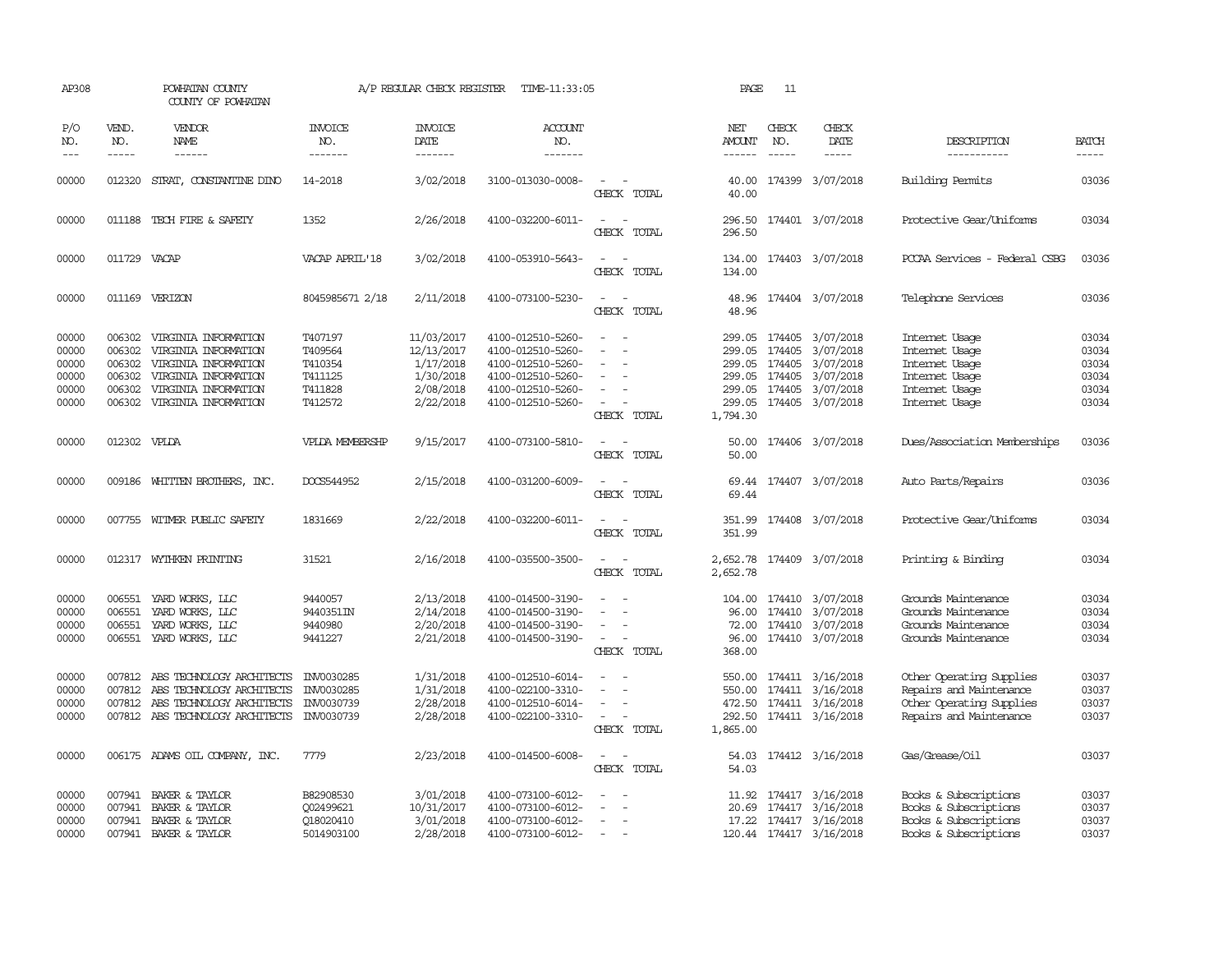| AP308               |                       | POWHATAN COUNTY<br>COUNTY OF POWHATAN  |                                  | A/P REGULAR CHECK REGISTER        | TIME-11:33:05                    |                                      | PAGE                                  | 12           |                         |                             |                       |
|---------------------|-----------------------|----------------------------------------|----------------------------------|-----------------------------------|----------------------------------|--------------------------------------|---------------------------------------|--------------|-------------------------|-----------------------------|-----------------------|
| P/O<br>NO.<br>$---$ | VEND.<br>NO.<br>----- | VENDOR<br><b>NAME</b><br>$- - - - - -$ | <b>INVOICE</b><br>NO.<br>------- | <b>INVOICE</b><br>DATE<br>------- | <b>ACCOUNT</b><br>NO.<br>------- |                                      | NET<br><b>AMOUNT</b><br>$- - - - - -$ | CHECK<br>NO. | CHECK<br>DATE<br>-----  | DESCRIPTION<br>-----------  | <b>BATCH</b><br>----- |
| 00000               |                       | 007941 BAKER & TAYLOR                  | 5014907834                       | 3/05/2018                         | 4100-073100-6012-                | CHECK TOTAL                          | 935.68                                |              | 765.41 174417 3/16/2018 | Books & Subscriptions       | 03037                 |
| 00000               | 008668                | BANK OF AMERICA                        | 03/01/2018                       | 3/01/2018                         | 4100-012100-6001-                |                                      | .00.                                  | 174418       | 3/16/2018               | Office Supplies             | 03040                 |
| 00000               | 008668                | BANK OF AMERICA                        | 03/01/2018                       | 3/01/2018                         | 4100-012100-6001-                |                                      | 34.33                                 | 174418       | 3/16/2018               | Office Supplies             | 03040                 |
| 00000               | 008668                | BANK OF AMERICA                        | 03/01/2018                       | 3/01/2018                         | 4100-012220-5810-                |                                      | 209.00                                | 174418       | 3/16/2018               | Dues/Association Membership | 03040                 |
| 00000               | 008668                | BANK OF AMERICA                        | 03/01/2018                       | 3/01/2018                         | 4100-012220-3600-                | $\sim$<br>$\overline{\phantom{a}}$   | 481.00                                | 174418       | 3/16/2018               | Advertising                 | 03040                 |
| 00000               | 008668                | BANK OF AMERICA                        | 03/01/2018                       | 3/01/2018                         | 4100-014100-3310-                |                                      | 91.62                                 | 174418       | 3/16/2018               | Repairs & Maintenance       | 03040                 |
| 00000               | 008668                | BANK OF AMERICA                        | 03/01/2018                       | 3/01/2018                         | 4100-012310-5540-                |                                      | 150.00                                | 174418       | 3/16/2018               | Conferences & Training      | 03040                 |
| 00000               | 008668                | BANK OF AMERICA                        | 03/01/2018                       | 3/01/2018                         | 4100-012410-3321-                | $\equiv$<br>$\overline{\phantom{a}}$ | 19.95                                 | 174418       | 3/16/2018               | BAI.NET Credit Card Fees    | 03040                 |
| 00000               | 008668                | BANK OF AMERICA                        | 03/01/2018                       | 3/01/2018                         | 4100-013200-5210-                | $\overline{\phantom{a}}$             | 100.00                                | 174418       | 3/16/2018               | Postage                     | 03040                 |
| 00000               | 008668                | BANK OF AMERICA                        | 03/01/2018                       | 3/01/2018                         | 4100-013200-5210-                |                                      | 50.00                                 | 174418       | 3/16/2018               | Postage                     | 03040                 |
| 00000               | 008668                | BANK OF AMERICA                        | 03/01/2018                       | 3/01/2018                         | 4100-014400-5210-                |                                      |                                       | 15.87 174418 | 3/16/2018               | Postage                     | 03040                 |
| 00000               | 008668                | BANK OF AMERICA                        | 03/01/2018                       | 3/01/2018                         | 4100-014400-5210-                | $\sim$<br>$\overline{\phantom{a}}$   |                                       | 33.50 174418 | 3/16/2018               | Postage                     | 03040                 |
| 00000               | 008668                | BANK OF AMERICA                        | 03/01/2018                       | 3/01/2018                         | 4100-014400-5210-                |                                      | 20.10                                 | 174418       | 3/16/2018               | Postage                     | 03040                 |
| 00000               | 008668                | BANK OF AMERICA                        | 03/01/2018                       | 3/01/2018                         | 4100-073100-5210-                |                                      | 6.18                                  | 174418       | 3/16/2018               | Postage                     | 03040                 |
| 00000               | 008668                | BANK OF AMERICA                        | 03/01/2018                       | 3/01/2018                         | 4100-073100-5210-                | $\equiv$                             | 2.53                                  | 174418       | 3/16/2018               | Postage                     | 03040                 |
| 00000               | 008668                | BANK OF AMERICA                        | 03/01/2018                       | 3/01/2018                         | 4100-073100-5210-                | $\overline{\phantom{a}}$             | 5.54                                  | 174418       | 3/16/2018               | Postage                     | 03040                 |
| 00000               | 008668                | BANK OF AMERICA                        | 03/01/2018                       | 3/01/2018                         | 4100-032200-5815-                |                                      | 17.17                                 | 174418       | 3/16/2018               | Training/Seminars           | 03040                 |
| 00000               | 008668                | BANK OF AMERICA                        | 03/01/2018                       | 3/01/2018                         | 4100-032200-5815-                |                                      | 28.79                                 | 174418       | 3/16/2018               | Training/Seminars           | 03040                 |
| 00000               | 008668                | BANK OF AMERICA                        | 03/01/2018                       | 3/01/2018                         | 4100-073100-6014-                | $\equiv$<br>$\overline{\phantom{a}}$ |                                       | 27.07 174418 | 3/16/2018               | Library Supplies            | 03040                 |
| 00000               | 008668                | BANK OF AMERICA                        | 03/01/2018                       | 3/01/2018                         | 4100-083500-6014-                |                                      | 34.29                                 | 174418       | 3/16/2018               | Other Operating Supplies    | 03040                 |
| 00000               | 008668                | BANK OF AMERICA                        | 03/01/2018                       | 3/01/2018                         | 4100-021600-6001-                |                                      | 301.39                                | 174418       | 3/16/2018               | Office Supplies             | 03040                 |
| 00000               | 008668                | BANK OF AMERICA                        | 03/01/2018                       | 3/01/2018                         | 4100-021600-6001-                | $\overline{\phantom{a}}$             | 40.26                                 | 174418       | 3/16/2018               | Office Supplies             | 03040                 |
| 00000               | 008668                | BANK OF AMERICA                        | 03/01/2018                       | 3/01/2018                         | 4100-021600-6001-                | $\overline{\phantom{a}}$             | 32.68                                 | 174418       | 3/16/2018               | Office Supplies             | 03040                 |
| 00000               | 008668                | BANK OF AMERICA                        | 03/01/2018                       | 3/01/2018                         | 4100-021600-6001-                |                                      | 27.75                                 | 174418       | 3/16/2018               | Office Supplies             | 03040                 |
| 00000               | 008668                | BANK OF AMERICA                        | 03/01/2018                       | 3/01/2018                         | 4100-021600-6001-                |                                      | 12.95                                 | 174418       | 3/16/2018               | Office Supplies             | 03040                 |
| 00000               | 008668                | BANK OF AMERICA                        | 03/01/2018                       | 3/01/2018                         | 4100-021600-6001-                | $\sim$                               |                                       | 37.90 174418 | 3/16/2018               | Office Supplies             | 03040                 |
| 00000               | 008668                | BANK OF AMERICA                        | 03/01/2018                       | 3/01/2018                         | 4100-021600-6001-                |                                      | 27.75                                 | 174418       | 3/16/2018               | Office Supplies             | 03040                 |
| 00000               | 008668                | BANK OF AMERICA                        | 03/01/2018                       | 3/01/2018                         | 4100-021600-6001-                |                                      |                                       | 29.99 174418 | 3/16/2018               | Office Supplies             | 03040                 |
| 00000               | 008668                | BANK OF AMERICA                        | 03/01/2018                       | 3/01/2018                         | 4100-021600-6001-                | $\overline{\phantom{a}}$             | 12.99                                 | 174418       | 3/16/2018               | Office Supplies             | 03040                 |
| 00000               | 008668                | BANK OF AMERICA                        | 03/01/2018                       | 3/01/2018                         | 4100-021600-6001-                |                                      | 41.54                                 | 174418       | 3/16/2018               | Office Supplies             | 03040                 |
| 00000               | 008668                | BANK OF AMERICA                        | 03/01/2018                       | 3/01/2018                         | 4100-021600-6001-                |                                      | 25.98                                 | 174418       | 3/16/2018               | Office Supplies             | 03040                 |
| 00000               | 008668                | BANK OF AMERICA                        | 03/01/2018                       | 3/01/2018                         | 4100-021600-6001-                |                                      | 75.31                                 | 174418       | 3/16/2018               | Office Supplies             | 03040                 |
| 00000               | 008668                | BANK OF AMERICA                        | 03/01/2018                       | 3/01/2018                         | 4100-032200-3310-                | $\sim$<br>$\overline{\phantom{a}}$   | 30.99                                 | 174418       | 3/16/2018               | Equipment Repair            | 03040                 |
| 00000               | 008668                | BANK OF AMERICA                        | 03/01/2018                       | 3/01/2018                         | 4100-032200-5815-                |                                      | 1,145.19                              | 174418       | 3/16/2018               | Training/Seminars           | 03040                 |
| 00000               | 008668                | BANK OF AMERICA                        | 03/01/2018                       | 3/01/2018                         | 4100-032200-5815-                |                                      | 1,142.69                              | 174418       | 3/16/2018               | Training/Seminars           | 03040                 |
| 00000               | 008668                | BANK OF AMERICA                        | 03/01/2018                       | 3/01/2018                         | 4100-035500-6001-                | $\overline{\phantom{a}}$             | 34.98                                 | 174418       | 3/16/2018               | Office Supplies             | 03040                 |
| 00000               | 008668                | BANK OF AMERICA                        | 03/01/2018                       | 3/01/2018                         | 4100-035500-6014-                |                                      | 223.79                                | 174418       | 3/16/2018               | Other Operating Supplies    | 03040                 |
| 00000               | 008668                | BANK OF AMERICA                        | 03/01/2018                       | 3/01/2018                         | 4100-035500-6014-                |                                      | 99.90                                 | 174418       | 3/16/2018               | Other Operating Supplies    | 03040                 |
| 00000               | 008668                | BANK OF AMERICA                        | 03/01/2018                       | 3/01/2018                         | 4100-073100-6014-                |                                      | 66.04                                 | 174418       | 3/16/2018               | Library Supplies            | 03040                 |
| 00000               | 008668                | BANK OF AMERICA                        | 03/01/2018                       | 3/01/2018                         | 4100-073100-6014-                | $\sim$<br>$\overline{\phantom{a}}$   |                                       | 15.47 174418 | 3/16/2018               | Library Supplies            | 03040                 |
| 00000               | 008668                | BANK OF AMERICA                        | 03/01/2018                       | 3/01/2018                         | 4100-073100-6014-                |                                      | 17.95                                 | 174418       | 3/16/2018               | Library Supplies            | 03040                 |
| 00000               | 008668                | BANK OF AMERICA                        | 03/01/2018                       | 3/01/2018                         | 4100-083500-6014-                |                                      |                                       | 74.32 174418 | 3/16/2018               | Other Operating Supplies    | 03040                 |
| 00000               | 008668                | BANK OF AMERICA                        | 03/01/2018                       | 3/01/2018                         | 4100-012200-6001-                | $\overline{\phantom{a}}$             | 14.98                                 | 174418       | 3/16/2018               | Office Supplies             | 03040                 |
| 00000               | 008668                | BANK OF AMERICA                        | 03/01/2018                       | 3/01/2018                         | 4100-014100-3310-                |                                      | 58.13                                 | 174418       | 3/16/2018               | Repairs & Maintenance       | 03040                 |
| 00000               | 008668                | BANK OF AMERICA                        | 03/01/2018                       | 3/01/2018                         | 4100-014100-3310-                |                                      | 36.10                                 | 174418       | 3/16/2018               | Repairs & Maintenance       | 03040                 |
| 00000               | 008668                | BANK OF AMERICA                        | 03/01/2018                       | 3/01/2018                         | 4100-035100-3310-                |                                      | 29.00                                 | 174418       | 3/16/2018               | Repairs & Maintenance       | 03040                 |
| 00000               | 008668                | BANK OF AMERICA                        | 03/01/2018                       | 3/01/2018                         | 4100-032200-5815-                |                                      |                                       | 42.07 174418 | 3/16/2018               | Training/Seminars           | 03040                 |
| 00000               | 008668                | BANK OF AMERICA                        | 03/01/2018                       | 3/01/2018                         | 4100-013200-6001-                |                                      | 55.79                                 | 174418       | 3/16/2018               | Office Supplies             | 03040                 |
| 00000               | 008668                | BANK OF AMERICA                        | 03/01/2018                       | 3/01/2018                         | 4100-014500-3190-                | $\overline{\phantom{a}}$             |                                       | 56.99 174418 | 3/16/2018               | Grounds Maintenance         | 03040                 |
|                     |                       |                                        |                                  |                                   |                                  |                                      |                                       |              |                         |                             |                       |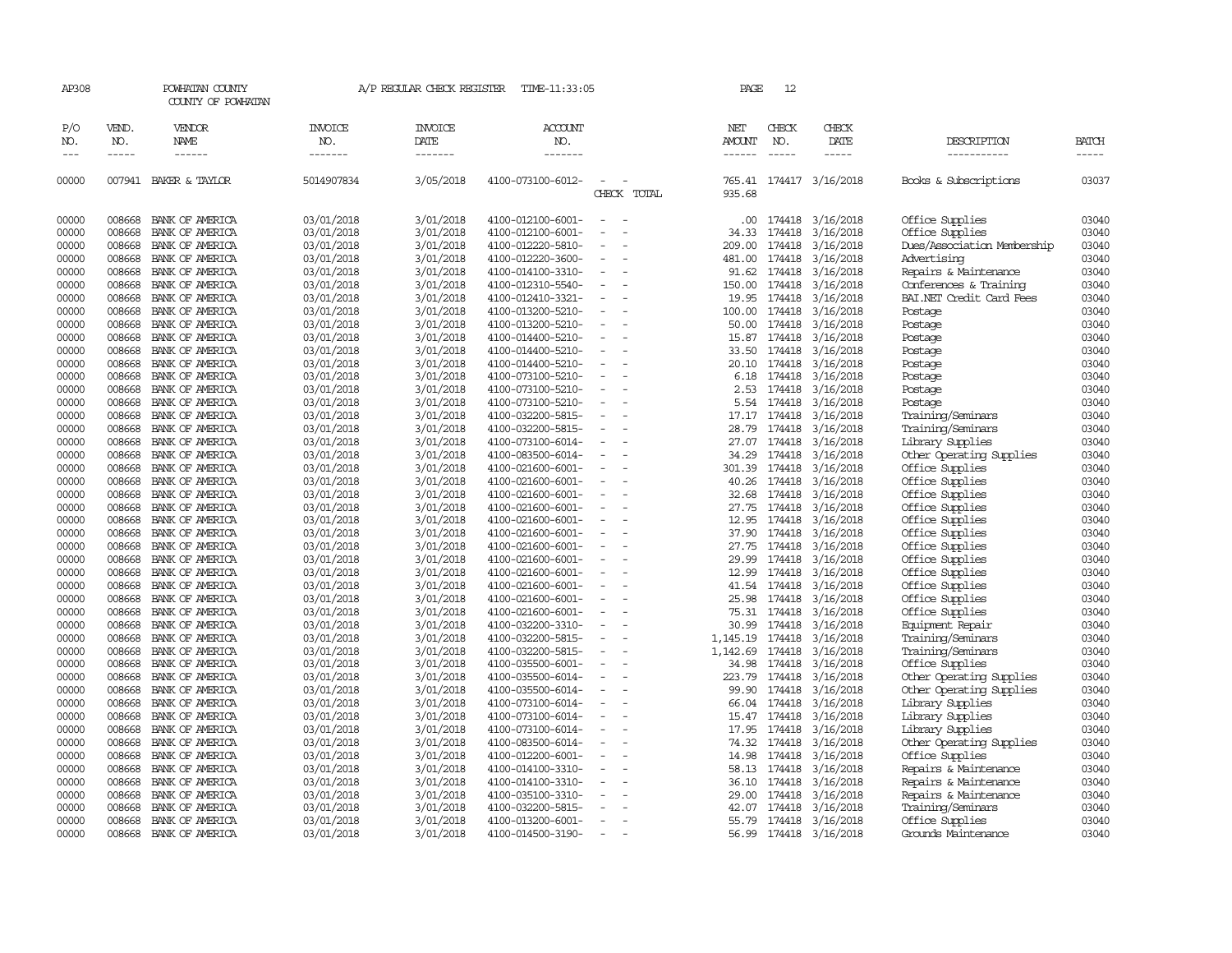| AP308                       |                             | POWHATAN COUNTY<br>COUNTY OF POWHATAN  |                                  | A/P REGULAR CHECK REGISTER        | TIME-11:33:05                    |                          | PAGE                                  | 13           |                               |                                |                |
|-----------------------------|-----------------------------|----------------------------------------|----------------------------------|-----------------------------------|----------------------------------|--------------------------|---------------------------------------|--------------|-------------------------------|--------------------------------|----------------|
| P/O<br>NO.<br>$\frac{1}{2}$ | VEND.<br>NO.<br>$- - - - -$ | VENDOR<br><b>NAME</b><br>$- - - - - -$ | <b>INVOICE</b><br>NO.<br>------- | <b>INVOICE</b><br>DATE<br>------- | <b>ACCOUNT</b><br>NO.<br>------- |                          | NET<br><b>AMOUNT</b><br>$- - - - - -$ | CHECK<br>NO. | CHECK<br><b>DATE</b><br>----- | DESCRIPTION<br>-----------     | BATCH<br>----- |
| 00000                       | 008668                      | BANK OF AMERICA                        | 03/01/2018                       | 3/01/2018                         | 4100-035500-3140-                | $\overline{\phantom{a}}$ | 157.93                                | 174418       | 3/16/2018                     | Professional Services          | 03040          |
| 00000                       | 008668                      | BANK OF AMERICA                        | 03/01/2018                       | 3/01/2018                         | 4100-021600-6014-                |                          | 102.25                                | 174418       | 3/16/2018                     | Other Operating Expenses       | 03040          |
| 00000                       | 008668                      | BANK OF AMERICA                        | 03/01/2018                       | 3/01/2018                         | 4100-014500-3321-                | $\overline{\phantom{a}}$ | 137.66                                | 174418       | 3/16/2018                     | Snow Removal                   | 03040          |
| 00000                       | 008668                      | BANK OF AMERICA                        | 03/01/2018                       | 3/01/2018                         | 4100-014500-5540-                | $\overline{\phantom{a}}$ | 35.00                                 | 174418       | 3/16/2018                     | Conferences & Training         | 03040          |
| 00000                       | 008668                      | BANK OF AMERICA                        | 03/01/2018                       | 3/01/2018                         | 4100-014500-5540-                | $\equiv$                 | 35.00                                 | 174418       | 3/16/2018                     | Conferences & Training         | 03040          |
| 00000                       | 008668                      | BANK OF AMERICA                        | 03/01/2018                       | 3/01/2018                         | 4100-032200-5815-                |                          | 131.57                                | 174418       | 3/16/2018                     | Training/Seminars              | 03040          |
| 00000                       | 008668                      | BANK OF AMERICA                        | 03/01/2018                       | 3/01/2018                         | 4100-014100-6008-                | $\equiv$                 | 42.01                                 | 174418       | 3/16/2018                     | Gas/Grease/Oil                 | 03040          |
| 00000                       | 008668                      | BANK OF AMERICA                        | 03/01/2018                       | 3/01/2018                         | 4100-014500-6008-                |                          | 68.95                                 | 174418       | 3/16/2018                     | Gas/Grease/Oil                 | 03040          |
| 00000                       | 008668                      | BANK OF AMERICA                        | 03/01/2018                       | 3/01/2018                         | 4100-014500-6008-                |                          | 75.00                                 | 174418       | 3/16/2018                     | Gas/Grease/Oil                 | 03040          |
| 00000                       | 008668                      | BANK OF AMERICA                        | 03/01/2018                       | 3/01/2018                         | 4100-034100-6008-                | $\overline{\phantom{a}}$ | 42.50                                 | 174418       | 3/16/2018                     | Gas/Grease/Oil                 | 03040          |
| 00000                       | 008668                      | BANK OF AMERICA                        | 03/01/2018                       | 3/01/2018                         | 4100-034100-6008-                |                          | 37.00                                 | 174418       | 3/16/2018                     | Gas/Grease/Oil                 | 03040          |
| 00000                       | 008668                      | BANK OF AMERICA                        | 03/01/2018                       | 3/01/2018                         | 4100-014100-6008-                | $\equiv$                 | 55.28                                 | 174418       | 3/16/2018                     | Gas/Grease/Oil                 | 03040          |
| 00000                       | 008668                      | BANK OF AMERICA                        | 03/01/2018                       | 3/01/2018                         | 4100-014100-6008-                |                          | 51.82                                 | 174418       | 3/16/2018                     | Gas/Grease/Oil                 | 03040          |
| 00000                       | 008668                      | BANK OF AMERICA                        | 03/01/2018                       | 3/01/2018                         | 4100-014100-6008-                | $\omega$                 | 65.59                                 | 174418       | 3/16/2018                     | Gas/Grease/Oil                 | 03040          |
| 00000                       | 008668                      | BANK OF AMERICA                        | 03/01/2018                       | 3/01/2018                         | 4100-014500-6008-                |                          | 58.01                                 | 174418       | 3/16/2018                     | Gas/Grease/Oil                 | 03040          |
| 00000                       | 008668                      | BANK OF AMERICA                        | 03/01/2018                       | 3/01/2018                         | 4100-014500-6008-                |                          | 70.30                                 | 174418       | 3/16/2018                     | Gas/Grease/Oil                 | 03040          |
| 00000                       | 008668                      | BANK OF AMERICA                        | 03/01/2018                       | 3/01/2018                         | 4100-014500-6008-                | $\equiv$                 | 57.60                                 | 174418       | 3/16/2018                     | Gas/Grease/Oil                 | 03040          |
| 00000                       | 008668                      | BANK OF AMERICA                        | 03/01/2018                       | 3/01/2018                         | 4100-014500-6008-                |                          | 59.50                                 | 174418       | 3/16/2018                     | Gas/Grease/Oil                 | 03040          |
| 00000                       | 008668                      | BANK OF AMERICA                        | 03/01/2018                       | 3/01/2018                         | 4100-014500-6008-                |                          | 70.07                                 | 174418       | 3/16/2018                     | Gas/Grease/Oil                 | 03040          |
| 00000                       | 008668                      | BANK OF AMERICA                        | 03/01/2018                       | 3/01/2018                         | 4100-014500-6008-                |                          | 63.25                                 | 174418       | 3/16/2018                     | Gas/Grease/Oil                 | 03040          |
| 00000                       | 008668                      | BANK OF AMERICA                        | 03/01/2018                       | 3/01/2018                         | 4100-014500-6008-                | $\overline{\phantom{a}}$ | 64.00                                 | 174418       | 3/16/2018                     | Gas/Grease/Oil                 | 03040          |
| 00000                       | 008668                      | BANK OF AMERICA                        | 03/01/2018                       | 3/01/2018                         | 4100-012100-5540-                | $\equiv$                 | 287.48                                | 174418       | 3/16/2018                     | Conference & Training          | 03040          |
| 00000                       | 008668                      | BANK OF AMERICA                        | 03/01/2018                       | 3/01/2018                         | 4100-034100-5540-                |                          | 209.00                                | 174418       | 3/16/2018                     | Conferences & Training         | 03040          |
| 00000                       | 008668                      | BANK OF AMERICA                        | 03/01/2018                       | 3/01/2018                         | 4100-034100-5540-                | $\equiv$                 | 209.00                                | 174418       | 3/16/2018                     | Conferences & Training         | 03040          |
| 00000                       | 008668                      | BANK OF AMERICA                        | 03/01/2018                       | 3/01/2018                         | 4100-073100-6012-                |                          | 15.00                                 | 174418       | 3/16/2018                     | Books & Subscriptions          | 03040          |
| 00000                       | 008668                      | BANK OF AMERICA                        | 03/01/2018                       | 3/01/2018                         | 4100-014100-6004-                | $\equiv$                 | 229.99                                | 174418       | 3/16/2018                     | Tools and Equipment            | 03040          |
| 00000                       | 008668                      | BANK OF AMERICA                        | 03/01/2018                       | 3/01/2018                         | 4100-032200-5815-                |                          | 41.51                                 | 174418       | 3/16/2018                     | Training/Seminars              | 03040          |
| 00000                       | 008668                      | BANK OF AMERICA                        | 03/01/2018                       | 3/01/2018                         | 4100-034100-3320-                | $\overline{\phantom{a}}$ | 49.00                                 | 174418       | 3/16/2018                     | Maintenance & Service Contract | 03040          |
| 00000                       | 008668                      | BANK OF AMERICA                        | 03/01/2018                       | 3/01/2018                         | 4100-073100-5540-                | $\overline{\phantom{a}}$ | 10.00                                 | 174418       | 3/16/2018                     | Conferences & Training         | 03040          |
| 00000                       | 008668                      | BANK OF AMERICA                        | 03/01/2018                       | 3/01/2018                         | 4100-014600-3310-                |                          | 96.96                                 | 174418       | 3/16/2018                     | Repairs and Maintenance        | 03040          |
| 00000                       | 008668                      | BANK OF AMERICA                        | 03/01/2018                       | 3/01/2018                         | 4100-014600-3310-                | $\equiv$                 | 2.93                                  | 174418       | 3/16/2018                     | Repairs and Maintenance        | 03040          |
| 00000                       | 008668                      | BANK OF AMERICA                        | 03/01/2018                       | 3/01/2018                         | 4100-012220-5810-                |                          | 30.00                                 | 174418       | 3/16/2018                     | Dues/Association Membership    | 03040          |
| 00000                       | 008668                      | BANK OF AMERICA                        | 03/01/2018                       | 3/01/2018                         | 4100-034100-6008-                |                          | 41.50                                 | 174418       | 3/16/2018                     | Gas/Grease/Oil                 | 03040          |
| 00000                       | 008668                      | BANK OF AMERICA                        | 03/01/2018                       | 3/01/2018                         | 4100-034100-6008-                |                          | 34.75                                 | 174418       | 3/16/2018                     | Gas/Grease/Oil                 | 03040          |
| 00000                       | 008668                      | BANK OF AMERICA                        | 03/01/2018                       | 3/01/2018                         | 4100-034100-6008-                | $\equiv$                 | 41.53                                 | 174418       | 3/16/2018                     | Gas/Grease/Oil                 | 03040          |
| 00000                       | 008668                      | BANK OF AMERICA                        | 03/01/2018                       | 3/01/2018                         | 4100-032200-5120-                | $\equiv$                 | 52.40                                 | 174418       | 3/16/2018                     | Apparatus Fuel                 | 03040          |
| 00000                       | 008668                      | BANK OF AMERICA                        | 03/01/2018                       | 3/01/2018                         | 4100-032200-5120-                |                          | 38.67                                 | 174418       | 3/16/2018                     | Apparatus Fuel                 | 03040          |
| 00000                       | 008668                      | BANK OF AMERICA                        | 03/01/2018                       | 3/01/2018                         | 4100-032200-5120-                | $\equiv$                 | 37.60                                 | 174418       | 3/16/2018                     | Apparatus Fuel                 | 03040          |
| 00000                       | 008668                      | BANK OF AMERICA                        | 03/01/2018                       | 3/01/2018                         | 4100-032200-5120-                |                          | 47.66                                 | 174418       | 3/16/2018                     | Apparatus Fuel                 | 03040          |
| 00000                       | 008668                      | BANK OF AMERICA                        | 03/01/2018                       | 3/01/2018                         | 4100-032200-5120-                |                          | 46.20                                 | 174418       | 3/16/2018                     | Apparatus Fuel                 | 03040          |
| 00000                       | 008668                      | BANK OF AMERICA                        | 03/01/2018                       | 3/01/2018                         | 4100-034100-6008-                | $\equiv$                 | 38.50                                 | 174418       | 3/16/2018                     | Gas/Grease/Oil                 | 03040          |
| 00000                       | 008668                      | BANK OF AMERICA                        | 03/01/2018                       | 3/01/2018                         | 4100-034100-6008-                | $\overline{\phantom{a}}$ | 30.23                                 | 174418       | 3/16/2018                     | Gas/Grease/Oil                 | 03040          |
| 00000                       | 008668                      | BANK OF AMERICA                        | 03/01/2018                       | 3/01/2018                         | 4100-034100-6008-                |                          | 30.00                                 | 174418       | 3/16/2018                     | Gas/Grease/Oil                 | 03040          |
| 00000                       | 008668                      | BANK OF AMERICA                        | 03/01/2018                       | 3/01/2018                         | 4100-035500-6008-                |                          | 11.00                                 | 174418       | 3/16/2018                     | Gas/Grease/Oil                 | 03040          |
| 00000                       | 008668                      | BANK OF AMERICA                        | 03/01/2018                       | 3/01/2018                         | 4100-081100-6008-                | $\equiv$                 | 35.39                                 | 174418       | 3/16/2018                     | Gas/Grease/Oil                 | 03040          |
| 00000                       | 008668                      | BANK OF AMERICA                        | 03/01/2018                       | 3/01/2018                         | 4100-081100-6008-                |                          | 33.07                                 | 174418       | 3/16/2018                     | Gas/Grease/Oil                 | 03040          |
| 00000                       | 008668                      | BANK OF AMERICA                        | 03/01/2018                       | 3/01/2018                         | 4100-012510-5260-                |                          | 55.00                                 | 174418       | 3/16/2018                     | Internet Usage                 | 03040          |
| 00000                       | 008668                      | BANK OF AMERICA                        | 03/01/2018                       | 3/01/2018                         | 4100-032200-5120-                | $\equiv$                 | 23.61                                 | 174418       | 3/16/2018                     | Apparatus Fuel                 | 03040          |
| 00000                       | 008668                      | BANK OF AMERICA                        | 03/01/2018                       | 3/01/2018                         | 4100-012220-3600-                |                          | 50.00                                 | 174418       | 3/16/2018                     | Advertising                    | 03040          |
| 00000                       | 008668                      | BANK OF AMERICA                        | 03/01/2018                       | 3/01/2018                         | 4100-012220-3600-                | $\equiv$                 | 50.00                                 | 174418       | 3/16/2018                     | Advertising                    | 03040          |
| 00000                       | 008668                      | BANK OF AMERICA                        | 03/01/2018                       | 3/01/2018                         | 4100-012510-3320-                | $\sim$                   | 9.99                                  |              | 174418 3/16/2018              | Maintenance & Service Contract | 03040          |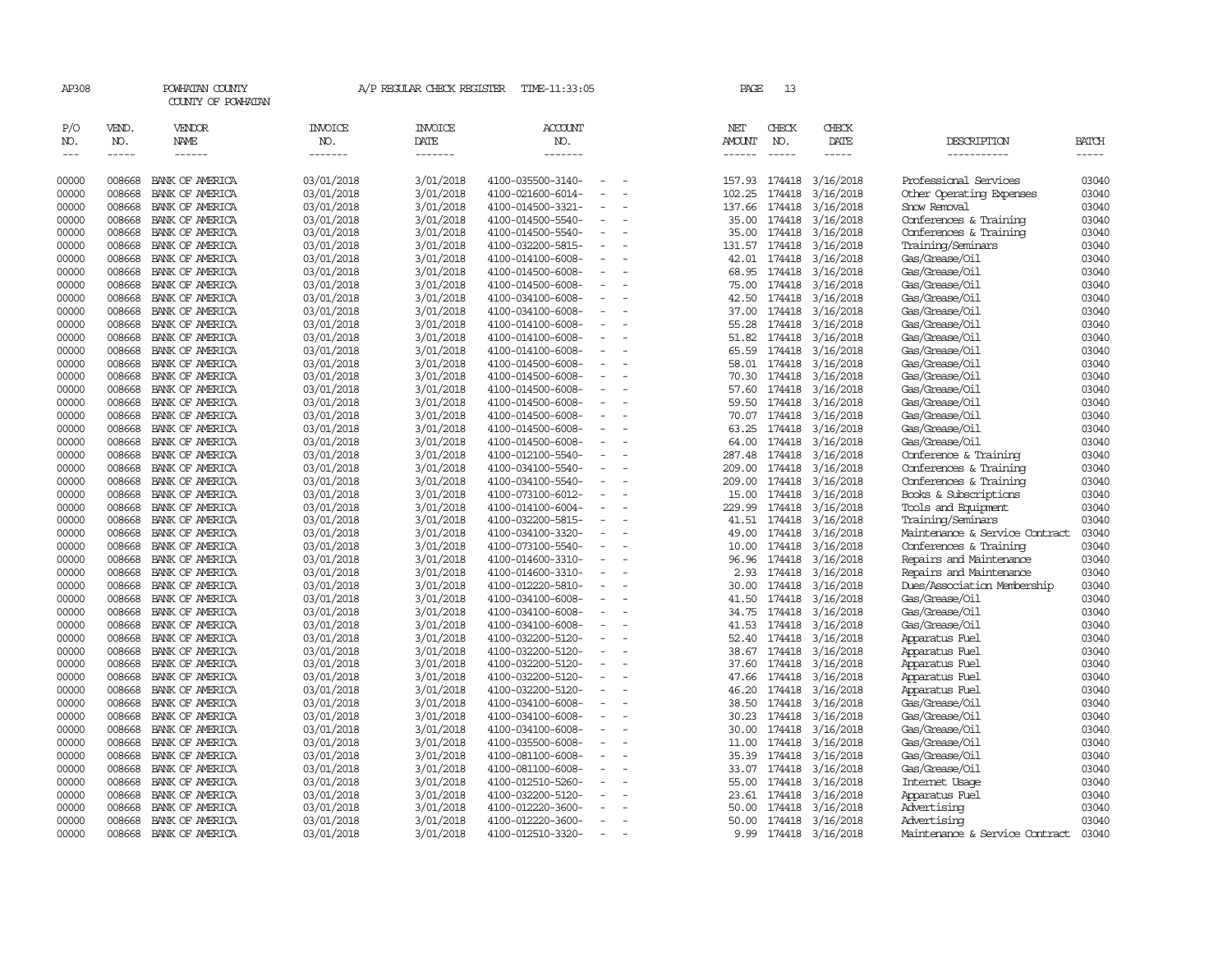| AP308      |                                                                                                                                                                                                                                                                                                                                                                                                                                                                                     | POWHATAN COUNTY<br>COUNTY OF POWHATAN |                       | A/P REGULAR CHECK REGISTER | TIME-11:33:05         |                                    | PAGE             | 14            |                         |                                |              |
|------------|-------------------------------------------------------------------------------------------------------------------------------------------------------------------------------------------------------------------------------------------------------------------------------------------------------------------------------------------------------------------------------------------------------------------------------------------------------------------------------------|---------------------------------------|-----------------------|----------------------------|-----------------------|------------------------------------|------------------|---------------|-------------------------|--------------------------------|--------------|
| P/O<br>NO. | VEND.<br>NO.                                                                                                                                                                                                                                                                                                                                                                                                                                                                        | VENDOR<br>NAME                        | <b>INVOICE</b><br>NO. | <b>INVOICE</b><br>DATE     | <b>ACCOUNT</b><br>NO. |                                    | NET<br>AMOUNT    | CHECK<br>NO.  | CHECK<br>DATE           | DESCRIPTION                    | <b>BATCH</b> |
| $---$      | $\begin{tabular}{ccccc} \multicolumn{2}{c}{} & \multicolumn{2}{c}{} & \multicolumn{2}{c}{} & \multicolumn{2}{c}{} & \multicolumn{2}{c}{} & \multicolumn{2}{c}{} & \multicolumn{2}{c}{} & \multicolumn{2}{c}{} & \multicolumn{2}{c}{} & \multicolumn{2}{c}{} & \multicolumn{2}{c}{} & \multicolumn{2}{c}{} & \multicolumn{2}{c}{} & \multicolumn{2}{c}{} & \multicolumn{2}{c}{} & \multicolumn{2}{c}{} & \multicolumn{2}{c}{} & \multicolumn{2}{c}{} & \multicolumn{2}{c}{} & \mult$ | $- - - - - -$                         | -------               | -------                    | -------               |                                    | ------           | $- - - - -$   | -----                   | -----------                    | $- - - - -$  |
| 00000      | 008668                                                                                                                                                                                                                                                                                                                                                                                                                                                                              | BANK OF AMERICA                       | 03/01/2018            | 3/01/2018                  | 4100-012100-5510-     | $\sim$                             |                  | 18.00 174418  | 3/16/2018               | Travel/Mileage/Parking/Tolls   | 03040        |
| 00000      | 008668                                                                                                                                                                                                                                                                                                                                                                                                                                                                              | BANK OF AMERICA                       | 03/01/2018            | 3/01/2018                  | 4100-012100-5510-     | $\equiv$                           | 9.00             | 174418        | 3/16/2018               | Travel/Mileage/Parking/Tolls   | 03040        |
| 00000      | 008668                                                                                                                                                                                                                                                                                                                                                                                                                                                                              | BANK OF AMERICA                       | 03/01/2018            | 3/01/2018                  | 4100-012510-8205-     |                                    | 39.99            | 174418        | 3/16/2018               | Hosting Fees                   | 03040        |
| 00000      | 008668                                                                                                                                                                                                                                                                                                                                                                                                                                                                              | BANK OF AMERICA                       | 03/01/2018            | 3/01/2018                  | 4100-073100-6002-     | $\overline{\phantom{a}}$           | 50.00            | 174418        | 3/16/2018               | Computer Equipment-non-capital | 03040        |
| 00000      | 008668                                                                                                                                                                                                                                                                                                                                                                                                                                                                              | BANK OF AMERICA                       | 03/01/2018            | 3/01/2018                  | 4100-014400-6001-     | $\overline{\phantom{a}}$           | 1,069.89         | 174418        | 3/16/2018               | Stationery/Office Supplies     | 03040        |
| 00000      | 008668                                                                                                                                                                                                                                                                                                                                                                                                                                                                              | BANK OF AMERICA                       | 03/01/2018            | 3/01/2018                  | 4100-012510-3320-     | $\equiv$                           | 130.00           | 174418        | 3/16/2018               | Maintenance & Service Contract | 03040        |
| 00000      | 008668                                                                                                                                                                                                                                                                                                                                                                                                                                                                              | BANK OF AMERICA                       | 03/01/2018            | 3/01/2018                  | 4100-081100-5540-     | $\overline{\phantom{a}}$           | 20.00            | 174418        | 3/16/2018               | Conferences & Training         | 03040        |
| 00000      | 008668                                                                                                                                                                                                                                                                                                                                                                                                                                                                              | BANK OF AMERICA                       | 03/01/2018            | 3/01/2018                  | 4100-031210-5540-     | $\sim$<br>$\sim$                   |                  | 454.48 174418 | 3/16/2018               | Conferences and Training       | 03040        |
| 00000      | 008668                                                                                                                                                                                                                                                                                                                                                                                                                                                                              | BANK OF AMERICA                       | 03/01/2018            | 3/01/2018                  | 4100-012100-5510-     | $\equiv$                           | 223.20           | 174418        | 3/16/2018               | Travel/Mileage/Parking/Tolls   | 03040        |
| 00000      | 008668                                                                                                                                                                                                                                                                                                                                                                                                                                                                              | BANK OF AMERICA                       | 03/01/2018            | 3/01/2018                  | 4100-012220-3140-     |                                    | 3,750.00         | 174418        | 3/16/2018               | Professional Services          | 03040        |
| 00000      | 008668                                                                                                                                                                                                                                                                                                                                                                                                                                                                              | BANK OF AMERICA                       | 03/01/2018            | 3/01/2018                  | 4100-012220-6001-     | $\sim$<br>$\sim$                   |                  | 25.76 174418  | 3/16/2018               | Supplies                       | 03040        |
| 00000      | 008668                                                                                                                                                                                                                                                                                                                                                                                                                                                                              | BANK OF AMERICA                       | 03/01/2018            | 3/01/2018                  | 4100-021600-6001-     | $\overline{\phantom{a}}$           | 169.69           | 174418        | 3/16/2018               | Office Supplies                | 03040        |
| 00000      | 008668                                                                                                                                                                                                                                                                                                                                                                                                                                                                              | BANK OF AMERICA                       | 03/01/2018            | 3/01/2018                  | 4100-035100-3310-     |                                    | 39.93            | 174418        | 3/16/2018               | Repairs & Maintenance          | 03040        |
| 00000      | 008668                                                                                                                                                                                                                                                                                                                                                                                                                                                                              | BANK OF AMERICA                       | 03/01/2018            | 3/01/2018                  | 4100-035500-5540-     | $\equiv$<br>$\sim$                 | 110.79           | 174418        | 3/16/2018               | Conferences & Training         | 03040        |
| 00000      |                                                                                                                                                                                                                                                                                                                                                                                                                                                                                     | 008668 BANK OF AMERICA                | 03/01/2018            | 3/01/2018                  | 4100-035500-5540-     | $\overline{\phantom{a}}$           |                  | 249.00 174418 | 3/16/2018               | Conferences & Training         | 03040        |
| 00000      | 008668                                                                                                                                                                                                                                                                                                                                                                                                                                                                              | BANK OF AMERICA                       | 03/01/2018            | 3/01/2018                  | 4100-035500-5540-     |                                    | 249.00           | 174418        | 3/16/2018               | Conferences & Training         | 03040        |
| 00000      | 008668                                                                                                                                                                                                                                                                                                                                                                                                                                                                              | BANK OF AMERICA                       | 03/01/2018            | 3/01/2018                  | 4100-035500-6009-     |                                    |                  | 10.00 174418  | 3/16/2018               | Auto Parts/Repairs             | 03040        |
| 00000      |                                                                                                                                                                                                                                                                                                                                                                                                                                                                                     | 008668 BANK OF AMERICA                | 03/01/2018            | 3/01/2018                  | 4100-032200-3310-     | $\sim$                             |                  | 41.64 174418  | 3/16/2018               | Equipment Repair               | 03040        |
| 00000      | 008668                                                                                                                                                                                                                                                                                                                                                                                                                                                                              | BANK OF AMERICA                       | 03/01/2018            | 3/01/2018                  | 4100-032200-5540-     |                                    | 141.81           | 174418        | 3/16/2018               | Travel - Convention & Educatio | 03040        |
| 00000      |                                                                                                                                                                                                                                                                                                                                                                                                                                                                                     | 008668 BANK OF AMERICA                | 03/01/2018            | 3/01/2018                  | 4100-073100-5540-     |                                    |                  | 305.00 174418 | 3/16/2018               | Conferences & Training         | 03040        |
| 00000      |                                                                                                                                                                                                                                                                                                                                                                                                                                                                                     | 008668 BANK OF AMERICA                | 03/01/2018            | 3/01/2018                  | 4100-081100-5510-     | $\overline{\phantom{a}}$           |                  |               | 12.00 174418 3/16/2018  | Travel/Mileage/Parking/Tolls   | 03040        |
|            |                                                                                                                                                                                                                                                                                                                                                                                                                                                                                     |                                       |                       |                            |                       | CHECK TOTAL                        | 15,625.25        |               |                         |                                |              |
| 00000      |                                                                                                                                                                                                                                                                                                                                                                                                                                                                                     | 011590 BERRIMAN, WHITNEY              | TUITION REIMBUS       | 1/09/2018                  | 4100-012220-7003-     | $\overline{\phantom{a}}$<br>$\sim$ | 350.00           |               | 174419 3/16/2018        | Tuition reimbursement          | 03037        |
|            |                                                                                                                                                                                                                                                                                                                                                                                                                                                                                     |                                       |                       |                            |                       | CHECK TOTAL                        | 350.00           |               |                         |                                |              |
|            |                                                                                                                                                                                                                                                                                                                                                                                                                                                                                     |                                       |                       |                            |                       |                                    |                  |               |                         |                                |              |
| 00000      | 012101                                                                                                                                                                                                                                                                                                                                                                                                                                                                              | BETTS, DWAYNE                         | CAR WASH 2/15         | 2/15/2018                  | 4100-034100-6009-     |                                    | 50.00            | 174420        | 3/16/2018               | Auto Parts/Repairs             | 03037        |
| 00000      |                                                                                                                                                                                                                                                                                                                                                                                                                                                                                     | 012101 BETTS, DWAYNE                  | PER DIEM 3/18         | 3/05/2018                  | 4100-034100-5540-     | CHECK TOTAL                        | 138.00<br>188.00 |               | 174420 3/16/2018        | Conferences & Training         | 03037        |
|            |                                                                                                                                                                                                                                                                                                                                                                                                                                                                                     |                                       |                       |                            |                       |                                    |                  |               |                         |                                |              |
| 00000      | 006655                                                                                                                                                                                                                                                                                                                                                                                                                                                                              | BLOSSMAN GAS COMPANIES                | 3429402               | 3/02/2018                  | 4100-032210-5120-     |                                    | 13.00            |               | 174421 3/16/2018        | Fuel                           | 03037        |
| 00000      | 006655                                                                                                                                                                                                                                                                                                                                                                                                                                                                              | BLOSSMAN GAS COMPANIES,               | 3442851               | 3/06/2018                  | 4100-035100-5120-     | $\overline{\phantom{a}}$           | 255.04           |               | 174421 3/16/2018        | Fuel                           | 03037        |
|            |                                                                                                                                                                                                                                                                                                                                                                                                                                                                                     |                                       |                       |                            |                       | CHECK TOTAL                        | 268.04           |               |                         |                                |              |
| 00000      |                                                                                                                                                                                                                                                                                                                                                                                                                                                                                     | 011010 BOX ALARM TEES                 | 207                   | 3/06/2018                  | 4100-032200-6011-     | $\equiv$                           |                  |               | 100.00 174422 3/16/2018 | Protective Gear/Uniforms       | 03037        |
|            |                                                                                                                                                                                                                                                                                                                                                                                                                                                                                     |                                       |                       |                            |                       | CHECK<br>TOTAL                     | 100.00           |               |                         |                                |              |
|            |                                                                                                                                                                                                                                                                                                                                                                                                                                                                                     |                                       |                       |                            |                       |                                    |                  |               |                         |                                |              |
| 00000      |                                                                                                                                                                                                                                                                                                                                                                                                                                                                                     | 011439 BUSINESS CARD                  | 02/27/2018            | 2/27/2018                  | 4100-031200-5210-     |                                    |                  | .00 174424    | 3/16/2018               | Postage                        | 03042        |
| 00000      |                                                                                                                                                                                                                                                                                                                                                                                                                                                                                     | 011439 BUSINESS CARD                  | 02/27/2018            | 2/27/2018                  | 4100-031200-5210-     |                                    | 15.99            | 174424        | 3/16/2018               | Postage                        | 03042        |
| 00000      |                                                                                                                                                                                                                                                                                                                                                                                                                                                                                     | 011439 BUSINESS CARD                  | 02/27/2018            | 2/27/2018                  | 4100-031200-5210-     | $\equiv$                           | 69.75            | 174424        | 3/16/2018               | Postage                        | 03042        |
| 00000      |                                                                                                                                                                                                                                                                                                                                                                                                                                                                                     | 011439 BUSINESS CARD                  | 02/27/2018            | 2/27/2018                  | 4100-031200-5210-     |                                    | 100.00           | 174424        | 3/16/2018               | Postage                        | 03042        |
| 00000      |                                                                                                                                                                                                                                                                                                                                                                                                                                                                                     | 011439 BUSINESS CARD                  | 02/27/2018            | 2/27/2018                  | 4100-031710-5210-     | $\overline{\phantom{a}}$           | 15.99            | 174424        | 3/16/2018               | Postage                        | 03042        |
| 00000      | 011439                                                                                                                                                                                                                                                                                                                                                                                                                                                                              | <b>BUSINESS CARD</b>                  | 02/27/2018            | 2/27/2018                  | 4100-031200-6001-     |                                    | 11.98            | 174424        | 3/16/2018               | Office Supplies                | 03042        |
| 00000      |                                                                                                                                                                                                                                                                                                                                                                                                                                                                                     | 011439 BUSINESS CARD                  | 02/27/2018            | 2/27/2018                  | 4100-031200-6001-     |                                    | 9.92             | 174424        | 3/16/2018               | Office Supplies                | 03042        |
| 00000      |                                                                                                                                                                                                                                                                                                                                                                                                                                                                                     | 011439 BUSINESS CARD                  | 02/27/2018            | 2/27/2018                  | 4100-031200-6001-     | $\sim$<br>$\overline{\phantom{a}}$ | 141.75           | 174424        | 3/16/2018               | Office Supplies                | 03042        |
| 00000      |                                                                                                                                                                                                                                                                                                                                                                                                                                                                                     | 011439 BUSINESS CARD                  | 02/27/2018            | 2/27/2018                  | 4100-031200-6014-     |                                    | 124.34           | 174424        | 3/16/2018               | Other Operating Supplies       | 03042        |
| 00000      |                                                                                                                                                                                                                                                                                                                                                                                                                                                                                     | 011439 BUSINESS CARD                  | 02/27/2018            | 2/27/2018                  | 4100-035100-6014-     |                                    |                  | 390.16 174424 | 3/16/2018               | Other Operating Supplies       | 03042        |
| 00000      | 011439                                                                                                                                                                                                                                                                                                                                                                                                                                                                              | <b>BUSINESS CARD</b>                  | 02/27/2018            | 2/27/2018                  | 4100-035100-6022-     |                                    | 94.90            | 174424        | 3/16/2018               | Dog Food/Supplies              | 03042        |
| 00000      |                                                                                                                                                                                                                                                                                                                                                                                                                                                                                     | 011439 BUSINESS CARD                  | 02/27/2018            | 2/27/2018                  | 4100-035100-6022-     |                                    | 179.94           | 174424        | 3/16/2018               | Dog Food/Supplies              | 03042        |
| 00000      |                                                                                                                                                                                                                                                                                                                                                                                                                                                                                     | 011439 BUSINESS CARD                  | 02/27/2018            | 2/27/2018                  | 4100-035100-6022-     | $\sim$                             |                  | 188.68 174424 | 3/16/2018               | Dog Food/Supplies              | 03042        |
| 00000      |                                                                                                                                                                                                                                                                                                                                                                                                                                                                                     | 011439 BUSINESS CARD                  | 02/27/2018            | 2/27/2018                  | 4100-035100-6022-     | $\sim$                             |                  |               | 6.86 174424 3/16/2018   | Dog Food/Supplies              | 03042        |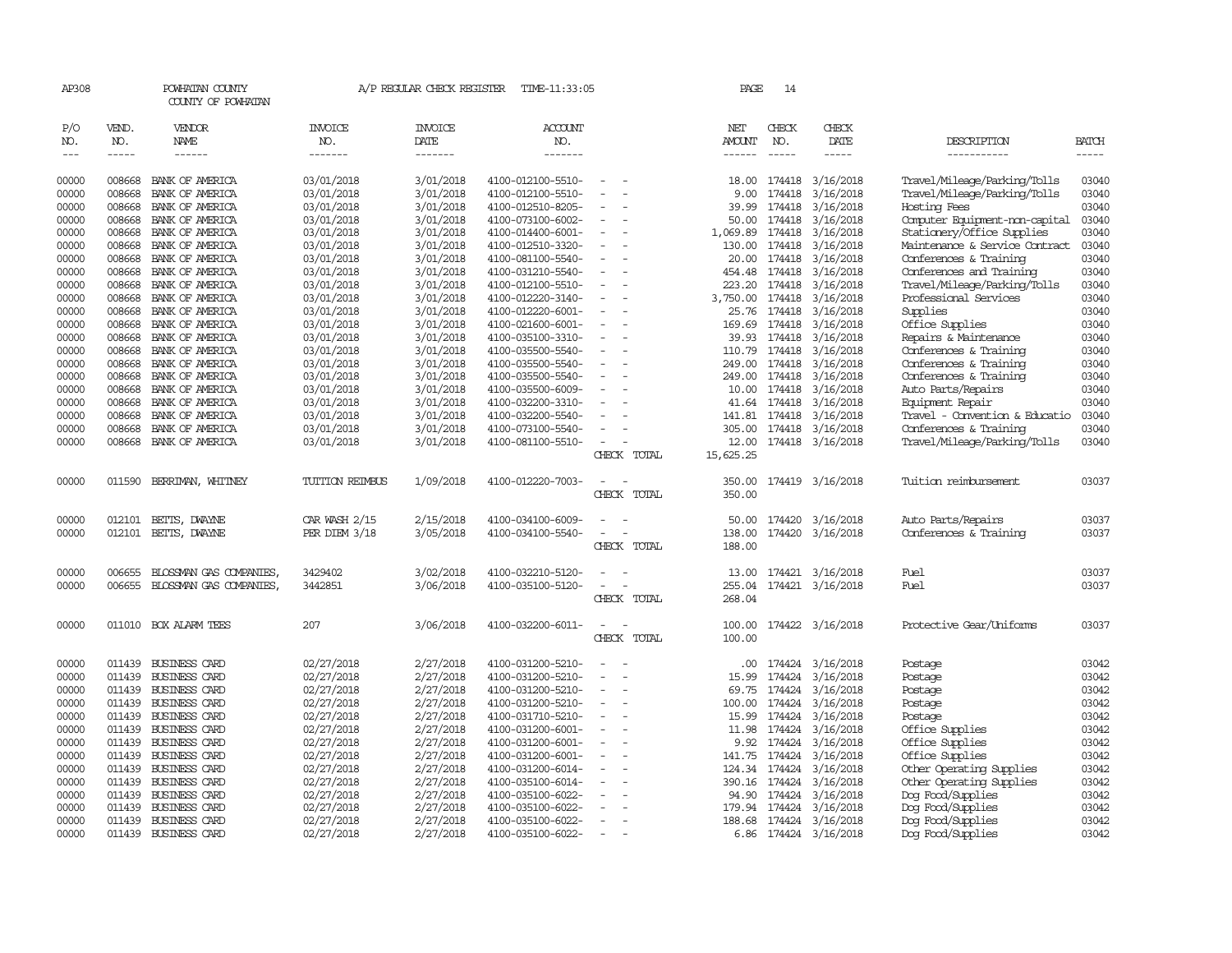| AP308                       |                       | POWHATAN COUNTY<br>COUNTY OF POWHATAN                                                                                                                                                                                                                                                                                                                                                                                                                                            |                           | A/P REGULAR CHECK REGISTER        | TIME-11:33:05                          |                          | PAGE                           | 15                            |                           |                                                        |                             |
|-----------------------------|-----------------------|----------------------------------------------------------------------------------------------------------------------------------------------------------------------------------------------------------------------------------------------------------------------------------------------------------------------------------------------------------------------------------------------------------------------------------------------------------------------------------|---------------------------|-----------------------------------|----------------------------------------|--------------------------|--------------------------------|-------------------------------|---------------------------|--------------------------------------------------------|-----------------------------|
| P/O<br>NO.<br>$\frac{1}{2}$ | VEND.<br>NO.<br>----- | VENDOR<br><b>NAME</b><br>$\begin{tabular}{ccccc} \multicolumn{2}{c }{\multicolumn{2}{c }{\multicolumn{2}{c }{\multicolumn{2}{c}}{\hspace{-2.2cm}}}} \multicolumn{2}{c }{\multicolumn{2}{c }{\hspace{-2.2cm}}\hline} \multicolumn{2}{c }{\hspace{-2.2cm}}\hline \multicolumn{2}{c }{\hspace{-2.2cm}}\hline \multicolumn{2}{c }{\hspace{-2.2cm}}\hline \multicolumn{2}{c }{\hspace{-2.2cm}}\hline \multicolumn{2}{c }{\hspace{-2.2cm}}\hline \multicolumn{2}{c }{\hspace{-2.2cm}}$ | INVOICE<br>NO.<br>------- | <b>INVOICE</b><br>DATE<br>------- | ACCOUNT<br>NO.<br>-------              |                          | NET<br>AMOUNT<br>$- - - - - -$ | CHECK<br>NO.<br>$\frac{1}{2}$ | CHECK<br>DATE<br>-----    | DESCRIPTION<br>-----------                             | <b>BATCH</b><br>$- - - - -$ |
|                             |                       |                                                                                                                                                                                                                                                                                                                                                                                                                                                                                  |                           |                                   |                                        |                          |                                |                               |                           |                                                        |                             |
| 00000                       | 011439                | <b>BUSINESS CARD</b>                                                                                                                                                                                                                                                                                                                                                                                                                                                             | 02/27/2018                | 2/27/2018                         | 4100-031200-6014-                      |                          | 11.52                          | 174424                        | 3/16/2018                 | Other Operating Supplies                               | 03042                       |
| 00000                       | 011439                | <b>BUSINESS CARD</b>                                                                                                                                                                                                                                                                                                                                                                                                                                                             | 02/27/2018                | 2/27/2018                         | 4100-031200-6014-                      | $\equiv$                 | 9.31                           | 174424                        | 3/16/2018                 | Other Operating Supplies                               | 03042                       |
| 00000                       | 011439                | <b>BUSINESS CARD</b>                                                                                                                                                                                                                                                                                                                                                                                                                                                             | 02/27/2018                | 2/27/2018                         | 4100-031200-6014-                      |                          | 21.91                          | 174424                        | 3/16/2018                 | Other Operating Supplies                               | 03042                       |
| 00000                       | 011439                | <b>BUSINESS CARD</b>                                                                                                                                                                                                                                                                                                                                                                                                                                                             | 02/27/2018                | 2/27/2018                         | 4100-031200-5550-                      |                          | 10.73                          | 174424                        | 3/16/2018                 | Prisoner Extradition                                   | 03042                       |
| 00000                       |                       | 011439 BUSINESS CARD                                                                                                                                                                                                                                                                                                                                                                                                                                                             | 02/27/2018                | 2/27/2018                         | 4100-031200-5540-                      |                          | 300.00                         | 174424                        | 3/16/2018                 | Conferences & Training                                 | 03042                       |
| 00000                       | 011439                | <b>BUSINESS CARD</b>                                                                                                                                                                                                                                                                                                                                                                                                                                                             | 02/27/2018                | 2/27/2018                         | 4100-031200-5550-                      |                          | 10.19                          | 174424                        | 3/16/2018                 | Prisoner Extradition                                   | 03042                       |
| 00000                       | 011439                | <b>BUSINESS CARD</b>                                                                                                                                                                                                                                                                                                                                                                                                                                                             | 02/27/2018                | 2/27/2018                         | 4100-035100-6022-                      |                          | 43.65                          | 174424                        | 3/16/2018                 | Dog Food/Supplies                                      | 03042                       |
| 00000                       | 011439                | <b>BUSINESS CARD</b>                                                                                                                                                                                                                                                                                                                                                                                                                                                             | 02/27/2018                | 2/27/2018                         | 4100-035100-6022-                      |                          | 29.41                          | 174424                        | 3/16/2018                 | Dog Food/Supplies                                      | 03042                       |
| 00000                       |                       | 011439 BUSINESS CARD                                                                                                                                                                                                                                                                                                                                                                                                                                                             | 02/27/2018                | 2/27/2018                         | 4100-035100-5810-                      | $\sim$                   | 90.00                          | 174424                        | 3/16/2018                 | Dues/Association Memberships                           | 03042                       |
| 00000                       | 011439                | BUSINESS CARD                                                                                                                                                                                                                                                                                                                                                                                                                                                                    | 02/27/2018                | 2/27/2018<br>2/27/2018            | 4100-031200-5550-                      |                          | 35.00                          | 174424<br>174424              | 3/16/2018                 | Prisoner Extradition<br>Travel - Convention & Educatio | 03042<br>03042              |
| 00000<br>00000              | 011439<br>011439      | BUSINESS CARD<br>BUSINESS CARD                                                                                                                                                                                                                                                                                                                                                                                                                                                   | 02/27/2018                | 2/27/2018                         | 4100-031710-5540-<br>4100-031200-6011- |                          | 250.00<br>156.00               | 174424                        | 3/16/2018<br>3/16/2018    | Uniforms                                               | 03042                       |
| 00000                       | 011439                | <b>BUSINESS CARD</b>                                                                                                                                                                                                                                                                                                                                                                                                                                                             | 02/27/2018                |                                   | 4100-035100-6022-                      |                          | 23.63                          | 174424                        |                           |                                                        | 03042                       |
| 00000                       | 011439                | BUSINESS CARD                                                                                                                                                                                                                                                                                                                                                                                                                                                                    | 02/27/2018                | 2/27/2018<br>2/27/2018            | 4100-035100-6022-                      |                          | 41.00                          | 174424                        | 3/16/2018<br>3/16/2018    | Dog Food/Supplies                                      | 03042                       |
| 00000                       | 011439                | <b>BUSINESS CARD</b>                                                                                                                                                                                                                                                                                                                                                                                                                                                             | 02/27/2018<br>02/27/2018  | 2/27/2018                         | 4100-035100-6022-                      |                          | 117.60                         | 174424                        | 3/16/2018                 | Dog Food/Supplies<br>Dog Food/Supplies                 | 03042                       |
| 00000                       | 011439                | <b>BUSINESS CARD</b>                                                                                                                                                                                                                                                                                                                                                                                                                                                             | 02/27/2018                | 2/27/2018                         | 4100-031200-5540-                      | $\sim$                   | 870.00                         | 174424                        | 3/16/2018                 | Conferences & Training                                 | 03042                       |
| 00000                       | 011439                | <b>BUSINESS CARD</b>                                                                                                                                                                                                                                                                                                                                                                                                                                                             | 02/27/2018                | 2/27/2018                         | 4100-035100-5810-                      |                          | 77.25                          | 174424                        | 3/16/2018                 | Dues/Association Memberships                           | 03042                       |
| 00000                       | 011439                | <b>BUSINESS CARD</b>                                                                                                                                                                                                                                                                                                                                                                                                                                                             | 02/27/2018                | 2/27/2018                         | 4100-031200-5550-                      |                          | 37.00                          | 174424                        | 3/16/2018                 | Prisoner Extradition                                   | 03042                       |
| 00000                       |                       | 011439 BUSINESS CARD                                                                                                                                                                                                                                                                                                                                                                                                                                                             | 02/27/2018                | 2/27/2018                         | 4100-031200-5550-                      | $\overline{\phantom{a}}$ | 32.29                          |                               | 174424 3/16/2018          | Prisoner Extradition                                   | 03042                       |
|                             |                       |                                                                                                                                                                                                                                                                                                                                                                                                                                                                                  |                           |                                   |                                        | CHECK TOTAL              | 3,516.75                       |                               |                           |                                                        |                             |
| 00000                       | 011388                | CARAHSOFT TECHNOLOGY CORP 9781422423219                                                                                                                                                                                                                                                                                                                                                                                                                                          |                           | 7/01/2018                         | 4100-022100-6012-                      |                          |                                |                               | 921.31 174427 3/16/2018   | Books & Subscriptions                                  | 03037                       |
|                             |                       |                                                                                                                                                                                                                                                                                                                                                                                                                                                                                  |                           |                                   |                                        | CHECK TOTAL              | 921.31                         |                               |                           |                                                        |                             |
| 00000                       | 000540                | CENTRAL VIRGINIA WASTE                                                                                                                                                                                                                                                                                                                                                                                                                                                           | 23031 12/31/17            | 12/31/2017                        | 4100-014100-3185-                      |                          | 195.72 174428                  |                               | 3/16/2018                 | Trash Removal                                          | 03037                       |
| 00000                       | 000540                | CENTRAL VIRGINIA WASTE                                                                                                                                                                                                                                                                                                                                                                                                                                                           | 23031 12/31/17            | 12/31/2017                        | 4100-035100-3185-                      |                          | 16.31                          | 174428                        | 3/16/2018                 | Trash Removal                                          | 03037                       |
| 00000                       | 000540                | CENTRAL VIRGINIA WASTE                                                                                                                                                                                                                                                                                                                                                                                                                                                           | 23031 12/31/17            | 12/31/2017                        | 4100-073100-3185-                      | $\overline{\phantom{a}}$ | 32.62                          | 174428                        | 3/16/2018                 | Trash Removal                                          | 03037                       |
| 00000                       | 000540                | CENTRAL VIRGINIA WASTE                                                                                                                                                                                                                                                                                                                                                                                                                                                           | 23031 12/31/17            | 12/31/2017                        | 4100-032210-3185-                      | $\overline{\phantom{a}}$ | 16.31                          | 174428                        | 3/16/2018                 | Trash Removal                                          | 03037                       |
| 00000                       | 000540                | CENTRAL VIRGINIA WASTE                                                                                                                                                                                                                                                                                                                                                                                                                                                           | 23031 12/31/17            | 12/31/2017                        | 4100-032220-3185-                      |                          | 16.31                          | 174428                        | 3/16/2018                 | Trash Removal                                          | 03037                       |
| 00000                       | 000540                | CENTRAL VIRGINIA WASTE                                                                                                                                                                                                                                                                                                                                                                                                                                                           | 23031 11/30/18            | 2/13/2018                         | 4100-014100-3185-                      | $\overline{\phantom{a}}$ | 195.72 174428                  |                               | 3/16/2018                 | Trash Removal                                          | 03037                       |
| 00000                       | 000540                | CENTRAL VIRGINIA WASTE                                                                                                                                                                                                                                                                                                                                                                                                                                                           | 23031 11/30/18            | 2/13/2018                         | 4100-035100-3185-                      |                          | 16.31                          | 174428                        | 3/16/2018                 | Trash Removal                                          | 03037                       |
| 00000                       | 000540                | CENTRAL VIRGINIA WASTE                                                                                                                                                                                                                                                                                                                                                                                                                                                           | 23031 11/30/18            | 2/13/2018                         | 4100-073100-3185-                      |                          | 32.62                          | 174428                        | 3/16/2018                 | Trash Removal                                          | 03037                       |
| 00000                       | 000540                | CENTRAL VIRGINIA WASTE                                                                                                                                                                                                                                                                                                                                                                                                                                                           | 23031 11/30/18            | 2/13/2018                         | 4100-032210-3185-                      |                          | 16.31                          | 174428                        | 3/16/2018                 | Trash Removal                                          | 03037                       |
| 00000                       | 000540                | CENTRAL VIRGINIA WASTE                                                                                                                                                                                                                                                                                                                                                                                                                                                           | 23031 11/30/18            | 2/13/2018                         | 4100-032220-3185-                      | $\sim$<br>CHECK TOTAL    | 16.31<br>554.54                | 174428                        | 3/16/2018                 | Trash Removal                                          | 03037                       |
| 00000                       | 010645                | CHESTERFIELD TRAILER &                                                                                                                                                                                                                                                                                                                                                                                                                                                           | 12665                     | 1/22/2018                         | 4100-031210-6011-                      |                          | 38.00                          |                               | 174429 3/16/2018          | Uniforms - PPE                                         | 03037                       |
|                             |                       |                                                                                                                                                                                                                                                                                                                                                                                                                                                                                  |                           |                                   |                                        | CHECK TOTAL              | 38.00                          |                               |                           |                                                        |                             |
| 00000                       | 006965                | CINIAS CORPORATION                                                                                                                                                                                                                                                                                                                                                                                                                                                               | 143340540                 | 2/21/2018                         | 4100-014100-6011-                      |                          |                                | 67.54 174430                  | 3/16/2018                 | Uniforms                                               | 03037                       |
| 00000                       | 006965                | CINIAS CORPORATION                                                                                                                                                                                                                                                                                                                                                                                                                                                               | 143340540                 | 2/21/2018                         | 4100-014500-6011-                      | $\sim$                   |                                | 69.12 174430                  | 3/16/2018                 | Uniforms                                               | 03037                       |
| 00000                       | 006965                | CINIAS CORPORATION                                                                                                                                                                                                                                                                                                                                                                                                                                                               | 143344423                 | 2/28/2018                         | 4100-014100-6011-                      |                          | 67.54                          | 174430                        | 3/16/2018                 | Uniforms                                               | 03037                       |
| 00000                       | 006965                | CINIAS CORPORATION                                                                                                                                                                                                                                                                                                                                                                                                                                                               | 143344423                 | 2/28/2018                         | 4100-014500-6011-                      |                          | 69.12                          | 174430                        | 3/16/2018                 | Uniforms                                               | 03037                       |
| 00000                       | 006965                | CINIAS CORPORATION                                                                                                                                                                                                                                                                                                                                                                                                                                                               | 143344424                 | 2/28/2018                         | 4100-014300-6011-                      | $\overline{\phantom{a}}$ | 118.90                         |                               | 174430 3/16/2018          | Uniforms                                               | 03037                       |
|                             |                       |                                                                                                                                                                                                                                                                                                                                                                                                                                                                                  |                           |                                   |                                        | CHECK TOTAL              | 392.22                         |                               |                           |                                                        |                             |
| 00000                       |                       | 010764 CIVICPLUS                                                                                                                                                                                                                                                                                                                                                                                                                                                                 | 168828                    | 2/12/2018                         | 4100-012510-3320-                      |                          | 42.41                          |                               | 174431 3/16/2018          | Maintenance & Service Contract                         | 03037                       |
|                             |                       |                                                                                                                                                                                                                                                                                                                                                                                                                                                                                  |                           |                                   |                                        | CHECK TOTAL              | 42.41                          |                               |                           |                                                        |                             |
| 00000                       |                       | 010949 COMCAST                                                                                                                                                                                                                                                                                                                                                                                                                                                                   | 62532944                  | 3/01/2018                         | 4100-012510-5260-                      |                          |                                |                               | 1,127.00 174432 3/16/2018 | Internet Usage                                         | 03037                       |
|                             |                       |                                                                                                                                                                                                                                                                                                                                                                                                                                                                                  |                           |                                   |                                        | CHECK TOTAL              | 1,127.00                       |                               |                           |                                                        |                             |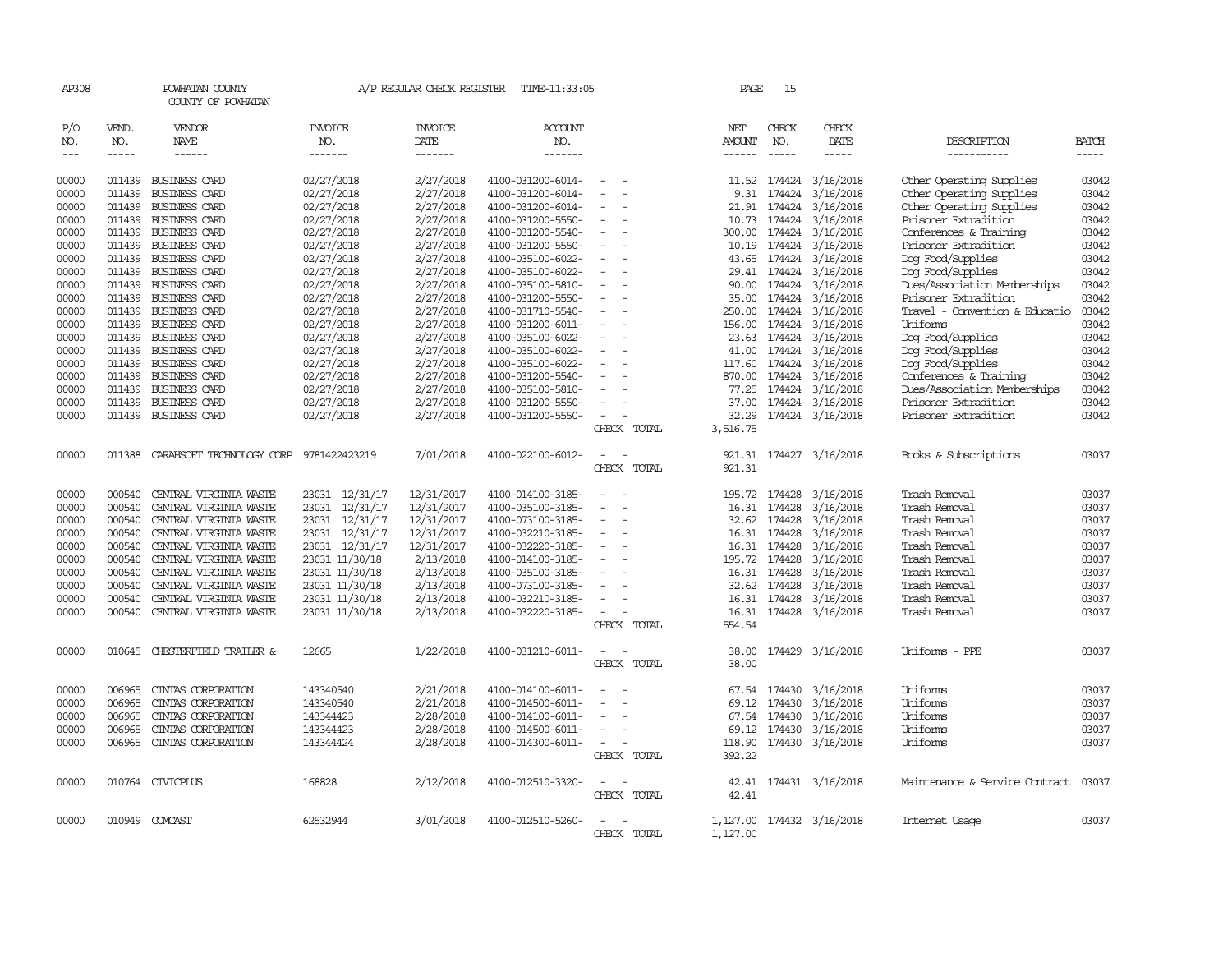| AP308                       |                             | POWHATAN COUNTY<br>COUNTY OF POWHATAN       |                           | A/P REGULAR CHECK REGISTER | TIME-11:33:05             |                                                                                                                             | PAGE                                      | 16                     |                            |                                      |                       |
|-----------------------------|-----------------------------|---------------------------------------------|---------------------------|----------------------------|---------------------------|-----------------------------------------------------------------------------------------------------------------------------|-------------------------------------------|------------------------|----------------------------|--------------------------------------|-----------------------|
| P/O<br>NO.<br>$\frac{1}{2}$ | VEND.<br>NO.<br>$- - - - -$ | VENDOR<br>NAME<br>$- - - - - -$             | INVOICE<br>NO.<br>------- | <b>INVOICE</b><br>DATE     | ACCOUNT<br>NO.<br>------- |                                                                                                                             | NET<br>AMOUNT NO.                         | CHECK<br>$\frac{1}{2}$ | CHECK<br>DATE              | DESCRIPTION                          | <b>BATCH</b><br>----- |
|                             |                             |                                             |                           | -------                    |                           |                                                                                                                             | ------                                    |                        | $- - - - -$                | -----------                          |                       |
| 00000                       |                             | 008258 COMPUTER PROJECTS OF I1., 18-03-08ME |                           | 3/05/2018                  | 4100-022100-6012-         | $\sim$ $\sim$<br>CHECK TOTAL                                                                                                | 173.40                                    |                        | 173.40 174434 3/16/2018    | Books & Subscriptions                | 03037                 |
| 00000                       |                             | 033130 COUNTY OF HENRICO                    | 138954                    | 3/01/2018                  | 4100-033400-3840-         | $\sim$ $ \sim$<br>CHECK TOTAL                                                                                               | 18, 113.76 174435 3/16/2018<br>18, 113.76 |                        |                            | Detention of Juveniles               | 03037                 |
| 00000                       |                             | 006240 DIAMOND SPRINGS WATER, INC 205070091 |                           | 2/06/2018                  | 4100-014100-5130-         | $\sim$                                                                                                                      |                                           |                        | 21.75 174438 3/16/2018     | Water                                | 03037                 |
| 00000                       |                             | 006240 DIAMOND SPRINGS WATER, INC           | 219070120                 | 2/26/2018                  | 4100-014100-5130-         | $\overline{\phantom{a}}$                                                                                                    | 7.25                                      |                        | 174438 3/16/2018           | Water                                | 03037                 |
| 00000                       |                             | 006240 DIAMOND SPRINGS WATER, INC           | 226075110                 | 2/26/2018                  | 4100-014100-5130-         | $\sim$                                                                                                                      |                                           |                        | 18.75 174438 3/16/2018     | Water                                | 03037                 |
| 00000                       |                             | 006240 DIAMOND SPRINGS WATER, INC           | 3072438                   | 3/02/2018                  | 4100-014100-5130-         | $\sim$                                                                                                                      |                                           |                        | 8.95 174438 3/16/2018      | Water                                | 03037                 |
| 00000                       |                             | 006240 DIAMOND SPRINGS WATER, INC           | 3072446                   | 3/02/2018                  | 4100-014100-5130-         | $\sim$                                                                                                                      |                                           |                        | 9.95 174438 3/16/2018      | Water                                | 03037                 |
| 00000                       |                             | 006240 DIAMOND SPRINGS WATER, INC 3072458   |                           | 3/02/2018                  | 4100-014100-5130-         | $\sim$<br>$\overline{\phantom{a}}$                                                                                          |                                           |                        | 11.95 174438 3/16/2018     | Water                                | 03037                 |
|                             |                             |                                             |                           |                            |                           | CHECK TOTAL                                                                                                                 | 78.60                                     |                        |                            |                                      |                       |
| 00000                       |                             | 008750 DOMINION ENERGY                      | 4238506937 2/18           | 2/01/2018                  | 4100-053910-5642-         | $\frac{1}{2} \left( \frac{1}{2} \right) \left( \frac{1}{2} \right) = \frac{1}{2} \left( \frac{1}{2} \right)$                |                                           |                        |                            | PCCAA Services - TANF                | 03037                 |
|                             |                             |                                             |                           |                            |                           | $\omega_{\rm{max}}$ and $\omega_{\rm{max}}$                                                                                 |                                           |                        | 800.00 174439 3/16/2018    | PCCAA Services - TANF                | 03037                 |
| 00000                       |                             | 008750 DOMINION ENERGY                      | 7206450137 3/18           | 3/02/2018                  | 4100-053910-5642-         | CHECK TOTAL                                                                                                                 |                                           |                        | 131.41 174439 3/16/2018    |                                      |                       |
|                             |                             |                                             |                           |                            |                           |                                                                                                                             | 931.41                                    |                        |                            |                                      |                       |
| 00000                       | 000860                      | DOMINION ENERGY VIRGINIA                    | 1221667833 3/18           | 3/02/2018                  | 4100-031210-5110-         | $\sim$ $\sim$                                                                                                               |                                           |                        | 202.63 174440 3/16/2018    | Electricity - Comunications H 03037  |                       |
| 00000                       |                             | 000860 DOMINION ENERGY VIRGINIA             | 1498464559 3/18           | 3/02/2018                  | 4100-014600-5110-         | $\sim$<br>$\sim$                                                                                                            |                                           |                        | 7.38 174440 3/16/2018      | Electricity                          | 03037                 |
| 00000                       |                             | 000860 DOMINION ENERGY VIRGINIA             | 4062035391 3/18           | 3/02/2018                  | 4100-031210-5110-         | $\sim$                                                                                                                      |                                           |                        | 167.49 174440 3/16/2018    | Electricity - Communications H 03037 |                       |
| 00000                       |                             | 000860 DOMINION ENERGY VIRGINIA             | 4165680929 3/18           | 3/05/2018                  | 4100-031210-5110-         | $\sim$ $ \sim$                                                                                                              |                                           |                        | 130.25 174440 3/16/2018    | Electricity - Communications H 03037 |                       |
| 00000                       | 000860                      | DOMINION ENERGY VIRGINIA                    | 6024003557 3/18           | 3/05/2018                  | 4100-014100-5110-         | $\sim$                                                                                                                      |                                           | 21.94 174440           | 3/16/2018                  | Electricity                          | 03037                 |
| 00000                       |                             | 000860 DOMINION ENERGY VIRGINIA             | 6211789810 3/18           | 3/02/2018                  | 4100-031210-5110-         | $\sim$                                                                                                                      |                                           |                        | 117.85 174440 3/16/2018    | Electricity - Comunications H 03037  |                       |
| 00000                       | 000860                      | DOMINION ENERGY VIRGINIA                    | 7765134072 2/18           | 2/27/2018                  | 4100-014100-5110-         | $\sim$<br>$\sim$                                                                                                            |                                           |                        | 640.35 174440 3/16/2018    | Electricity                          | 03037                 |
| 00000                       |                             | 000860 DOMINION ENERGY VIRGINIA             | 8009370571 3/18           | 3/05/2018                  | 4100-031210-5110-         | $\sim$ $ -$                                                                                                                 |                                           |                        | 30.49 174440 3/16/2018     | Electricity - Comunications H 03037  |                       |
|                             |                             |                                             |                           |                            |                           | CHECK TOTAL                                                                                                                 | 1,318.38                                  |                        |                            |                                      |                       |
| 00000                       |                             | 001910 DUNN GAS COMPANY                     | 69228                     | 2/21/2018                  | 4100-014100-5120-         | CHECK TOTAL                                                                                                                 | 3, 114.41                                 |                        | 3, 114.41 174443 3/16/2018 | Fuel                                 | 03037                 |
| 00000                       |                             | 012338 DUNN, JOSEPH A.                      | INV #00023                | 2/28/2018                  | 4100-035500-3140-         | $\sim$ $\sim$<br>CHECK TOTAL                                                                                                | 6,000.00<br>6,000.00                      |                        | 174444 3/16/2018           | Professional Services                | 03037                 |
| 00000                       |                             | 011224 ELECTRONIC SYSTEMS, INC.             | IN896582                  | 2/23/2018                  | 4100-031210-3320-         | $\sim$ $ \sim$                                                                                                              |                                           |                        | 250.00 174445 3/16/2018    | Maintenance and Service Contra 03037 |                       |
|                             |                             |                                             |                           |                            |                           | CHECK TOTAL                                                                                                                 | 250.00                                    |                        |                            |                                      |                       |
| 00000                       |                             | 007997 FEATHERSTON, LARRY M.                | FCP TREE REMOVE           | 3/03/2018                  | 4100-014500-3190-         | $\sim$ $ \sim$<br>CHECK TOTAL                                                                                               | 375.00<br>375.00                          |                        | 174448 3/16/2018           | Grounds Maintenance                  | 03038                 |
|                             |                             |                                             |                           |                            |                           |                                                                                                                             |                                           |                        |                            |                                      |                       |
| 00000                       |                             | 009419 GOV DEALS                            | SALES0000058303           | 2/28/2018                  | 3100-018990-0009-         | $\frac{1}{2} \left( \frac{1}{2} \right) \left( \frac{1}{2} \right) = \frac{1}{2} \left( \frac{1}{2} \right)$<br>CHECK TOTAL | 62.74                                     |                        | 62.74 174450 3/16/2018     | Sale of Equipment                    | 03037                 |
| 00000                       |                             | 008700 GRADWELL, MELISSA LOWE               | ANTHEM $3/18$             | 3/08/2018                  | 4100-012220-5510-         |                                                                                                                             |                                           |                        | 38.91 174451 3/16/2018     | Travel-mileage                       | 03037                 |
|                             |                             |                                             |                           |                            |                           | CHECK TOTAL                                                                                                                 | 38.91                                     |                        |                            |                                      |                       |
| 00000                       |                             | 010310 GROSSE, RACHEL                       | <b>FUEL FEB 2018</b>      | 2/27/2018                  | 4100-083500-5120-         |                                                                                                                             |                                           |                        | 75.81 174452 3/16/2018     | Gas/Oil/Grease                       | 03037                 |
|                             |                             |                                             |                           |                            |                           | CHECK TOTAL                                                                                                                 | 75.81                                     |                        |                            |                                      |                       |
| 00000                       |                             | 006097 HERTZLER FARM & FEED, INC 2-19-18    |                           | 2/19/2018                  | 4100-035100-6022-         | $\sim$                                                                                                                      |                                           |                        | 39.98 174453 3/16/2018     | Dog Food/Supplies                    | 03038                 |
| 00000                       |                             | 006097 HERTZLER FARM & FEED, INC 2-21-18    |                           | 2/21/2018                  | 4100-035100-6022-         | $\mathcal{L}_{\text{max}}$ , and $\mathcal{L}_{\text{max}}$                                                                 |                                           |                        | 35.94 174453 3/16/2018     | Dog Food/Supplies                    | 03038                 |
|                             |                             |                                             |                           |                            |                           | CHECK TOTAL                                                                                                                 | 75.92                                     |                        |                            |                                      |                       |
|                             |                             |                                             |                           |                            |                           |                                                                                                                             |                                           |                        |                            |                                      |                       |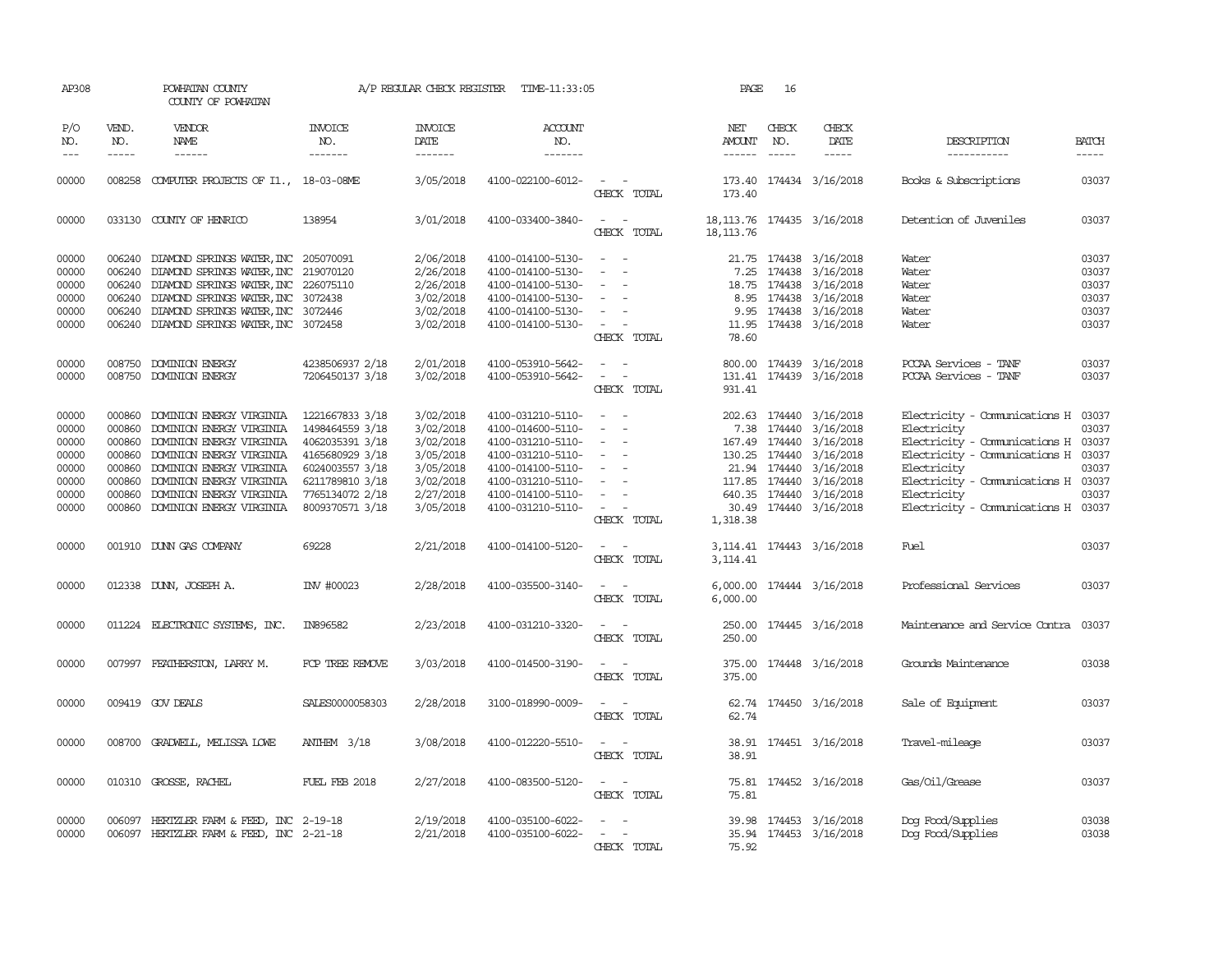| AP308                                                       |                             | POWHATAN COUNTY<br>COUNTY OF POWHATAN                                                                                                                                                                                                                                                 |                                                        | A/P REGULAR CHECK REGISTER                                                              | TIME-11:33:05                                                                                                                                   |                                                                                                                             | PAGE                                                          | 17                                   |                                                                                                              |                                                                                                                                                        |                                                             |
|-------------------------------------------------------------|-----------------------------|---------------------------------------------------------------------------------------------------------------------------------------------------------------------------------------------------------------------------------------------------------------------------------------|--------------------------------------------------------|-----------------------------------------------------------------------------------------|-------------------------------------------------------------------------------------------------------------------------------------------------|-----------------------------------------------------------------------------------------------------------------------------|---------------------------------------------------------------|--------------------------------------|--------------------------------------------------------------------------------------------------------------|--------------------------------------------------------------------------------------------------------------------------------------------------------|-------------------------------------------------------------|
| P/O<br>NO.<br>$\frac{1}{2}$                                 | VEND.<br>NO.<br>$- - - - -$ | VENDOR<br>NAME<br>$- - - - - -$                                                                                                                                                                                                                                                       | <b>INVOICE</b><br>NO.<br>-------                       | <b>INVOICE</b><br>DATE<br>-------                                                       | ACCOUNT<br>NO.<br>$- - - - - - -$                                                                                                               |                                                                                                                             | NET<br><b>AMOUNT</b><br>------                                | CHECK<br>NO.<br>$\frac{1}{2}$        | CHECK<br>DATE                                                                                                | DESCRIPTION<br>-----------                                                                                                                             | <b>BATCH</b><br>-----                                       |
| 00000<br>00000                                              | 009067<br>009067            | HOWLAND, CATHY<br>HOWLAND, CATHY                                                                                                                                                                                                                                                      | FUEL-AL'S MKT<br>PRINCE EDWARD                         | 2/21/2018<br>3/18/2018                                                                  | 4100-083500-5120-<br>4100-083500-5120-                                                                                                          | CHECK TOTAL                                                                                                                 | 14.00<br>59.00                                                |                                      | 45.00 174454 3/16/2018<br>174454 3/16/2018                                                                   | Gas/Oil/Grease<br>Gas/Oil/Grease                                                                                                                       | 03038<br>03038                                              |
| 00000                                                       |                             | 006912 HURRICANE FENCE CO.                                                                                                                                                                                                                                                            | 1822637-1                                              | 2/27/2018                                                                               | 4100-014600-3312-                                                                                                                               | $\frac{1}{2} \left( \frac{1}{2} \right) \left( \frac{1}{2} \right) = \frac{1}{2} \left( \frac{1}{2} \right)$<br>CHECK TOTAL | 14,742.00<br>14,742.00                                        |                                      | 174455 3/16/2018                                                                                             | Field Maintenance                                                                                                                                      | 03038                                                       |
| 00000<br>00000                                              | 010755<br>010755            | <b>INXXATIVE TURF</b><br><b>INNOVATIVE TURF</b>                                                                                                                                                                                                                                       | 3724<br>3732                                           | 3/02/2018<br>3/05/2018                                                                  | 4100-014500-3319-<br>4100-014600-3320-                                                                                                          | CHECK TOTAL                                                                                                                 | 894.05<br>1,580.95<br>2,475.00                                |                                      | 174457 3/16/2018<br>174457 3/16/2018                                                                         | Equipment Repairs and Maintena<br>Maintenance/Service Contracts                                                                                        | 03038<br>03038                                              |
| 00000                                                       | 012339                      | INTERNATIONAL ASSOCIATION                                                                                                                                                                                                                                                             | 120460MB1315305                                        | 2/09/2018                                                                               | 4100-032200-5810-                                                                                                                               | $\overline{a}$<br>CHECK TOTAL                                                                                               | 100.00<br>100.00                                              |                                      | 174458 3/16/2018                                                                                             | Dues/Association Memberships                                                                                                                           | 03039                                                       |
| 00000                                                       |                             | 000157 KORMAN SIGNS, INC.                                                                                                                                                                                                                                                             | 315949                                                 | 2/27/2018                                                                               | 4100-081100-6021-                                                                                                                               | CHECK TOTAL                                                                                                                 | 435.67<br>435.67                                              |                                      | 174460 3/16/2018                                                                                             | Street Signs                                                                                                                                           | 03038                                                       |
| 00000                                                       | 006629                      | LANDSCAPE SUPPLY, INC.                                                                                                                                                                                                                                                                | 0641577-IN                                             | 3/06/2018                                                                               | 4100-014500-3190-                                                                                                                               | CHECK TOTAL                                                                                                                 | 239.00<br>239.00                                              |                                      | 174461 3/16/2018                                                                                             | Grounds Maintenance                                                                                                                                    | 03038                                                       |
| 00000<br>00000                                              | 009691                      | LAYMAN IRRIGATION &<br>009691 LAYMAN IRRIGATION &                                                                                                                                                                                                                                     | 21416<br>21417                                         | 2/28/2018<br>2/28/2018                                                                  | 4100-014600-3310-<br>4100-014600-3310-                                                                                                          | $\sim$<br>CHECK TOTAL                                                                                                       | 600.00<br>430.00<br>1,030.00                                  |                                      | 174462 3/16/2018<br>174462 3/16/2018                                                                         | Repairs and Maintenance<br>Repairs and Maintenance                                                                                                     | 03038<br>03038                                              |
| 00000                                                       |                             | 009552 MANSFIELD OIL COMPANY                                                                                                                                                                                                                                                          | SOLCD-398953                                           | 3/06/2018                                                                               | 4100-032200-5120-                                                                                                                               | $\sim$<br>$\sim$<br>CHECK TOTAL                                                                                             | 357.63                                                        |                                      | 357.63 174464 3/16/2018                                                                                      | Apparatus Fuel                                                                                                                                         | 03038                                                       |
| 00000<br>00000<br>00000<br>00000<br>00000<br>00000<br>00000 | 012274                      | 012274 MITEL CLOUD SERVICES, INC<br>012274 MITEL CLOUD SERVICES, INC<br>012274 MITEL CLOUD SERVICES, INC 28711558<br>012274 MITEL CLOUD SERVICES, INC<br>012274 MITEL CLOUD SERVICES, INC 28711558<br>MITEL CLOUD SERVICES, INC 28711558<br>012274 MITEL CLOUD SERVICES, INC 28711558 | 28711558<br>28711558<br>28711558                       | 3/05/2018<br>3/05/2018<br>3/05/2018<br>3/05/2018<br>3/05/2018<br>3/05/2018<br>3/05/2018 | 4100-021100-5230-<br>4100-031200-5230-<br>4100-012410-5230-<br>4100-012520-5230-<br>4100-021100-5230-<br>4100-034100-5230-<br>4100-031200-5230- | $\overline{\phantom{a}}$<br>$\overline{\phantom{a}}$<br>$\overline{\phantom{a}}$<br>CHECK TOTAL                             | 4.87<br>4.87<br>4.87<br>4.87<br>4.87<br>4.87<br>4.86<br>34.08 | 174466<br>174466<br>174466<br>174466 | 174466 3/16/2018<br>3/16/2018<br>3/16/2018<br>3/16/2018<br>3/16/2018<br>174466 3/16/2018<br>174466 3/16/2018 | Telephone Services<br>Telephone Services<br>Telephone Services<br>Telephone Services<br>Telephone Services<br>Telephone Services<br>Telephone Services | 03038<br>03038<br>03038<br>03038<br>03038<br>03038<br>03038 |
| 00000                                                       |                             | 011987 NEWCOMBS RENOVATIONS LLC                                                                                                                                                                                                                                                       | 1334                                                   | 1/25/2018                                                                               | 4100-014100-3310-                                                                                                                               | $\sim$ $ \sim$<br>CHECK TOTAL                                                                                               | 150.00<br>150.00                                              |                                      | 174468 3/16/2018                                                                                             | Repairs & Maintenance                                                                                                                                  | 03038                                                       |
| 00000<br>00000<br>00000                                     | 008967<br>008967<br>008967  | PACIELLO, BRIGID<br>PACIELLO, BRIGID<br>PACIELLO, BRIGID                                                                                                                                                                                                                              | MISC EXPENSES<br><b>MISC EXPENSES</b><br>MISC EXPENSES | 3/05/2018<br>3/05/2018<br>3/05/2018                                                     | 4100-012100-6001-<br>4100-012510-6001-<br>4100-012510-5510-                                                                                     | CHECK TOTAL                                                                                                                 | 40.98<br>3.49<br>28.29<br>72.76                               |                                      | 174469 3/16/2018<br>174469 3/16/2018<br>174469 3/16/2018                                                     | Office Supplies<br>Office Supplies<br>Travel/Mileage/Parking/Tolls                                                                                     | 03038<br>03038<br>03038                                     |
| 00000                                                       | 008404                      | PEST MASTERS, INC.                                                                                                                                                                                                                                                                    | 360697                                                 | 1/02/2018                                                                               | 4100-032210-3320-                                                                                                                               | $\overline{\phantom{a}}$<br>CHECK TOTAL                                                                                     | 110.00<br>110.00                                              |                                      | 174470 3/16/2018                                                                                             | Maintenance & Service Contract                                                                                                                         | 03038                                                       |
| 00000<br>00000                                              | 000375<br>000375            | PIEDMONT REGIONAL JAIL<br>PIEDMONT REGIONAL JAIL                                                                                                                                                                                                                                      | 292<br>300                                             | 2/28/2018<br>2/28/2018                                                                  | 4100-033400-3841-<br>4100-033400-3841-                                                                                                          | $\overline{\phantom{a}}$<br>$\overline{\phantom{a}}$<br>CHECK TOTAL                                                         | 22,696.00<br>882.00<br>23,578.00                              |                                      | 174471 3/16/2018<br>174471 3/16/2018                                                                         | Detention of Adults<br>Detention of Adults                                                                                                             | 03038<br>03038                                              |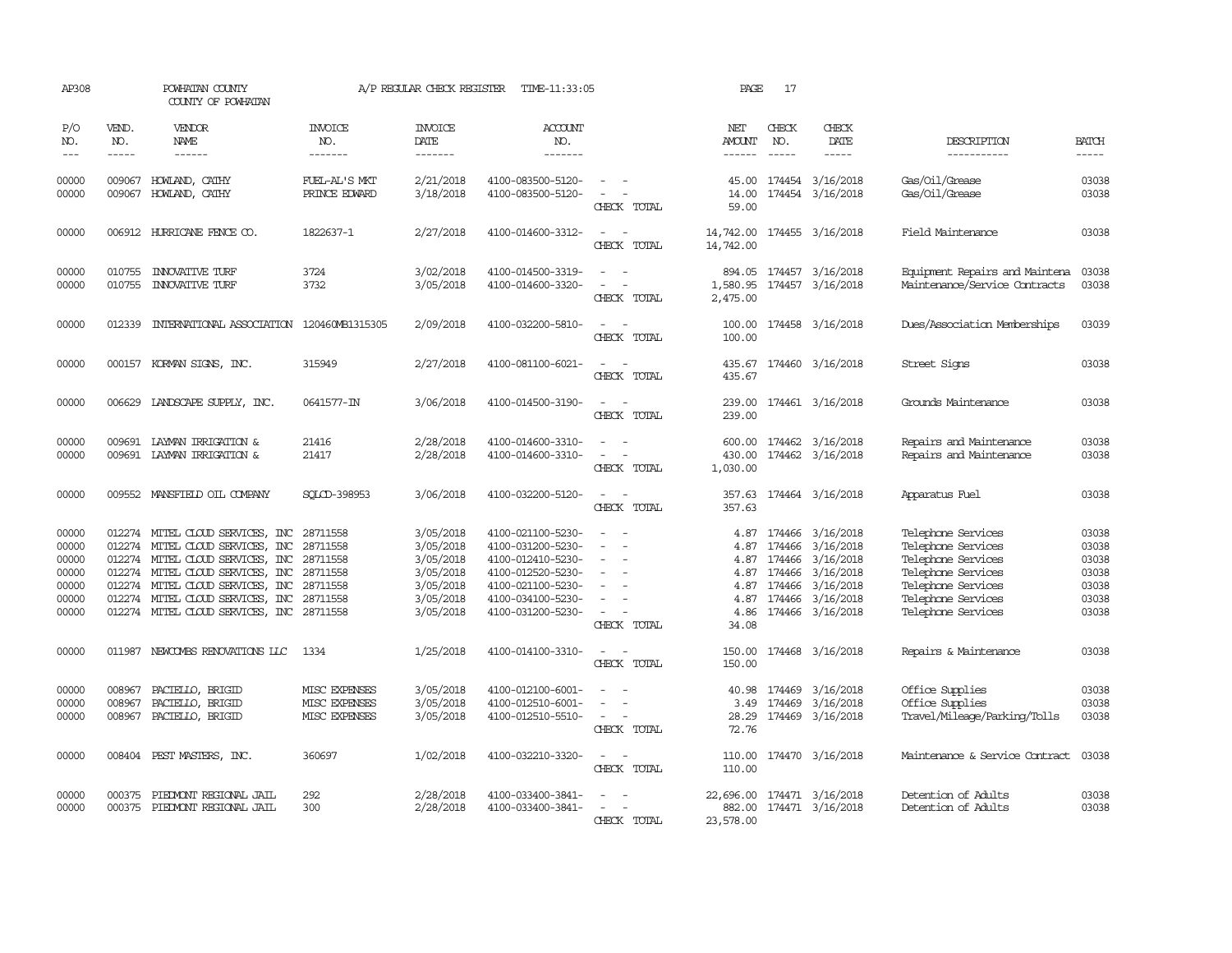| AP308 |               | POWHATAN COUNTY<br>COUNTY OF POWHATAN |                 | A/P REGULAR CHECK REGISTER | TIME-11:33:05     |                                                             | PAGE          | 18           |                         |                                |               |
|-------|---------------|---------------------------------------|-----------------|----------------------------|-------------------|-------------------------------------------------------------|---------------|--------------|-------------------------|--------------------------------|---------------|
| P/O   | VEND.         | VENDOR                                | INVOICE         | <b>INVOICE</b>             | <b>ACCOUNT</b>    |                                                             | NET           | CHECK        | CHECK                   |                                |               |
| NO.   | NO.           | NAME                                  | NO.             | DATE                       | NO.               |                                                             | AMOUNT        | NO.          | DATE                    | DESCRIPTION                    | <b>BATCH</b>  |
| $---$ | $\frac{1}{2}$ | $- - - - - -$                         | -------         | $- - - - - - -$            | -------           |                                                             | $- - - - - -$ | $- - - - -$  | $- - - - -$             | -----------                    | $\frac{1}{2}$ |
| 00000 | 001250        | POWHATAN AUTO & TRACTOR               | 484503          | 2/01/2018                  | 4100-014300-3310- | $\hspace{0.1mm}-\hspace{0.1mm}$                             |               |              | 60.04 174472 3/16/2018  | Repairs & Maintenance          | 03038         |
| 00000 | 001250        | POWHATAN AUTO & TRACTOR               | 485483          | 2/08/2018                  | 4100-014500-3319- | $\hspace{0.1mm}-\hspace{0.1mm}$<br>$\overline{\phantom{a}}$ | 9.18          | 174472       | 3/16/2018               | Equipment Repairs and Maintena | 03038         |
| 00000 | 001250        | POWHATAN AUTO & TRACTOR               | 485965          | 2/13/2018                  | 4100-014500-3319- |                                                             | 94.99         | 174472       | 3/16/2018               | Equipment Repairs and Maintena | 03038         |
| 00000 | 001250        | POWHATAN AUTO & TRACTOR               | 486155          | 2/14/2018                  | 4100-032200-6009- |                                                             |               |              | 7.98 174472 3/16/2018   | Auto Repairs and Parts         | 03038         |
| 00000 |               | 001250 POWHATAN AUTO & TRACTOR        | 486419          | 2/16/2018                  | 4100-032200-6009- | $\overline{\phantom{a}}$                                    |               |              | 49.51-174472 3/16/2018  | Auto Repairs and Parts         | 03038         |
| 00000 | 001250        | POWHATAN AUTO & TRACTOR               | 487046          | 2/01/2018                  | 4100-014300-3310- | $\sim$                                                      |               |              | .70 174472 3/16/2018    | Repairs & Maintenance          | 03038         |
| 00000 | 001250        | POWHATAN AUTO & TRACTOR               | 487209          | 2/22/2018                  | 4100-032200-6009- |                                                             |               |              | 85.67 174472 3/16/2018  | Auto Repairs and Parts         | 03038         |
| 00000 | 001250        | POWHATAN AUTO & TRACTOR               | 487353          | 2/23/2018                  | 4100-032200-6009- |                                                             | 44.24         |              | 174472 3/16/2018        | Auto Repairs and Parts         | 03038         |
| 00000 |               | 001250 POWHATAN AUTO & TRACTOR        | 487607          | 2/26/2018                  | 4100-032200-6009- | $\sim$                                                      |               |              | 11.98 174472 3/16/2018  | Auto Repairs and Parts         | 03038         |
|       |               |                                       |                 |                            |                   | CHECK TOTAL                                                 | 265.27        |              |                         |                                |               |
| 00000 | 005050        | POWHATAN LOCK SERVICES                | 1440            | 3/01/2018                  | 4100-014100-3310- | $\overline{\phantom{a}}$<br>$\sim$                          |               |              | 82.50 174473 3/16/2018  | Repairs & Maintenance          | 03038         |
|       |               |                                       |                 |                            |                   | CHECK TOTAL                                                 | 82.50         |              |                         |                                |               |
| 00000 |               | 012340 PRICE SUPPLY COMPANY, INC      | 1802-015676     | 2/19/2018                  | 4100-032220-3310- | $\sim$                                                      |               |              | 271.60 174474 3/16/2018 | Repairs & Maintenance          | 03038         |
|       |               |                                       |                 |                            |                   | CHECK TOTAL                                                 | 271.60        |              |                         |                                |               |
|       |               |                                       |                 |                            |                   |                                                             |               |              |                         |                                |               |
| 00000 |               | 000620 R. C. GOODWYN & SONS, INC      | 0802651         | 2/22/2018                  | 4100-035100-3310- |                                                             |               |              | 7.60 174475 3/16/2018   | Repairs & Maintenance          | 03039         |
| 00000 | 000620        | R. C. GOODWYN & SONS, INC             | 0802758         | 2/23/2018                  | 4100-014600-3310- |                                                             | 22.75         |              | 174475 3/16/2018        | Repairs and Maintenance        | 03039         |
| 00000 |               | 000620 R. C. GOODWYN & SONS, INC      | 0803349         | 2/28/2018                  | 4100-014500-3190- | $\overline{\phantom{a}}$                                    |               |              | 22.80 174475 3/16/2018  | Grounds Maintenance            | 03039         |
| 00000 |               | 000620 R. C. GOODWYN & SONS, INC      | 0803377         | 2/28/2018                  | 4100-014600-3310- | $\overline{\phantom{a}}$                                    |               |              | 56.85 174475 3/16/2018  | Repairs and Maintenance        | 03039         |
|       |               |                                       |                 |                            |                   | CHECK TOTAL                                                 | 110.00        |              |                         |                                |               |
| 00000 |               | 006945 RECORDED BOOKS, LLC            | 75747091        | 2/26/2018                  | 4100-073100-6012- | $\sim$                                                      | 86.38         |              | 174476 3/16/2018        | Books & Subscriptions          | 03039         |
|       |               |                                       |                 |                            |                   | CHECK TOTAL                                                 | 86.38         |              |                         |                                |               |
| 00000 |               | 009047 RED WING SHOES                 | 484134157       | 3/01/2018                  | 4100-014100-6100- | $\overline{\phantom{a}}$<br>$\overline{\phantom{a}}$        |               |              | 148.74 174477 3/16/2018 | Personal Protective Equipment  | 03039         |
|       |               |                                       |                 |                            |                   | CHECK TOTAL                                                 | 148.74        |              |                         |                                |               |
| 00000 |               | 006201 RENGER, JEANIE AREHART         | VEBA CONF 3/18  | 3/04/2018                  | 4100-013200-5540- |                                                             | 438.92        |              | 174478 3/16/2018        | Conferences & Training         | 03039         |
|       |               |                                       |                 |                            |                   | CHECK TOTAL                                                 | 438.92        |              |                         |                                |               |
|       |               |                                       |                 |                            |                   |                                                             |               |              |                         |                                |               |
| 00000 |               | 009037 REYNOLDS LIGHTING SUPPLY       | 127302          | 2/21/2018                  | 4100-014100-3310- | $\sim$                                                      | 359.40        |              | 174479 3/16/2018        | Repairs & Maintenance          | 03039         |
|       |               |                                       |                 |                            |                   | CHECK TOTAL                                                 | 359.40        |              |                         |                                |               |
| 00000 | 007570        | SMITH, DANNY LEE                      | FCLAA CONF 4/18 | 3/08/2018                  | 4100-031200-5540- |                                                             | 147.50        |              | 174481 3/16/2018        | Conferences & Training         | 03039         |
|       |               |                                       |                 |                            |                   | CHECK TOTAL                                                 | 147.50        |              |                         |                                |               |
|       |               |                                       |                 |                            |                   |                                                             |               |              |                         |                                |               |
| 00000 | 009765        | STANLEY, HUNT, DUPREE                 | 18COPAGM-00544  | 2/26/2018                  | 4100-012200-3140- |                                                             | 1,700.00      |              | 174482 3/16/2018        | Professional Services          | 03039         |
|       |               |                                       |                 |                            |                   | CHECK TOTAL                                                 | 1,700.00      |              |                         |                                |               |
| 00000 | 008578        | STAPLES BUSINESS AD-                  | 3368538214      | 2/10/2018                  | 4100-083500-6001- |                                                             |               | 14.19 174483 | 3/16/2018               | Office Supplies                | 03039         |
| 00000 | 008578        | STAPLES BUSINESS AD-                  | 3368538221      | 2/10/2018                  | 4100-083500-6001- |                                                             | 14.19 174483  |              | 3/16/2018               | Office Supplies                | 03039         |
| 00000 | 008578        | STAPLES BUSINESS AD-                  | 3368538223      | 2/10/2018                  | 4100-083500-6001- |                                                             | 14.19 174483  |              | 3/16/2018               | Office Supplies                | 03039         |
| 00000 |               | 008578 STAPLES BUSINESS AD-           | 3369392903      | 2/20/2018                  | 4100-012200-6001- | $\sim$<br>$\overline{\phantom{a}}$                          |               | 53.12-174483 | 3/16/2018               | Office Supplies                | 03039         |
| 00000 | 008578        | STAPLES BUSINESS AD-                  | 3369614180      | 2/23/2018                  | 4100-014400-6001- |                                                             |               | 65.07 174483 | 3/16/2018               | Stationery/Office Supplies     | 03039         |
| 00000 | 008578        | STAPLES BUSINESS AD-                  | 3369750092      | 2/24/2018                  | 4100-012100-6001- |                                                             |               | 29.38 174483 | 3/16/2018               | Office Supplies                | 03039         |
| 00000 | 008578        | STAPLES BUSINESS AD-                  | 3369750092      | 2/24/2018                  | 4100-012200-6001- |                                                             |               | 8.39 174483  | 3/16/2018               | Office Supplies                | 03039         |
| 00000 | 008578        | STAPLES BUSINESS AD-                  | 3369750092      | 2/24/2018                  | 4100-012220-6001- | $\overline{\phantom{a}}$                                    | 8.33          | 174483       | 3/16/2018               | Supplies                       | 03039         |
| 00000 | 008578        | STAPLES BUSINESS AD-                  | 3368168729      | 2/06/2018                  | 4100-012200-6001- |                                                             |               | 57.38 174483 | 3/16/2018               | Office Supplies                | 03041         |
| 00000 |               | 008578 STAPLES BUSINESS AD-           | 3369614179      | 2/23/2018                  | 4100-012200-6001- | CHECK<br>TOTAL                                              | 139.05        |              | 18.95-174483 3/16/2018  | Office Supplies                | 03041         |
|       |               |                                       |                 |                            |                   |                                                             |               |              |                         |                                |               |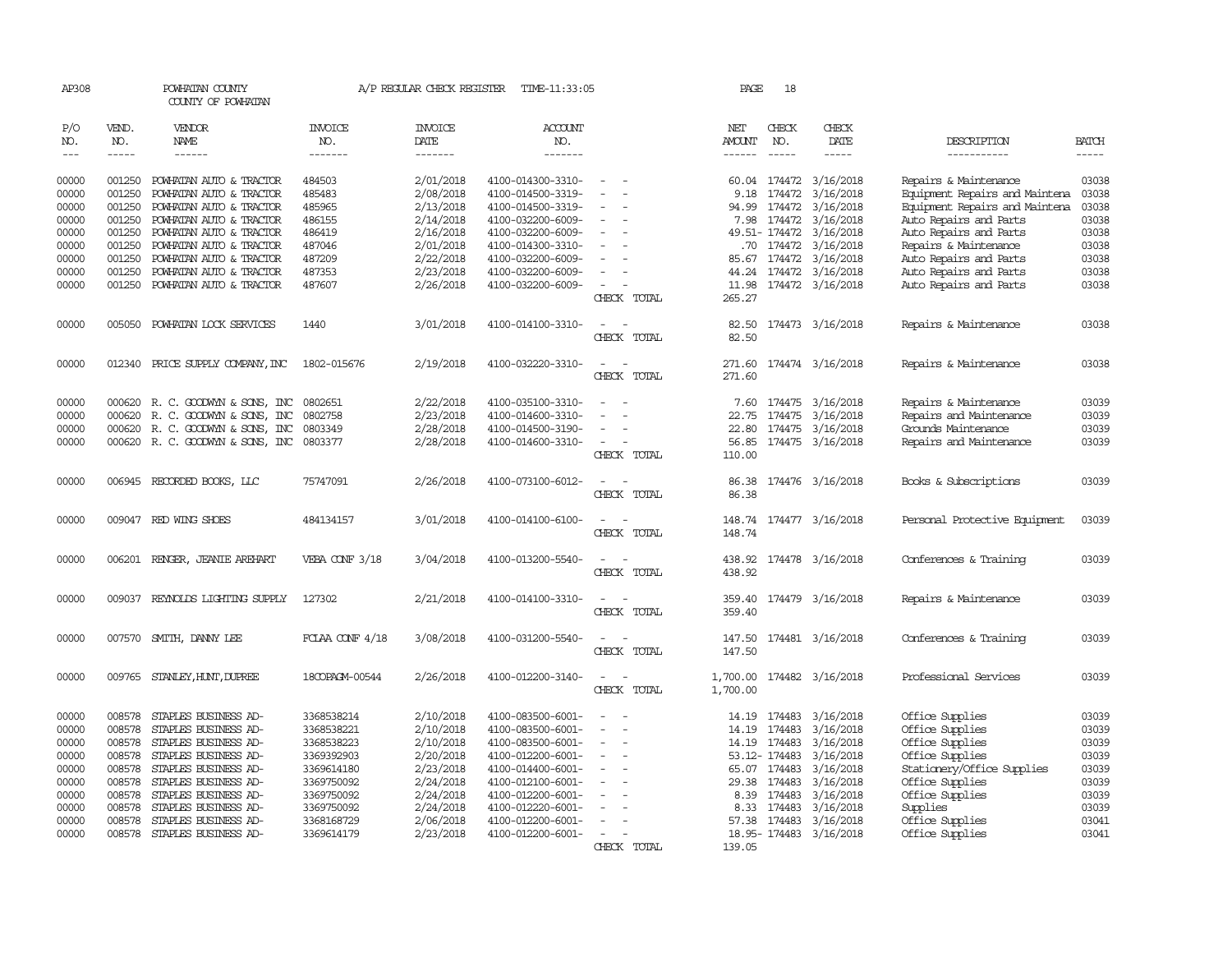| AP308      |              | POWHATAN COUNTY<br>COUNTY OF POWHATAN |                       | A/P REGULAR CHECK REGISTER | TIME-11:33:05     |                          | PAGE                 | 19            |                         |                                |              |
|------------|--------------|---------------------------------------|-----------------------|----------------------------|-------------------|--------------------------|----------------------|---------------|-------------------------|--------------------------------|--------------|
| P/O<br>NO. | VEND.<br>NO. | VENDOR<br>NAME                        | <b>INVOICE</b><br>NO. | <b>INVOICE</b><br>DATE     | ACCOUNT<br>NO.    |                          | NET<br>AMOUNT        | CHECK<br>NO.  | CHECK<br>DATE           | DESCRIPTION                    | <b>BATCH</b> |
| $---$      | $- - - - -$  | $- - - - - -$                         | --------              | --------                   | -------           |                          | $- - - - - -$        | $- - - - -$   | -----                   | -----------                    | $- - - - -$  |
| 00000      | 000845       | TOWN POLICE SUPPLY OF                 | 9509                  | 2/28/2018                  | 4100-031200-6010- | $\equiv$<br>CHECK TOTAL  | 984.99<br>984.99     |               | 174485 3/16/2018        | Ammition                       | 03039        |
| 00000      | 008565       | TRACTOR SUPPLY CREDIT                 | 100409092             | 2/02/2018                  | 4100-035100-6022- |                          |                      |               | 34.95 174486 3/16/2018  | Dog Food/Supplies              | 03039        |
| 00000      | 008565       | TRACTOR SUPPLY CREDIT                 | 100411339             | 2/16/2018                  | 4100-035100-6022- |                          | 102.96               | 174486        | 3/16/2018               | Dog Food/Supplies              | 03039        |
| 00000      | 008565       | TRACTOR SUPPLY CREDIT                 | 100411404             | 2/16/2018                  | 4100-031200-6022- |                          | 113.46               | 174486        | 3/16/2018               | Dog Food & Supplies K9         | 03039        |
| 00000      | 008565       | TRACTOR SUPPLY CREDIT                 | 100412727             | 2/22/2018                  | 4100-035100-6022- |                          | 66.85                | 174486        | 3/16/2018               | Dog Food/Supplies              | 03039        |
| 00000      | 008565       | TRACTOR SUPPLY CREDIT                 | 200623193             | 2/18/2018                  | 4100-031200-6022- |                          | 46.97                |               | 174486 3/16/2018        | Dog Food & Supplies K9         | 03039        |
|            |              |                                       |                       |                            |                   | CHECK TOTAL              | 365.19               |               |                         |                                |              |
| 00000      |              | 009519 TREASURER                      | 1ST&2ND OTR'18        | 3/07/2018                  | 4100-021100-5840- | CHECK TOTAL              | 4,197.30<br>4,197.30 |               | 174487 3/16/2018        | Court Administrator- Shared    | 03039        |
| 00000      | 008126       | VERIZON                               | 9802299734            | 2/23/2018                  | 4100-032200-5260- |                          | 50.24                | 174490        | 3/16/2018               | <b>Internet</b>                | 03039        |
| 00000      | 008126       | VERIZON                               | 9802310762            | 2/23/2018                  | 4100-032200-5260- |                          | 314.92               | 174490        | 3/16/2018               | <b>Internet</b>                | 03039        |
| 00000      | 008126       | VERIZON                               | 9802613449            | 3/01/2018                  | 4100-032200-5250- |                          | 248.25               | 174490        | 3/16/2018               | Cell Phones                    | 03039        |
| 00000      | 008126       | VERIZON                               | 9802678557            | 3/01/2018                  | 4100-012100-5250- |                          | 99.96                | 174490        | 3/16/2018               | Cell Phones                    | 03039        |
| 00000      | 008126       | VERIZON                               | 9802678557            | 3/01/2018                  | 4100-012510-5270- |                          | 200.02               | 174490        | 3/16/2018               | Network Service Connection     | 03039        |
| 00000      | 008126       | VERIZON                               | 9802678557            | 3/01/2018                  | 4100-014100-5250- |                          | 457.04               | 174490        | 3/16/2018               | Cell Phones                    | 03039        |
| 00000      | 008126       | VERIZON                               | 9802678557            | 3/01/2018                  | 4100-031210-5250- |                          | 260.13               | 174490        | 3/16/2018               | CELL PHONES                    | 03039        |
| 00000      | 008126       | VERIZON                               | 9802678557            | 3/01/2018                  | 4100-032200-5250- | $\sim$                   |                      | 895.53 174490 | 3/16/2018               | Cell Phones                    | 03039        |
| 00000      |              | 008126 VERIZON                        | 9802678557            | 3/01/2018                  | 4100-031200-5250- |                          | 1,042.30             | 174490        | 3/16/2018               | Cell Phones                    | 03039        |
| 00000      | 008126       | VERIZON                               | 9802678557            | 3/01/2018                  | 4100-033300-5250- |                          | 16.05                | 174490        | 3/16/2018               | Cell Phones                    | 03039        |
| 00000      | 008126       | VERIZON                               | 9802678557            | 3/01/2018                  | 4100-034100-5250- |                          | 149.94               | 174490        | 3/16/2018               | Cell Phones                    | 03039        |
| 00000      | 008126       | VERIZON                               | 9802678557            | 3/01/2018                  | 4100-035500-5250- |                          | 210.02               | 174490        | 3/16/2018               | Cell Phones                    | 03039        |
| 00000      | 008126       | VERIZON                               | 9802678557            | 3/01/2018                  | 4100-071110-5250- |                          | 35.20                | 174490        | 3/16/2018               | Cell Phones                    | 03039        |
| 00000      | 008126       | VERIZON                               | 9802678557            | 3/01/2018                  | 4100-073100-5250- |                          | 70.40                | 174490        | 3/16/2018               | Cell Phones                    | 03039        |
| 00000      |              | 008126 VERIZON                        | 9802678557            | 3/01/2018                  | 4100-081100-5250- | $\overline{a}$           | 40.01                |               | 174490 3/16/2018        | Cell Phones                    | 03039        |
|            |              |                                       |                       |                            |                   | CHECK TOTAL              | 4,090.01             |               |                         |                                |              |
| 00000      | 011169       | VERIZON                               | 0401357783 3/18       | 3/01/2018                  | 4100-031210-5230- |                          | 6.76                 |               | 174491 3/16/2018        | Telephone Services             | 03039        |
| 00000      | 011169       | VERIZON                               | 8043780915 2/18       | 2/25/2018                  | 4100-032220-5230- |                          | 95.19                |               | 174491 3/16/2018        | Telephone System               | 03039        |
| 00000      |              | 011169 VERIZON                        | 8045981340 3/18       | 3/01/2018                  | 4100-021100-5230- | $\sim$                   |                      |               | 53.92 174491 3/16/2018  | Telephone Services             | 03039        |
|            |              |                                       |                       |                            |                   | CHECK TOTAL              | 155.87               |               |                         |                                |              |
| 00000      |              | 008710 VIRGINIA BUSINESS SYSTEMS      | 22218695              | 2/26/2018                  | 4100-012100-3320- | CHECK TOTAL              | 165.70<br>165.70     |               | 174492 3/16/2018        | Maintenance & Service Contract | 03039        |
| 00000      |              | 001680 WASTE MANAGEMENT OF            | 3259284-2424-2        | 3/02/2018                  | 4100-014300-3175- | CHECK TOTAL              | 295.51<br>295.51     |               | 174494 3/16/2018        | Waste Disposal                 | 03039        |
| 00000      | 011181       | WELLS FARGO FINANCIAL                 | 5004622717            | 2/22/2018                  | 4100-012100-3320- |                          | 101.03               | 174495        | 3/16/2018               | Maintenance & Service Contract | 03039        |
| 00000      | 011181       | WELLS FARGO FINANCIAL                 | 5004622717            | 2/22/2018                  | 4100-012200-3320- |                          | 294.27               | 174495        | 3/16/2018               | Maintenance & Service Contract | 03039        |
| 00000      | 011181       | WELLS FARGO FINANCIAL                 | 5004622717            | 2/22/2018                  | 4100-012310-3320- |                          | 42.53                | 174495        | 3/16/2018               | Maintenance & Service Contract | 03039        |
| 00000      | 011181       | WELLS FARGO FINANCIAL                 | 5004622717            | 2/22/2018                  | 4100-012320-3500- | $\overline{\phantom{a}}$ | 52.09                | 174495        | 3/16/2018               | Printing & Binding             | 03039        |
| 00000      | 011181       | WEILS FARGO FINANCIAL                 | 5004622717            | 2/22/2018                  | 4100-012410-3320- |                          | 12.32                | 174495        | 3/16/2018               | Maintenance & Service Contract | 03039        |
| 00000      | 011181       | WELLS FARGO FINANCIAL                 | 5004622717            | 2/22/2018                  | 4100-012510-3320- |                          | 18.45                | 174495        | 3/16/2018               | Maintenance & Service Contract | 03039        |
| 00000      | 011181       | WELLS FARGO FINANCIAL                 | 5004622717            | 2/22/2018                  | 4100-013200-3320- |                          | 143.19               | 174495        | 3/16/2018               | Maintenance & Service Contract | 03039        |
| 00000      | 011181       | WELLS FARGO FINANCIAL                 | 5004622717            | 2/22/2018                  | 4100-021600-8002- |                          | 186.70               | 174495        | 3/16/2018               | Copier Lease                   | 03039        |
| 00000      | 011181       | WELLS FARGO FINANCIAL                 | 5004622717            | 2/22/2018                  | 4100-021600-8002- |                          |                      | 105.24 174495 | 3/16/2018               | Copier Lease                   | 03039        |
| 00000      | 011181       | WEILS FARGO FINANCIAL                 | 5004622717            | 2/22/2018                  | 4100-022100-3320- |                          |                      |               | 175.54 174495 3/16/2018 | Maintenance & Service Contract | 03039        |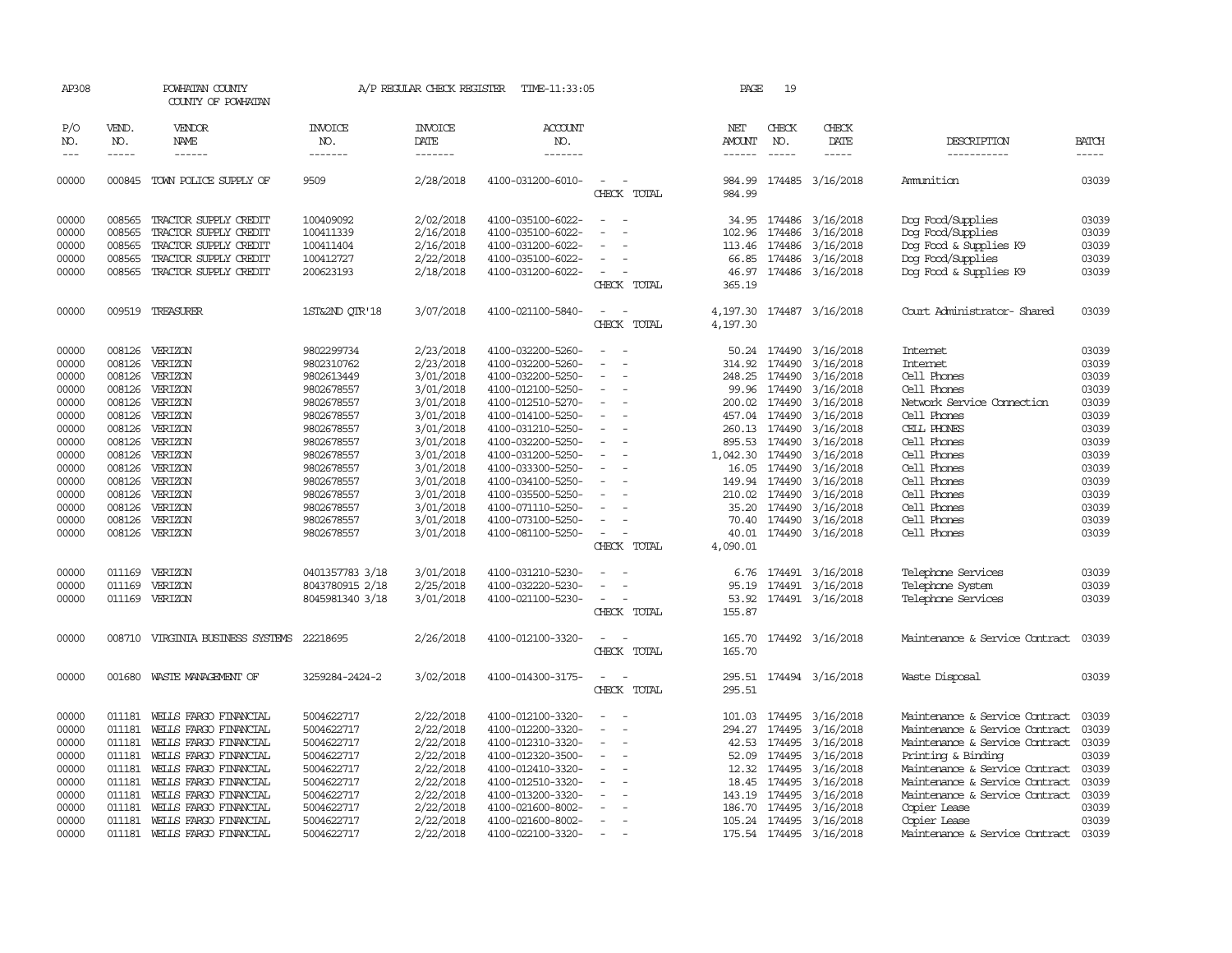| AP308          |                  | POWHATAN COUNTY<br>COUNTY OF POWHATAN                            |                          | A/P REGULAR CHECK REGISTER | TIME-11:33:05                          |                                         | PAGE                 | 20           |                                                    |                                                                  |                |
|----------------|------------------|------------------------------------------------------------------|--------------------------|----------------------------|----------------------------------------|-----------------------------------------|----------------------|--------------|----------------------------------------------------|------------------------------------------------------------------|----------------|
| P/O<br>NO.     | VEND.<br>NO.     | VENDOR<br><b>NAME</b>                                            | <b>INVOICE</b><br>NO.    | <b>INVOICE</b><br>DATE     | <b>ACCOUNT</b><br>NO.                  |                                         | NET<br><b>AMOUNT</b> | CHECK<br>NO. | CHECK<br>DATE                                      | DESCRIPTION                                                      | <b>BATCH</b>   |
| $---$          |                  | $- - - - - -$                                                    | -------                  | $- - - - - - -$            | -------                                |                                         | ------               | $- - - - -$  | $- - - - -$                                        | -----------                                                      | -----          |
| 00000<br>00000 | 011181           | 011181 WELLS FARGO FINANCIAL<br>WELLS FARGO FINANCIAL            | 5004622717<br>5004622717 | 2/22/2018<br>2/22/2018     | 4100-031200-3320-<br>4100-031200-3320- |                                         |                      |              | 175.54 174495 3/16/2018<br>234.37 174495 3/16/2018 | Maintenance & Service Contract<br>Maintenance & Service Contract | 03039<br>03039 |
| 00000<br>00000 | 011181<br>011181 | WEILS FARGO FINANCIAL<br>WELLS FARGO FINANCIAL                   | 5004622717<br>5004622717 | 2/22/2018<br>2/22/2018     | 4100-034100-3320-<br>4100-035100-3320- | $\sim$                                  | 92.69                |              | 78.87 174495 3/16/2018<br>174495 3/16/2018         | Maintenance & Service Contract<br>Landscaping - Animal Control   | 03039<br>03039 |
| 00000          | 011181           | WEILS FARGO FINANCIAL                                            | 5004622717               | 2/22/2018                  | 4100-081100-3320-                      |                                         |                      |              | 102.21 174495 3/16/2018                            | Maintenance & Service Contract                                   | 03039          |
| 00000          |                  | 011181 WELLS FARGO FINANCIAL                                     | 5004622717               | 2/22/2018                  | 4100-021200-8002-                      | $\sim$<br>CHECK TOTAL                   | 2,040.97             |              | 225.93 174495 3/16/2018                            | <b>Copier Lease Agreement</b>                                    | 03039          |
| 00000          |                  | 011698 WESTWOOD PHARMACY                                         | 19837                    | 2/28/2018                  | 4100-033400-3845-                      | $\sim$<br>CHECK TOTAL                   | 852.61               |              | 852.61 174496 3/16/2018                            | Detention of Adults - Health C                                   | 03039          |
| 00000          |                  | 012063 WINDSTREAM                                                | 012272474 2/18           | 2/27/2018                  | 4100-012510-5230-                      | $\overline{\phantom{a}}$<br>CHECK TOTAL | 815.94               |              | 815.94 174497 3/16/2018                            | Telephone Services                                               | 03039          |
| 00000<br>00000 | 009332<br>009332 | WITMER PUBLIC SAFETY<br>WITMER PUBLIC SAFETY                     | 1826430.001<br>1840143   | 3/08/2018<br>3/07/2018     | 4100-031200-6011-<br>4100-031200-6011- |                                         | 45.00<br>340.00      |              | 174498 3/16/2018<br>174498 3/16/2018               | Uniforms<br>Uniforms<br>Uniforms                                 | 03039<br>03039 |
| 00000<br>00000 | 009332           | WITMER PUBLIC SAFETY<br>009332 WITMER PUBLIC SAFETY              | 1841169<br>1841302       | 3/06/2018<br>3/06/2018     | 4100-031200-6011-<br>4100-031200-6011- | CHECK TOTAL                             | 250.00<br>653.00     |              | 18.00 174498 3/16/2018<br>174498 3/16/2018         | Uniforms                                                         | 03039<br>03039 |
| 00000          |                  | 008224 WORLDVIEW SOLUTIONS, INC. 13517                           |                          | 3/05/2018                  | 4100-012520-3320-                      | CHECK TOTAL                             | 614.57<br>614.57     |              | 174499 3/16/2018                                   | Maintenance & Service Contract                                   | 03039          |
| 00000          |                  | 006551 YARD WORKS, LLC                                           | 9441477-IN               | 2/22/2018                  | 4100-014500-3190-                      | CHECK TOTAL                             | 72.00<br>72.00       |              | 174500 3/16/2018                                   | Grounds Maintenance                                              | 03039          |
| 00000<br>00000 |                  | 006175 ADAMS OIL COMPANY, INC.<br>006175 ADAMS OIL COMPANY, INC. | 16817<br>21626           | 1/15/2018<br>1/24/2018     | 4100-031210-5120-<br>4100-032200-5120- | $\sim$                                  | 95.68                |              | 174501 3/22/2018<br>11.20 174501 3/22/2018         | Fuel - Towers<br>Apparatus Fuel                                  | 03044<br>03044 |
| 00000          |                  | 006175 ADAMS OIL COMPANY, INC.                                   | 22075-5                  | 2/08/2018                  | 4100-032200-5120-                      |                                         |                      |              | 430.64 174501 3/22/2018                            | Apparatus Fuel                                                   | 03044          |
| 00000          |                  | 006175 ADAMS OIL COMPANY, INC.                                   | 22171                    | 2/20/2018                  | 4100-032200-5120-                      | CHECK TOTAL                             | 668.84               |              | 131.32 174501 3/22/2018                            | Apparatus Fuel                                                   | 03044          |
| 00000          |                  | 008774 ALLEN, SUSAN E.                                           | 6994500                  | 2/23/2018                  | 4100-021200-3150-                      | CHECK TOTAL                             | 240.00<br>240.00     |              | 174503 3/22/2018                                   | Outside Counsel                                                  | 03044          |
| 00000          |                  | 007941 BAKER & TAYLOR                                            | 018562720                | 3/06/2018                  | 4100-073100-6012-                      | CHECK TOTAL                             | 41.38<br>41.38       |              | 174505 3/22/2018                                   | Books & Subscriptions                                            | 03044          |
| 00000          |                  | 008713 BLUE RIDGE RESCUE                                         | 43301                    | 2/27/2018                  | 4100-032200-6011-                      | CHECK TOTAL                             | 152.00<br>152.00     |              | 174506 3/22/2018                                   | Protective Gear/Uniforms                                         | 03044          |
| 00000          | 009984           | BRAME SPECIALITY CO., INC.                                       | 7280257                  | 3/07/2018                  | 4100-014100-6005-                      | CHECK TOTAL                             | 534.57<br>534.57     |              | 174507 3/22/2018                                   | Cleaning Supplies                                                | 03044          |
| 00000          | 012356           | BROWN, GRETCHEN                                                  | <b>HARRISONBURG</b>      | 3/05/2018                  | 4100-022100-5510-                      | CHECK TOTAL                             | 757.55<br>757.55     |              | 174508 3/22/2018                                   | Travel/Mileage/Parking/Tolls                                     | 03044          |
| 00000<br>00000 | 011661           | <b>BUSINESS CARD</b><br>011661 BUSINESS CARD                     | 02/27/2018<br>02/27/2018 | 2/27/2018<br>2/27/2018     | 4100-031200-6001-<br>4100-031200-6001- | CHECK<br><b>TOTAL</b>                   | .00<br>24.15         |              | 174509 3/22/2018<br>24.15 174509 3/22/2018         | Office Supplies<br>Office Supplies                               | 03049<br>03049 |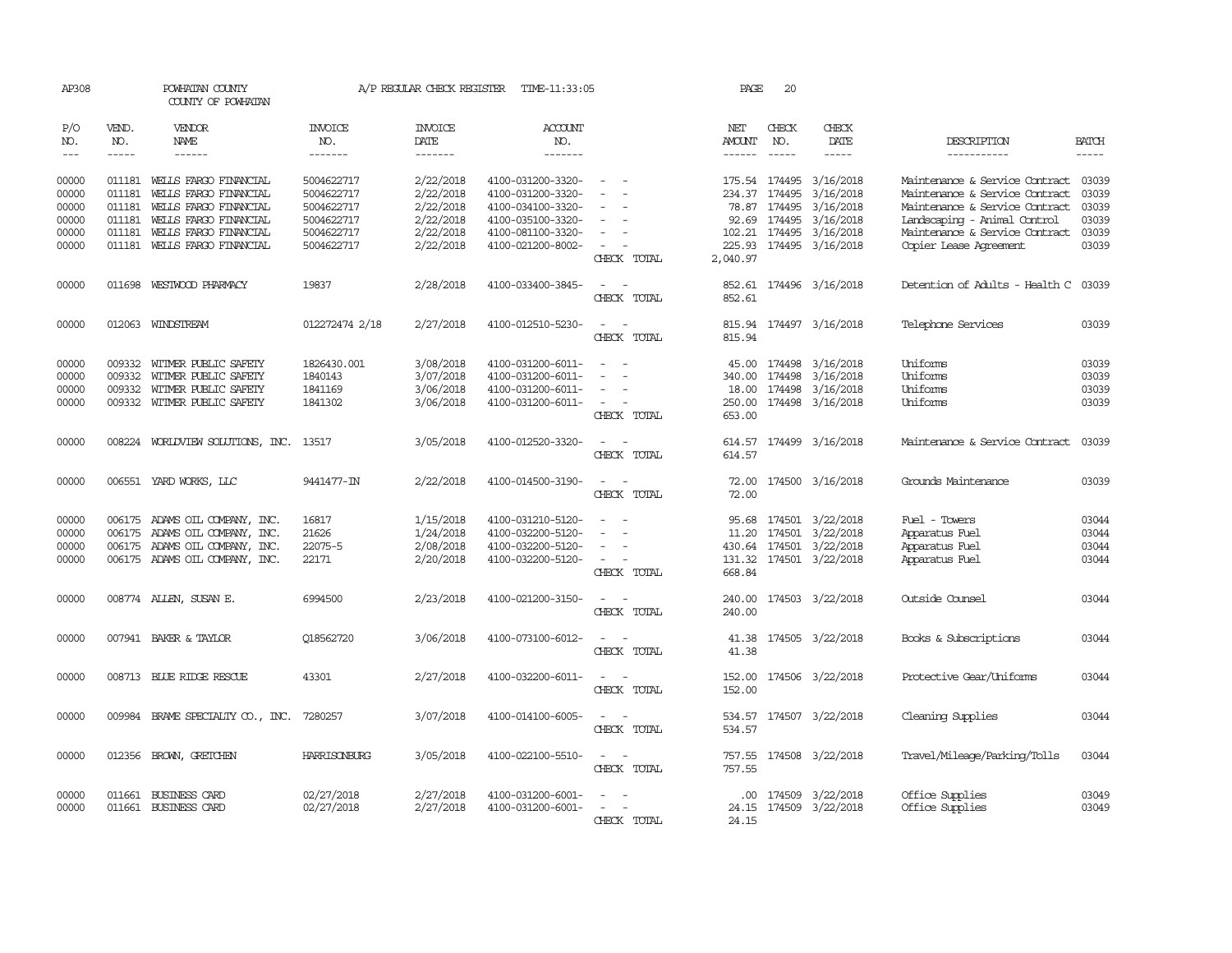| AP308                 |                             | POWHATAN COUNTY<br>COUNTY OF POWHATAN                                                                                                                                                                                                                                                                                                                                                                                                     |                           |                                   | A/P REGULAR CHECK REGISTER TIME-11:33:05 |                                                                           | PAGE                                                                                                                                                                                                                                                                                                                                                                                                                                                                                                               | 21                          |                                                                                                                                                                                                                                                                                                                                                                                                                                                                                                      |                                      |                                                                                                                                                                                                                                                                                                                                                                                                                                                                                                     |
|-----------------------|-----------------------------|-------------------------------------------------------------------------------------------------------------------------------------------------------------------------------------------------------------------------------------------------------------------------------------------------------------------------------------------------------------------------------------------------------------------------------------------|---------------------------|-----------------------------------|------------------------------------------|---------------------------------------------------------------------------|--------------------------------------------------------------------------------------------------------------------------------------------------------------------------------------------------------------------------------------------------------------------------------------------------------------------------------------------------------------------------------------------------------------------------------------------------------------------------------------------------------------------|-----------------------------|------------------------------------------------------------------------------------------------------------------------------------------------------------------------------------------------------------------------------------------------------------------------------------------------------------------------------------------------------------------------------------------------------------------------------------------------------------------------------------------------------|--------------------------------------|-----------------------------------------------------------------------------------------------------------------------------------------------------------------------------------------------------------------------------------------------------------------------------------------------------------------------------------------------------------------------------------------------------------------------------------------------------------------------------------------------------|
| P/O<br>NO.<br>$- - -$ | VEND.<br>NO.<br>$- - - - -$ | VENDOR<br>NAME<br>$\begin{tabular}{ccccc} \multicolumn{2}{c }{\multicolumn{2}{c }{\multicolumn{2}{c }{\multicolumn{2}{c}}}{\multicolumn{2}{c }{\multicolumn{2}{c}}}\end{tabular} \end{tabular} \begin{tabular}{c c }{\multicolumn{2}{c }{\multicolumn{2}{c }{\multicolumn{2}{c}}}{\multicolumn{2}{c }{\multicolumn{2}{c}}}{\multicolumn{2}{c }{\multicolumn{2}{c}}}{\multicolumn{2}{c }{\multicolumn{2}{c}}}{\end{tabular} \end{tabular}$ | INVOICE<br>NO.<br>------- | <b>INVOICE</b><br>DATE<br>------- | <b>ACCOUNT</b><br>NO.<br>-------         |                                                                           | NET<br><b>AMOUNT</b><br>$\begin{tabular}{ccccc} \multicolumn{2}{c} {\textbf{1}} & \multicolumn{2}{c} {\textbf{2}} & \multicolumn{2}{c} {\textbf{3}} & \multicolumn{2}{c} {\textbf{4}} & \multicolumn{2}{c} {\textbf{5}} & \multicolumn{2}{c} {\textbf{6}} & \multicolumn{2}{c} {\textbf{7}} & \multicolumn{2}{c} {\textbf{8}} & \multicolumn{2}{c} {\textbf{9}} & \multicolumn{2}{c} {\textbf{1}} & \multicolumn{2}{c} {\textbf{1}} & \multicolumn{2}{c} {\textbf{1}} & \multicolumn{2}{c} {\textbf{1}} & \multic$ | CHECK<br>NO.<br>$- - - - -$ | CHECK<br>DATE<br>$\begin{tabular}{ccccc} \multicolumn{2}{c}{} & \multicolumn{2}{c}{} & \multicolumn{2}{c}{} & \multicolumn{2}{c}{} & \multicolumn{2}{c}{} & \multicolumn{2}{c}{} & \multicolumn{2}{c}{} & \multicolumn{2}{c}{} & \multicolumn{2}{c}{} & \multicolumn{2}{c}{} & \multicolumn{2}{c}{} & \multicolumn{2}{c}{} & \multicolumn{2}{c}{} & \multicolumn{2}{c}{} & \multicolumn{2}{c}{} & \multicolumn{2}{c}{} & \multicolumn{2}{c}{} & \multicolumn{2}{c}{} & \multicolumn{2}{c}{} & \mult$ | DESCRIPTION<br>-----------           | <b>BATCH</b><br>$\begin{tabular}{ccccc} \multicolumn{2}{c}{} & \multicolumn{2}{c}{} & \multicolumn{2}{c}{} & \multicolumn{2}{c}{} & \multicolumn{2}{c}{} & \multicolumn{2}{c}{} & \multicolumn{2}{c}{} & \multicolumn{2}{c}{} & \multicolumn{2}{c}{} & \multicolumn{2}{c}{} & \multicolumn{2}{c}{} & \multicolumn{2}{c}{} & \multicolumn{2}{c}{} & \multicolumn{2}{c}{} & \multicolumn{2}{c}{} & \multicolumn{2}{c}{} & \multicolumn{2}{c}{} & \multicolumn{2}{c}{} & \multicolumn{2}{c}{} & \mult$ |
|                       |                             |                                                                                                                                                                                                                                                                                                                                                                                                                                           |                           |                                   |                                          |                                                                           |                                                                                                                                                                                                                                                                                                                                                                                                                                                                                                                    |                             |                                                                                                                                                                                                                                                                                                                                                                                                                                                                                                      |                                      |                                                                                                                                                                                                                                                                                                                                                                                                                                                                                                     |
| 00000<br>00000        | 008686                      | 008686 C.W. WILLIAMS & CO., INC.<br>C.W. WILLIAMS & CO., INC.                                                                                                                                                                                                                                                                                                                                                                             | 608801<br>608883          | 2/07/2018<br>2/08/2018            | 4100-032200-3310-<br>4100-032200-3310-   | $\sim$ $ -$<br>$\omega_{\rm{max}}$ and $\omega_{\rm{max}}$<br>CHECK TOTAL | 144.32<br>332.86                                                                                                                                                                                                                                                                                                                                                                                                                                                                                                   |                             | 188.54 174510 3/22/2018<br>174510 3/22/2018                                                                                                                                                                                                                                                                                                                                                                                                                                                          | Equipment Repair<br>Equipment Repair | 03044<br>03044                                                                                                                                                                                                                                                                                                                                                                                                                                                                                      |
| 00000                 | 000540                      | CENTRAL VIRGINIA WASTE                                                                                                                                                                                                                                                                                                                                                                                                                    | 23096                     | 3/08/2018                         | 4100-014300-3175-                        | $\overline{\phantom{a}}$<br>CHECK TOTAL                                   | 14,912.46<br>14,912.46                                                                                                                                                                                                                                                                                                                                                                                                                                                                                             |                             | 174511 3/22/2018                                                                                                                                                                                                                                                                                                                                                                                                                                                                                     | Waste Disposal                       | 03044                                                                                                                                                                                                                                                                                                                                                                                                                                                                                               |
| 00000                 | 006965                      | CINIAS CORPORATION                                                                                                                                                                                                                                                                                                                                                                                                                        | 143348257                 | 3/07/2018                         | 4100-014100-6011-                        | $\overline{\phantom{a}}$                                                  |                                                                                                                                                                                                                                                                                                                                                                                                                                                                                                                    |                             | 67.54 174512 3/22/2018                                                                                                                                                                                                                                                                                                                                                                                                                                                                               | Uniforms                             | 03044                                                                                                                                                                                                                                                                                                                                                                                                                                                                                               |
| 00000                 | 006965                      | CINIAS CORPORATION                                                                                                                                                                                                                                                                                                                                                                                                                        | 143348257                 | 3/07/2018                         | 4100-014500-6011-                        |                                                                           | 69.12                                                                                                                                                                                                                                                                                                                                                                                                                                                                                                              |                             | 174512 3/22/2018                                                                                                                                                                                                                                                                                                                                                                                                                                                                                     | Uniforms                             | 03044                                                                                                                                                                                                                                                                                                                                                                                                                                                                                               |
| 00000                 | 006965                      | CINIAS CORPORATION                                                                                                                                                                                                                                                                                                                                                                                                                        | 143348258                 | 3/07/2018                         | 4100-014300-6011-                        |                                                                           |                                                                                                                                                                                                                                                                                                                                                                                                                                                                                                                    |                             | 118.90 174512 3/22/2018                                                                                                                                                                                                                                                                                                                                                                                                                                                                              | Uniforms                             | 03044                                                                                                                                                                                                                                                                                                                                                                                                                                                                                               |
| 00000                 |                             | 006965 CINIAS CORPORATION                                                                                                                                                                                                                                                                                                                                                                                                                 | 143352116                 | 3/14/2018                         | 4100-014300-6011-                        | $\sim$ $ -$<br>CHECK TOTAL                                                | 374.46                                                                                                                                                                                                                                                                                                                                                                                                                                                                                                             |                             | 118.90 174512 3/22/2018                                                                                                                                                                                                                                                                                                                                                                                                                                                                              | Uniforms                             | 03044                                                                                                                                                                                                                                                                                                                                                                                                                                                                                               |
| 00000                 |                             | 007341 CLAWS & PAWS ANIMAL CARE                                                                                                                                                                                                                                                                                                                                                                                                           | 86981                     | 2/01/2018                         | 4100-035100-5614-                        | $\sim$ $\sim$<br>CHECK TOTAL                                              | 23.00                                                                                                                                                                                                                                                                                                                                                                                                                                                                                                              |                             | 23.00 174513 3/22/2018                                                                                                                                                                                                                                                                                                                                                                                                                                                                               | Initial shots/visit costs            | 03044                                                                                                                                                                                                                                                                                                                                                                                                                                                                                               |
| 00000                 |                             | 007282 COBB TECHNOLOGIES, INC.                                                                                                                                                                                                                                                                                                                                                                                                            | 940682                    | 3/09/2018                         | 4100-032200-3320-                        | CHECK TOTAL                                                               | 225.73                                                                                                                                                                                                                                                                                                                                                                                                                                                                                                             |                             | 225.73 174514 3/22/2018                                                                                                                                                                                                                                                                                                                                                                                                                                                                              | Maintenance & Service Contract       | 03044                                                                                                                                                                                                                                                                                                                                                                                                                                                                                               |
| 00000                 |                             | 007351 COLONY TIRE CORPORATION                                                                                                                                                                                                                                                                                                                                                                                                            | 133-114230                | 1/31/2018                         | 4100-032200-6009-                        | $\overline{\phantom{a}}$                                                  |                                                                                                                                                                                                                                                                                                                                                                                                                                                                                                                    |                             | 686.72 174515 3/22/2018                                                                                                                                                                                                                                                                                                                                                                                                                                                                              | Auto Repairs and Parts               | 03044                                                                                                                                                                                                                                                                                                                                                                                                                                                                                               |
| 00000                 |                             | 007351 COLONY TIRE CORPORATION                                                                                                                                                                                                                                                                                                                                                                                                            | 133-114687                | 2/15/2018                         | 4100-032200-6009-                        | $\sim$<br>$\sim$                                                          |                                                                                                                                                                                                                                                                                                                                                                                                                                                                                                                    |                             | 712.84 174515 3/22/2018                                                                                                                                                                                                                                                                                                                                                                                                                                                                              | Auto Repairs and Parts               | 03044                                                                                                                                                                                                                                                                                                                                                                                                                                                                                               |
|                       |                             |                                                                                                                                                                                                                                                                                                                                                                                                                                           |                           |                                   |                                          | CHECK TOTAL                                                               | 1,399.56                                                                                                                                                                                                                                                                                                                                                                                                                                                                                                           |                             |                                                                                                                                                                                                                                                                                                                                                                                                                                                                                                      |                                      |                                                                                                                                                                                                                                                                                                                                                                                                                                                                                                     |
| 00000                 |                             | 009178 COMCAST                                                                                                                                                                                                                                                                                                                                                                                                                            | 0120089859 3/18           | 3/07/2018                         | 4100-014300-5260-                        | $ -$                                                                      |                                                                                                                                                                                                                                                                                                                                                                                                                                                                                                                    |                             | 96.41 174516 3/22/2018                                                                                                                                                                                                                                                                                                                                                                                                                                                                               | <b>Internet</b>                      | 03044                                                                                                                                                                                                                                                                                                                                                                                                                                                                                               |
| 00000                 |                             | 009178 COMCAST                                                                                                                                                                                                                                                                                                                                                                                                                            | 120089859 3/18            | 3/07/2018                         | 4100-035500-6014-                        | $\sim$<br>$\overline{\phantom{a}}$                                        |                                                                                                                                                                                                                                                                                                                                                                                                                                                                                                                    |                             | 31.32 174516 3/22/2018                                                                                                                                                                                                                                                                                                                                                                                                                                                                               | Other Operating Supplies             | 03044                                                                                                                                                                                                                                                                                                                                                                                                                                                                                               |
|                       |                             |                                                                                                                                                                                                                                                                                                                                                                                                                                           |                           |                                   |                                          | CHECK TOTAL                                                               | 127.73                                                                                                                                                                                                                                                                                                                                                                                                                                                                                                             |                             |                                                                                                                                                                                                                                                                                                                                                                                                                                                                                                      |                                      |                                                                                                                                                                                                                                                                                                                                                                                                                                                                                                     |
| 00000                 |                             | 007294 CUMBERLAND FARM & AUTO                                                                                                                                                                                                                                                                                                                                                                                                             | 963638                    | 1/26/2018                         | 4100-032200-6009-                        | $\sim$<br>$\sim$                                                          | 110.99                                                                                                                                                                                                                                                                                                                                                                                                                                                                                                             |                             | 174517 3/22/2018                                                                                                                                                                                                                                                                                                                                                                                                                                                                                     | Auto Repairs and Parts               | 03044                                                                                                                                                                                                                                                                                                                                                                                                                                                                                               |
| 00000                 |                             | 007294 CUMBERLAND FARM & AUTO                                                                                                                                                                                                                                                                                                                                                                                                             | 963973                    | 1/30/2018                         | 4100-032200-6009-                        | $\sim$<br>$\sim$<br>CHECK TOTAL                                           | 29.75<br>140.74                                                                                                                                                                                                                                                                                                                                                                                                                                                                                                    |                             | 174517 3/22/2018                                                                                                                                                                                                                                                                                                                                                                                                                                                                                     | Auto Repairs and Parts               | 03044                                                                                                                                                                                                                                                                                                                                                                                                                                                                                               |
| 00000                 |                             | 006042 DEPT. OF MOTOR VEHICLES                                                                                                                                                                                                                                                                                                                                                                                                            | 18059782                  | 2/28/2018                         | 4100-012410-3320-                        | $\sim$ $ \sim$                                                            |                                                                                                                                                                                                                                                                                                                                                                                                                                                                                                                    |                             | 1,550.00 174519 3/22/2018                                                                                                                                                                                                                                                                                                                                                                                                                                                                            | Maintenance & Service Contract       | 03045                                                                                                                                                                                                                                                                                                                                                                                                                                                                                               |
|                       |                             |                                                                                                                                                                                                                                                                                                                                                                                                                                           |                           |                                   |                                          | CHECK TOTAL                                                               | 1,550.00                                                                                                                                                                                                                                                                                                                                                                                                                                                                                                           |                             |                                                                                                                                                                                                                                                                                                                                                                                                                                                                                                      |                                      |                                                                                                                                                                                                                                                                                                                                                                                                                                                                                                     |
| 00000                 |                             | 006240 DIAMOND SPRINGS WATER, INC 205070170                                                                                                                                                                                                                                                                                                                                                                                               |                           | 2/06/2018                         | 4100-031200-5130-                        | $\sim$<br>$\sim$                                                          |                                                                                                                                                                                                                                                                                                                                                                                                                                                                                                                    |                             | 69.90 174520 3/22/2018                                                                                                                                                                                                                                                                                                                                                                                                                                                                               | Water                                | 03045                                                                                                                                                                                                                                                                                                                                                                                                                                                                                               |
| 00000                 | 006240                      | DIAMOND SPRINGS WATER, INC                                                                                                                                                                                                                                                                                                                                                                                                                | 212075450                 | 2/13/2018                         | 4100-031200-5130-                        | $\overline{\phantom{a}}$                                                  | 34.95                                                                                                                                                                                                                                                                                                                                                                                                                                                                                                              | 174520                      | 3/22/2018                                                                                                                                                                                                                                                                                                                                                                                                                                                                                            | Water                                | 03045                                                                                                                                                                                                                                                                                                                                                                                                                                                                                               |
| 00000                 |                             | 006240 DIAMOND SPRINGS WATER, INC 223074500                                                                                                                                                                                                                                                                                                                                                                                               |                           | 2/28/2018                         | 4100-014300-5130-                        | $\overline{\phantom{a}}$                                                  |                                                                                                                                                                                                                                                                                                                                                                                                                                                                                                                    | 14.50 174520                | 3/22/2018                                                                                                                                                                                                                                                                                                                                                                                                                                                                                            | Water                                | 03045                                                                                                                                                                                                                                                                                                                                                                                                                                                                                               |
| 00000                 | 006240                      | DIAMOND SPRINGS WATER, INC 226075450                                                                                                                                                                                                                                                                                                                                                                                                      |                           | 2/26/2018                         | 4100-031200-5130-                        | $\overline{\phantom{a}}$                                                  |                                                                                                                                                                                                                                                                                                                                                                                                                                                                                                                    | 55.92 174520                | 3/22/2018                                                                                                                                                                                                                                                                                                                                                                                                                                                                                            | Water                                | 03045                                                                                                                                                                                                                                                                                                                                                                                                                                                                                               |
| 00000                 |                             | 006240 DIAMOND SPRINGS WATER, INC 3072424                                                                                                                                                                                                                                                                                                                                                                                                 |                           | 3/02/2018                         | 4100-031200-5130-                        | $\overline{\phantom{a}}$                                                  |                                                                                                                                                                                                                                                                                                                                                                                                                                                                                                                    |                             | 11.95 174520 3/22/2018                                                                                                                                                                                                                                                                                                                                                                                                                                                                               | Water                                | 03045                                                                                                                                                                                                                                                                                                                                                                                                                                                                                               |
| 00000                 |                             | 006240 DIAMOND SPRINGS WATER, INC 3072662                                                                                                                                                                                                                                                                                                                                                                                                 |                           | 3/02/2018                         | 4100-014300-5130-                        | $\sim$<br>CHECK TOTAL                                                     | 199.17                                                                                                                                                                                                                                                                                                                                                                                                                                                                                                             |                             | 11.95 174520 3/22/2018                                                                                                                                                                                                                                                                                                                                                                                                                                                                               | Water                                | 03045                                                                                                                                                                                                                                                                                                                                                                                                                                                                                               |
| 00000                 | 000860                      | DOMINION ENERGY VIRGINIA                                                                                                                                                                                                                                                                                                                                                                                                                  | 0432180008 3/18           | 3/02/2018                         | 4100-014600-5110-                        |                                                                           |                                                                                                                                                                                                                                                                                                                                                                                                                                                                                                                    |                             | 37.34 174521 3/22/2018                                                                                                                                                                                                                                                                                                                                                                                                                                                                               | Electricity                          | 03045                                                                                                                                                                                                                                                                                                                                                                                                                                                                                               |
| 00000                 | 000860                      | DOMINION ENERGY VIRGINIA                                                                                                                                                                                                                                                                                                                                                                                                                  | 0863807277 3/18           | 3/02/2018                         | 4100-014600-5110-                        | $\overline{\phantom{a}}$                                                  | 6.88                                                                                                                                                                                                                                                                                                                                                                                                                                                                                                               | 174521                      | 3/22/2018                                                                                                                                                                                                                                                                                                                                                                                                                                                                                            | Electricity                          | 03045                                                                                                                                                                                                                                                                                                                                                                                                                                                                                               |
| 00000                 | 000860                      | DOMINION ENERGY VIRGINIA                                                                                                                                                                                                                                                                                                                                                                                                                  | 1223507334 3/18           | 3/02/2018                         | 4100-014300-5110-                        | $\sim$                                                                    |                                                                                                                                                                                                                                                                                                                                                                                                                                                                                                                    | 296.72 174521               | 3/22/2018                                                                                                                                                                                                                                                                                                                                                                                                                                                                                            | Electricity                          | 03045                                                                                                                                                                                                                                                                                                                                                                                                                                                                                               |
| 00000                 | 000860                      | DOMINION ENERGY VIRGINIA                                                                                                                                                                                                                                                                                                                                                                                                                  | 2142337506 3/18           | 3/02/2018                         | 4100-014600-5110-                        | $\sim$                                                                    |                                                                                                                                                                                                                                                                                                                                                                                                                                                                                                                    | 7.99 174521                 | 3/22/2018                                                                                                                                                                                                                                                                                                                                                                                                                                                                                            | Electricity                          | 03045                                                                                                                                                                                                                                                                                                                                                                                                                                                                                               |
| 00000                 | 000860                      | DOMINION ENERGY VIRGINIA                                                                                                                                                                                                                                                                                                                                                                                                                  | 2312285006 3/18           | 3/18/2018                         | 4100-014100-5110-                        | $\sim$                                                                    |                                                                                                                                                                                                                                                                                                                                                                                                                                                                                                                    | 213.37 174521               | 3/22/2018                                                                                                                                                                                                                                                                                                                                                                                                                                                                                            | Electricity                          | 03045                                                                                                                                                                                                                                                                                                                                                                                                                                                                                               |
| 00000                 | 000860                      | DOMINION ENERGY VIRGINIA                                                                                                                                                                                                                                                                                                                                                                                                                  | 2346327501 3/18           | 3/02/2018                         | 4100-014100-5110-                        | $\overline{\phantom{a}}$                                                  | 1,502.27 174521                                                                                                                                                                                                                                                                                                                                                                                                                                                                                                    |                             | 3/22/2018                                                                                                                                                                                                                                                                                                                                                                                                                                                                                            | Electricity                          | 03045                                                                                                                                                                                                                                                                                                                                                                                                                                                                                               |
| 00000                 | 000860                      | DOMINION ENERGY VIRGINIA                                                                                                                                                                                                                                                                                                                                                                                                                  | 2346327501 3/18           | 3/02/2018                         | 4100-031200-5110-                        | $\overline{\phantom{a}}$                                                  | 1,502.28 174521                                                                                                                                                                                                                                                                                                                                                                                                                                                                                                    |                             | 3/22/2018                                                                                                                                                                                                                                                                                                                                                                                                                                                                                            | Electricity                          | 03045                                                                                                                                                                                                                                                                                                                                                                                                                                                                                               |
| 00000                 | 000860                      | DOMINION ENERGY VIRGINIA                                                                                                                                                                                                                                                                                                                                                                                                                  | 2352270009 3/18           | 3/02/2018                         | 4100-014100-5110-                        | $\sim$                                                                    |                                                                                                                                                                                                                                                                                                                                                                                                                                                                                                                    |                             | 494.00 174521 3/22/2018                                                                                                                                                                                                                                                                                                                                                                                                                                                                              | Electricity                          | 03045                                                                                                                                                                                                                                                                                                                                                                                                                                                                                               |
| 00000                 | 000860                      | DOMINION ENERGY VIRGINIA                                                                                                                                                                                                                                                                                                                                                                                                                  | 2442170003 3/18           | 3/02/2018                         | 4100-014100-5110-                        | $\sim$                                                                    |                                                                                                                                                                                                                                                                                                                                                                                                                                                                                                                    |                             | 1,880.47 174521 3/22/2018                                                                                                                                                                                                                                                                                                                                                                                                                                                                            | Electricity                          | 03045                                                                                                                                                                                                                                                                                                                                                                                                                                                                                               |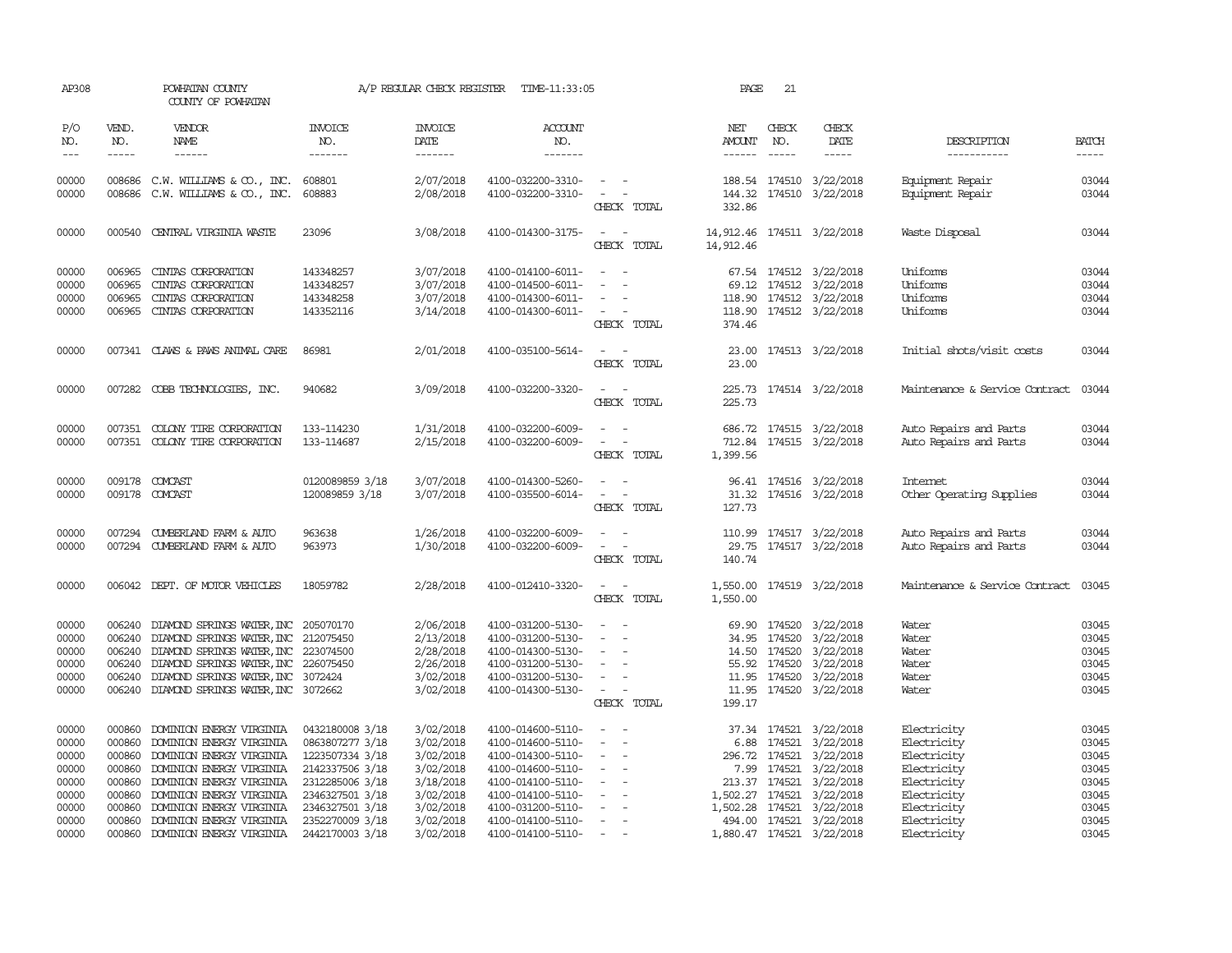| AP308                       |                       | POWHATAN COUNTY<br>COUNTY OF POWHATAN     |                                  | A/P REGULAR CHECK REGISTER        | TIME-11:33:05                    |                              | PAGE                           | 22                            |                           |                                      |                             |
|-----------------------------|-----------------------|-------------------------------------------|----------------------------------|-----------------------------------|----------------------------------|------------------------------|--------------------------------|-------------------------------|---------------------------|--------------------------------------|-----------------------------|
| P/O<br>NO.<br>$\frac{1}{2}$ | VEND.<br>NO.<br>----- | <b>VENDOR</b><br>NAME<br>$- - - - - -$    | <b>INVOICE</b><br>NO.<br>------- | <b>INVOICE</b><br>DATE<br>------- | <b>ACCOUNT</b><br>NO.<br>------- |                              | NET<br>AMOUNT<br>$- - - - - -$ | CHECK<br>NO.<br>$\frac{1}{2}$ | CHECK<br>DATE<br>-----    | DESCRIPTION<br>-----------           | <b>BATCH</b><br>$- - - - -$ |
| 00000                       | 000860                | DOMINION ENERGY VIRGINIA                  | 2462222502 3/18                  | 3/02/2018                         | 4100-014100-5110-                | $\sim$ 100 $\mu$             | 3,477.97                       |                               | 174521 3/22/2018          | Electricity                          | 03045                       |
| 00000                       | 000860                | DOMINION ENERGY VIRGINIA                  | 2476067034 3/18                  | 3/02/2018                         | 4100-014100-5110-                | $\sim$<br>CHECK TOTAL        | 9,742.13                       |                               | 322.84 174521 3/22/2018   | Electricity                          | 03045                       |
| 00000                       | 000860                | DOMINION ENERGY VIRGINIA                  | 2912605595 3/18                  | 3/02/2018                         | 4100-014100-5110-                |                              | 176.40                         | 174522                        | 3/22/2018                 | Electricity                          | 03045                       |
| 00000                       | 000860                | DOMINION ENERGY VIRGINIA                  | 2972120006 3/18                  | 3/02/2018                         | 4100-014100-5110-                |                              | 1,503.42                       | 174522                        | 3/22/2018                 | Electricity                          | 03045                       |
| 00000                       | 000860                | DOMINION ENERGY VIRGINIA                  | 3451094936 3/18                  | 3/02/2018                         | 4100-014600-5110-                | $\equiv$                     | 6.59                           | 174522                        | 3/22/2018                 | Electricity                          | 03045                       |
| 00000                       | 000860                | DOMINION ENERGY VIRGINIA                  | 3496131156 3/18                  | 3/02/2018                         | 4100-014100-5110-                |                              | 8.79                           | 174522                        | 3/22/2018                 | Electricity                          | 03045                       |
| 00000                       | 000860                | DOMINION ENERGY VIRGINIA                  | 3507951824 3/18                  | 3/02/2018                         | 4100-014600-5110-                |                              | 6.76                           | 174522                        | 3/22/2018                 | Electricity                          | 03045                       |
| 00000                       | 000860                | DOMINION ENERGY VIRGINIA                  | 4691491015 3/18                  | 3/02/2018                         | 4100-014600-5110-                |                              | 6.59                           | 174522                        | 3/22/2018                 | Electricity                          | 03045                       |
| 00000                       | 000860                | DOMINION ENERGY VIRGINIA                  | 4732217502 3/18                  | 3/02/2018                         | 4100-014600-5110-                |                              | 33.49                          |                               | 174522 3/22/2018          | Electricity                          | 03045                       |
| 00000                       | 000860                | DOMINION ENERGY VIRGINIA                  | 5652237503 3/18                  | 3/02/2018                         | 4100-014600-5110-                |                              | 16.33                          |                               | 174522 3/22/2018          | Electricity                          | 03045                       |
|                             |                       |                                           |                                  |                                   |                                  | CHECK TOTAL                  | 1,758.37                       |                               |                           |                                      |                             |
| 00000                       | 000860                | DOMINION ENERGY VIRGINIA                  | 8971069334 3/18                  | 3/02/2018                         | 4100-014300-5110-                |                              | 86.13                          |                               | 174523 3/22/2018          | Electricity                          | 03045                       |
|                             |                       |                                           |                                  |                                   |                                  | CHECK TOTAL                  | 86.13                          |                               |                           |                                      |                             |
| 00000                       |                       | 006455 ELAM ANIMAL HOSPITAL               | 70648<br><b>BANE</b>             | 3/07/2018                         | 4100-031200-3111-                |                              | 177.87                         |                               | 174525 3/22/2018          | Professional Health Services K 03045 |                             |
|                             |                       |                                           |                                  |                                   |                                  | CHECK TOTAL                  | 177.87                         |                               |                           |                                      |                             |
| 00000                       |                       | 011224 ELECTRONIC SYSTEMS, INC.           | IN909426                         | 3/12/2018                         | 4100-031200-3320-                | $\equiv$<br>CHECK TOTAL      | 3.21<br>3.21                   |                               | 174526 3/22/2018          | Maintenance & Service Contract       | 03045                       |
| 00000                       | 009093                | FARMVILLE WHOLESALE                       | 633603                           | 2/20/2018                         | 4100-014100-6004-                |                              |                                |                               | 62.34 174527 3/22/2018    | Tools and Equipment                  | 03045                       |
| 00000                       | 009093                | FARMVILLE WHOLESALE                       | 633605                           | 2/20/2018                         | 4100-073100-3310-                |                              | 46.17                          |                               | 174527 3/22/2018          | Repairs and Maintenance              | 03045                       |
| 00000                       | 009093                | FARMVILLE WHOLESALE                       | 633670                           | 2/20/2018                         | 4100-014100-3310-                |                              |                                | 31.87 174527                  | 3/22/2018                 | Repairs & Maintenance                | 03045                       |
| 00000                       | 009093                | FARMVILLE WHOLESALE                       | 634294                           | 2/28/2018                         | 4100-014100-3310-                |                              | 135.20                         |                               | 174527 3/22/2018          | Repairs & Maintenance                | 03045                       |
| 00000                       | 009093                | FARMVILLE WHOLESALE                       | 634295                           | 2/28/2018                         | 4100-032220-3310-                |                              | 116.58                         | 174527                        | 3/22/2018                 | Repairs & Maintenance                | 03045                       |
| 00000                       | 009093                | FARMVILLE WHOLESALE                       | 634296                           | 2/28/2018                         | 4100-014100-3310-                |                              | 95.70                          | 174527                        | 3/22/2018                 | Repairs & Maintenance                | 03045                       |
| 00000                       | 009093                | FARMVILLE WHOLESALE                       | 634297                           | 2/28/2018                         | 4100-014100-3310-                |                              | 19.43                          |                               | 174527 3/22/2018          | Repairs & Maintenance                | 03045                       |
| 00000                       | 009093                | FARMVILLE WHOLESALE                       | 634298                           | 2/28/2018                         | 4100-014100-3310-                |                              | 97.15                          | 174527                        | 3/22/2018                 | Repairs & Maintenance                | 03045                       |
| 00000                       | 009093                | FARMILLE WHOLESALE                        | 634299                           | 2/28/2018                         | 4100-032210-3310-                |                              | 19.43                          | 174527                        | 3/22/2018                 | Repairs & Maintenance                | 03045                       |
| 00000                       | 009093                | FARMVILLE WHOLESALE                       | 634304                           | 2/28/2018                         | 4100-014100-3310-                | $\sim$                       |                                |                               | 53.78 174527 3/22/2018    | Repairs & Maintenance                | 03045                       |
|                             |                       |                                           |                                  |                                   |                                  | CHECK TOTAL                  | 677.65                         |                               |                           |                                      |                             |
| 00000                       | 009093                | FARMVILLE WHOLESALE                       | 634308                           | 2/28/2018                         | 4100-073100-3310-                |                              | 164.00                         | 174528                        | 3/22/2018                 | Repairs and Maintenance              | 03045                       |
| 00000                       | 009093                | FARMVILLE WHOLESALE                       | 634309                           | 2/28/2018                         | 4100-014100-3310-                |                              | 543.60                         | 174528                        | 3/22/2018                 | Repairs & Maintenance                | 03045                       |
| 00000                       | 009093                | FARMVILLE WHOLESALE                       | 634310                           | 2/28/2018                         | 4100-035100-3310-                | $\equiv$                     | 20.06                          |                               | 174528 3/22/2018          | Repairs & Maintenance                | 03045                       |
|                             |                       |                                           |                                  |                                   |                                  | CHECK TOTAL                  | 727.66                         |                               |                           |                                      |                             |
| 00000                       |                       | 000338 FIRE PROTECTION EQUIP. CO 00068258 |                                  | 1/09/2018                         | 4100-032200-3310-                | CHECK TOTAL                  | 335.20<br>335.20               |                               | 174530 3/22/2018          | Equipment Repair                     | 03046                       |
|                             |                       |                                           |                                  |                                   |                                  |                              |                                |                               |                           |                                      |                             |
| 00000                       |                       | 006606 FLATROCK GLASS & DOOR INC 19036    |                                  | 3/06/2018                         | 4100-014100-3310-                | $\sim$ $\sim$<br>CHECK TOTAL | 150.00<br>150.00               |                               | 174531 3/22/2018          | Repairs & Maintenance                | 03046                       |
| 00000                       |                       | 012357 GOODWIN TRUCKING SERVICES 9756     |                                  | 3/06/2018                         | 4100-014600-3312-                | $\sim$<br>$\sim$             | 400.00                         |                               | 174533 3/22/2018          | Field Maintenance                    | 03046                       |
|                             |                       |                                           |                                  |                                   |                                  | CHECK TOTAL                  | 400.00                         |                               |                           |                                      |                             |
| 00000                       |                       | 009627 IMAGETREND, INC                    | 110071                           | 2/01/2018                         | 4100-032200-3320-                |                              |                                |                               | 8,000.00 174535 3/22/2018 | Maintenance & Service Contract       | 03046                       |
|                             |                       |                                           |                                  |                                   |                                  | CHECK TOTAL                  | 8,000.00                       |                               |                           |                                      |                             |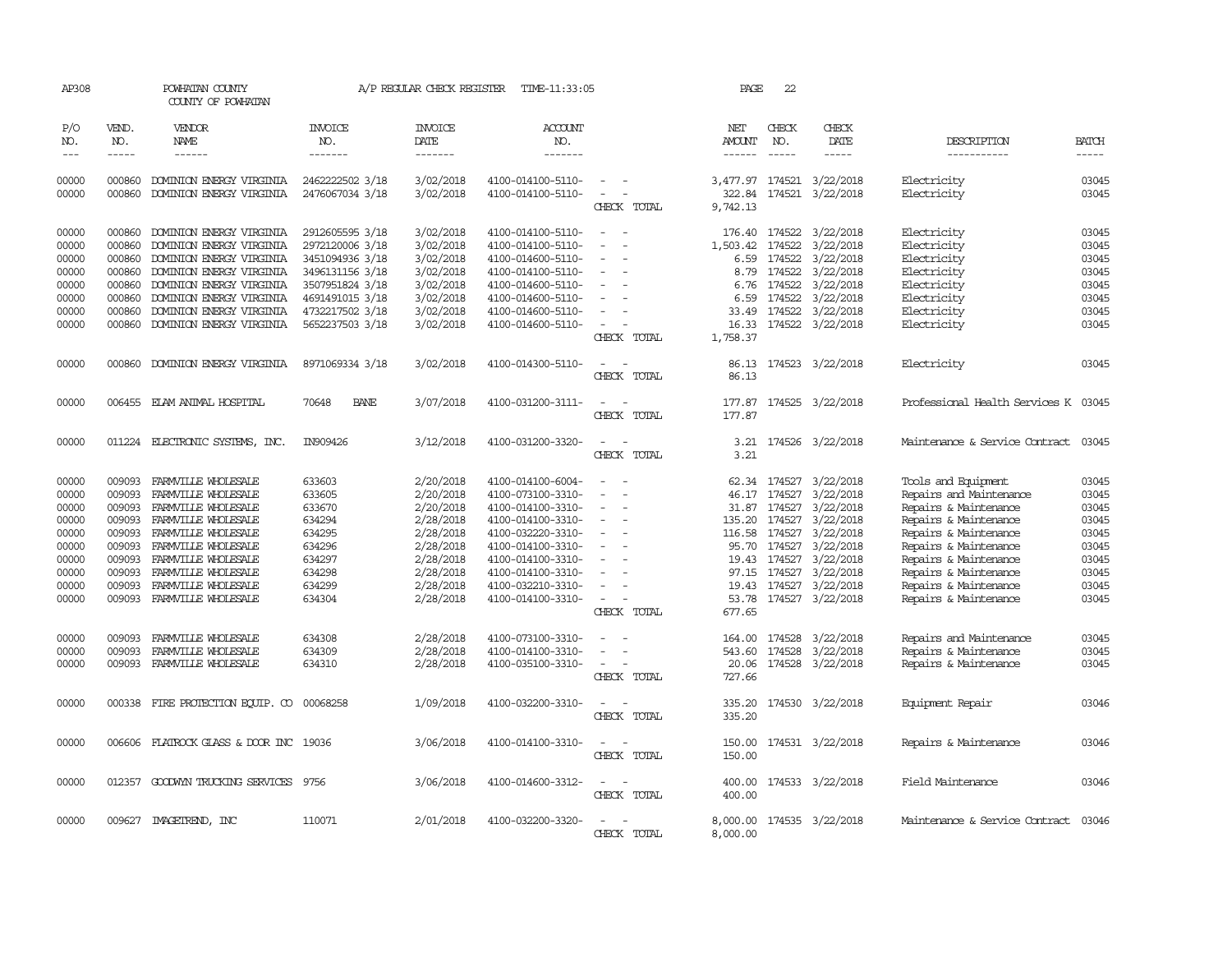| AP308                   |                             | POWHATAN COUNTY<br>COUNTY OF POWHATAN                                      |                                   | A/P REGULAR CHECK REGISTER          | TIME-11:33:05                                               |                                                                                                                             | PAGE                                 | 23                          |                                                                 |                                                                                  |                         |
|-------------------------|-----------------------------|----------------------------------------------------------------------------|-----------------------------------|-------------------------------------|-------------------------------------------------------------|-----------------------------------------------------------------------------------------------------------------------------|--------------------------------------|-----------------------------|-----------------------------------------------------------------|----------------------------------------------------------------------------------|-------------------------|
| P/O<br>NO.<br>$---$     | VEND.<br>NO.<br>$- - - - -$ | VENDOR<br>NAME<br>$- - - - - -$                                            | <b>INVOICE</b><br>NO.<br>-------- | <b>INVOICE</b><br>DATE<br>--------  | <b>ACCOUNT</b><br>NO.<br>-------                            |                                                                                                                             | NET<br>AMOUNT<br>$- - - - - -$       | CHECK<br>NO.<br>$- - - - -$ | CHECK<br>DATE<br>$- - - - -$                                    | DESCRIPTION<br>-----------                                                       | <b>BATCH</b><br>-----   |
| 00000<br>00000<br>00000 | 000120<br>000120<br>000120  | <b>JAMES RIVER AIR</b><br><b>JAMES RIVER AIR</b><br><b>JAMES RIVER AIR</b> | S90931<br>S91122<br>S91195        | 2/28/2018<br>2/28/2018<br>2/28/2018 | 4100-014100-3308-<br>4100-014100-3308-<br>4100-014100-3308- | $\overline{\phantom{a}}$<br>CHECK TOTAL                                                                                     | 267.00<br>416.48<br>1,464.98         |                             | 781.50 174536 3/22/2018<br>174536 3/22/2018<br>174536 3/22/2018 | HVAC Service and Repairs<br>HVAC Service and Repairs<br>HVAC Service and Repairs | 03046<br>03046<br>03046 |
| 00000                   | 006402                      | KNABE OUIDOOR POWER EQUIP                                                  | 56757                             | 7/26/2017                           | 4100-032200-3310-                                           | CHECK TOTAL                                                                                                                 | 52.62                                |                             | 52.62 174537 3/22/2018                                          | Equipment Repair                                                                 | 03046                   |
| 00000                   |                             | 007981 LANGUAGE LINE SERVICES                                              | 4274780                           | 2/28/2018                           | 4100-031200-5230-                                           | $\overline{\phantom{a}}$<br>CHECK TOTAL                                                                                     | 209.60<br>209.60                     |                             | 174538 3/22/2018                                                | Telephone Services                                                               | 03046                   |
| 00000                   |                             | 011268 MAILFINANCE                                                         | N7043252                          | 3/11/2018                           | 100-000100-0017-                                            | $\sim$<br>$\sim$<br>CHECK TOTAL                                                                                             | 516.27                               |                             | 516.27 174539 3/22/2018                                         | Postage Lease                                                                    | 03046                   |
| 00000                   |                             | 009552 MANSFIELD OIL COMPANY                                               | SOLCD-397110                      | 3/01/2018                           | 4100-032200-5120-                                           | CHECK TOTAL                                                                                                                 | 355.15                               |                             | 355.15 174540 3/22/2018                                         | Apparatus Fuel                                                                   | 03046                   |
| 00000                   |                             | 008885 MARTIN, PEGGY                                                       | FOODLIONWALMART                   | 3/09/2018                           | 4100-073100-6014-                                           | $\sim$ $\sim$<br>CHECK TOTAL                                                                                                | 12.83<br>12.83                       |                             | 174541 3/22/2018                                                | Library Supplies                                                                 | 03046                   |
| 00000                   |                             | 009276 MCCREIGHT, FRAN                                                     | TLC SOFTWRETRNG                   | 3/12/2018                           | 4100-073100-5510-                                           | $\sim$<br>$\sim$<br>CHECK TOTAL                                                                                             | 103.82                               |                             | 103.82 174544 3/22/2018                                         | Travel/Mileage/Parking/Tolls                                                     | 03046                   |
| 00000                   |                             | 010086 MEDPROUS                                                            | MC33334                           | 3/01/2018                           | 4100-032200-3320-                                           | CHECK TOTAL                                                                                                                 | 395.83<br>395.83                     |                             | 174545 3/22/2018                                                | Maintenance & Service Contract                                                   | 03046                   |
| 00000                   |                             | 012355 MID-ATLANTIC ASSOCIATION                                            | 1235                              | 3/13/2018                           | 4100-021200-5810-                                           | $\overline{\phantom{a}}$<br>CHECK TOTAL                                                                                     | 40.00<br>40.00                       |                             | 174546 3/22/2018                                                | Dues/Association Memberships                                                     | 03046                   |
| 00000                   |                             | 009723 MIDKIFF, PAULA B.                                                   | <b>JURY</b>                       | 3/13/2018                           | 4100-021100-1800-                                           | $\sim$<br>CHECK TOTAL                                                                                                       | 30.00<br>30.00                       |                             | 174547 3/22/2018                                                | COMP: Jury Commissioners                                                         | 03046                   |
| 00000<br>00000<br>00000 | 007297<br>007297            | NAFECO, INC.<br>NAFECO, INC.<br>007297 NAFECO, INC.                        | 912584<br>912921<br>918516        | 1/29/2018<br>1/31/2018<br>3/08/2018 | 4100-032200-6011-<br>4100-032200-6011-<br>4100-032200-3310- | $\overline{\phantom{a}}$<br>$\overline{a}$<br>$\overline{\phantom{a}}$<br>CHECK TOTAL                                       | 325.00<br>124.39<br>108.30<br>557.69 | 174548                      | 174548 3/22/2018<br>3/22/2018<br>174548 3/22/2018               | Protective Gear/Uniforms<br>Protective Gear/Uniforms<br>Equipment Repair         | 03046<br>03046<br>03046 |
| 00000                   |                             | 012349 NATIONAL RESEARCH CENTER,                                           | 6719                              | 3/13/2018                           | 4100-012220-3140-                                           | $\sim$<br>CHECK TOTAL                                                                                                       | 9,900.00<br>9,900.00                 |                             | 174549 3/22/2018                                                | Professional Services                                                            | 03046                   |
| 00000                   |                             | 009315 OWENS & OWENS                                                       | 8523747                           | 2/23/2018                           | 4100-021200-3150-                                           | $ -$<br>CHECK TOTAL                                                                                                         | 120.00                               |                             | 120.00 174550 3/22/2018                                         | Outside Counsel                                                                  | 03046                   |
| 00000                   |                             | 011903 PACIELLO, SALVATORE                                                 | <b>JURY</b>                       | 3/13/2018                           | 4100-021100-1800-                                           | $\frac{1}{2} \left( \frac{1}{2} \right) \left( \frac{1}{2} \right) = \frac{1}{2} \left( \frac{1}{2} \right)$<br>CHECK TOTAL | 30.00<br>30.00                       |                             | 174551 3/22/2018                                                | COMP: Jury Commissioners                                                         | 03046                   |
| 00000<br>00000          | 007962                      | PITNEY BOWES GLOBAL<br>007962 PITNEY BOWES GLOBAL                          | 3305614815<br>3305615840          | 3/01/2018<br>3/01/2018              | 4100-021600-3320-<br>4100-021200-5210-                      | $\sim$<br>$\overline{\phantom{a}}$<br>CHECK TOTAL                                                                           | 150.00<br>300.00                     |                             | 174552 3/22/2018<br>150.00 174552 3/22/2018                     | Maintenance & Service Contract<br>Postage                                        | 03046<br>03046          |
| 00000                   |                             | 012353 POTOMAC ENVIRONMENTAL, INC 2180607                                  |                                   | 3/14/2018                           | 4100-032200-3175-                                           | CHECK<br><b>TOTAL</b>                                                                                                       | 170.00                               |                             | 170.00 174553 3/22/2018                                         | Waste Disposal                                                                   | 03046                   |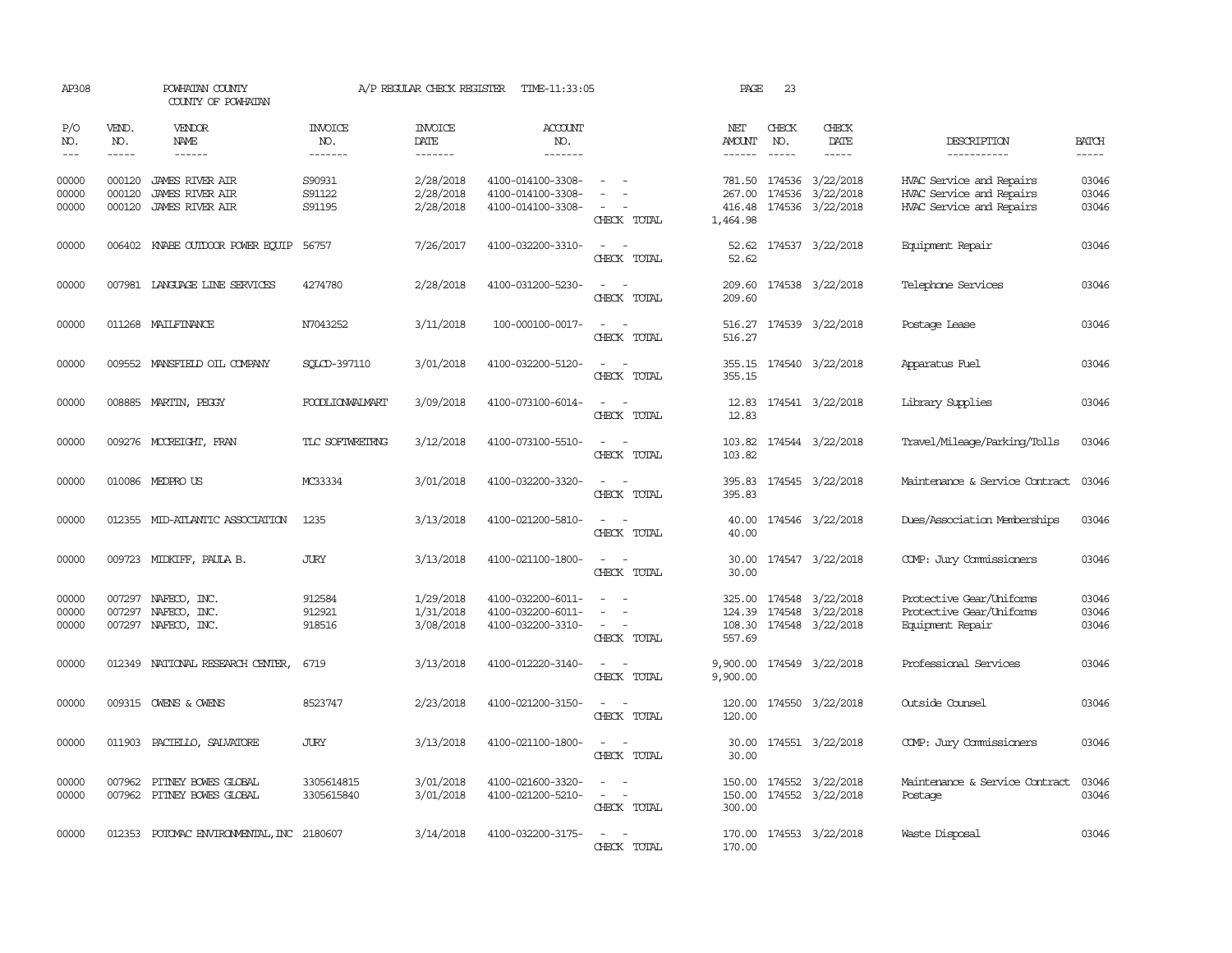| AP308                             |                             | POWHATAN COUNTY<br>COUNTY OF POWHATAN                                                                                   |                                                                          | A/P REGULAR CHECK REGISTER                       | TIME-11:33:05                                                                    |                                                                                                                             | PAGE                         | 24                            |                                                                                            |                                                                         |                                  |
|-----------------------------------|-----------------------------|-------------------------------------------------------------------------------------------------------------------------|--------------------------------------------------------------------------|--------------------------------------------------|----------------------------------------------------------------------------------|-----------------------------------------------------------------------------------------------------------------------------|------------------------------|-------------------------------|--------------------------------------------------------------------------------------------|-------------------------------------------------------------------------|----------------------------------|
| P/O<br>NO.<br>$\qquad \qquad - -$ | VEND.<br>NO.<br>$- - - - -$ | <b>VENDOR</b><br>NAME<br>------                                                                                         | <b>INVOICE</b><br>NO.<br>-------                                         | <b>INVOICE</b><br>DATE<br>-------                | <b>ACCOUNT</b><br>NO.<br>-------                                                 |                                                                                                                             | NET<br>AMOUNT                | CHECK<br>NO.<br>$\frac{1}{2}$ | CHECK<br>DATE                                                                              | DESCRIPTION<br>-----------                                              | <b>BATCH</b><br>-----            |
| 00000                             | 001250                      | POWHATAN AUTO & TRACTOR                                                                                                 | 489621                                                                   | 3/12/2018                                        | 4100-031200-6009-                                                                | $\equiv$<br>CHECK TOTAL                                                                                                     | 9.99<br>9.99                 |                               | 174554 3/22/2018                                                                           | Auto Parts/Repairs                                                      | 03046                            |
| 00000                             | 006928                      | POWHATAN COUNTY DEPT. OF                                                                                                | PIZZA 3/18                                                               | 3/15/2018                                        | 4100-053910-5643-                                                                | $\overline{\phantom{a}}$<br>CHECK TOTAL                                                                                     | 34.75<br>34.75               |                               | 174555 3/22/2018                                                                           | PCCAA Services - Federal CSBG                                           | 03046                            |
| 00000<br>00000                    | 008294<br>008294            | POWHATAN COUNTY PUBLIC<br>POWHATAN COUNTY PUBLIC                                                                        | 3872<br>3873                                                             | 1/30/2018<br>1/31/2018                           | 4100-032200-6009-<br>4100-032200-6009-                                           | CHECK TOTAL                                                                                                                 | 45.00<br>113.37              |                               | 68.37 174556 3/22/2018<br>174556 3/22/2018                                                 | Auto Repairs and Parts<br>Auto Repairs and Parts                        | 03046<br>03046                   |
| 00000<br>00000<br>00000           | 000620<br>000620            | R. C. GOODWYN & SONS, INC<br>R. C. GOODWYN & SONS, INC<br>000620 R. C. GOODWYN & SONS, INC                              | 0801472<br>0801472<br>0802905                                            | 2/13/2018<br>2/13/2018<br>2/26/2018              | 4100-014100-6004-<br>4100-014100-3310-<br>4100-014100-3310-                      | $\overline{\phantom{a}}$<br>$\equiv$<br>$\overline{\phantom{a}}$<br>CHECK TOTAL                                             | 1.99<br>2.99<br>3.49<br>8.47 |                               | 174557 3/22/2018<br>174557 3/22/2018<br>174557 3/22/2018                                   | Tools and Equipment<br>Repairs & Maintenance<br>Repairs & Maintenance   | 03047<br>03047<br>03047          |
| 00000<br>00000<br>00000           | 006466<br>006466<br>006466  | RADIO COMMUNICATION OF VA 400013890-1<br>RADIO COMMUNICATION OF VA 400013972-1<br>RADIO COMMUNICATION OF VA 403002472-1 |                                                                          | 3/07/2018<br>3/07/2018<br>3/07/2018              | 4100-031200-3310-<br>4100-031200-3310-<br>4100-031200-3310-                      | $\overline{\phantom{a}}$<br>CHECK TOTAL                                                                                     | 340.00<br>187.00<br>957.17   |                               | 174558 3/22/2018<br>174558 3/22/2018<br>430.17 174558 3/22/2018                            | Repairs & Maintenance<br>Repairs & Maintenance<br>Repairs & Maintenance | 03047<br>03047<br>03047          |
| 00000                             |                             | 006945 RECORDED BOOKS, LLC                                                                                              | 75752549                                                                 | 3/06/2018                                        | 4100-073100-6012-                                                                | $\equiv$<br>CHECK TOTAL                                                                                                     | 40.50<br>40.50               |                               | 174559 3/22/2018                                                                           | Books & Subscriptions                                                   | 03047                            |
| 00000                             |                             | 010368 REINER, JACQUELINE                                                                                               | 6994659                                                                  | 3/02/2018                                        | 4100-021200-3150-                                                                | $\frac{1}{2} \left( \frac{1}{2} \right) \left( \frac{1}{2} \right) = \frac{1}{2} \left( \frac{1}{2} \right)$<br>CHECK TOTAL | 240.00<br>240.00             |                               | 174560 3/22/2018                                                                           | Outside Counsel                                                         | 03047                            |
| 00000                             |                             | 006579 RICHMOND ALARM                                                                                                   | 237889                                                                   | 3/01/2018                                        | 4100-032200-3320-                                                                | $\sim$ $\sim$<br>CHECK TOTAL                                                                                                | 300.00<br>300.00             |                               | 174561 3/22/2018                                                                           | Maintenance & Service Contract                                          | 03047                            |
| 00000<br>00000                    |                             | 007325 RICHMOND OXYGEN CO.<br>007325 RICHMOND OXYGEN CO.                                                                | 274829<br>276961                                                         | 1/31/2018<br>2/28/2018                           | 4100-032200-3320-<br>4100-032200-3320-                                           | CHECK TOTAL                                                                                                                 | 255.00<br>255.00<br>510.00   |                               | 174562 3/22/2018<br>174562 3/22/2018                                                       | Maintenance & Service Contract<br>Maintenance & Service Contract        | 03047<br>03047                   |
| 00000<br>00000<br>00000<br>00000  | 007942<br>007942<br>007942  | RICHMOND SUBURBAN<br>RICHMOND SUBURBAN<br>RICHMOND SUBURBAN<br>007942 RICHMOND SUBURBAN                                 | I00007001880214<br>I00007001880221<br>I00007002150214<br>I00007002150221 | 2/14/2018<br>2/21/2018<br>2/14/2018<br>2/21/2018 | 4100-011010-3600-<br>4100-011010-3600-<br>4100-011010-3600-<br>4100-011010-3600- | $\overline{\phantom{a}}$<br>CHECK TOTAL                                                                                     | 336.38<br>219.38<br>1,111.52 |                               | 174563 3/22/2018<br>336.38 174563 3/22/2018<br>174563 3/22/2018<br>219.38 174563 3/22/2018 | Advertising<br>Advertising<br>Advertising<br>Advertising                | 03047<br>03047<br>03047<br>03047 |
| 00000                             | 008089                      | RUBLE-MULVANEY ASSOC., INC 2443                                                                                         |                                                                          | 3/09/2018                                        | 4100-073100-3140-                                                                | CHECK TOTAL                                                                                                                 | 1,375.00<br>1,375.00         |                               | 174564 3/22/2018                                                                           | Professional Services                                                   | 03047                            |
| 00000<br>00000                    | 006253<br>006253            | SALISBURY TIRE & SERVICE<br>SALISBURY TIRE & SERVICE                                                                    | 0100541<br>0100582                                                       | 1/12/2018<br>1/23/2018                           | 4100-032200-6009-<br>4100-032200-6009-                                           | $\overline{\phantom{a}}$<br>CHECK TOTAL                                                                                     | 16.00<br>689.49<br>705.49    |                               | 174565 3/22/2018<br>174565 3/22/2018                                                       | Auto Repairs and Parts<br>Auto Repairs and Parts                        | 03047<br>03047                   |
| 00000<br>00000                    | 001320                      | SOUTHERN POLICE<br>001320 SOUTHERN POLICE                                                                               | 194506<br>194506                                                         | 3/13/2018<br>3/13/2018                           | 4100-031200-6010-<br>4100-031200-6011-                                           | $\sim$<br>$\overline{\phantom{a}}$<br>CHECK TOTAL                                                                           | 100.99<br>925.99             |                               | 825.00 174569 3/22/2018<br>174569 3/22/2018                                                | Amunition<br>Uniforms                                                   | 03047<br>03047                   |
| 00000                             | 006594                      | SOUTHSIDE ELECTRIC COOP                                                                                                 | 534396001 2/18                                                           | 2/27/2018                                        | 4100-053910-5642-                                                                |                                                                                                                             |                              |                               | 403.57 174570 3/22/2018                                                                    | PCCAA Services - TANF                                                   | 03047                            |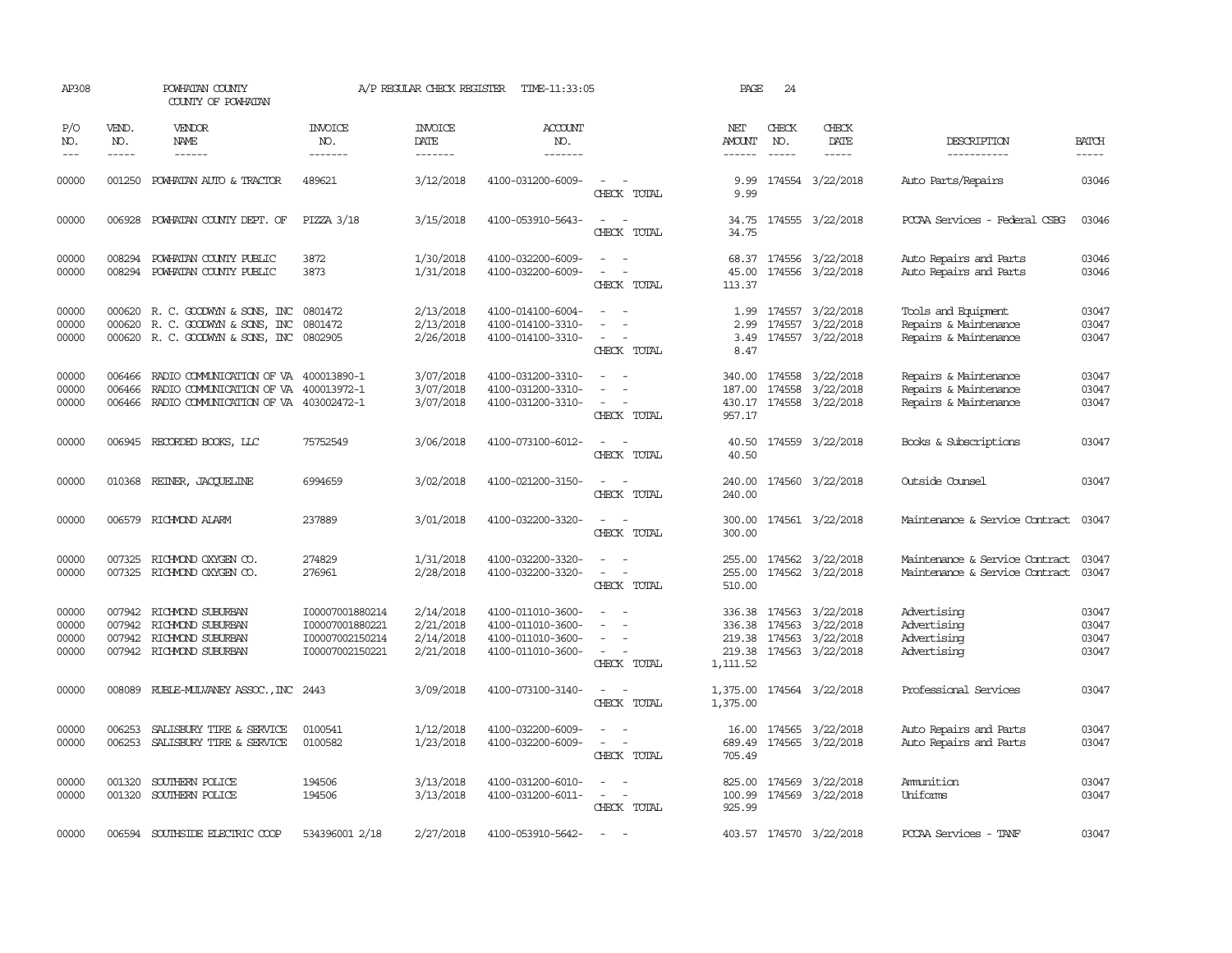| AP308                                                                                                                                                                                                                                                                                                                                                                                                      |                             | POWHATAN COUNTY<br>COUNTY OF POWHATAN |                                    | A/P REGULAR CHECK REGISTER        | TIME-11:33:05                          |                          | PAGE                           | 25                          |                               |                                          |                             |
|------------------------------------------------------------------------------------------------------------------------------------------------------------------------------------------------------------------------------------------------------------------------------------------------------------------------------------------------------------------------------------------------------------|-----------------------------|---------------------------------------|------------------------------------|-----------------------------------|----------------------------------------|--------------------------|--------------------------------|-----------------------------|-------------------------------|------------------------------------------|-----------------------------|
| P/O<br>NO.<br>$\frac{1}{2} \frac{1}{2} \frac{1}{2} \frac{1}{2} \frac{1}{2} \frac{1}{2} \frac{1}{2} \frac{1}{2} \frac{1}{2} \frac{1}{2} \frac{1}{2} \frac{1}{2} \frac{1}{2} \frac{1}{2} \frac{1}{2} \frac{1}{2} \frac{1}{2} \frac{1}{2} \frac{1}{2} \frac{1}{2} \frac{1}{2} \frac{1}{2} \frac{1}{2} \frac{1}{2} \frac{1}{2} \frac{1}{2} \frac{1}{2} \frac{1}{2} \frac{1}{2} \frac{1}{2} \frac{1}{2} \frac{$ | VEND.<br>NO.<br>$- - - - -$ | VENDOR<br>NAME<br>------              | <b>INVOICE</b><br>NO.<br>-------   | <b>INVOICE</b><br>DATE<br>------- | <b>ACCOUNT</b><br>NO.<br>-------       |                          | NET<br>AMOUNT<br>$- - - - - -$ | CHECK<br>NO.<br>$- - - - -$ | CHECK<br><b>DATE</b><br>----- | DESCRIPTION<br>-----------               | <b>BATCH</b><br>$- - - - -$ |
| 00000                                                                                                                                                                                                                                                                                                                                                                                                      | 006594                      | SOUTHSIDE ELECTRIC COOP               | 81421003 2/18                      | 2/27/3018                         | 4100-053910-5643-                      |                          | 233.19                         |                             | 174570 3/22/2018              | PCCAA Services - Federal CSBG            | 03047                       |
|                                                                                                                                                                                                                                                                                                                                                                                                            |                             |                                       |                                    |                                   |                                        | CHECK TOTAL              | 636.76                         |                             |                               |                                          |                             |
| 00000                                                                                                                                                                                                                                                                                                                                                                                                      | 008578                      | STAPLES BUSINESS AD-                  | 3368907165                         | 2/15/2018                         | 4100-032200-6001-                      |                          | 164.47                         |                             | 174571 3/22/2018              | Stationery/Office Supplies               | 03047                       |
| 00000                                                                                                                                                                                                                                                                                                                                                                                                      | 008578                      | STAPLES BUSINESS AD-                  | 3370011408                         | 2/27/2018                         | 4100-021600-6001-                      |                          | 55.08                          |                             | 174571 3/22/2018              | Office Supplies                          | 03047                       |
| 00000                                                                                                                                                                                                                                                                                                                                                                                                      | 008578                      | STAPLES BUSINESS AD-                  | 3370451072                         | 3/01/2018                         | 4100-031200-6001-                      | $\equiv$                 | 84.19                          |                             | 174571 3/22/2018              | Office Supplies                          | 03047                       |
| 00000                                                                                                                                                                                                                                                                                                                                                                                                      | 008578                      | STAPLES BUSINESS AD-                  | 3370451076                         | 3/01/2018                         | 4100-031200-6001-                      | CHECK TOTAL              | 1.54<br>305.28                 |                             | 174571 3/22/2018              | Office Supplies                          | 03047                       |
| 00000                                                                                                                                                                                                                                                                                                                                                                                                      |                             | 008371 STOWERS, DANIEL                | LOWES #13952466                    | 3/13/2018                         | 4100-012510-6002-                      | $\equiv$                 | 39.93                          |                             | 174572 3/22/2018              | Computer Equipment-non-capital           | 03047                       |
|                                                                                                                                                                                                                                                                                                                                                                                                            |                             |                                       |                                    |                                   |                                        | CHECK TOTAL              | 39.93                          |                             |                               |                                          |                             |
| 00000                                                                                                                                                                                                                                                                                                                                                                                                      |                             | 007450 THOMSON REUTERS -              | 837824202                          | 3/01/2018                         | 4100-031200-3320-                      | $\sim$                   | 258.57                         |                             | 174574 3/22/2018              | Maintenance & Service Contract           | 03047                       |
|                                                                                                                                                                                                                                                                                                                                                                                                            |                             |                                       |                                    |                                   |                                        | CHECK TOTAL              | 258.57                         |                             |                               |                                          |                             |
| 00000                                                                                                                                                                                                                                                                                                                                                                                                      |                             | 000845 TOWN POLICE SUPPLY OF          | 9532                               | 3/09/2018                         | 4100-031200-6011-                      | $\equiv$                 |                                |                             | 74.41 174575 3/22/2018        | Uniforms                                 | 03047                       |
|                                                                                                                                                                                                                                                                                                                                                                                                            |                             |                                       |                                    |                                   |                                        | CHECK TOTAL              | 74.41                          |                             |                               |                                          |                             |
| 00000                                                                                                                                                                                                                                                                                                                                                                                                      |                             | 006501 TREASURER OF VIRGINIA          | 18-145C-RMS-2                      | 3/07/2018                         | 4100-021600-6021-                      |                          | 3,750.00                       |                             | 174576 3/22/2018              | Record Books                             | 03047                       |
|                                                                                                                                                                                                                                                                                                                                                                                                            |                             |                                       |                                    |                                   |                                        | CHECK TOTAL              | 3,750.00                       |                             |                               |                                          |                             |
| 00000                                                                                                                                                                                                                                                                                                                                                                                                      |                             | 007905 TREASURER OF VIRGINIA          | NEELY, OMER R.                     | 3/11/2018                         | 4100-035300-3110-                      |                          | 20.00                          |                             | 174577 3/22/2018              | Professional Health Services             | 03047                       |
|                                                                                                                                                                                                                                                                                                                                                                                                            |                             |                                       |                                    |                                   |                                        | CHECK TOTAL              | 20.00                          |                             |                               |                                          |                             |
| 00000                                                                                                                                                                                                                                                                                                                                                                                                      |                             | 009574 UNIQUE MANAGEMENT              | 458953                             | 3/01/2018                         | 4100-073100-6012-                      |                          | 50.00                          |                             | 174578 3/22/2018              | Books & Subscriptions                    | 03047                       |
|                                                                                                                                                                                                                                                                                                                                                                                                            |                             |                                       |                                    |                                   |                                        | CHECK TOTAL              | 50.00                          |                             |                               |                                          |                             |
| 00000                                                                                                                                                                                                                                                                                                                                                                                                      |                             | 008126 VERIZON                        | 9802706940                         | 3/01/2018                         | 4100-031200-5250-                      | $\equiv$                 | 3,341.29                       |                             | 174579 3/22/2018              | Cell Phones                              | 03047                       |
|                                                                                                                                                                                                                                                                                                                                                                                                            |                             |                                       |                                    |                                   |                                        | CHECK TOTAL              | 3,341.29                       |                             |                               |                                          |                             |
| 00000                                                                                                                                                                                                                                                                                                                                                                                                      |                             | 011169 VERIZON                        | 1357471455Y2/18                    | 2/28/2018                         | 100-000100-0006-                       |                          | 112.86                         | 174580                      | 3/22/2018                     | Due from Other Agencies                  | 03048                       |
| 00000                                                                                                                                                                                                                                                                                                                                                                                                      | 011169                      | VERIZON                               | 1357471455Y2/18                    | 2/28/2018                         | 4100-012310-5230-                      | $\sim$                   | 48.07                          | 174580                      | 3/22/2018                     | Telephone Services                       | 03048                       |
| 00000                                                                                                                                                                                                                                                                                                                                                                                                      |                             | 011169 VERIZON                        | 1357471455Y2/18                    | 2/28/2018                         | 4100-012510-5230-                      |                          |                                | 100.16 174580               | 3/22/2018                     | Telephone Services                       | 03048                       |
| 00000                                                                                                                                                                                                                                                                                                                                                                                                      |                             | 011169 VERIZON                        | 1357471455Y2/18                    | 2/28/2018                         | 4100-014100-5230-                      |                          | 199.05                         | 174580                      | 3/22/2018                     | Telephone Services                       | 03048                       |
| 00000                                                                                                                                                                                                                                                                                                                                                                                                      |                             | 011169 VERIZON                        | 1357471455Y2/18                    | 2/28/2018                         | 4100-014300-5230-                      | $\overline{\phantom{a}}$ | 80.06                          | 174580                      | 3/22/2018                     | Telephone Services                       | 03048                       |
| 00000                                                                                                                                                                                                                                                                                                                                                                                                      | 011169                      | VERIZON                               | 1357471455Y2/18                    | 2/28/2018                         | 4100-021200-5230-                      |                          | 42.27                          | 174580                      | 3/22/2018                     | Telephone Services                       | 03048                       |
| 00000                                                                                                                                                                                                                                                                                                                                                                                                      |                             | 011169 VERIZON<br>011169 VERIZON      | 1357471455Y2/18<br>1357471455Y2/18 | 2/28/2018<br>2/28/2018            | 4100-031200-5230-<br>4100-031710-5230- | $\overline{\phantom{a}}$ | 169.97                         | 174580<br>48.07 174580      | 3/22/2018<br>3/22/2018        | Telephone Services<br>Telephone Services | 03048<br>03048              |
| 00000<br>00000                                                                                                                                                                                                                                                                                                                                                                                             | 011169                      | VERIZON                               | 1357471455Y2/18                    | 2/28/2018                         | 4100-021200-5230-                      | $\equiv$                 | 14.16                          | 174580                      | 3/22/2018                     | Telephone Services                       | 03048                       |
| 00000                                                                                                                                                                                                                                                                                                                                                                                                      | 011169                      | VERIZON                               | 1357471455Y2/18                    | 2/28/2018                         | 4100-031210-5230-                      |                          | 42.27                          | 174580                      | 3/22/2018                     | Telephone Services                       | 03048                       |
| 00000                                                                                                                                                                                                                                                                                                                                                                                                      |                             | 011169 VERIZON                        | 1357471455Y2/18                    | 2/28/2018                         | 4100-032200-5230-                      |                          | 283.32                         | 174580                      | 3/22/2018                     | Telephone Services                       | 03048                       |
| 00000                                                                                                                                                                                                                                                                                                                                                                                                      |                             | 011169 VERIZON                        | 1357471455Y2/18                    | 2/28/2018                         | 4100-032200-5260-                      |                          | 174.23                         | 174580                      | 3/22/2018                     | Internet                                 | 03048                       |
| 00000                                                                                                                                                                                                                                                                                                                                                                                                      | 011169                      | VERIZON                               | 1357471455Y2/18                    | 2/28/2018                         | 4100-032210-5230-                      |                          | 69.54                          | 174580                      | 3/22/2018                     | Telephone Services                       | 03048                       |
| 00000                                                                                                                                                                                                                                                                                                                                                                                                      | 011169                      | VERIZON                               | 1357471455Y2/18                    | 2/28/2018                         | 4100-035500-5230-                      |                          | 42.27                          | 174580                      | 3/22/2018                     | Telephone Services                       | 03048                       |
| 00000                                                                                                                                                                                                                                                                                                                                                                                                      | 011169                      | VERIZON                               | 1357471455Y2/18                    | 2/28/2018                         | 4100-071110-5230-                      | $\equiv$                 | 42.27                          | 174580                      | 3/22/2018                     | Telephone Services                       | 03048                       |
| 00000                                                                                                                                                                                                                                                                                                                                                                                                      |                             | 011169 VERIZON                        | 1357471455Y2/18                    | 2/28/2018                         | 4100-073100-5230-                      | $\sim$                   |                                |                             | 96.14 174580 3/22/2018        | Telephone Services                       | 03048                       |
|                                                                                                                                                                                                                                                                                                                                                                                                            |                             |                                       |                                    |                                   |                                        | CHECK TOTAL              | 1,564.71                       |                             |                               |                                          |                             |
| 00000                                                                                                                                                                                                                                                                                                                                                                                                      |                             | 007755 WITMER PUBLIC SAFETY           | 1807333                            | 3/14/2018                         | 4100-032200-6011-                      |                          |                                |                             | 20.00 174582 3/22/2018        | Protective Gear/Uniforms                 | 03047                       |
|                                                                                                                                                                                                                                                                                                                                                                                                            |                             |                                       |                                    |                                   |                                        | CHECK TOTAL              | 20.00                          |                             |                               |                                          |                             |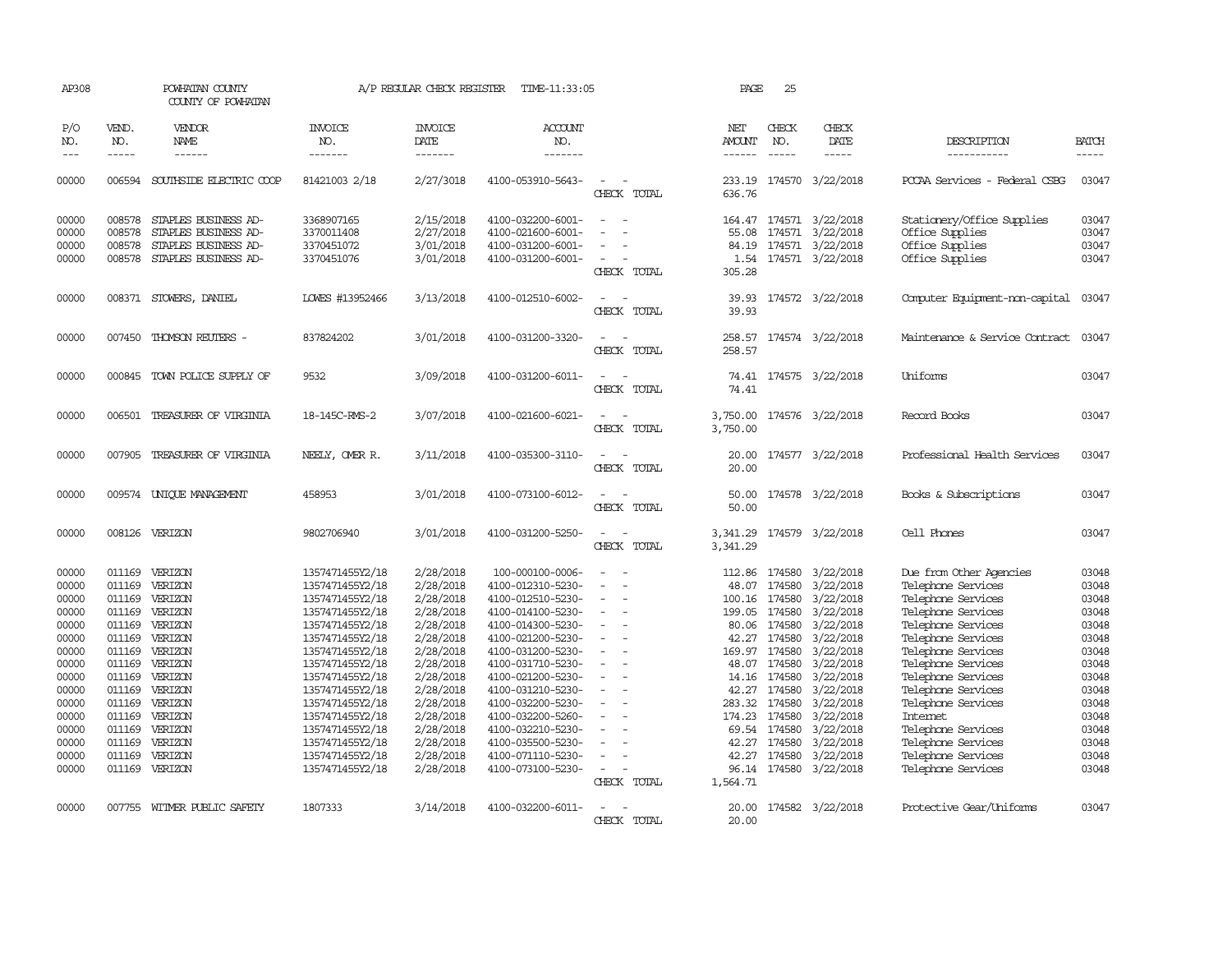| AP308      |              | POWHATAN COUNTY<br>COUNTY OF POWHATAN   |                 | A/P REGULAR CHECK REGISTER | TIME-11:33:05         |                                         | PAGE             | 26            |                           |                             |                |
|------------|--------------|-----------------------------------------|-----------------|----------------------------|-----------------------|-----------------------------------------|------------------|---------------|---------------------------|-----------------------------|----------------|
| P/O<br>NO. | VEND.<br>NO. | VENDOR<br>NAME                          | INVOICE<br>NO.  | INVOICE<br>DATE            | <b>ACCOUNT</b><br>NO. |                                         | NET<br>AMOUNT    | CHECK<br>NO.  | CHECK<br>DATE             | DESCRIPTION                 | <b>BATCH</b>   |
| $---$      | $- - - - -$  | $- - - - - -$                           | -------         | -------                    | -------               |                                         |                  | $- - - - -$   | $- - - - -$               | -----------                 | -----          |
|            | 012105       |                                         | 1062            |                            |                       | $\equiv$                                |                  | 174583        |                           |                             |                |
| 00000      |              | WORKSPACE 101 LLC                       |                 | 2/16/2018                  | 4100-014400-6001-     |                                         | 339.00           |               | 3/22/2018                 | Stationery/Office Supplies  | 03047          |
| 00000      | 012105       | WORKSPACE 101 LLC                       | 1062            | 2/16/2018                  | 4100-014100-6001-     | $\equiv$                                | 169.50           | 174583        | 3/22/2018                 | Office Supplies             | 03047          |
| 00000      | 012105       | WORKSPACE 101 LLC                       | 1062            | 2/16/2018                  | 4100-071110-6001-     | $\overline{\phantom{a}}$<br>CHECK TOTAL | 169.50<br>678.00 |               | 174583 3/22/2018          | Office Supplies             | 03047          |
| 00000      |              | 010688 A&B CLEANING SERVICE, INC. 12444 |                 | 3/15/2018                  | 4100-014100-3180-     | $\sim$ $ \sim$                          |                  |               | 5,441.38 174601 3/29/2018 | Cleaning Service            | 03052          |
| 00000      |              | 010688 A&B CLEANING SERVICE, INC. 12444 |                 | 3/15/2018                  | 4100-032220-3180-     | $\overline{\phantom{a}}$                | 246.15           |               | 174601 3/29/2018          | Cleaning Service            | 03052          |
|            |              |                                         |                 |                            |                       | CHECK TOTAL                             | 5,687.53         |               |                           |                             |                |
| 00000      | 007758       | ADVANCE AUTO PARTS                      | 6819800634395   | 1/06/2018                  | 4100-032200-6009-     | $\overline{\phantom{a}}$                | 59.98            | 174603        | 3/29/2018                 | Auto Repairs and Parts      | 03052          |
| 00000      | 007758       | ADVANCE AUTO PARTS                      | 6819800634395   | 1/06/2018                  | 4100-032200-6009-     |                                         | 25.65            | 174603        | 3/29/2018                 | Auto Repairs and Parts      | 03052          |
| 00000      | 007758       | ADVANCE AUTO PARTS                      | 6819800634395   | 1/06/2018                  | 4100-032200-6009-     |                                         |                  | 29.94 174603  | 3/29/2018                 | Auto Repairs and Parts      | 03052          |
| 00000      |              | 007758 ADVANCE AUTO PARTS               | 6819800634395   | 1/06/2018                  | 4100-032200-6009-     | $\equiv$                                | 120.96 174603    |               | 3/29/2018                 | Auto Repairs and Parts      | 03052          |
| 00000      | 007758       | ADVANCE AUTO PARTS                      | 6819800634395   | 1/06/2018                  | 4100-032200-6009-     | $\equiv$                                | 146.99           | 174603        | 3/29/2018                 | Auto Repairs and Parts      | 03052          |
| 00000      |              | 007758 ADVANCE AUTO PARTS               | 6819800634395   | 1/06/2018                  | 4100-032200-6009-     |                                         |                  | 44.98 174603  | 3/29/2018                 | Auto Repairs and Parts      | 03052          |
| 00000      | 007758       | ADVANCE AUTO PARTS                      | 6819800634395   | 1/06/2018                  | 4100-032200-6009-     | $\overline{\phantom{a}}$                | 98.75            | 174603        | 3/29/2018                 | Auto Repairs and Parts      | 03052          |
| 00000      |              | 007758 ADVANCE AUTO PARTS               | 6819800634395   | 1/06/2018                  | 4100-032200-6009-     | $\overline{\phantom{a}}$                |                  |               | 374.97 174603 3/29/2018   | Auto Repairs and Parts      | 03052          |
|            |              |                                         |                 |                            |                       | CHECK TOTAL                             | 902.22           |               |                           |                             |                |
| 00000      |              | 007436 AQUA VIRGINIA, INC.              | 0559913 3/18    | 3/07/2018                  | 4100-014100-5130-     | $\sim$                                  |                  |               | 22.73 174604 3/29/2018    | Water                       | 03052          |
| 00000      | 007436       | AQUA VIRGINIA, INC.                     | 0574622 3/18    | 3/07/2018                  | 4100-014100-5130-     | $\overline{\phantom{a}}$                | 73.23            |               | 174604 3/29/2018          | Water                       | 03052          |
| 00000      |              | 007436 AQUA VIRGINIA, INC.              | 0575072 3/18    | 3/07/2018                  | 4100-014100-5130-     | $\overline{\phantom{a}}$                |                  |               | 93.91 174604 3/29/2018    | Water                       | 03052          |
| 00000      |              | 007436 AOUA VIRGINIA, INC.              | 0575528 3/18    | 3/07/2018                  | 4100-032210-5130-     | $\overline{\phantom{a}}$                |                  |               | 78.09 174604 3/29/2018    | Water                       | 03052          |
| 00000      |              | 007436 AQUA VIRGINIA, INC.              | 0620830 3/18    | 3/07/2018                  | 4100-014100-5130-     | $\overline{\phantom{a}}$                |                  |               | 121.42 174604 3/29/2018   | Water                       | 03052          |
| 00000      |              | 007436 AQUA VIRGINIA, INC.              | 0620830 3/18    | 3/07/2018                  | 4100-031200-5130-     | $\overline{\phantom{a}}$                | 121.43           | 174604        | 3/29/2018                 | Water                       | 03052          |
| 00000      |              | 007436 AOUA VIRGINIA, INC.              | 0621132 3/18    | 3/07/2018                  | 4100-014600-5130-     |                                         |                  |               | 158.63 174604 3/29/2018   | Water<br>- Field Irrigation | 03052          |
|            |              |                                         | 0621730 3/18    | 3/07/2018                  |                       |                                         |                  |               |                           |                             | 03052          |
| 00000      |              | 007436 AQUA VIRGINIA, INC.              |                 |                            | 4100-014100-5130-     |                                         | 182.03           |               | 174604 3/29/2018          | Water                       |                |
| 00000      |              | 007436 AQUA VIRGINIA, INC.              | 0621781 3/18    | 3/07/2018                  | 4100-014100-5130-     | $\overline{\phantom{a}}$                |                  |               | 22.14 174604 3/29/2018    | Water                       | 03052<br>03052 |
| 00000      |              | 007436 AOUA VIRGINIA, INC.              | 0621784 3/18    | 3/07/2018                  | 4100-014100-5130-     | $\sim$<br>CHECK TOTAL                   | 40.39<br>914.00  |               | 174604 3/29/2018          | Water                       |                |
| 00000      |              | 007436 AQUA VIRGINIA, INC.              | 0621788 3/18    | 3/07/2018                  | 4100-073100-5130-     | $\equiv$                                |                  |               | 145.82 174605 3/29/2018   | Water                       | 03052          |
| 00000      |              | 007436 AQUA VIRGINIA, INC.              | 0621880 3/18    | 3/07/2018                  | 4100-014600-5130-     | $\equiv$                                | 17.88            | 174605        | 3/29/2018                 | Water - Field Irrigation    | 03052          |
| 00000      | 007436       | AQUA VIRGINIA, INC.                     | 1100656 3/18    | 3/07/2018                  | 4100-014600-5130-     |                                         | 115.01           | 174605        | 3/29/2018                 | Water - Field Irrigation    | 03052          |
| 00000      |              | 007436 AQUA VIRGINIA, INC.              | 1100657 3/18    | 3/08/2018                  | 4100-014100-5130-     | $\equiv$                                |                  |               | 133.38 174605 3/29/2018   | Water                       | 03052          |
| 00000      |              | 007436 AQUA VIRGINIA, INC.              | 1401897 3/18    | 3/07/2018                  |                       | $\overline{\phantom{a}}$                |                  |               | 174605 3/29/2018          |                             | 03052          |
|            |              |                                         |                 |                            | 4100-014600-5130-     | CHECK TOTAL                             | 17.88<br>429.97  |               |                           | Water - Field Irrigation    |                |
| 00000      | 007941       | BAKER & TAYLOR                          | Q19394320       | 3/19/2018                  | 4100-073100-6012-     | $\overline{\phantom{a}}$                |                  |               | 81.86 174606 3/29/2018    | Books & Subscriptions       | 03052          |
| 00000      | 007941       | BAKER & TAYLOR                          | 0003071448      | 3/06/2018                  | 4100-073100-6012-     |                                         |                  | 4.33-174606   | 3/29/2018                 | Books & Subscriptions       | 03052          |
| 00000      | 007941       | BAKER & TAYLOR                          | 0003071449      | 3/06/2018                  | 4100-073100-6012-     |                                         |                  | 24.75- 174606 | 3/29/2018                 | Books & Subscriptions       | 03052          |
| 00000      |              | 007941 BAKER & TAYLOR                   | 5014919403      | 3/13/2018                  | 4100-073100-6012-     |                                         | 341.64 174606    |               | 3/29/2018                 | Books & Subscriptions       | 03052          |
| 00000      |              | 007941 BAKER & TAYLOR                   | 5014923817      | 3/15/2018                  | 4100-073100-6012-     | $\equiv$                                | 794.04 174606    |               | 3/29/2018                 | Books & Subscriptions       | 03052          |
| 00000      |              | 007941 BAKER & TAYLOR                   | 5014927385      |                            | 4100-073100-6012-     | $\equiv$                                | 384.41 174606    |               |                           |                             | 03052          |
|            |              |                                         |                 | 3/19/2018                  |                       |                                         |                  |               | 3/29/2018                 | Books & Subscriptions       |                |
| 00000      |              | 007941 BAKER & TAYLOR                   | 5014927732      | 3/19/2018                  | 4100-073100-6012-     | $\sim$ $-$<br>CHECK TOTAL               | 1,870.86         |               | 297.99 174606 3/29/2018   | Books & Subscriptions       | 03052          |
| 00000      |              | 006655 BLOSSMAN GAS COMPANIES           | 265469 TANK3/18 | 3/01/2018                  | 4100-032200-5120-     | $ -$                                    |                  |               | 12.00 174608 3/29/2018    | Apparatus Fuel              | 03052          |
|            |              |                                         |                 |                            |                       | CHECK TOTAL                             | 12.00            |               |                           |                             |                |
| 00000      |              | 008713 BLUE RIDGE RESCUE                | 43284           | 2/26/2018                  | 4100-032200-6011-     | $\overline{\phantom{a}}$                | 1,810.00         |               | 174609 3/29/2018          | Protective Gear/Uniforms    | 03052          |
|            |              |                                         |                 |                            |                       | CHECK TOTAL                             | 1,810.00         |               |                           |                             |                |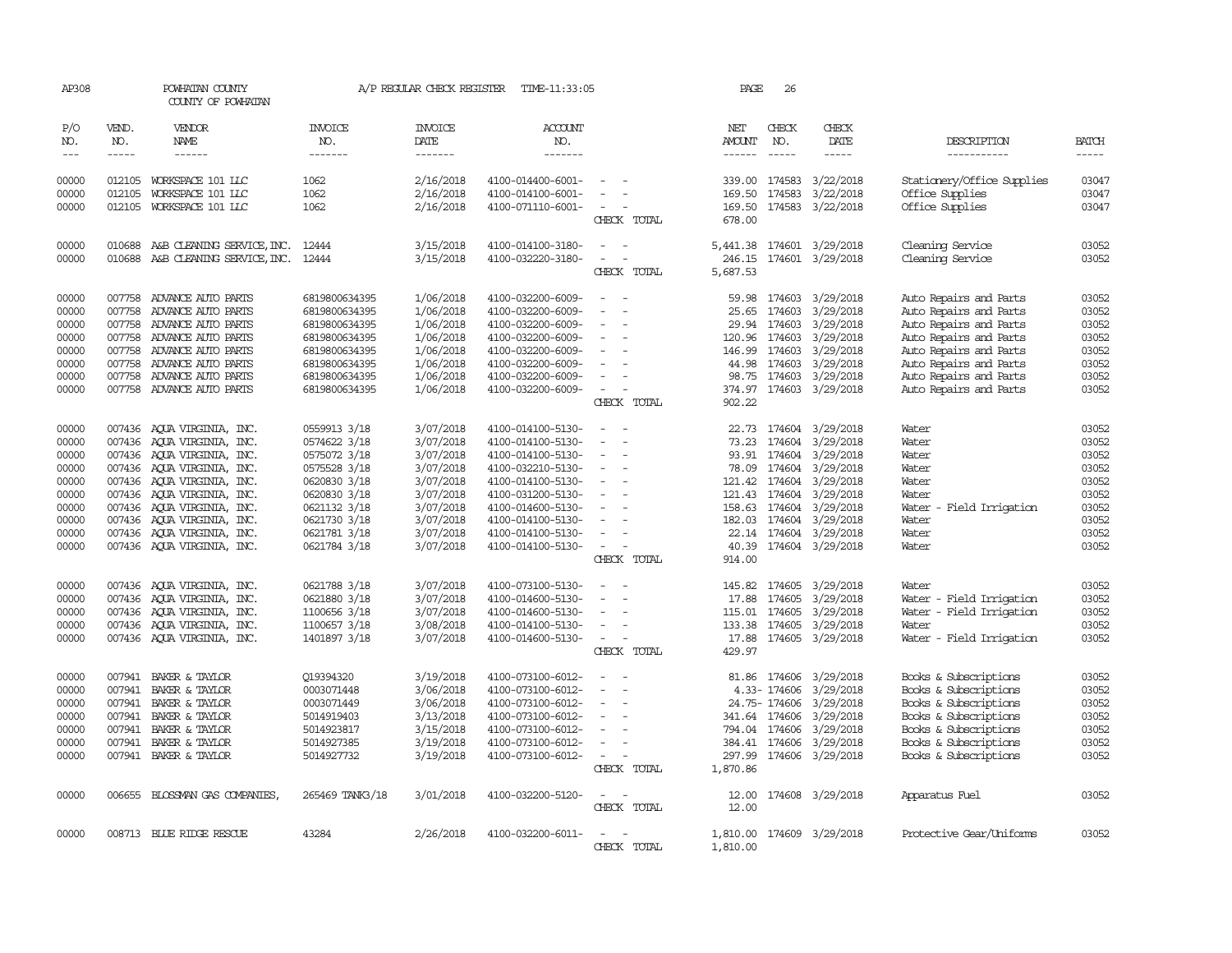| AP308                                                                                  |                                                                                                  | POWHATAN COUNTY<br>COUNTY OF POWHATAN                                                                                                                                                                                                                            |                                                                                        | A/P REGULAR CHECK REGISTER                                                                                                     | TIME-11:33:05                                                                                                                                                                                                  |                                                                       | PAGE                                                      | 27                                                                                      |                                                                                                                                                                                    |                                                                                                                                                                                                                                                              |                                                                                        |
|----------------------------------------------------------------------------------------|--------------------------------------------------------------------------------------------------|------------------------------------------------------------------------------------------------------------------------------------------------------------------------------------------------------------------------------------------------------------------|----------------------------------------------------------------------------------------|--------------------------------------------------------------------------------------------------------------------------------|----------------------------------------------------------------------------------------------------------------------------------------------------------------------------------------------------------------|-----------------------------------------------------------------------|-----------------------------------------------------------|-----------------------------------------------------------------------------------------|------------------------------------------------------------------------------------------------------------------------------------------------------------------------------------|--------------------------------------------------------------------------------------------------------------------------------------------------------------------------------------------------------------------------------------------------------------|----------------------------------------------------------------------------------------|
| P/O<br>NO.<br>$- - -$                                                                  | VEND.<br>NO.<br>$\frac{1}{2}$                                                                    | VENDOR<br><b>NAME</b><br>------                                                                                                                                                                                                                                  | <b>INVOICE</b><br>NO.<br>-------                                                       | <b>INVOICE</b><br>DATE<br>-------                                                                                              | ACCOUNT<br>NO.<br>--------                                                                                                                                                                                     |                                                                       | NET<br><b>AMOUNT</b><br>$- - - - - -$                     | CHECK<br>NO.<br>$\frac{1}{2}$                                                           | CHECK<br>DATE<br>$- - - - -$                                                                                                                                                       | DESCRIPTION<br>-----------                                                                                                                                                                                                                                   | <b>BATCH</b><br>-----                                                                  |
| 00000<br>00000                                                                         | 009991<br>009991                                                                                 | <b>EMS DIRECT</b><br><b>EMS DIRECT</b>                                                                                                                                                                                                                           | 123791P<br>123792P                                                                     | 3/21/2018<br>3/21/2018                                                                                                         | 4100-012410-5210-<br>4100-012410-5210-                                                                                                                                                                         | CHECK TOTAL                                                           | 2,586.40<br>8,218.39<br>10,804.79                         |                                                                                         | 174610 3/29/2018<br>174610 3/29/2018                                                                                                                                               | Postage<br>Postage                                                                                                                                                                                                                                           | 03052<br>03052                                                                         |
| 00000                                                                                  |                                                                                                  | 011010 BOX ALARM TEES                                                                                                                                                                                                                                            | 213                                                                                    | 3/15/2018                                                                                                                      | 4100-031210-6011-                                                                                                                                                                                              | $\equiv$<br>CHECK TOTAL                                               | 45.00<br>45.00                                            |                                                                                         | 174611 3/29/2018                                                                                                                                                                   | Uniforms - PPE                                                                                                                                                                                                                                               | 03052                                                                                  |
| 00000                                                                                  | 008564                                                                                           | BRIDGFORTH, BASKERVILLE                                                                                                                                                                                                                                          | <b>MURPHY EXPRESS</b>                                                                  | 3/14/2018                                                                                                                      | 4100-012510-6008-                                                                                                                                                                                              | $\equiv$<br>CHECK TOTAL                                               | 32.27<br>32.27                                            |                                                                                         | 174612 3/29/2018                                                                                                                                                                   | Gas/Grease/Oil                                                                                                                                                                                                                                               | 03052                                                                                  |
| 00000                                                                                  |                                                                                                  | 007353 CDW GOVERNMENT, INC.                                                                                                                                                                                                                                      | LW1799                                                                                 | 2/27/2018                                                                                                                      | 4100-035500-3140-                                                                                                                                                                                              | $\equiv$<br>CHECK TOTAL                                               | 78.26<br>78.26                                            |                                                                                         | 174615 3/29/2018                                                                                                                                                                   | Professional Services                                                                                                                                                                                                                                        | 03052                                                                                  |
| 00000<br>00000<br>00000<br>00000<br>00000<br>00000<br>00000<br>00000<br>00000<br>00000 | 000540<br>000540<br>000540<br>000540<br>000540<br>000540<br>000540<br>000540<br>000540<br>000540 | CENTRAL VIRGINIA WASTE<br>CENTRAL VIRGINIA WASTE<br>CENTRAL VIRGINIA WASTE<br>CENTRAL VIRGINIA WASTE<br>CENTRAL VIRGINIA WASTE<br>CENTRAL VIRGINIA WASTE<br>CENTRAL VIRGINIA WASTE<br>CENTRAL VIRGINIA WASTE<br>CENTRAL VIRGINIA WASTE<br>CENIRAL VIRGINIA WASTE | 23077<br>23077<br>23077<br>23077<br>23077<br>23077<br>23113<br>23126<br>23126<br>23126 | 3/06/2018<br>3/06/2018<br>3/06/2018<br>3/06/2018<br>3/06/2018<br>3/06/2018<br>3/14/2018<br>3/15/2018<br>3/15/2018<br>3/15/2018 | 4100-014600-3185-<br>4100-014100-3185-<br>4100-035100-3185-<br>4100-073100-3185-<br>4100-032210-3185-<br>4100-032220-3185-<br>4100-014300-3176-<br>4100-014300-3176-<br>4100-014300-3176-<br>4100-014300-3176- | $\sim$<br>$\sim$<br>$\sim$<br>$\overline{\phantom{a}}$<br>CHECK TOTAL | 166.36<br>296.60<br>513.99<br>5,596.78 174616<br>5,637.51 | 16.64 174616<br>33.27 174616<br>16.64 174616<br>174616<br>174616                        | 99.82 174616 3/29/2018<br>174616 3/29/2018<br>3/29/2018<br>3/29/2018<br>16.64 174616 3/29/2018<br>3/29/2018<br>3/29/2018<br>3/29/2018<br>3/29/2018<br>1, 119.23 - 174616 3/29/2018 | Trash Removal<br>Trash Removal<br>Trash Removal<br>Trash Removal<br>Trash Removal<br>Trash Removal<br>Recycling Pulls<br>Recycling Pulls<br>Recycling Pulls<br>Recycling Pulls                                                                               | 03052<br>03052<br>03052<br>03052<br>03052<br>03052<br>03052<br>03052<br>03052<br>03052 |
| 00000<br>00000                                                                         | 006965<br>006965                                                                                 | CINIAS CORPORATION<br>CINIAS CORPORATION                                                                                                                                                                                                                         | 143352115<br>143352115                                                                 | 3/14/2018<br>3/14/2018                                                                                                         | 4100-014100-6011-<br>4100-014500-6011-                                                                                                                                                                         | CHECK TOTAL                                                           | 67.54<br>69.12<br>136.66                                  |                                                                                         | 174617 3/29/2018<br>174617 3/29/2018                                                                                                                                               | Uniforms<br>Uniforms                                                                                                                                                                                                                                         | 03052<br>03052                                                                         |
| 00000<br>00000<br>00000<br>00000<br>00000<br>00000<br>00000<br>00000                   | 007341<br>007341<br>007341<br>007341<br>007341<br>007341                                         | CLAWS & PAWS ANIMAL CARE<br>CLAWS & PAWS ANIMAL CARE<br>CLAWS & PAWS ANIMAL CARE<br>CLAWS & PAWS ANIMAL CARE<br>007341 CLAWS & PAWS ANIMAL CARE<br>CLAWS & PAWS ANIMAL CARE<br>CLAWS & PAWS ANIMAL CARE<br>007341 CLAWS & PAWS ANIMAL CARE                       | 86854<br>87004<br>87120<br>87167<br>87168<br>87169<br>87170<br>87295                   | 1/31/2018<br>2/02/2018<br>2/12/2018<br>2/12/2018<br>2/12/2018<br>2/12/2018<br>2/12/2018<br>2/23/2018                           | 4100-035100-3110-<br>4100-035100-3110-<br>4100-035100-3110-<br>4100-035100-3110-<br>4100-035100-3110-<br>4100-035100-3110-<br>4100-035100-3110-<br>4100-035100-3110-                                           | $\overline{\phantom{a}}$<br>$\overline{\phantom{a}}$<br>CHECK TOTAL   | 18.67<br>42.70<br>680.00<br>26.60<br>774.45<br>2,354.39   | 429.49 174618<br>174618<br>113.13 174618<br>269.35 174618<br>174618<br>174618<br>174618 | 3/29/2018<br>3/29/2018<br>3/29/2018<br>3/29/2018<br>3/29/2018<br>3/29/2018<br>3/29/2018<br>174618 3/29/2018                                                                        | Professional Health Services<br>Professional Health Services<br>Professional Health Services<br>Professional Health Services<br>Professional Health Services<br>Professional Health Services<br>Professional Health Services<br>Professional Health Services | 03052<br>03052<br>03052<br>03052<br>03052<br>03052<br>03052<br>03052                   |
| 00000                                                                                  | 011996                                                                                           | CLERK OF CIRCUIT COURT                                                                                                                                                                                                                                           | NOTARY-NEVIUS                                                                          | 3/19/2018                                                                                                                      | 4100-012410-3320-                                                                                                                                                                                              | $\overline{\phantom{a}}$<br>CHECK TOTAL                               | 10.00<br>10.00                                            |                                                                                         | 174619 3/29/2018                                                                                                                                                                   | Maintenance & Service Contract                                                                                                                                                                                                                               | 03052                                                                                  |
| 00000                                                                                  |                                                                                                  | 009178 COMCAST                                                                                                                                                                                                                                                   | 0120093562 3/18                                                                        | 3/05/2018                                                                                                                      | 4100-035500-6014-                                                                                                                                                                                              | $\equiv$<br>CHECK TOTAL                                               | 32.88<br>32.88                                            |                                                                                         | 174620 3/29/2018                                                                                                                                                                   | Other Operating Supplies                                                                                                                                                                                                                                     | 03052                                                                                  |
| 00000                                                                                  |                                                                                                  | 010750 COMMISSIONER OF REVENUE                                                                                                                                                                                                                                   | '18 DISTRICIDUE                                                                        | 3/20/2018                                                                                                                      | 4100-012310-5810-                                                                                                                                                                                              | $\sim$<br>CHECK TOTAL                                                 | 200.00<br>200.00                                          |                                                                                         | 174621 3/29/2018                                                                                                                                                                   | Dues/Association Memberships                                                                                                                                                                                                                                 | 03052                                                                                  |
| 00000                                                                                  | 008445                                                                                           | COMMONWEALTH OF VIRGINIA                                                                                                                                                                                                                                         | T413350                                                                                | 3/13/2018                                                                                                                      | 4100-012510-5260-                                                                                                                                                                                              | CHECK TOTAL                                                           | 299.05<br>299.05                                          |                                                                                         | 174622 3/29/2018                                                                                                                                                                   | Internet Usage                                                                                                                                                                                                                                               | 03052                                                                                  |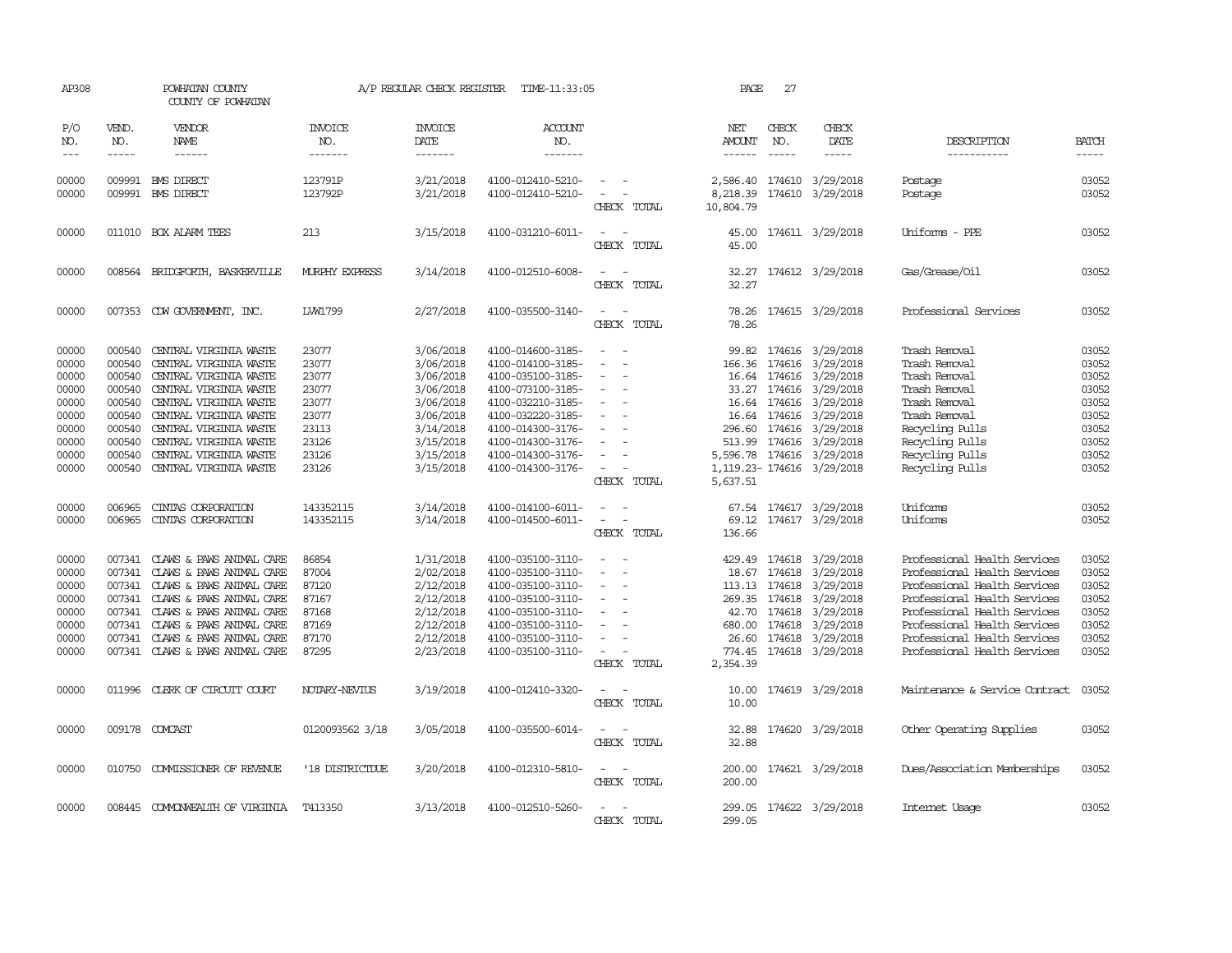| AP308                   |                               | POWHATAN COUNTY<br>COUNTY OF POWHATAN                                    |                                    | A/P REGULAR CHECK REGISTER          | TIME-11:33:05                                               |                                                                                                                                          | PAGE                           | 28                            |                                                                 |                                                                            |                         |
|-------------------------|-------------------------------|--------------------------------------------------------------------------|------------------------------------|-------------------------------------|-------------------------------------------------------------|------------------------------------------------------------------------------------------------------------------------------------------|--------------------------------|-------------------------------|-----------------------------------------------------------------|----------------------------------------------------------------------------|-------------------------|
| P/O<br>NO.<br>$---$     | VEND.<br>NO.<br>$\frac{1}{2}$ | VENDOR<br>NAME<br>$- - - - - -$                                          | <b>INVOICE</b><br>NO.<br>-------   | <b>INVOICE</b><br>DATE<br>-------   | <b>ACCOUNT</b><br>NO.<br>-------                            |                                                                                                                                          | NET<br>AMOUNT<br>------        | CHECK<br>NO.<br>$\frac{1}{2}$ | CHECK<br>DATE<br>$- - - - -$                                    | DESCRIPTION<br>-----------                                                 | <b>BATCH</b><br>-----   |
| 00000                   | 008787 DMV                    |                                                                          | 18059781                           | 2/28/2018                           | 4100-031200-6014-                                           | $\sim$<br>$\sim$<br>CHECK TOTAL                                                                                                          | 30.00<br>30.00                 |                               | 174625 3/29/2018                                                | Other Operating Supplies                                                   | 03052                   |
| 00000<br>00000          | 000860<br>000860              | DOMINION ENERGY VIRGINIA<br>DOMINION ENERGY VIRGINIA                     | 1982170001 3/18<br>2322252509 3/18 | 3/02/2018<br>3/02/2018              | 4100-014100-5110-<br>4100-031200-5110-                      | $\omega_{\rm{max}}$ and $\omega_{\rm{max}}$<br>$\sim$<br>$\overline{\phantom{a}}$<br>CHECK TOTAL                                         | 932.53                         |                               | 76.96 174626 3/29/2018<br>855.57 174626 3/29/2018               | Electricity<br>Electricity                                                 | 03052<br>03052          |
| 00000                   |                               | 006522 FOOD LION                                                         | 2813611112264                      | 3/15/2018                           | 4100-035100-6022-                                           | $\overline{\phantom{a}}$<br>$\sim$<br>CHECK TOTAL                                                                                        | 370.68<br>370.68               |                               | 174630 3/29/2018                                                | Dog Food/Supplies                                                          | 03052                   |
| 00000<br>00000<br>00000 | 009280<br>009280              | GOODWAN SPECIALIZED<br>GOODMAN SPECIALIZED<br>009280 GOODWAN SPECIALIZED | 14833G<br>14880G<br>14908G         | 3/14/2018<br>3/15/2018<br>3/19/2018 | 4100-032200-6009-<br>4100-032200-6009-<br>4100-032200-6009- | $\sim$<br>CHECK TOTAL                                                                                                                    | 1,217.80<br>774.88<br>2,442.35 |                               | 174632 3/29/2018<br>449.67 174632 3/29/2018<br>174632 3/29/2018 | Auto Repairs and Parts<br>Auto Repairs and Parts<br>Auto Repairs and Parts | 03052<br>03052<br>03052 |
| 00000<br>00000          | 006763<br>006763              | GREENBERG & ASSOCIATES<br>GREENBERG & ASSOCIATES                         | 3023<br>3023                       | 3/02/2018<br>3/02/2018              | 4100-031200-3110-<br>4100-031210-3320-                      | $\sim$<br>$\sim$<br>$\overline{\phantom{a}}$<br>CHECK TOTAL                                                                              | 450.00<br>700.00<br>1,150.00   |                               | 174635 3/29/2018<br>174635 3/29/2018                            | Professional Health Services<br>Maintenance and Service Contra             | 03052<br>03052          |
| 00000<br>00000          | 006097                        | HERTZLER FARM & FEED, INC<br>006097 HERTZLER FARM & FEED, INC            | 027740<br>027759                   | 1/31/2018<br>2/07/2018              | 4100-035100-6022-<br>4100-035100-6022-                      | $\equiv$<br>CHECK TOTAL                                                                                                                  | 47.92<br>11.99<br>59.91        |                               | 174636 3/29/2018<br>174636 3/29/2018                            | Dog Food/Supplies<br>Dog Food/Supplies                                     | 03052<br>03052          |
| 00000                   |                               | 009552 MANSFIELD OIL COMPANY                                             | SOLCD-401325                       | 3/19/2018                           | 4100-032200-5120-                                           | $\overline{\phantom{a}}$<br>CHECK TOTAL                                                                                                  | 402.67<br>402.67               |                               | 174640 3/29/2018                                                | Apparatus Fuel                                                             | 03053                   |
| 00000                   |                               | 012351 MARYLAND LIBRARY                                                  | MLA JOB LINE                       | 3/05/2018                           | 4100-073100-3600-                                           | CHECK TOTAL                                                                                                                              | 50.00<br>50.00                 |                               | 174641 3/29/2018                                                | Advertising                                                                | 03053                   |
| 00000                   |                               | 006146 MCCLELLAN, WENDY SUSAN                                            | TARGET 3/18/18                     | 3/18/2018                           | 4100-031710-6001-                                           | $\sim$<br>$\overline{\phantom{a}}$<br>CHECK TOTAL                                                                                        | 7.36<br>7.36                   |                               | 174642 3/29/2018                                                | Office Supplies                                                            | 03053                   |
| 00000<br>00000          |                               | 011840 MCI COMM SERVICE<br>011840 MCI COMM SERVICE                       | 2DG92625 3/18<br>2DG98147 3/18     | 3/11/2018<br>3/17/2018              | 4100-031210-5240-<br>4100-021100-5230-                      | $\omega_{\rm{max}}$ and $\omega_{\rm{max}}$<br>$\sim$<br>$\sim$<br>CHECK TOTAL                                                           | 31.60<br>147.78                |                               | 116.18 174643 3/29/2018<br>174643 3/29/2018                     | Long Distance<br>Telephone Services                                        | 03053<br>03053          |
| 00000                   |                               | 010086 MEDPROUS                                                          | 03082018-15                        | 3/15/2018                           | 4100-032200-6009-                                           | $\sim$ $ \sim$<br>CHECK TOTAL                                                                                                            | 450.00<br>450.00               |                               | 174644 3/29/2018                                                | Auto Repairs and Parts                                                     | 03053                   |
| 00000                   |                               | 011700 MERIDIAN ENVIRONMENTAL                                            | 422                                | 3/16/2018                           | 4100-014100-5140-                                           | $\sim$ $ \sim$<br>CHECK TOTAL                                                                                                            | 405.00<br>405.00               |                               | 174645 3/29/2018                                                | Sewer                                                                      | 03053                   |
| 00000                   |                               | 010924 MITCHELL PEST                                                     | 47626                              | 3/06/2018                           | 4100-014100-3320-                                           | $\frac{1}{2} \left( \frac{1}{2} \right) \left( \frac{1}{2} \right) \left( \frac{1}{2} \right) \left( \frac{1}{2} \right)$<br>CHECK TOTAL | 150.00<br>150.00               |                               | 174646 3/29/2018                                                | Maintenance & Service Contract                                             | 03053                   |
| 00000                   |                               | 009543 NATIONAL SECURITY & DOOR                                          | 113354                             | 3/07/2018                           | 4100-014100-5540-                                           | $\frac{1}{2} \left( \frac{1}{2} \right) \left( \frac{1}{2} \right) = \frac{1}{2} \left( \frac{1}{2} \right)$<br>CHECK TOTAL              | 405.00<br>405.00               |                               | 174647 3/29/2018                                                | Conferences & Training                                                     | 03053                   |
| 00000                   |                               | 009281 OVERDRIVE, INC.                                                   | 013690018048703                    | 3/19/2018                           | 4100-073100-6012-                                           | $\equiv$<br>$\overline{\phantom{a}}$<br>CHECK TOTAL                                                                                      | 365.49<br>365.49               |                               | 174649 3/29/2018                                                | Books & Subscriptions                                                      | 03053                   |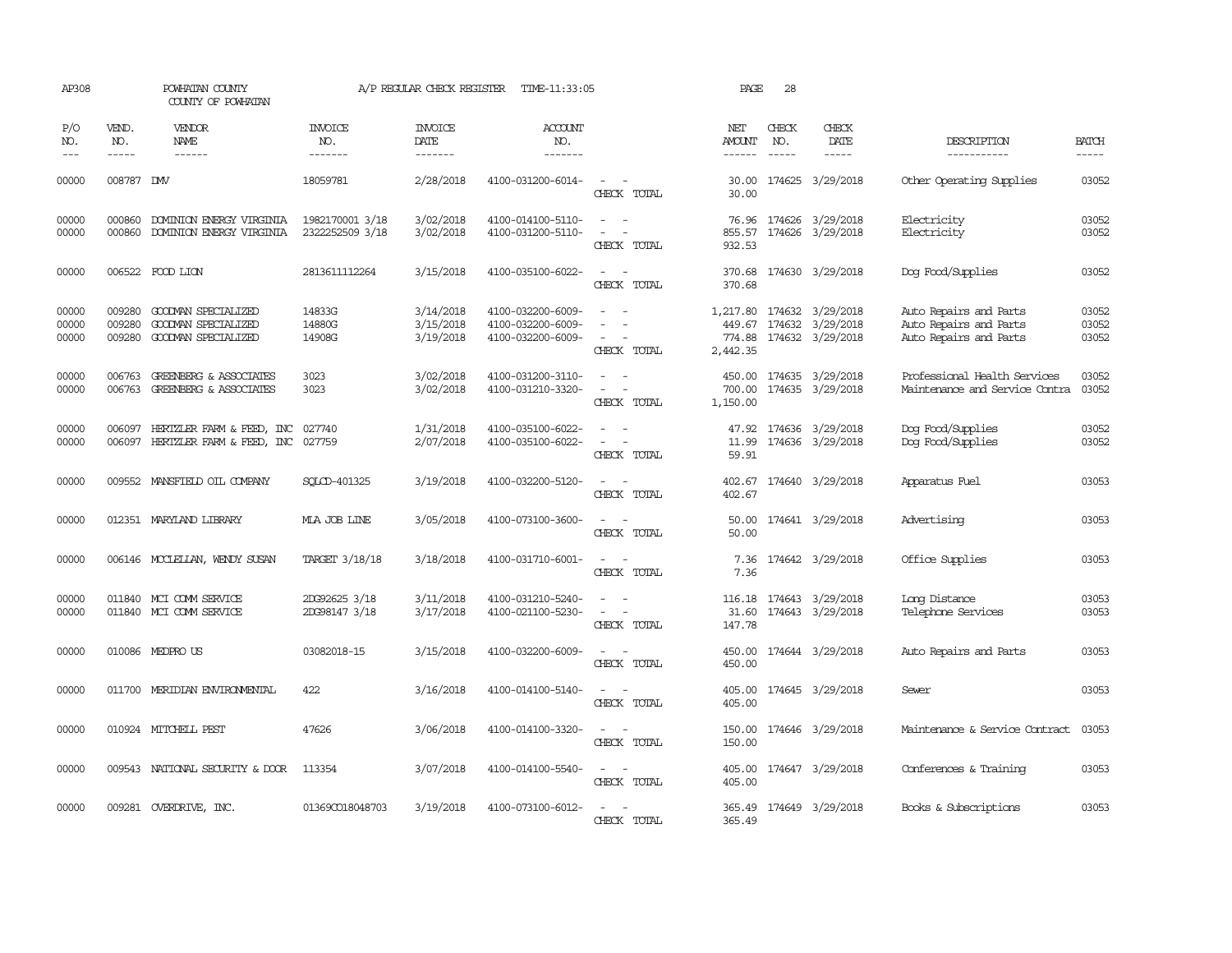| AP308                                     |                                                | POWHATAN COUNTY<br>COUNTY OF POWHATAN                                                                                                    |                                                     | A/P REGULAR CHECK REGISTER                                    | TIME-11:33:05                                                                                         |                                                                                                                                                         | PAGE                                    | 29                                         |                                                                      |                                                                                                    |                                           |
|-------------------------------------------|------------------------------------------------|------------------------------------------------------------------------------------------------------------------------------------------|-----------------------------------------------------|---------------------------------------------------------------|-------------------------------------------------------------------------------------------------------|---------------------------------------------------------------------------------------------------------------------------------------------------------|-----------------------------------------|--------------------------------------------|----------------------------------------------------------------------|----------------------------------------------------------------------------------------------------|-------------------------------------------|
| P/O<br>NO.<br>$---$                       | VEND.<br>NO.<br>$- - - - -$                    | VENDOR<br><b>NAME</b>                                                                                                                    | <b>INVOICE</b><br>NO.<br>-------                    | <b>INVOICE</b><br>DATE<br>-------                             | ACCOUNT<br>NO.<br>-------                                                                             |                                                                                                                                                         | NET<br><b>AMOUNT</b><br>------          | CHECK<br>NO.<br>$\frac{1}{2}$              | CHECK<br>DATE<br>-----                                               | DESCRIPTION<br>-----------                                                                         | <b>BATCH</b><br>-----                     |
| 00000<br>00000                            |                                                | 009315 OWENS & OWENS<br>009315 OWENS & OWENS                                                                                             | 8521782<br>8521785                                  | 3/16/2018<br>3/16/2018                                        | 4100-021200-3150-<br>4100-021200-3150-                                                                | $\sim$<br>$\sim$<br>CHECK TOTAL                                                                                                                         | 120.00<br>120.00<br>240.00              | 174650<br>174650                           | 3/29/2018<br>3/29/2018                                               | Outside Counsel<br>Outside Counsel                                                                 | 03053<br>03053                            |
| 00000                                     | 012350                                         | OXFORD UNIVERSITY PRESS                                                                                                                  | 98924008                                            | 2/21/2018                                                     | 4100-073100-6012-                                                                                     | $\sim$<br>$\sim$<br>CHECK TOTAL                                                                                                                         | 349.05<br>349.05                        |                                            | 174651 3/29/2018                                                     | Books & Subscriptions                                                                              | 03053                                     |
| 00000                                     |                                                | 008404 PEST MASTERS, INC.                                                                                                                | 365214                                              | 3/27/2018                                                     | 4100-032220-3320-                                                                                     | $\sim$<br>$\overline{\phantom{a}}$<br>CHECK TOTAL                                                                                                       | 120.00<br>120.00                        |                                            | 174652 3/29/2018                                                     | Maintenance & Service Contract                                                                     | 03053                                     |
| 00000                                     |                                                | 006832 POSTMASTER                                                                                                                        | POSTAGE 3/23/18                                     | 3/23/2018                                                     | 4100-012310-5210-                                                                                     | $\overline{\phantom{a}}$<br>CHECK TOTAL                                                                                                                 | 500.00<br>500.00                        |                                            | 174653 3/29/2018                                                     | Postage                                                                                            | 03053                                     |
| 00000                                     |                                                | 006914 POWHATAN AUTO REPAIR                                                                                                              | 933                                                 | 12/07/2017                                                    | 4100-014100-6009-                                                                                     | $\sim$<br>$\sim$<br>CHECK TOTAL                                                                                                                         | 89.45<br>89.45                          |                                            | 174654 3/29/2018                                                     | Auto Parts & Repairs                                                                               | 03053                                     |
| 00000                                     | 009612                                         | POWHATAN COLLISION AND                                                                                                                   | 1204913                                             | 1/22/2018                                                     | 4100-031200-6009-                                                                                     | $\sim$<br>$\overline{\phantom{a}}$<br>CHECK TOTAL                                                                                                       | 363.03<br>363.03                        |                                            | 174655 3/29/2018                                                     | Auto Parts/Repairs                                                                                 | 03053                                     |
| 00000<br>00000                            | 012064                                         | POWHATAN COUNTY TREASURER<br>012064 POWHATAN COUNTY TREASURER ACCT #192 3/18                                                             | ACCT #150 3/18                                      | 3/12/2018<br>3/12/2018                                        | 4100-032200-5140-<br>4100-035100-5140-                                                                | $\sim$<br>$\sim$<br>CHECK TOTAL                                                                                                                         | 384.50<br>659.35                        |                                            | 274.85 174657 3/29/2018<br>174657 3/29/2018                          | Sewer<br>Sewer                                                                                     | 03053<br>03053                            |
| 00000<br>00000<br>00000<br>00000<br>00000 | 000780<br>000780<br>000780<br>000780<br>000780 | <b>CUILL CORPORATION</b><br><b>CUILL CORPORATION</b><br><b>CUILL CORPORATION</b><br><b>QUILL CORPORATION</b><br><b>QUILL CORPORATION</b> | 5374901<br>5393744<br>5397628<br>5428080<br>5503522 | 3/07/2018<br>3/07/2018<br>3/07/2018<br>3/08/2018<br>3/13/2018 | 4100-031710-6001-<br>4100-031710-6001-<br>4100-031710-6001-<br>4100-031710-6001-<br>4100-031710-6001- | $\sim$<br>$\overline{\phantom{a}}$<br>$\sim$<br>$\equiv$<br>$\sim$<br>CHECK TOTAL                                                                       | 4.23<br>11.38<br>5.26<br>20.99<br>52.31 | 10.45 174658<br>174658<br>174658<br>174658 | 3/29/2018<br>3/29/2018<br>3/29/2018<br>3/29/2018<br>174658 3/29/2018 | Office Supplies<br>Office Supplies<br>Office Supplies<br>Office Supplies<br>Office Supplies        | 03053<br>03053<br>03053<br>03053<br>03053 |
| 00000<br>00000<br>00000<br>00000          | 000620                                         | 000620 R. C. GOODWYN & SONS, INC<br>R. C. GOODWYN & SONS, INC<br>000620 R. C. GOODWYN & SONS, INC<br>000620 R. C. GOODWYN & SONS, INC    | 0803458<br>0803756<br>0803756<br>0804335            | 3/01/2018<br>3/03/2018<br>3/03/2018<br>3/08/2018              | 4100-014600-3310-<br>4100-014600-3310-<br>4100-014500-3190-<br>4100-014100-3310-                      | $\overline{\phantom{a}}$<br>$\overline{\phantom{a}}$<br>$\overline{a}$<br>$\overline{\phantom{a}}$<br>$\sim$<br>$\overline{\phantom{a}}$<br>CHECK TOTAL | 11.38<br>53.97<br>25.56<br>108.88       | 174659<br>174659<br>174659                 | 3/29/2018<br>3/29/2018<br>17.97 174659 3/29/2018<br>3/29/2018        | Repairs and Maintenance<br>Repairs and Maintenance<br>Grounds Maintenance<br>Repairs & Maintenance | 03053<br>03053<br>03053<br>03053          |
| 00000                                     | 006466                                         | RADIO COMMUNICATION OF VA 80006211-1                                                                                                     |                                                     | 8/01/2017                                                     | 4100-031210-3320-                                                                                     | $\sim$<br>$\overline{\phantom{a}}$<br>CHECK TOTAL                                                                                                       | 35,686.75<br>35,686.75                  |                                            | 174660 3/29/2018                                                     | Maintenance and Service Contra                                                                     | 03053                                     |
| 00000                                     |                                                | 006945 RECORDED BOOKS, LLC                                                                                                               | 75753804                                            | 3/15/2018                                                     | 4100-073100-6012-                                                                                     | $\sim$<br>$\overline{\phantom{a}}$<br>CHECK TOTAL                                                                                                       | 77.39                                   |                                            | 77.39 174661 3/29/2018                                               | Books & Subscriptions                                                                              | 03053                                     |
| 00000<br>00000<br>00000                   | 007062<br>007062<br>007062                     | RUTHERFORD JANITOR SUPPLY<br>RUTHERFORD JANITOR SUPPLY<br>RUTHERFORD JANITOR SUPPLY                                                      | 1026929<br>1026997<br>1027002                       | 3/12/2018<br>3/12/2018<br>3/12/2018                           | 4100-032220-6005-<br>4100-032210-6005-<br>4100-032220-6005-                                           | $\equiv$<br>$\overline{\phantom{a}}$<br>CHECK TOTAL                                                                                                     | 420.66<br>302.54<br>725.73              | 2.53 174662<br>174662<br>174662            | 3/29/2018<br>3/29/2018<br>3/29/2018                                  | Cleaning Supplies<br>Cleaning Supplies<br>Cleaning Supplies                                        | 03053<br>03053<br>03053                   |
| 00000                                     | 006921                                         | SEA-CLEAR AQUARIUM                                                                                                                       | 5425                                                | 3/15/2018                                                     | 4100-073100-3320-                                                                                     | $\sim$<br>$\sim$<br>CHECK TOTAL                                                                                                                         | 80.00<br>80.00                          |                                            | 174663 3/29/2018                                                     | Maintenance & Service Contract                                                                     | 03053                                     |
| 00000                                     |                                                | 006594 SOUTHSIDE ELECTRIC COOP                                                                                                           | 63504001 3/18                                       | 3/13/2018                                                     | 4100-073100-5110-                                                                                     | $\sim$<br>$\sim$                                                                                                                                        |                                         |                                            | 3, 107.59 174665 3/29/2018                                           | Electricity                                                                                        | 03053                                     |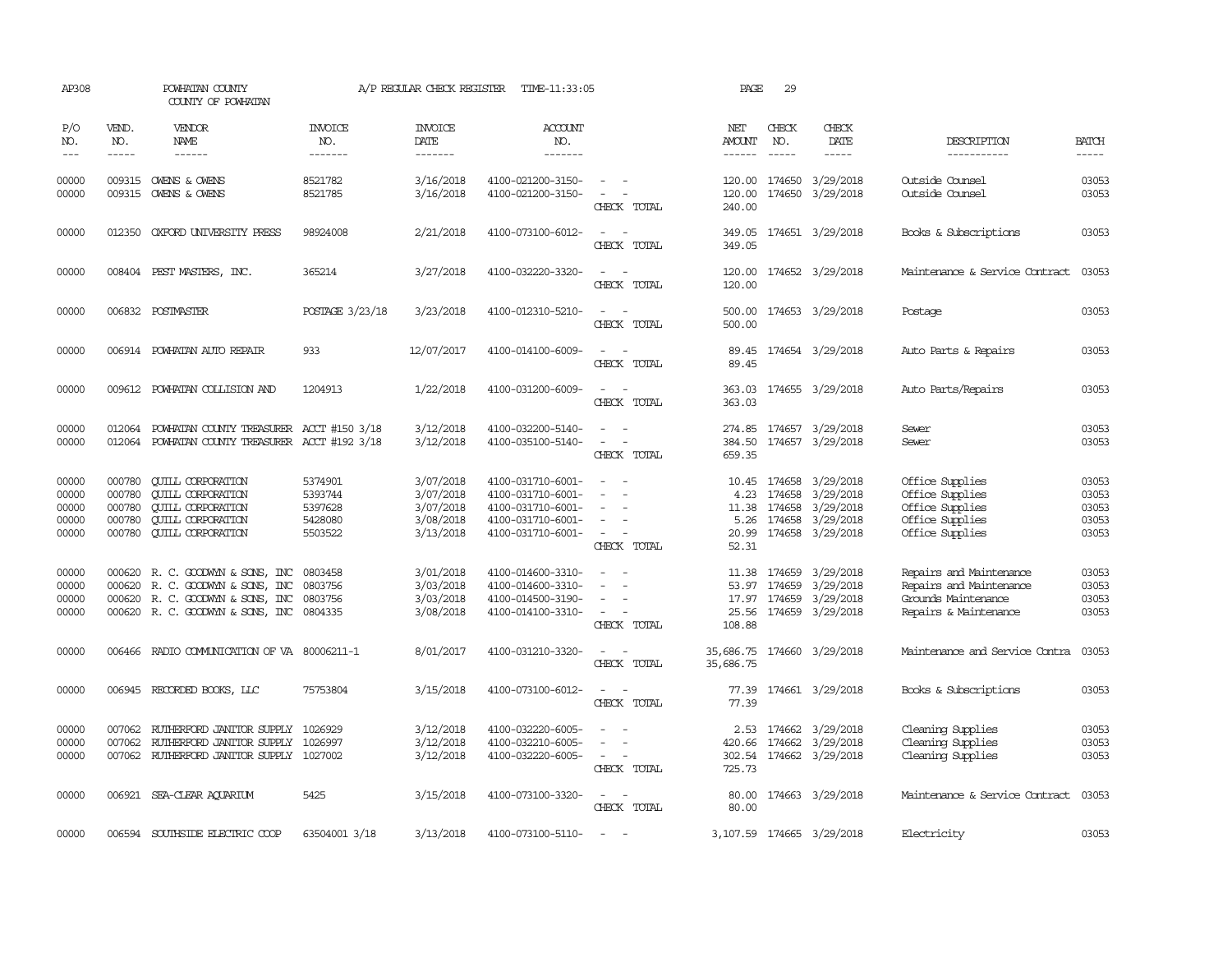| AP308          |                  | POWHATAN COUNTY<br>COUNTY OF POWHATAN                     |                                | A/P REGULAR CHECK REGISTER | TIME-11:33:05                          |                                                                                                                             | PAGE                 | 30                            |                         |                                               |                |
|----------------|------------------|-----------------------------------------------------------|--------------------------------|----------------------------|----------------------------------------|-----------------------------------------------------------------------------------------------------------------------------|----------------------|-------------------------------|-------------------------|-----------------------------------------------|----------------|
| P/O<br>NO.     | VEND.<br>NO.     | <b>VENDOR</b><br><b>NAME</b>                              | <b>INVOICE</b><br>NO.          | <b>INVOICE</b><br>DATE     | <b>ACCOUNT</b><br>NO.                  |                                                                                                                             | NET<br><b>AMOUNT</b> | CHECK<br>NO.                  | CHECK<br>DATE           | DESCRIPTION                                   | <b>BATCH</b>   |
| $---$          | $- - - - -$      | ------                                                    | -------                        | -------                    | -------                                |                                                                                                                             | $- - - - - -$        | $- - - - -$                   | -----                   | -----------                                   | $- - - - -$    |
| 00000<br>00000 | 006594           | 006594 SOUTHSIDE ELECTRIC COOP<br>SOUTHSIDE ELECTRIC COOP | 63504004 3/18<br>63504005 2/18 | 3/13/2018<br>2/06/2018     | 4100-035100-5110-<br>4100-031210-5110- | $\sim$<br>$\sim$                                                                                                            | 108.90               | 419.04 174665<br>174665       | 3/29/2018<br>3/29/2018  | Electricity<br>Electricity - Comunications H  | 03053<br>03053 |
| 00000          | 006594           | SOUTHSIDE ELECTRIC COOP                                   | 63504005 3/18                  | 3/06/2018                  | 4100-031210-5110-                      |                                                                                                                             |                      | 213.07 174665                 | 3/29/2018               | Electricity - Comunications H                 | 03053          |
| 00000          | 006594<br>006594 | SOUTHSIDE ELECTRIC COOP                                   | 63504006 3/18                  | 3/13/2018<br>3/13/2018     | 4100-014600-5110-                      | $\sim$<br>$\sim$                                                                                                            |                      | 367.92 174665<br>29.13 174665 | 3/29/2018<br>3/29/2018  | Electricity                                   | 03053<br>03053 |
| 00000<br>00000 | 006594           | SOUTHSIDE ELECTRIC COOP<br>SOUTHSIDE ELECTRIC COOP        | 63504008 3/18<br>63504009 3/18 | 3/13/2018                  | 4100-014600-5110-<br>4100-014600-5110- | $\overline{\phantom{a}}$                                                                                                    | 2,966.14             | 174665                        | 3/29/2018               | Electricity<br>Electricity                    | 03053          |
| 00000          | 006594           | SOUTHSIDE ELECTRIC COOP                                   | 63504010 3/18                  | 3/13/2018                  | 4100-014600-5110-                      |                                                                                                                             | 110.81               | 174665                        | 3/29/2018               | Electricity                                   | 03053          |
| 00000          |                  | 006594 SOUTHSIDE ELECTRIC COOP                            | 63504011 3/18                  | 3/18/2018                  | 4100-014100-5110-                      | $\sim$                                                                                                                      | 122.94               |                               | 174665 3/29/2018        | Electricity                                   | 03053          |
|                |                  |                                                           |                                |                            |                                        | CHECK TOTAL                                                                                                                 | 7,445.54             |                               |                         |                                               |                |
| 00000          |                  | 008578 STAPLES BUSINESS AD-                               | 3371335347                     | 3/08/2018                  | 4100-031200-6001-                      | $\frac{1}{2} \left( \frac{1}{2} \right) \left( \frac{1}{2} \right) = \frac{1}{2} \left( \frac{1}{2} \right)$<br>CHECK TOTAL | 44.00<br>44.00       |                               | 174669 3/29/2018        | Office Supplies                               | 03053          |
| 00000          |                  | 009520 STONE'S OFFICE EQUIPMENT                           | 98299                          | 3/19/2018                  | 4100-073100-3320-                      | CHECK TOTAL                                                                                                                 | 614.37               |                               | 614.37 174670 3/29/2018 | Maintenance & Service Contract                | 03053          |
| 00000          | 000845           | TOWN POLICE SUPPLY OF                                     | 9533                           | 3/09/2018                  | 4100-031200-6010-                      | $\overline{\phantom{a}}$<br>$\sim$<br>CHECK TOTAL                                                                           | 440.00<br>440.00     |                               | 174674 3/29/2018        | Ammunition                                    | 03053          |
| 00000          |                  | 006721 UNIVERSITY OF VIRGINIA                             | INV #35053                     | 3/19/2018                  | 4100-012410-5810-                      | $\overline{\phantom{a}}$<br>$\sim$                                                                                          | 80.00                |                               | 174678 3/29/2018        | Dues/Association Memberships                  | 03053          |
| 00000          |                  | 006721 UNIVERSITY OF VIRGINIA                             | INV #35055                     | 3/19/2018                  | 4100-012410-5810-                      | $\sim$<br>$\overline{\phantom{a}}$<br>CHECK TOTAL                                                                           | 80.00<br>160.00      |                               | 174678 3/29/2018        | Dues/Association Memberships                  | 03053          |
| 00000<br>00000 |                  | 011169 VERIZON<br>011169 VERIZON                          | 9802980084<br>8045985671 3/18  | 3/06/2018<br>3/11/2018     | 100-000100-0006-<br>4100-073100-5230-  | $\sim$                                                                                                                      | 68.52<br>49.54       | 174679<br>174679              | 3/29/2018<br>3/29/2018  | Due from Other Agencies<br>Telephone Services | 03053<br>03053 |
| 00000          | 011169           | VERIZON                                                   | 8045986057 2/18                | 2/28/2018                  | 4100-031200-5230-                      |                                                                                                                             | 66.75                | 174679                        | 3/29/2018               | Telephone Services                            | 03053          |
| 00000          |                  | 011169 VERIZON                                            | 8045986057 2/18                | 2/28/2018                  | 4100-031210-5230-                      | $\sim$                                                                                                                      |                      | 304.72 174679                 | 3/29/2018               | Telephone Services                            | 03053          |
| 00000          | 011169           | VERIZON                                                   | 9802980084                     | 3/06/2018                  | 4100-012510-5260-                      | $\sim$                                                                                                                      | 40.01                | 174679                        | 3/29/2018               | Internet Usage                                | 03053          |
| 00000          | 011169           | VERIZON                                                   | 9802980084                     | 3/06/2018                  | 4100-035500-5260-                      | $\sim$<br>CHECK TOTAL                                                                                                       | 40.01<br>569.55      |                               | 174679 3/29/2018        | <b>Internet</b>                               | 03053          |
| 00000          | 011187           | <b>VERIZON BUSINESS</b>                                   | 62223983                       | 3/10/2018                  | 100-000100-0006-                       |                                                                                                                             | 4.75                 | 174680                        | 3/29/2018               | Due from Other Agencies                       | 03053          |
| 00000          | 011187           | <b>VERIZON BUSINESS</b>                                   | 62223983                       | 3/10/2018                  | 4100-012510-5240-                      | $\sim$<br>$\overline{\phantom{a}}$                                                                                          | 77.45                |                               | 174680 3/29/2018        | Long Distance                                 | 03053          |
|                |                  |                                                           |                                |                            |                                        | CHECK TOTAL                                                                                                                 | 82.20                |                               |                         |                                               |                |
| 00000          |                  | 012072 VIPRE SECURITY                                     | INV #00296603                  | 3/20/2018                  | 4100-012510-3320-                      | $\sim$<br>CHECK TOTAL                                                                                                       | 248.00<br>248.00     |                               | 174681 3/29/2018        | Maintenance & Service Contract                | 03053          |
| 00000          |                  | 009553 VIRGINIA ASSOCIATION OF                            | ACCT #105 1/18                 | 1/19/2018                  | 4100-012310-5810-                      | CHECK TOTAL                                                                                                                 | 30.00<br>30.00       |                               | 174682 3/29/2018        | Dues/Association Memberships                  | 03053          |
| 00000          |                  | 007755 WITMER PUBLIC SAFETY                               | E1703595                       | 3/20/2018                  | 4100-032200-6011-                      | $\equiv$<br>CHECK TOTAL                                                                                                     | 333.99<br>333.99     |                               | 174683 3/29/2018        | Protective Gear/Uniforms                      | 03053          |
| 00000          |                  | 009332 WITMER PUBLIC SAFETY                               | 1842654                        | 3/16/2018                  | 4100-031200-6011-                      | $\equiv$<br>$\overline{\phantom{a}}$                                                                                        |                      |                               | 80.00 174684 3/29/2018  | Uniforms                                      | 03053          |
| 00000          | 009332           | WITMER PUBLIC SAFETY                                      | 1842656                        | 3/16/2018                  | 4100-031200-6011-                      | $\sim$                                                                                                                      | 531.00               |                               | 174684 3/29/2018        | Uniforms                                      | 03053          |
| 00000          |                  | 009332 WITMER PUBLIC SAFETY                               | 1845504                        | 3/16/2018                  | 4100-031200-6011-                      | $\overline{\phantom{a}}$<br>$\overline{\phantom{a}}$<br>CHECK TOTAL                                                         | 889.00               |                               | 278.00 174684 3/29/2018 | Uniforms                                      | 03053          |
| 00000          |                  | 001890 X-ZACT                                             | 3893                           | 3/07/2018                  | 4100-012410-5210-                      | CHECK TOTAL                                                                                                                 | 265.00<br>265.00     |                               | 174685 3/29/2018        | Postage                                       | 03053          |
|                |                  |                                                           |                                |                            |                                        |                                                                                                                             |                      |                               |                         |                                               |                |

CHECK TYPE TOTAL 426,073.36

$$
426,073.3
$$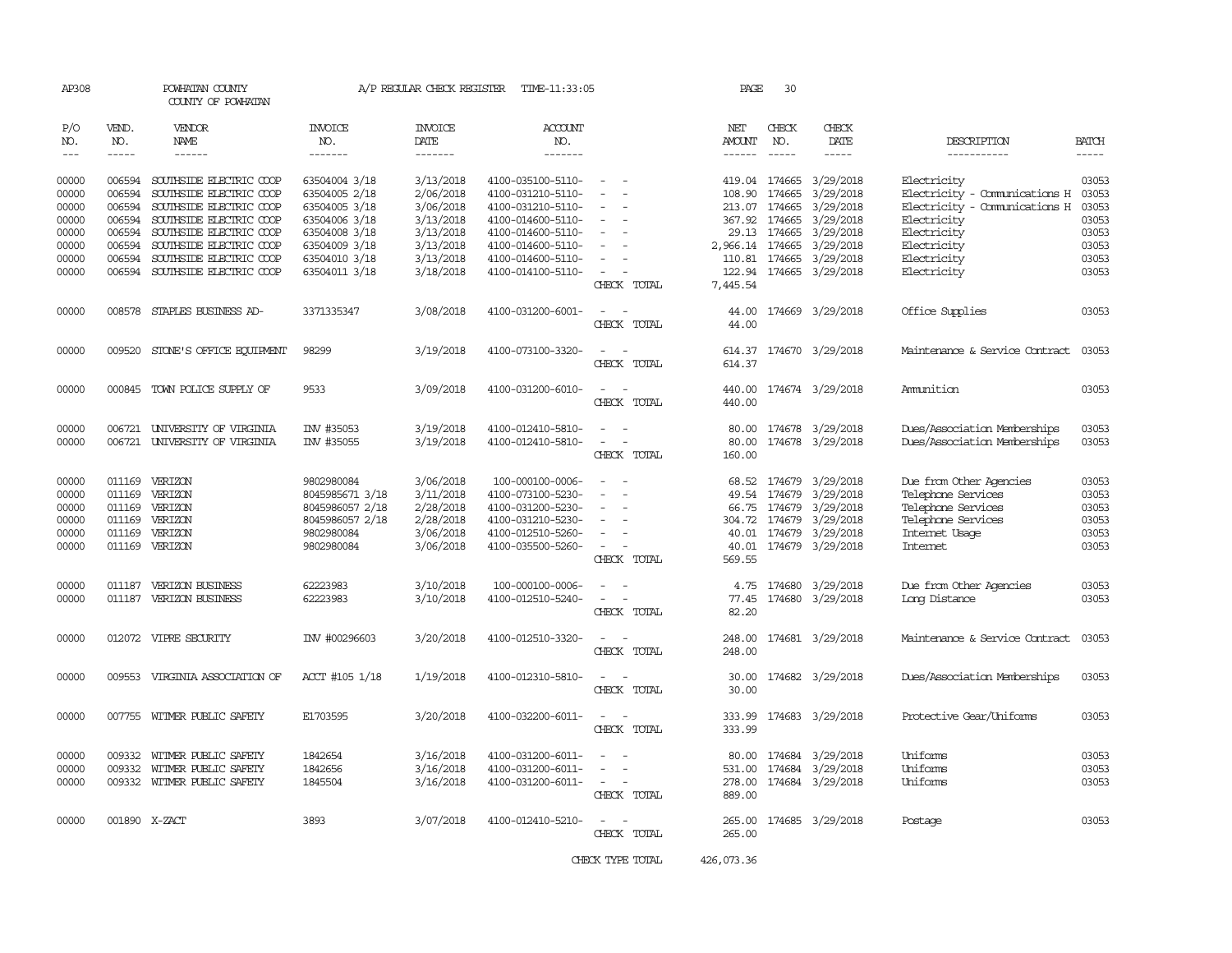| AP308      |                       | POWHATAN COUNTY<br>COUNTY OF POWHATAN |                                  | A/P VOID CHECK REGISTER           | TIME-11:33:05             |                                                                                                                                          | PAGE<br>-31                                  |                         |                              |                       |
|------------|-----------------------|---------------------------------------|----------------------------------|-----------------------------------|---------------------------|------------------------------------------------------------------------------------------------------------------------------------------|----------------------------------------------|-------------------------|------------------------------|-----------------------|
| P/O<br>NO. | VEND.<br>NO.<br>----- | VENDOR<br>NAME<br>------              | <b>INVOICE</b><br>NO.<br>------- | <b>INVOICE</b><br>DATE<br>------- | ACCOUNT<br>NO.<br>------- |                                                                                                                                          | CHECK<br>NET<br>AMOUNT<br>NO.<br>$- - - - -$ | CHECK<br>DATE<br>------ | DESCRIPTION<br>-----------   | <b>BATCH</b><br>----- |
| 00000      | 009139                | SEAY'S AUTO BODY &                    | <b>REPAIR 121417</b>             | 12/14/2017                        | 4100-032200-6009-         | $\frac{1}{2} \left( \frac{1}{2} \right) \left( \frac{1}{2} \right) \left( \frac{1}{2} \right) \left( \frac{1}{2} \right)$<br>CHECK TOTAL | 1,305.00-174392 3/07/2018<br>$1,305.00 -$    |                         | Auto Repairs and Parts       | 00421                 |
| 00000      | 009553                | VIRGINIA ASSOCIATION OF               | ACCT #105 1/18                   | 1/19/2018                         | 4100-012310-5810-         | $\frac{1}{2} \left( \frac{1}{2} \right) \left( \frac{1}{2} \right) \left( \frac{1}{2} \right) \left( \frac{1}{2} \right)$<br>CHECK TOTAL | 30.00-174682 3/29/2018<br>$30.00 -$          |                         | Dues/Association Memberships | 00424                 |
|            |                       |                                       |                                  |                                   |                           | CHECK TYPE TOTAL                                                                                                                         | 1,335.00-                                    |                         |                              |                       |
|            |                       |                                       |                                  |                                   |                           | FINAL TOTAL                                                                                                                              | 424,738.36                                   |                         |                              |                       |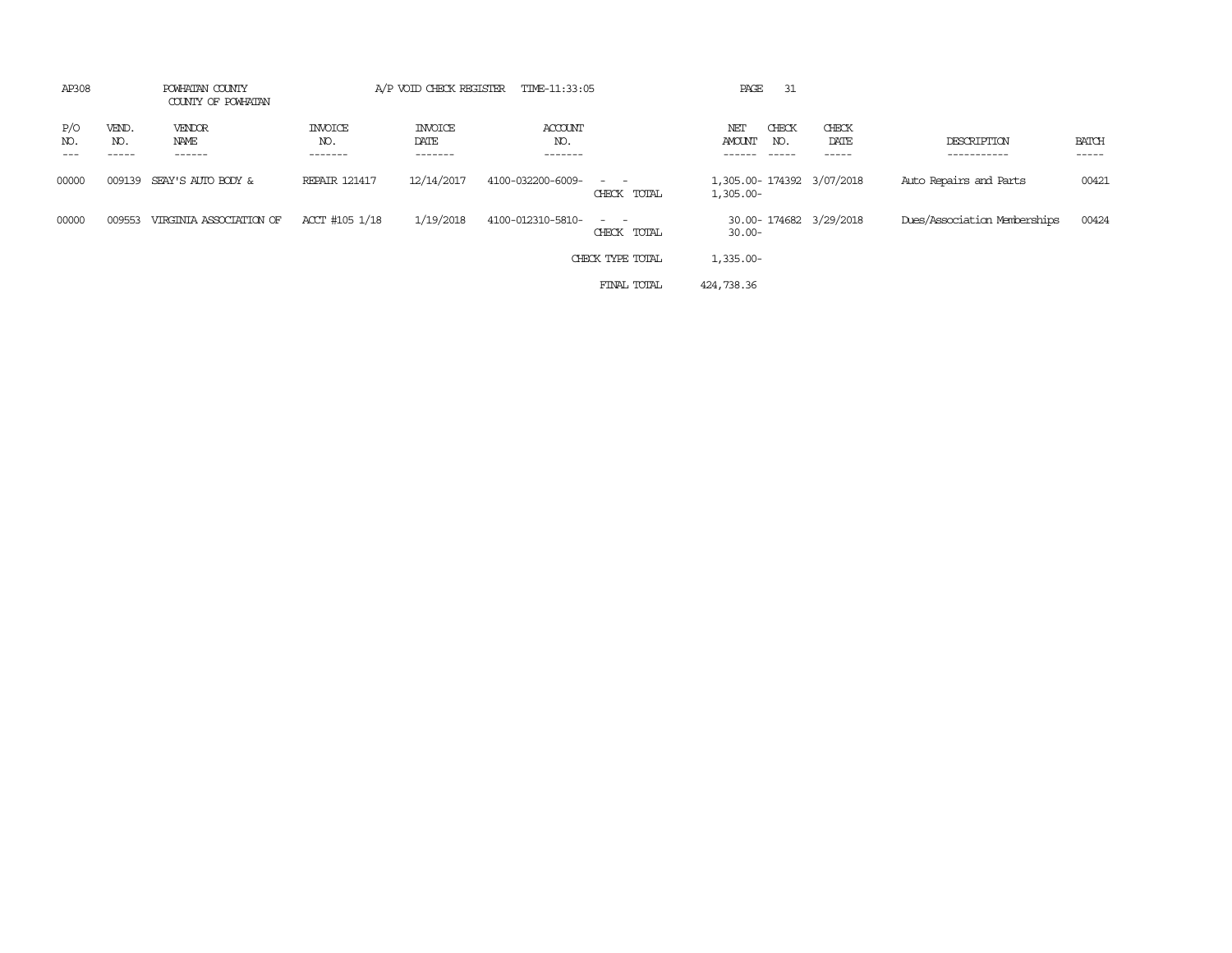| AP308                |                  | POWHATAN COUNTY<br>COUNTY OF POWHATAN                                             |                 |                        | A/P REGULAR CHECK REGISTER TIME-11:34:26 |                                                                                                                             | PAGE                                         | 1            |                                                   |                                                                |                |
|----------------------|------------------|-----------------------------------------------------------------------------------|-----------------|------------------------|------------------------------------------|-----------------------------------------------------------------------------------------------------------------------------|----------------------------------------------|--------------|---------------------------------------------------|----------------------------------------------------------------|----------------|
| P/O<br>NO.           | VEND.<br>NO.     | VENDOR<br>NAME                                                                    | INVOICE<br>NO.  | <b>INVOICE</b><br>DATE | <b>ACCOUNT</b><br>NO.                    |                                                                                                                             | NET<br>AMOUNT                                | CHECK<br>NO. | CHECK<br>DATE                                     | DESCRIPTION                                                    | <b>BATCH</b>   |
| $\sim$ $\sim$ $\sim$ | $- - - - -$      | $- - - - - -$                                                                     | $- - - - - - -$ | -------                | $- - - - - - -$                          |                                                                                                                             |                                              |              | $- - - - -$                                       | ------------                                                   | $- - - - -$    |
| 00000<br>00000       | 009183           | 009183 AIR, WATER & SOIL LABORA- V18001024<br>AIR, WATER & SOIL LABORA- V18001025 |                 | 2/15/2018<br>2/15/2018 | 4501-043600-3142-<br>4501-043500-3140-   | $\sim$<br>$\sim$<br>$\sim$ $-$                                                                                              |                                              |              | 40.00 174215 3/02/2018<br>40.00 174215 3/02/2018  | Professional Services - Sewer<br>Professional Services - Water | 03031<br>03031 |
| 00000                |                  | 009183 AIR, WATER & SOIL LABORA- V18001120                                        |                 | 2/20/2018              | 4501-043600-3142-                        |                                                                                                                             |                                              |              | 133.60 174215 3/02/2018                           | Professional Services - Sewer                                  | 03031          |
| 00000                | 009183           | AIR, WATER & SOIL LABORA- V18001121                                               |                 | 2/20/2018              | 4501-043600-3142-                        |                                                                                                                             |                                              |              | 152.60 174215 3/02/2018                           | Professional Services - Sewer                                  | 03031          |
| 00000                | 009183           | AIR, WATER & SOIL LABORA- V18001153                                               |                 | 2/21/2018              | 4501-043600-3142-                        | $\sim$                                                                                                                      |                                              |              | 56.60 174215 3/02/2018                            | Professional Services - Sewer                                  | 03031          |
| 00000                | 009183           | AIR, WATER & SOIL LABORA- V18001207                                               |                 | 2/22/2018              | 4501-043600-3142-                        | $\sim$                                                                                                                      |                                              |              | 40.00 174215 3/02/2018                            | Professional Services - Sewer                                  | 03031          |
| 00000                |                  | 009183 AIR, WATER & SOIL LABORA- V18001208                                        |                 | 12/22/2018             | 4501-043600-3142-                        | $\sim$ $ \sim$ $-$<br>CHECK TOTAL                                                                                           | 502.80                                       |              | 40.00 174215 3/02/2018                            | Professional Services - Sewer                                  | 03031          |
| 00000                |                  | 011931 ALTAIRIS TECHNOLOGY                                                        | 09-POW          | 2/07/2018              | 4301-031200-6001-                        | $\sim$ $ -$<br>CHECK TOTAL                                                                                                  | 13, 181. 75  174218  3/02/2018<br>13, 181.75 |              |                                                   | Public Safety Radio System                                     | 03031          |
| 00000                |                  | 006655 BLOSSMAN GAS COMPANIES,                                                    | 3241407         | 2/13/2018              | 4501-043600-5120-                        | $\sim$ $ \sim$                                                                                                              |                                              |              | 491.88 174225 3/02/2018                           | Fuel (htg)                                                     | 03031          |
| 00000                |                  | 006655 BLOSSMAN GAS COMPANIES,                                                    | 3241608         | 2/14/2018              | 4501-043600-5120-                        | CHECK TOTAL                                                                                                                 | 890.36                                       |              | 398.48 174225 3/02/2018                           | Fuel (htg)                                                     | 03031          |
| 00000                |                  | 006192 BUSINESS DATA OF VIRGINIA 1014-2018                                        |                 | 1/10/2018              | 4501-043400-3146-                        | $\sim$ $  -$                                                                                                                |                                              |              | 340.00 174227 3/02/2018                           | Professional Services                                          | 03031          |
| 00000                |                  | 006192 BUSINESS DATA OF VIRGINIA 1026-2018                                        |                 | 1/24/2018              | 4501-043400-3146-                        | $\sim$ $ -$<br>CHECK TOTAL                                                                                                  | 670.00                                       |              | 330.00 174227 3/02/2018                           | Professional Services                                          | 03031          |
| 00000                | 006965           | CINIAS CORPORATION                                                                | 143332812       | 2/07/2018              | 4501-043400-6011-                        |                                                                                                                             |                                              |              | 94.79 174230 3/02/2018                            | Uniforms                                                       | 03031          |
| 00000                |                  | 006965 CINIAS CORPORATION                                                         | 143336660       | 2/14/2018              | 4501-043400-6011-                        | $\frac{1}{2} \left( \frac{1}{2} \right) \left( \frac{1}{2} \right) = \frac{1}{2} \left( \frac{1}{2} \right)$<br>CHECK TOTAL | 189.58                                       |              | 94.79 174230 3/02/2018                            | Uniforms                                                       | 03031          |
| 00000                |                  | 000860 DOMINION ENERGY VIRGINIA                                                   | 0998223150 2/18 | 2/12/2018              | 4501-043600-5110-                        | $\sim$                                                                                                                      |                                              |              | 247.70 174236 3/02/2018                           | Electricity                                                    | 03031          |
|                      |                  |                                                                                   |                 |                        |                                          | CHECK TOTAL                                                                                                                 | 247.70                                       |              |                                                   |                                                                |                |
| 00000                |                  | 011224 ELECTRONIC SYSTEMS, INC.                                                   | IN892944        | 2/20/2018              | 4501-043400-3320-                        | $\overline{a}$<br>$\sim$                                                                                                    |                                              |              | 39.83 174237 3/02/2018                            | Maintenance and Service Contra 03031                           |                |
|                      |                  |                                                                                   |                 |                        |                                          | CHECK TOTAL                                                                                                                 | 39.83                                        |              |                                                   |                                                                |                |
| 00000                |                  | 006912 HURRICANE FENCE CO.                                                        | 1722448-1       | 2/14/2018              | 4301-062100-8302-                        | $\overline{\phantom{a}}$<br>$\sim$<br>CHECK TOTAL                                                                           | 5,274.00                                     |              | 5,274.00 174244 3/02/2018                         | RJHS Replacement/Renovation De 03032                           |                |
| 00000                |                  | 007098 OLD DOMINION ROOFING AND                                                   | APPLICATION #3  | 2/20/2018              | 4301-014300-0002-                        | $\sim$ $ \sim$                                                                                                              |                                              |              | 3, 181.31 174254 3/02/2018                        | Courthouse Flat Roof                                           | 03032          |
|                      |                  |                                                                                   |                 |                        |                                          | CHECK TOTAL                                                                                                                 | 3,181.31                                     |              |                                                   |                                                                |                |
| 00000                |                  | 008579 POWHATAN COMMERCIAL                                                        | 0085201803      | 3/02/2018              | 4501-043400-5420-                        | $\mathcal{L}_{\text{max}}$ , and $\mathcal{L}_{\text{max}}$<br>CHECK TOTAL                                                  | 2,509.70                                     |              | 2,509.70 174261 3/02/2018                         | Rent - Office Space                                            | 03033          |
| 00000                |                  | 009698 SOUTHSIDE ELECTRIC                                                         | 63504003 2/18   | 2/13/2018              | 4501-043600-5110-                        | $\sim$ $ \sim$                                                                                                              |                                              |              | 3,010.27 174279 3/02/2018                         | Electricity                                                    | 03032          |
|                      |                  |                                                                                   |                 |                        |                                          | CHECK TOTAL                                                                                                                 | 3,010.27                                     |              |                                                   |                                                                |                |
| 00000                |                  | 012308 STUART, RAY B.                                                             | 200A1           | 2/20/2018              | 4116-035500-0017-                        | $\sim$ $ \sim$<br>CHECK TOTAL                                                                                               | 400.00                                       |              | 400.00 174283 3/02/2018                           | EOC Backup Amateur Radio Comm                                  | 03032          |
| 00000                |                  | 006417 VAMAC INC.                                                                 | S4715703.001    | 2/13/2018              | 4501-043600-3310-                        | $\sim$ $ \sim$                                                                                                              |                                              |              | 442.88 174285 3/02/2018                           | Repairs and Maintenance                                        | 03032          |
|                      |                  |                                                                                   |                 |                        |                                          | CHECK TOTAL                                                                                                                 | 442.88                                       |              |                                                   |                                                                |                |
| 00000<br>00000       | 009183<br>009183 | AIR, WATER & SOIL LABORA- V18001221<br>AIR, WATER & SOIL LABORA- V18001266        |                 | 2/23/2018<br>2/27/2018 | 4501-043500-3140-<br>4501-043600-3142-   | $\sim$ $ \sim$<br>$\sim$                                                                                                    |                                              |              | 40.00 174328 3/07/2018<br>133.60 174328 3/07/2018 | Professional Services - Water<br>Professional Services - Sewer | 03035<br>03035 |
| 00000                |                  | 009183 AIR, WATER & SOIL LABORA- V18001278                                        |                 | 2/27/2018              | 4501-043600-3142-                        | $\sim$ $-$                                                                                                                  |                                              |              | 191.80 174328 3/07/2018                           | Professional Services - Sewer                                  | 03035          |
|                      |                  |                                                                                   |                 |                        |                                          | CHECK TOTAL                                                                                                                 | 365.40                                       |              |                                                   |                                                                |                |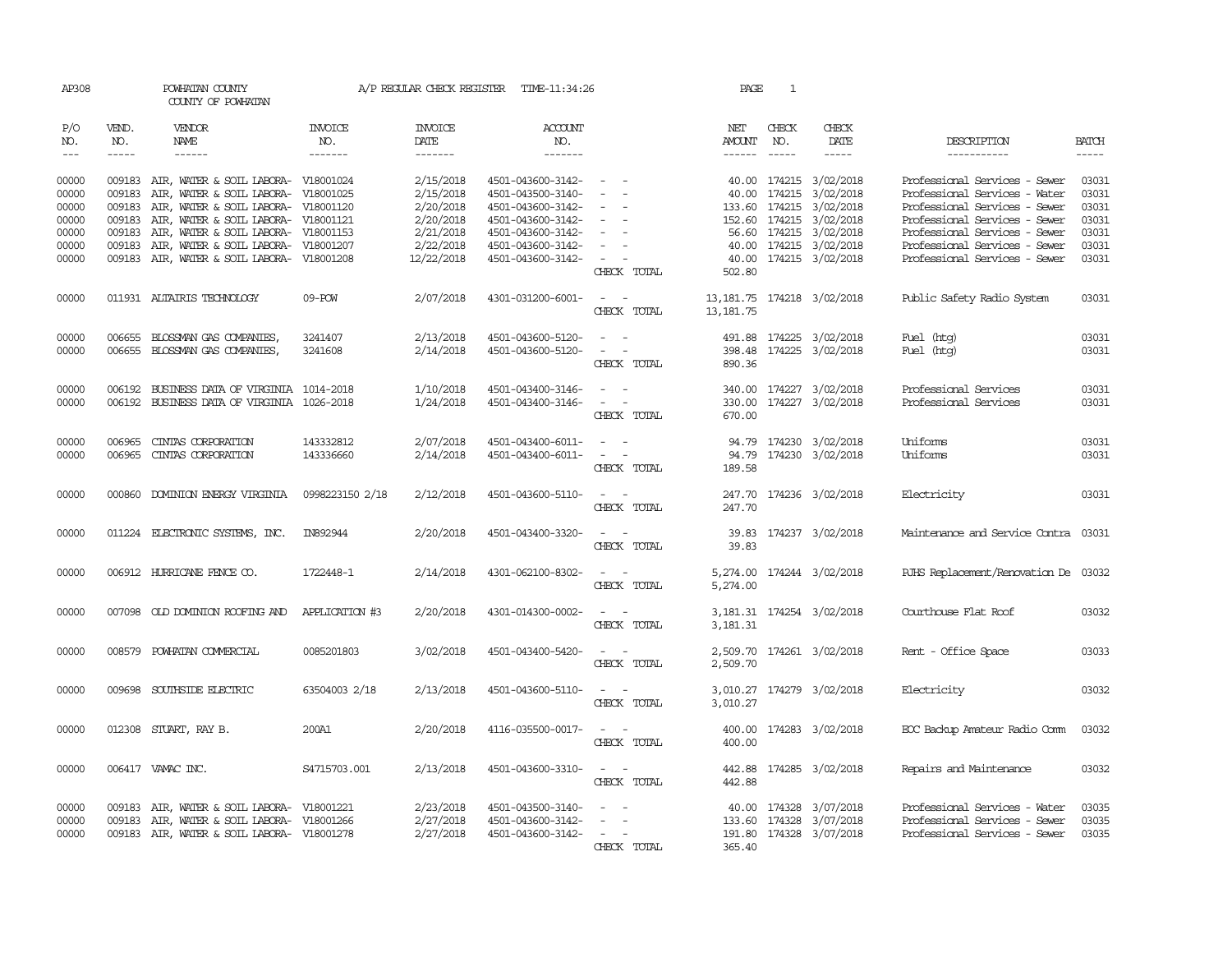| AP308                       |                               | POWHATAN COUNTY<br>COUNTY OF POWHATAN                                          |                                  | A/P REGULAR CHECK REGISTER             | TIME-11:34:26                                               |                                                                                                                             | PAGE                                      | 2                             |                                                                                     |                                                                                     |                         |
|-----------------------------|-------------------------------|--------------------------------------------------------------------------------|----------------------------------|----------------------------------------|-------------------------------------------------------------|-----------------------------------------------------------------------------------------------------------------------------|-------------------------------------------|-------------------------------|-------------------------------------------------------------------------------------|-------------------------------------------------------------------------------------|-------------------------|
| P/O<br>NO.<br>$\frac{1}{2}$ | VEND.<br>NO.<br>$\frac{1}{2}$ | <b>VENDOR</b><br><b>NAME</b><br>$- - - - - -$                                  | <b>INVOICE</b><br>NO.<br>------- | <b>INVOICE</b><br>DATE<br>-------      | <b>ACCOUNT</b><br>NO.<br>$- - - - - - -$                    |                                                                                                                             | NET<br><b>AMOUNT</b><br>------            | CHECK<br>NO.<br>$\frac{1}{2}$ | CHECK<br>DATE<br>$- - - - -$                                                        | DESCRIPTION<br>-----------                                                          | <b>BATCH</b><br>-----   |
| 00000                       |                               | 007192 AUSTIN, JONATHAN                                                        | EARTH DAY                        | 2/19/2018                              | 4116-084000-8200-                                           | $\sim$ $ \sim$<br>CHECK TOTAL                                                                                               | 187.50                                    |                               | 187.50 174333 3/07/2018                                                             | Earth Day Donations                                                                 | 03034                   |
| 00000<br>00000              | 006655<br>006655              | BLOSSMAN GAS COMPANIES,<br>BLOSSMAN GAS COMPANIES,                             | 3294803<br>3294836               | 2/20/2018<br>2/21/2018                 | 4501-043600-5120-<br>4501-043600-5120-                      | $\overline{\phantom{a}}$<br>CHECK TOTAL                                                                                     | 327.56<br>738.11                          |                               | 410.55 174338 3/07/2018<br>174338 3/07/2018                                         | Fuel (htg)<br>Fuel (htg)                                                            | 03035<br>03035          |
| 00000                       |                               | 011010 BOX ALARM TEES                                                          | 205                              | 2/26/2018                              | 4116-032203-0001-                                           | $\sim$ $ \sim$<br>CHECK TOTAL                                                                                               | 440.00<br>440.00                          |                               | 174340 3/07/2018                                                                    | <b>JET</b> Program                                                                  | 03034                   |
| 00000                       |                               | 007509 CAPITALIRISTATE                                                         | S031373839.001                   | 2/01/2018                              | 4301-014200-6004-                                           | CHECK TOTAL                                                                                                                 | 1,809.00                                  |                               | 1,809.00 174343 3/07/2018                                                           | Paving Village Building                                                             | 03035                   |
| 00000                       | 006965                        | CINIAS CORPORATION                                                             | 143340539                        | 2/21/2018                              | 4501-043400-6011-                                           | $\frac{1}{2} \left( \frac{1}{2} \right) \left( \frac{1}{2} \right) = \frac{1}{2} \left( \frac{1}{2} \right)$<br>CHECK TOTAL | 94.79<br>94.79                            |                               | 174345 3/07/2018                                                                    | Uniforms                                                                            | 03035                   |
| 00000                       |                               | 011751 COMPASS MD                                                              | 44951 2222018                    | 2/22/2018                              | 4116-032200-0010-                                           | $\sim$ $ \sim$<br>CHECK TOTAL                                                                                               | 3,951.00                                  |                               | 3,951.00 174347 3/07/2018                                                           | SAFER Expenses                                                                      | 03034                   |
| 00000                       |                               | 012321 ETEC MECHANICAKL CORP                                                   | APPLICATION #1                   | 1/29/2018                              | 4301-014400-0001-                                           | CHECK TOTAL                                                                                                                 | 118,575.00 174352 3/07/2018<br>118,575.00 |                               |                                                                                     | HVAC Improvements                                                                   | 03035                   |
| 00000                       |                               | 000166 LUCK STONE CORP.                                                        | IV-100826433                     | 2/15/2018                              | 4301-014500-0007-                                           | $\sim$<br>CHECK TOTAL                                                                                                       | 76.59<br>76.59                            |                               | 174369 3/07/2018                                                                    | Resurface/Grade Access Rd Duto                                                      | 03035                   |
| 00000<br>00000              |                               | 009666 MID-ATLANTIC CONTROLS<br>009666 MID-ATLANTIC CONTROLS                   | 22968<br>23046                   | 2/26/2018<br>2/28/2018                 | 4301-014400-0010-<br>4301-014400-0001-                      | $\sim$<br>$\sim$<br>CHECK TOTAL                                                                                             | 8,250.00<br>12,395.00                     |                               | 4, 145.00 174373 3/07/2018<br>174373 3/07/2018                                      | Courthouse Controls<br>HVAC Improvements                                            | 03036<br>03036          |
| 00000                       |                               | 011110 MOSELEY ARCHITECTS                                                      | 550492-026                       | 2/28/2018                              | 4301-031200-6002-                                           | $\frac{1}{2} \left( \frac{1}{2} \right) \left( \frac{1}{2} \right) = \frac{1}{2} \left( \frac{1}{2} \right)$<br>CHECK TOTAL | 11,840.00<br>11,840.00                    |                               | 174375 3/07/2018                                                                    | Sally Port & Courthouse Expans                                                      | 03036                   |
| 00000<br>00000              |                               | 007297 NAFECO, INC.<br>007297 NAFECO, INC.                                     | 916333<br>916334                 | 2/22/2018<br>2/22/2018                 | 4116-032200-0010-<br>4116-032200-0010-                      | CHECK TOTAL                                                                                                                 | 435.00<br>450.69<br>885.69                |                               | 174376 3/07/2018<br>174376 3/07/2018                                                | SAFER Expenses<br>SAFER Expenses                                                    | 03034<br>03034          |
| 00000                       |                               | 000620 R. C. GOODWYN & SONS, INC                                               | 0800000                          | 2/01/2018                              | 4301-071120-0010-                                           | $\sim$<br>CHECK TOTAL                                                                                                       | 123.40<br>123.40                          |                               | 174384 3/07/2018                                                                    | Backstop Replacement                                                                | 03034                   |
| 00000                       |                               | 001320 SOUTHERN POLICE                                                         | 194385                           | 2/28/2018                              | 4216-031800-6023-                                           | $\overline{\phantom{a}}$<br>CHECK TOTAL                                                                                     | 2,047.00<br>2,047.00                      |                               | 174394 3/07/2018                                                                    | Sheriff Asset Forfeiture Expen                                                      | 03036                   |
| 00000<br>00000<br>00000     | 001940<br>001940              | 001940 STANDBY SYSTEMS, INC.<br>STANDBY SYSTEMS, INC.<br>STANDBY SYSTEMS, INC. | 02180307<br>02180315<br>02180315 | 2/07/2018<br>2/07/2018<br>2/07/2018    | 4501-043600-3310-<br>4501-043600-3320-<br>4501-043600-3310- | $\sim$<br>$\sim$<br>CHECK TOTAL                                                                                             | 153.00<br>562.57                          |                               | 329.31 174396 3/07/2018<br>174396 3/07/2018<br>80.26 174396 3/07/2018               | Repairs and Maintenance<br>Maintenance and Svc Contracts<br>Repairs and Maintenance | 03034<br>03034<br>03034 |
| 00000<br>00000<br>00000     | 006722<br>006722              | SYLNOR HYDRO INC.<br>SYDNOR HYDRO INC.<br>006722 SYDNOR HYDRO INC.             | 37723<br>37724<br>37725          | 11/30/2017<br>11/30/2017<br>11/30/2017 | 4501-043500-3310-<br>4501-043500-3310-<br>4501-043500-3310- | $\sim$<br>CHECK TOTAL                                                                                                       | 12,639.84                                 |                               | 3,883.24 174400 3/07/2018<br>4,050.98 174400 3/07/2018<br>4,705.62 174400 3/07/2018 | Repairs and Maintenance<br>Repairs and Maintenance<br>Repairs and Maintenance       | 03036<br>03036<br>03036 |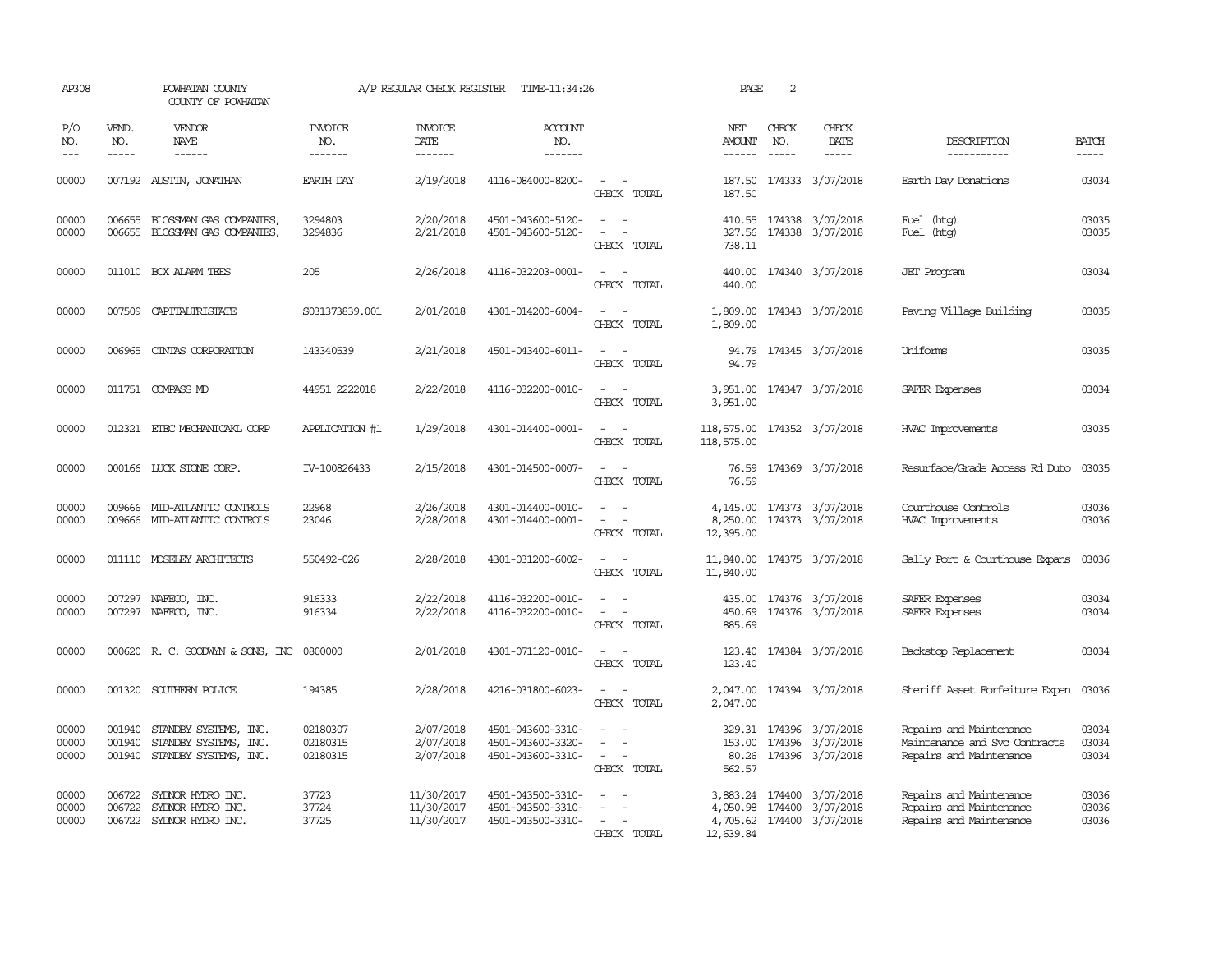| AP308               |                             | POWHATAN COUNTY<br>COUNTY OF POWHATAN |                                  | A/P REGULAR CHECK REGISTER         | TIME-11:34:26                          |                                         |                                       | 3<br>PAGE                     |                           |                                           |                             |
|---------------------|-----------------------------|---------------------------------------|----------------------------------|------------------------------------|----------------------------------------|-----------------------------------------|---------------------------------------|-------------------------------|---------------------------|-------------------------------------------|-----------------------------|
| P/O<br>NO.<br>$---$ | VEND.<br>NO.<br>$- - - - -$ | VENDOR<br>NAME<br>$- - - - - -$       | <b>INVOICE</b><br>NO.<br>------- | <b>INVOICE</b><br>DATE<br>-------- | ACCOUNT<br>NO.<br>-------              |                                         | NET<br><b>AMOUNT</b><br>$- - - - - -$ | CHECK<br>NO.<br>$\frac{1}{2}$ | CHECK<br>DATE<br>-----    | DESCRIPTION<br>-----------                | <b>BATCH</b><br>$- - - - -$ |
| 00000               | 007843                      | TENCARVA MACHINERY CO.                | 689033                           | 2/22/2018                          | 4501-043600-3310-                      | $\equiv$<br>CHECK TOTAL                 | 404.59                                |                               | 174402 3/07/2018          | Repairs and Maintenance                   | 03036                       |
|                     |                             |                                       |                                  |                                    |                                        |                                         | 404.59                                |                               |                           |                                           |                             |
| 00000               |                             | 007755 WITMER PUBLIC SAFETY           | 1830183                          | 2/22/2018                          | 4116-032200-0010-                      | $\sim$<br>$\overline{\phantom{a}}$      |                                       |                               | 1,502.75 174408 3/07/2018 | SAFER Expenses                            | 03034                       |
| 00000               | 007755                      | WITMER PUBLIC SAFETY                  | 1831669                          | 2/22/2018                          | 4116-032200-0010-                      | CHECK TOTAL                             | 170.00<br>1,672.75                    | 174408                        | 3/07/2018                 | SAFER Expenses                            | 03034                       |
| 00000               | 009183                      | AIR, WATER & SOIL LABORA-             | V18001386                        | 3/01/2018                          | 4501-043600-3142-                      |                                         | 40.00                                 |                               | 174413 3/16/2018          | Professional Services - Sewer             | 03037                       |
| 00000               | 009183                      | AIR, WATER & SOIL LABORA-             | V18001387                        | 3/01/2018                          | 4501-043600-3142-                      |                                         | 40.00                                 | 174413                        | 3/16/2018                 | Professional Services - Sewer             | 03037                       |
| 00000               | 009183                      | AIR, WATER & SOIL LABORA-             | V18001495                        | 3/06/2018                          | 4501-043600-3142-                      |                                         | 133.60                                |                               | 174413 3/16/2018          | Professional Services - Sewer             | 03037                       |
| 00000               |                             | 009183 AIR, WATER & SOIL LABORA-      | V18001581                        | 3/08/2018                          | 4501-043500-3140-                      | $\overline{\phantom{a}}$<br>CHECK TOTAL | 40.00<br>253.60                       |                               | 174413 3/16/2018          | Professional Services - Water             | 03037                       |
| 00000               |                             | 011931 ALTAIRIS TECHNOLOGY            | 10-POW                           | 3/08/2018                          | 4301-031200-6001-                      |                                         | 5,459.50                              |                               | 174414 3/16/2018          | Public Safety Radio System                | 03037                       |
|                     |                             |                                       |                                  |                                    |                                        | CHECK TOTAL                             | 5,459.50                              |                               |                           |                                           |                             |
| 00000               |                             | 011881 ANDERSON CONSTRUCTION, INC 8   |                                  | 1/31/2018                          | 4502-044000-0002-                      |                                         | 41,714.50                             |                               | 174415 3/16/2018          | Dutoy Creek WMTP Upqrades                 | 03037                       |
|                     |                             |                                       |                                  |                                    |                                        | CHECK TOTAL                             | 41,714.50                             |                               |                           |                                           |                             |
| 00000               |                             | 008412 BAIRD PETROLEUM                | 40597                            | 3/06/2018                          | 4301-042000-8301-                      |                                         | 2,475.00                              |                               | 174416 3/16/2018          | Joint Maintenance Garage                  | 03037                       |
|                     |                             |                                       |                                  |                                    |                                        | CHECK TOTAL                             | 2,475.00                              |                               |                           |                                           |                             |
| 00000               | 008668                      | BANK OF AMERICA                       | 03/01/2018                       | 3/01/2018                          | 4116-032200-0010-                      |                                         | 344.00                                |                               | 174418 3/16/2018          | SAFER Expenses                            | 03040                       |
| 00000               | 008668                      | BANK OF AMERICA                       | 03/01/2018                       | 3/01/2018                          | 4116-032200-0010-                      |                                         | 344.00                                | 174418                        | 3/16/2018                 | SAFER Expenses                            | 03040                       |
| 00000               | 008668                      | BANK OF AMERICA                       | 03/01/2018                       | 3/01/2018                          | 4116-032200-0010-                      | $\equiv$                                | 335.00                                | 174418                        | 3/16/2018                 | SAFER Expenses                            | 03040                       |
| 00000               | 008668                      | BANK OF AMERICA                       | 03/01/2018                       | 3/01/2018                          | 4116-032200-0010-                      |                                         | 335.00                                | 174418                        | 3/16/2018                 | SAFER Expenses                            | 03040                       |
| 00000               | 008668                      | BANK OF AMERICA                       | 03/01/2018                       | 3/01/2018                          | 4116-032200-0010-                      |                                         | 335.00                                | 174418                        | 3/16/2018                 | SAFER Expenses                            | 03040                       |
| 00000               | 008668                      | BANK OF AMERICA                       | 03/01/2018                       | 3/01/2018                          | 4116-032200-0010-                      | $\equiv$                                | 335.00                                | 174418                        | 3/16/2018                 | SAFER Expenses                            | 03040                       |
| 00000               | 008668                      | BANK OF AMERICA                       | 03/01/2018                       | 3/01/2018                          | 4116-032200-0010-                      |                                         | 335.00                                | 174418                        | 3/16/2018                 | SAFER Expenses                            | 03040                       |
| 00000               | 008668                      | BANK OF AMERICA                       | 03/01/2018                       | 3/01/2018                          | 4116-032200-0010-                      |                                         | 335.00                                | 174418                        | 3/16/2018                 | SAFER Expenses                            | 03040                       |
| 00000               | 008668                      | BANK OF AMERICA                       | 03/01/2018                       | 3/01/2018                          | 4116-032200-0010-                      | $\overline{\phantom{a}}$<br>$\equiv$    | 335.00                                | 174418                        | 3/16/2018                 | SAFER Expenses                            | 03040                       |
| 00000               | 008668                      | BANK OF AMERICA                       | 03/01/2018                       | 3/01/2018                          | 4116-035500-0017-                      | $\equiv$                                | 105.25                                | 174418                        | 3/16/2018                 | EOC Backup Amateur Radio Comm             | 03040                       |
| 00000<br>00000      | 008668<br>008668            | BANK OF AMERICA<br>BANK OF AMERICA    | 03/01/2018<br>03/01/2018         | 3/01/2018<br>3/01/2018             | 4116-035500-0017-<br>4120-032301-5815- |                                         | 119.00<br>203.13                      | 174418<br>174418              | 3/16/2018<br>3/16/2018    | EOC Backup Amateur Radio Comm<br>Training | 03040<br>03040              |
| 00000               | 008668                      | BANK OF AMERICA                       | 03/01/2018                       | 3/01/2018                          | 4501-043400-5130-                      | $\overline{\phantom{a}}$                | 13.92                                 | 174418                        | 3/16/2018                 | Water                                     | 03040                       |
| 00000               | 008668                      | BANK OF AMERICA                       | 03/01/2018                       | 3/01/2018                          | 4501-043600-3310-                      |                                         | 181.76                                | 174418                        | 3/16/2018                 | Repairs and Maintenance                   | 03040                       |
| 00000               | 008668                      | BANK OF AMERICA                       | 03/01/2018                       | 3/01/2018                          | 4501-043600-6015-                      |                                         | 108.74                                | 174418                        | 3/16/2018                 | Lab Supplies                              | 03040                       |
| 00000               | 008668                      | BANK OF AMERICA                       | 03/01/2018                       | 3/01/2018                          | 4501-043600-3310-                      |                                         | 30.96                                 | 174418                        | 3/16/2018                 | Repairs and Maintenance                   | 03040                       |
| 00000               | 008668                      | BANK OF AMERICA                       | 03/01/2018                       | 3/01/2018                          | 4501-043600-3310-                      |                                         | 61.07                                 | 174418                        | 3/16/2018                 | Repairs and Maintenance                   | 03040                       |
| 00000               | 008668                      | BANK OF AMERICA                       | 03/01/2018                       | 3/01/2018                          | 4501-043400-5810-                      |                                         | 50.00                                 | 174418                        | 3/16/2018                 | Dues/Association Membership               | 03040                       |
| 00000               | 008668                      | BANK OF AMERICA                       | 03/01/2018                       | 3/01/2018                          | 4501-043400-5810-                      |                                         | 50.00                                 | 174418                        | 3/16/2018                 | Dues/Association Membership               | 03040                       |
| 00000               | 008668                      | BANK OF AMERICA                       | 03/01/2018                       | 3/01/2018                          | 4501-043400-5540-                      | $\equiv$                                | 37.50                                 | 174418                        | 3/16/2018                 | Conferences & Training                    | 03040                       |
| 00000               | 008668                      | BANK OF AMERICA                       | 03/01/2018                       | 3/01/2018                          | 4501-043400-5540-                      |                                         | 37.50                                 | 174418                        | 3/16/2018                 | Conferences & Training                    | 03040                       |
| 00000               | 008668                      | BANK OF AMERICA                       | 03/01/2018                       | 3/01/2018                          | 4501-043400-5210-                      |                                         | 28.94                                 | 174418                        | 3/16/2018                 | Postage                                   | 03040                       |
| 00000               | 008668                      | BANK OF AMERICA                       | 03/01/2018                       | 3/01/2018                          | 4501-043600-3310-                      | $\overline{\phantom{a}}$                |                                       | 551.76 174418                 | 3/16/2018                 | Repairs and Maintenance                   | 03040                       |
| 00000               | 008668                      | BANK OF AMERICA                       | 03/01/2018                       | 3/01/2018                          | 4501-043400-6008-                      |                                         | 63.19                                 | 174418                        | 3/16/2018                 | Gas/Grease/Oil/Vehicle Repairs            | 03040                       |
| 00000               | 008668                      | BANK OF AMERICA                       | 03/01/2018                       | 3/01/2018                          | 4501-043400-6008-                      |                                         | 44.07                                 | 174418                        | 3/16/2018                 | Gas/Grease/Oil/Vehicle Repairs            | 03040                       |
| 00000               | 008668                      | BANK OF AMERICA                       | 03/01/2018                       | 3/01/2018                          | 4501-043400-6008-                      |                                         | 63.82                                 | 174418                        | 3/16/2018                 | Gas/Grease/Oil/Vehicle Repairs            | 03040                       |
| 00000               | 008668                      | BANK OF AMERICA                       | 03/01/2018                       | 3/01/2018                          | 4501-043400-6008-                      |                                         | 41.96                                 | 174418                        | 3/16/2018                 | Gas/Grease/Oil/Vehicle Repairs            | 03040                       |
| 00000               |                             | 008668 BANK OF AMERICA                | 03/01/2018                       | 3/01/2018                          | 4501-043400-6008-                      | $\sim$                                  |                                       |                               | 59.61 174418 3/16/2018    | Gas/Grease/Oil/Vehicle Repairs            | 03040                       |
|                     |                             |                                       |                                  |                                    |                                        | CHECK TOTAL                             | 4,885.18                              |                               |                           |                                           |                             |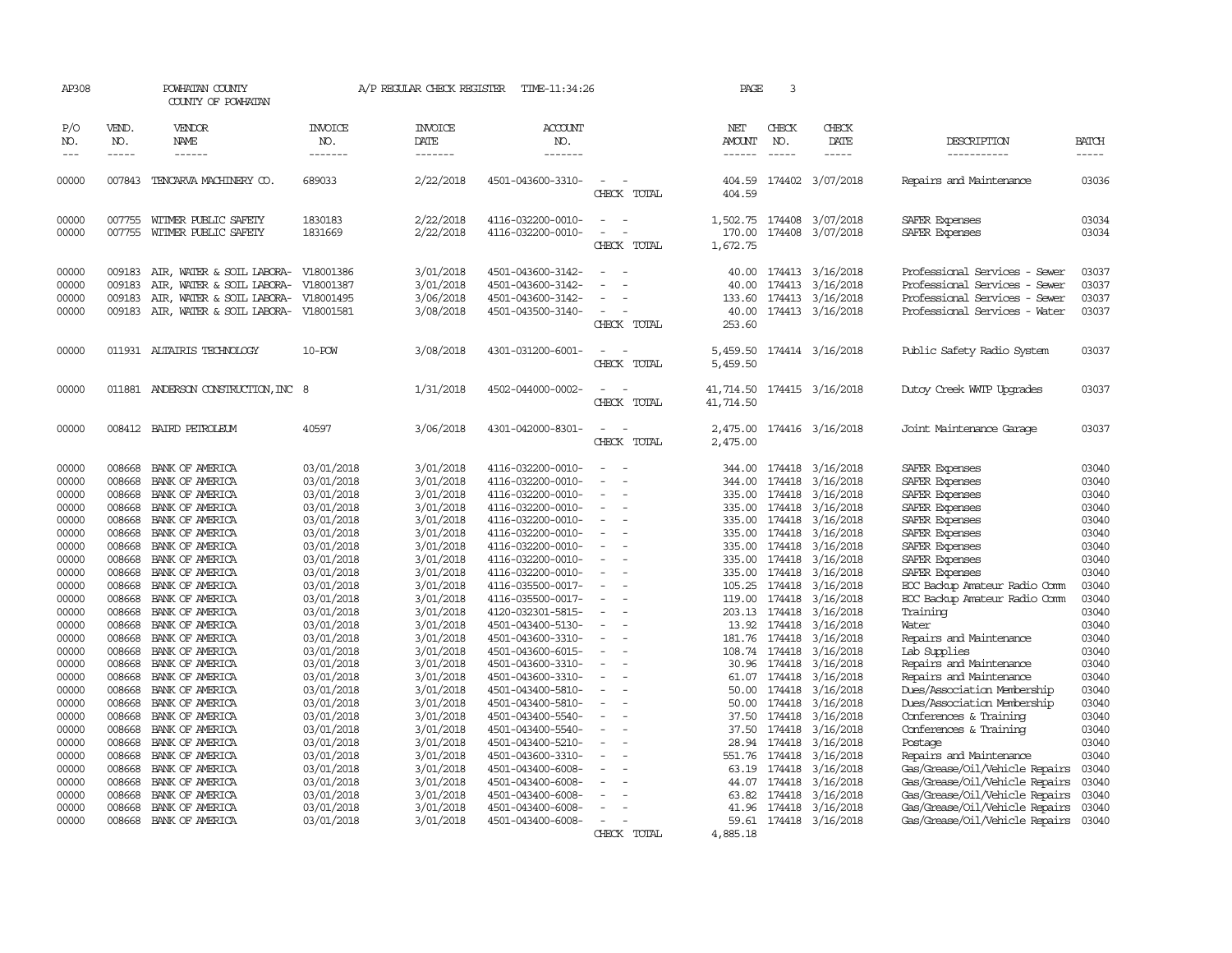| AP308                       |                             | POWHATAN COUNTY<br>COUNTY OF POWHATAN |                           | A/P REGULAR CHECK REGISTER | TIME-11:34:26                            |                                             | PAGE                           | $\overline{4}$                |                              |                                      |                             |
|-----------------------------|-----------------------------|---------------------------------------|---------------------------|----------------------------|------------------------------------------|---------------------------------------------|--------------------------------|-------------------------------|------------------------------|--------------------------------------|-----------------------------|
| P/O<br>NO.<br>$\frac{1}{2}$ | VEND.<br>NO.<br>$- - - - -$ | VENDOR<br>NAME<br>$- - - - - -$       | INVOICE<br>NO.<br>------- | <b>INVOICE</b><br>DATE     | <b>ACCOUNT</b><br>NO.<br>$- - - - - - -$ |                                             | NET<br>AMOUNT<br>$- - - - - -$ | CHECK<br>NO.<br>$\frac{1}{2}$ | CHECK<br>DATE<br>$- - - - -$ | DESCRIPTION<br>-----------           | <b>BATCH</b><br>$- - - - -$ |
| 00000                       | 006655                      | BLOSSMAN GAS COMPANIES.               | 3344764                   | $-----$<br>2/27/2018       | 4501-043600-5120-                        | $\sim$                                      |                                |                               | 300.50 174421 3/16/2018      | Fuel (htg)                           | 03037                       |
| 00000                       | 006655                      | BLOSSMAN GAS COMPANIES,               | 3344808                   | 2/28/2018                  | 4501-043600-5120-                        | $\sim$                                      |                                | 166.74 174421                 | 3/16/2018                    | Fuel (htg)                           | 03037                       |
| 00000                       | 006655                      | BLOSSMAN GAS COMPANIES,               | 3442842                   | 3/06/2018                  | 4501-043600-5120-                        | $\overline{\phantom{a}}$                    |                                | 493.47 174421                 | 3/16/2018                    | Fuel (htg)                           | 03037                       |
| 00000                       |                             | 006655 BLOSSMAN GAS COMPANIES,        | 3442872                   | 3/07/2018                  | 4501-043600-5120-                        | $\omega_{\rm{max}}$ and $\omega_{\rm{max}}$ |                                |                               | 580.16 174421 3/16/2018      | Fuel (htg)                           | 03037                       |
|                             |                             |                                       |                           |                            |                                          | CHECK TOTAL                                 | 1,540.87                       |                               |                              |                                      |                             |
| 00000                       |                             | 009876 BSN SPORTS, LLC                | 901642960                 | 2/20/2018                  | 4301-071120-0017-                        | $\sim$ 100 $\sim$ 100 $\sim$<br>CHECK TOTAL | 3,511.20                       |                               | 3,511.20 174423 3/16/2018    | Batting Cages                        | 03037                       |
| 00000                       | 011439                      | <b>BUSINESS CARD</b>                  | 02/27/2018                | 2/27/2018                  | 4116-031201-5540-                        |                                             |                                |                               | 334.94 174424 3/16/2018      | Triad Expenses                       | 03042                       |
| 00000                       |                             | 011439 BUSINESS CARD                  | 02/27/2018                | 2/27/2018                  | 4116-031201-5540-                        | $\sim$ 100 $\sim$                           |                                |                               | 200.20 174424 3/16/2018      | Triad Expenses                       | 03042                       |
|                             |                             |                                       |                           |                            |                                          | CHECK TOTAL                                 | 535.14                         |                               |                              |                                      |                             |
| 00000                       |                             | 011610 BUSINESS CARD                  | 02/28/2018                | 2/28/2018                  | 4116-031201-5540-                        | $\sim$ $ \sim$                              |                                |                               | .00 174425 3/16/2018         | Triad Expenses                       | 03043                       |
| 00000                       |                             | 011610 BUSINESS CARD                  | 02/28/2018                | 2/28/2018                  | 4116-031201-5540-                        | $\sim$ $ -$                                 |                                |                               | 299.98 174425 3/16/2018      | Triad Expenses                       | 03043                       |
|                             |                             |                                       |                           |                            |                                          | CHECK TOTAL                                 | 299.98                         |                               |                              |                                      |                             |
| 00000                       |                             | 012341 CAPITAL AUTO GROUP, INC.       | H213671                   | 2/19/2018                  | 4301-012500-8301-                        | $\sim$                                      | 24,865.00 174426               |                               | 3/16/2018                    | Sheriff's Vehicles                   | 03041                       |
| 00000                       |                             | 012341 CAPITAL AUTO GROUP, INC.       | H213672                   | 2/19/2018                  | 4301-012500-8301-                        | $\sim$                                      | 24,865.00 174426 3/16/2018     |                               |                              | Sheriff's Vehicles                   | 03041                       |
| 00000                       | 012341                      | CAPITAL AUTO GROUP, INC.              | H213673                   | 2/19/2018                  | 4301-012500-8301-                        | $\sim$<br>$\sim$                            | 24,865.00 174426 3/16/2018     |                               |                              | Sheriff's Vehicles                   | 03041                       |
| 00000                       |                             | 012341 CAPITAL AUTO GROUP, INC.       | H213674                   | 2/19/2018                  | 4301-012500-8301-                        | $\alpha = 1$ , $\alpha = 1$                 | 24,865.00 174426 3/16/2018     |                               |                              | Sheriff's Vehicles                   | 03041                       |
|                             |                             |                                       |                           |                            |                                          | CHECK TOTAL                                 | 99,460.00                      |                               |                              |                                      |                             |
| 00000                       | 000540                      | CENTRAL VIRGINIA WASTE                | 23031 12/31/17            | 12/31/2017                 | 4501-043400-3185-                        | $\sim$<br>$\sim$                            |                                |                               | 48.93 174428 3/16/2018       | Trash Removal                        | 03037                       |
| 00000                       |                             | 000540 CENTRAL VIRGINIA WASTE         | 23031 11/30/18            | 2/13/2018                  | 4501-043400-3185-                        | $\omega_{\rm{max}}$                         |                                |                               | 48.93 174428 3/16/2018       | Trash Removal                        | 03037                       |
|                             |                             |                                       |                           |                            |                                          | CHECK TOTAL                                 | 97.86                          |                               |                              |                                      |                             |
| 00000                       |                             | 006965 CINTAS CORPORATION             | 143344422                 | 2/28/2018                  | 4501-043400-6011-                        | $\omega_{\rm{max}}$ and $\omega_{\rm{max}}$ |                                |                               | 98.29 174430 3/16/2018       | Uniforms                             | 03037                       |
|                             |                             |                                       |                           |                            |                                          | CHECK TOTAL                                 | 98.29                          |                               |                              |                                      |                             |
| 00000                       |                             | 011751 COMPASS MD                     | ACCT#44951 3/18           | 3/05/2018                  | 4116-032200-0010-                        | $\sim 100$ km s $^{-1}$                     |                                |                               | 658.00 174433 3/16/2018      | SAFER Expenses                       | 03037                       |
|                             |                             |                                       |                           |                            |                                          | CHECK TOTAL                                 | 658.00                         |                               |                              |                                      |                             |
| 00000                       |                             | 011728 DANIEL & COMPANY, INC.         | APPLICATION # 5           | 2/28/2018                  | 301-000200-0008-                         |                                             |                                |                               | 7,223.00-174436 3/16/2018    | Retainages Payable                   | 03037                       |
| 00000                       |                             | 011728 DANIEL & COMPANY, INC.         | APPLICATION # 5           | 2/28/2018                  | 4301-031200-6002-                        |                                             | 144, 455.00 174436 3/16/2018   |                               |                              | Sally Port & Courthouse Expans       | 03037                       |
|                             |                             |                                       |                           |                            |                                          | CHECK TOTAL                                 | 137,232.00                     |                               |                              |                                      |                             |
| 00000                       |                             | 000076 DELL MARKETING L.P.            | 10227291113               | 2/26/2018                  | 4301-012510-8304-                        | $\sim$ $  -$                                |                                |                               | 1,624.49 174437 3/16/2018    | PC Replacement                       | 03037                       |
|                             |                             |                                       |                           |                            |                                          | CHECK TOTAL                                 | 1,624.49                       |                               |                              |                                      |                             |
| 00000                       | 000860                      | DOMINION ENERGY VIRGINIA              | 1875198911 3/18           | 3/05/2018                  | 4501-043500-5110-                        | $\sim$ 100 $\sim$ 100 $\sim$                |                                |                               | 68.54 174440 3/16/2018       | Electricity                          | 03037                       |
|                             |                             |                                       |                           |                            |                                          | CHECK TOTAL                                 | 68.54                          |                               |                              |                                      |                             |
| 00000                       |                             | 007147 DRAPER ADEN ASSOCIATES,        | 2018010640                | 1/31/2018                  | 4501-043500-3140-                        | $\sim$ $ \sim$                              |                                |                               | 925.00 174441 3/16/2018      | Professional Services - Water        | 03037                       |
| 00000                       |                             | 007147 DRAPER ADEN ASSOCIATES,        | 2018010640                | 1/31/2018                  | 4501-043600-3142-                        | $\omega_{\rm{max}}$ and $\omega_{\rm{max}}$ | 925.00                         |                               | 174441 3/16/2018             | Professional Services - Sewer        | 03037                       |
|                             |                             |                                       |                           |                            |                                          | CHECK TOTAL                                 | 1,850.00                       |                               |                              |                                      |                             |
| 00000                       |                             | 010925 DUNBAR MILBY WILLIAMS          | 000000073129              | 2/25/2018                  | 4301-014400-0001-                        | $ -$                                        |                                |                               | 2,800.00 174442 3/16/2018    | <b>HVAC Improvements</b>             | 03037                       |
|                             |                             |                                       |                           |                            |                                          | CHECK TOTAL                                 | 2,800.00                       |                               |                              |                                      |                             |
|                             |                             |                                       |                           |                            |                                          |                                             |                                |                               |                              |                                      |                             |
| 00000                       |                             | 006510 EMERGENCY SERVICES             | 268                       | 3/05/2018                  | 4120-032300-3110-                        | the company<br>CHECK TOTAL                  | 20,072.58                      |                               | 20,072.58 174446 3/16/2018   | Contract Services-Daytime Cove 03037 |                             |
|                             |                             |                                       |                           |                            |                                          |                                             |                                |                               |                              |                                      |                             |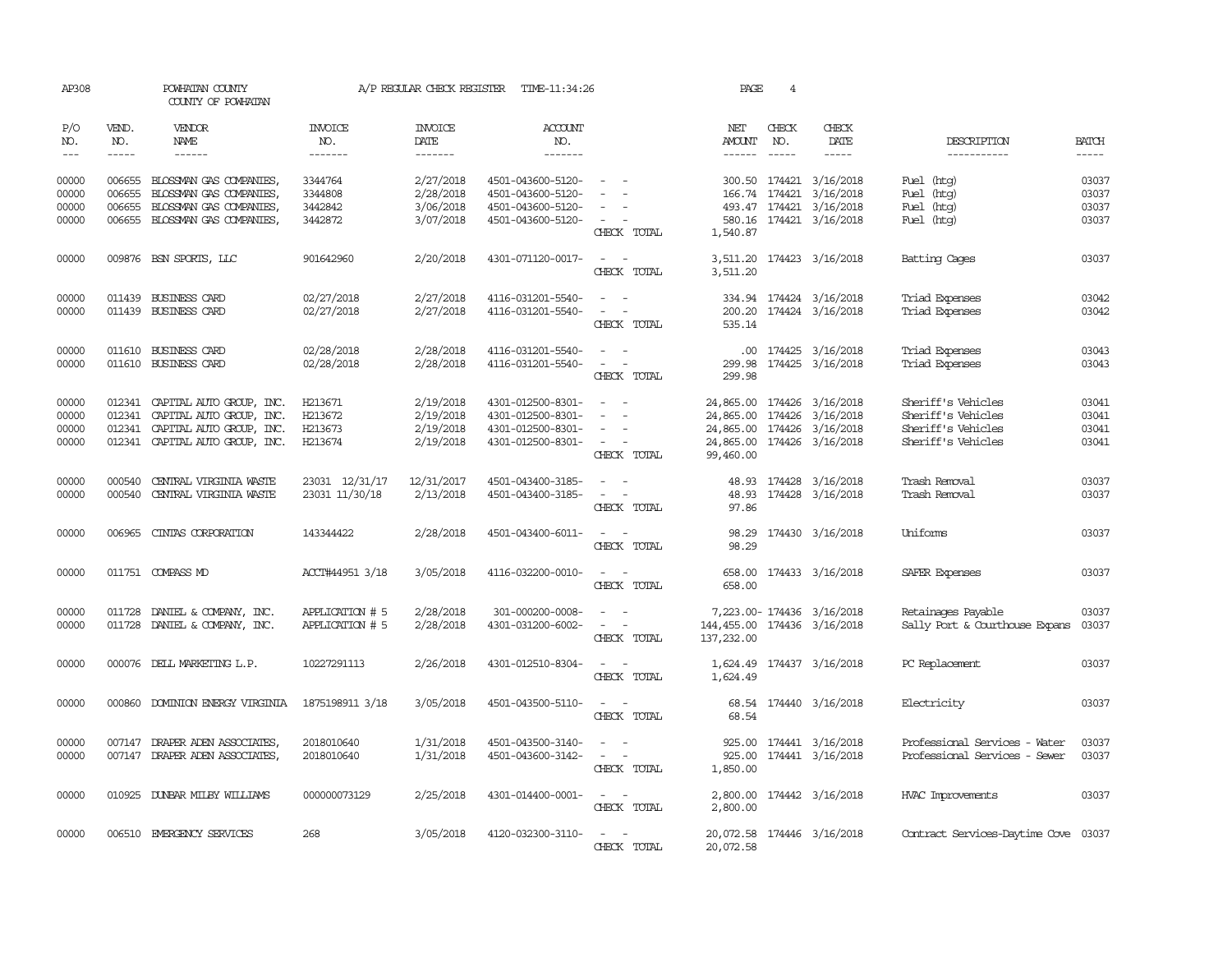| AP308                       |                               | POWHATAN COUNTY<br>COUNTY OF POWHATAN                                           |                                     | A/P REGULAR CHECK REGISTER                | TIME-11:34:26                                               |                                                                                                                             | PAGE                                            | 5                             |                                                          |                                                                        |                         |
|-----------------------------|-------------------------------|---------------------------------------------------------------------------------|-------------------------------------|-------------------------------------------|-------------------------------------------------------------|-----------------------------------------------------------------------------------------------------------------------------|-------------------------------------------------|-------------------------------|----------------------------------------------------------|------------------------------------------------------------------------|-------------------------|
| P/O<br>NO.<br>$\frac{1}{2}$ | VEND.<br>NO.<br>$\frac{1}{2}$ | <b>VENDOR</b><br>NAME<br>$- - - - - -$                                          | <b>INVOICE</b><br>NO.<br>-------    | <b>INVOICE</b><br>DATE<br>$- - - - - - -$ | ACCOUNT<br>NO.<br>-------                                   |                                                                                                                             | NET<br><b>AMOUNT</b>                            | CHECK<br>NO.<br>$\frac{1}{2}$ | CHECK<br>DATE<br>-----                                   | DESCRIPTION<br>-----------                                             | <b>BATCH</b><br>-----   |
| 00000                       |                               | 009639 EMS MANAGEMENT &                                                         | 032654                              | 2/28/2018                                 | 4120-032300-5845-                                           | $\sim$ $ -$<br>CHECK TOTAL                                                                                                  | 2,436.19                                        |                               | 2,436.19 174447 3/16/2018                                | EMS Transport Third Party Bill 03037                                   |                         |
| 00000<br>00000              | 006666<br>006666              | FINE CREEK FIRE DEPT<br>FINE CREEK FIRE DEPT                                    | 2018 FIRE CONF<br>2018CONFMUELLER   | 12/31/2017<br>2/10/2018                   | 4120-032200-8215-<br>4120-032200-8215-                      | $\sim$<br>$\overline{\phantom{a}}$<br>$\equiv$<br>$\overline{\phantom{a}}$<br>CHECK TOTAL                                   | 825.00<br>300.00<br>1,125.00                    |                               | 174449 3/16/2018<br>174449 3/16/2018                     | State Dept of Fire Programs Fu 03037<br>State Dept of Fire Programs Fu | 03037                   |
| 00000<br>00000<br>00000     | 006912                        | HURRICANE FENCE CO.<br>006912 HURRICANE FENCE CO.<br>006912 HURRICANE FENCE CO. | 1822642-1<br>1822642-1<br>1822642-1 | 2/26/2018<br>2/26/2018<br>2/26/2018       | 4301-071120-0008-<br>4301-071120-0010-<br>4301-071120-0016- | $\equiv$<br>$\sim$ $ \sim$<br>CHECK TOTAL                                                                                   | 13,278.90<br>15,254.00<br>8,005.10<br>36,538.00 |                               | 174455 3/16/2018<br>174455 3/16/2018<br>174455 3/16/2018 | Temporary Fencing<br>Backstop Replacement<br>Laser Grading             | 03038<br>03038<br>03038 |
| 00000                       | 009245                        | <b>INNOVATIVE BIO</b>                                                           | 030218                              | 3/06/2018                                 | 4501-043600-3320-                                           | $\overline{\phantom{a}}$<br>$\sim$<br>CHECK TOTAL                                                                           | 2,850.00<br>2,850.00                            |                               | 174456 3/16/2018                                         | Maintenance and Svc Contracts                                          | 03038                   |
| 00000<br>00000              | 011701                        | KENBRIDGE CONSTRUCTION<br>011701 KENBRIDGE CONSTRUCTION                         | APPLICATION #15<br>APPLICATION #15  | 2/28/2018<br>2/28/2018                    | 301-000200-0008-<br>4301-062100-8302-                       | $\equiv$<br>$\sim$<br>$\overline{\phantom{a}}$<br>CHECK TOTAL                                                               | 1,708,653.27 174459 3/16/2018<br>1,623,220.61   |                               | 85,432.66-174459 3/16/2018                               | Retainages Payable<br>RJHS Replacement/Renovation De                   | 03038<br>03038          |
| 00000                       |                               | 006672 MACON FIRE DEPARIMENT                                                    | FEB'18 CONVENT.                     | 3/07/2018                                 | 4120-032200-8215-                                           | $\sim$<br>CHECK TOTAL                                                                                                       | 970.00<br>970.00                                |                               | 174463 3/16/2018                                         | State Dept of Fire Programs Fu 03038                                   |                         |
| 00000                       |                               | 010924 MITCHELL PEST                                                            | 109355                              | 2/28/2018                                 | 4501-043600-3142-                                           | $\frac{1}{2} \left( \frac{1}{2} \right) \left( \frac{1}{2} \right) = \frac{1}{2} \left( \frac{1}{2} \right)$<br>CHECK TOTAL | 95.00                                           |                               | 95.00 174465 3/16/2018                                   | Professional Services - Sewer                                          | 03038                   |
| 00000<br>00000              |                               | 011110 MOSELEY ARCHITECTS<br>011110 MOSELEY ARCHITECTS                          | 550394-029<br>550394-029            | 2/28/2018<br>2/28/2018                    | 4301-046000-8301-<br>4301-062100-8302-                      | $\sim$<br>$\equiv$<br>$\overline{\phantom{0}}$<br>CHECK TOTAL                                                               | 6,500.19<br>25,818.00<br>32, 318.19             |                               | 174467 3/16/2018<br>174467 3/16/2018                     | Water Tower - Village Area<br>RJHS Replacement/Renovation De           | 03038<br>03038          |
| 00000                       |                               | 011987 NEWCOMBS RENOVATIONS LLC                                                 | 1333                                | 1/25/2018                                 | 4301-014500-0028-                                           | CHECK TOTAL                                                                                                                 | 1,100.00                                        |                               | 1,100.00 174468 3/16/2018                                | CO #1 Marquee                                                          | 03041                   |
| 00000<br>00000              | 009047                        | RED WING SHOES<br>009047 RED WING SHOES                                         | 484134157<br>484134157              | 3/01/2018<br>3/01/2018                    | 4501-043400-6100-<br>4501-043400-6100-                      | $\omega_{\rm{max}}$ and $\omega_{\rm{max}}$<br>CHECK TOTAL                                                                  | 293.23                                          |                               | 148.74 174477 3/16/2018<br>144.49 174477 3/16/2018       | Personal Protective Equipment<br>Personal Protective Equipment         | 03039<br>03039          |
| 00000                       |                               | 012283 SMARTSITES                                                               | 0002136                             | 3/01/2018                                 | 4116-032200-0010-                                           | $\sim$ $ \sim$<br>CHECK TOTAL                                                                                               | 1,250.00<br>1,250.00                            |                               | 174480 3/16/2018                                         | SAFER Expenses                                                         | 03039                   |
| 00000<br>00000              | 011988                        | SUMMIT MEDIA LLC<br>011988 SUMIT MEDIA LLC                                      | 848-8515<br>889-3226                | 2/28/2018<br>2/28/2018                    | 4116-032200-0010-<br>4116-032200-0010-                      | $\overline{\phantom{a}}$<br>$\overline{\phantom{a}}$<br>CHECK TOTAL                                                         | 1,650.00<br>99.00<br>1,749.00                   |                               | 174484 3/16/2018<br>174484 3/16/2018                     | SAFER Expenses<br>SAFER Expenses                                       | 03039<br>03039          |
| 00000                       | 006679                        | TREASURER, CHESTERFIELD                                                         | 2015393 3/18                        | 3/06/2018                                 | 4501-043500-5112-                                           | CHECK TOTAL                                                                                                                 | 33,063.62<br>33,063.62                          |                               | 174488 3/16/2018                                         | Chesterfield Bi-monthly Fees                                           | 03037                   |
| 00000                       |                               | 006837 USA BLUE BOOK                                                            | 484643                              | 2/05/2018                                 | 4501-043600-3310-                                           | $\sim$ $-$<br>CHECK TOTAL                                                                                                   | 71.69                                           |                               | 71.69 174489 3/16/2018                                   | Repairs and Maintenance                                                | 03039                   |
| 00000<br>00000              | 008126                        | VERIZON<br>008126 VERIZON                                                       | 9802678557<br>9802678557            | 3/01/2018<br>3/01/2018                    | 4501-043400-5250-<br>4501-043400-5270-                      | $\equiv$<br>$\sim$<br>CHECK TOTAL                                                                                           | 160.39<br>460.72                                |                               | 174490 3/16/2018<br>300.33 174490 3/16/2018              | Cell Phones<br>Network Service Connection                              | 03039<br>03039          |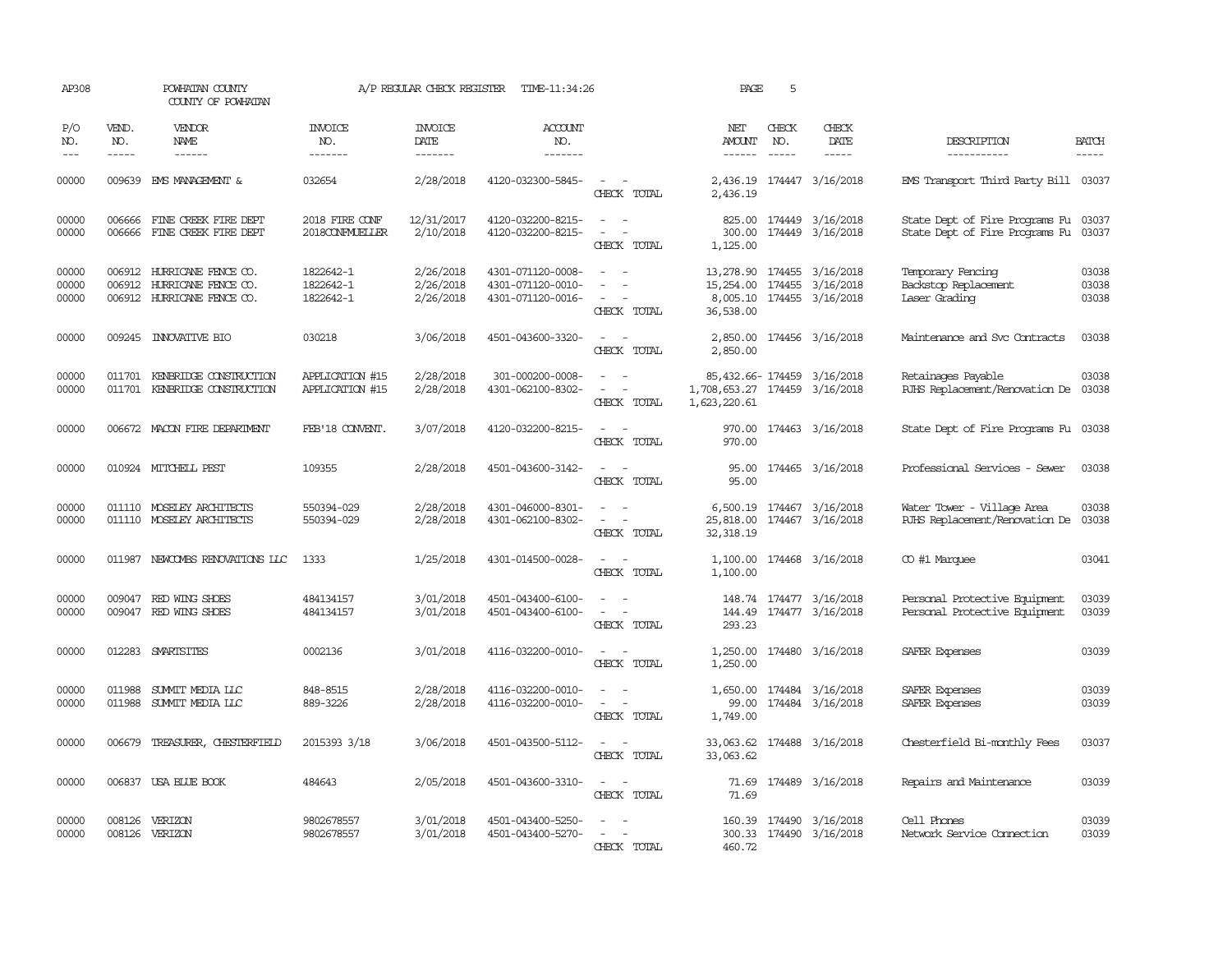| AP308          |               | POWHATAN COUNTY<br>COUNTY OF POWHATAN                                         |                       | A/P REGULAR CHECK REGISTER | TIME-11:34:26                          |                                                                                                                             | PAGE                         | 6             |                                                          |                                                                              |                |
|----------------|---------------|-------------------------------------------------------------------------------|-----------------------|----------------------------|----------------------------------------|-----------------------------------------------------------------------------------------------------------------------------|------------------------------|---------------|----------------------------------------------------------|------------------------------------------------------------------------------|----------------|
| P/O<br>NO.     | VEND.<br>NO.  | <b>VENDOR</b><br>NAME                                                         | <b>INVOICE</b><br>NO. | <b>INVOICE</b><br>DATE     | <b>ACCOUNT</b><br>NO.                  |                                                                                                                             | NET<br>AMOUNT                | CHECK<br>NO.  | CHECK<br>DATE                                            | DESCRIPTION                                                                  | <b>BATCH</b>   |
| $---$          | $\frac{1}{2}$ | $- - - - - -$                                                                 | -------               | $- - - - - - -$            | $- - - - - - -$                        |                                                                                                                             | $- - - - - -$                | $\frac{1}{2}$ | $- - - - -$                                              | -----------                                                                  | -----          |
| 00000<br>00000 |               | 007415 VIRGINIA UTILITY<br>007415 VIRGINIA UTILITY                            | 02180348<br>02180348  | 2/28/2018<br>2/28/2018     | 4501-043500-3140-<br>4501-043600-3142- | $\sim$ $ -$<br>$\sim$ $ -$<br>CHECK TOTAL                                                                                   | 42.00<br>84.00               |               | 42.00 174493 3/16/2018<br>174493 3/16/2018               | Professional Services - Water<br>Professional Services - Sewer               | 03039<br>03039 |
|                |               |                                                                               |                       |                            |                                        |                                                                                                                             |                              |               |                                                          |                                                                              |                |
| 00000          |               | 011181 WELLS FARGO FINANCIAL                                                  | 5004622717            | 2/22/2018                  | 4501-043400-3320-                      | $\frac{1}{2} \left( \frac{1}{2} \right) \left( \frac{1}{2} \right) = \frac{1}{2} \left( \frac{1}{2} \right)$<br>CHECK TOTAL | 234.54<br>234.54             |               | 174495 3/16/2018                                         | Maintenance and Service Contra                                               | 03039          |
| 00000          | 009183        | AIR, WATER & SOIL LABORA- V18001618                                           |                       | 3/09/2018                  | 4501-043600-3142-                      |                                                                                                                             |                              |               | 40.00 174502 3/22/2018                                   | Professional Services - Sewer                                                | 03044          |
| 00000          | 009183        | AIR, WATER & SOIL LABORA- V18001619                                           |                       | 3/09/2018                  | 4501-043600-3142-                      |                                                                                                                             |                              |               | 40.00 174502 3/22/2018                                   | Professional Services - Sewer                                                | 03044          |
| 00000          | 009183        | AIR, WATER & SOIL LABORA- V18001673                                           |                       | 3/13/2018                  | 4501-043600-3142-                      |                                                                                                                             |                              |               | 265.20 174502 3/22/2018                                  | Professional Services - Sewer                                                | 03044          |
| 00000          | 009183        | AIR, WATER & SOIL LABORA- V18001674                                           |                       | 3/13/2018                  | 4501-043600-3142-                      | $\sim$                                                                                                                      |                              |               | 362.40 174502 3/22/2018                                  | Professional Services - Sewer                                                | 03044          |
| 00000          |               | 009183 AIR, WATER & SOIL LABORA- V18001752                                    |                       | 3/15/2018                  | 4501-043600-3142-                      | $\overline{\phantom{a}}$                                                                                                    |                              |               | 40.00 174502 3/22/2018                                   | Professional Services - Sewer                                                | 03044          |
| 00000          | 009183        | AIR, WATER & SOIL LABORA- V18001753                                           |                       | 3/15/2018                  | 4501-043600-3142-                      |                                                                                                                             |                              |               | 40.00 174502 3/22/2018                                   | Professional Services - Sewer                                                | 03044          |
| 00000          |               | 009183 AIR, WATER & SOIL LABORA- V18001756                                    |                       | 3/15/2018                  | 4501-043500-3140-                      | $\sim$                                                                                                                      |                              |               | 40.00 174502 3/22/2018                                   | Professional Services - Water                                                | 03044          |
|                |               |                                                                               |                       |                            |                                        | CHECK TOTAL                                                                                                                 | 827.60                       |               |                                                          |                                                                              |                |
| 00000          |               | 011881 ANDERSON CONSTRUCTION, INC PYMT #7                                     |                       | 3/12/2018                  | 4502-044000-0002-                      | $\sim$ $ \sim$<br>CHECK TOTAL                                                                                               | 6,227.25                     |               | 6,227.25 174504 3/22/2018                                | Dutoy Creek WITP Upgrades                                                    | 03044          |
| 00000          |               | 011661 BUSINESS CARD                                                          | 02/27/2018            | 2/27/2018                  | 4116-031201-5540-                      |                                                                                                                             |                              |               | 258.64 174509 3/22/2018                                  | Triad Expenses                                                               | 03049          |
| 00000          |               | 011661 BUSINESS CARD                                                          | 02/27/2018            | 2/27/2018                  | 4116-031212-6015-                      | $\sim$                                                                                                                      |                              |               | 39.30 174509 3/22/2018                                   | Ancillary Expenses                                                           | 03049          |
| 00000          |               | 011661 BUSINESS CARD                                                          | 02/27/2018            | 2/27/2018                  | 4116-031212-6015-                      | $\sim$ $ -$                                                                                                                 |                              |               | 49.42 174509 3/22/2018                                   | Ancillary Expenses                                                           | 03049          |
|                |               |                                                                               |                       |                            |                                        | CHECK TOTAL                                                                                                                 | 347.36                       |               |                                                          |                                                                              |                |
| 00000          | 006965        | CINTAS CORPORATION                                                            | 143348256             | 3/07/2018                  | 4501-043400-6011-                      | $\overline{\phantom{a}}$                                                                                                    | 94.79                        |               | 174512 3/22/2018                                         | Uniforms                                                                     | 03044          |
| 00000          | 006965        | CINIAS CORPORATION                                                            | 143352114             | 3/14/2018                  | 4501-043400-6011-                      | $\sim$                                                                                                                      | 94.79                        |               | 174512 3/22/2018                                         | Uniforms                                                                     | 03044          |
|                |               |                                                                               |                       |                            |                                        | CHECK TOTAL                                                                                                                 | 189.58                       |               |                                                          |                                                                              |                |
| 00000          |               | 011728 DANIEL & COMPANY, INC.                                                 | APPLICATION #14       | 2/28/2018                  | 301-000200-0008-                       |                                                                                                                             |                              |               | 7,656.00-174518 3/22/2018                                | Retainages Payable                                                           | 03045          |
| 00000          |               | 011728 DANIEL & COMPANY, INC.                                                 | APPLICATION #14       | 2/28/2018                  | 4301-042000-8301-                      |                                                                                                                             |                              |               | 73,393.00 174518 3/22/2018                               | Joint Maintenance Garage                                                     | 03045          |
| 00000          |               | 011728 DANIEL & COMPANY, INC.                                                 | APPLICATION #14       | 2/28/2018                  | 4301-046000-8301-                      | $\sim$ $  -$                                                                                                                |                              |               | 79, 735.00 174518 3/22/2018                              | Water Tower - Village Area                                                   | 03045          |
|                |               |                                                                               |                       |                            |                                        | CHECK TOTAL                                                                                                                 | 145,472.00                   |               |                                                          |                                                                              |                |
| 00000          | 000860        | DOMINION ENERGY VIRGINIA                                                      | 2907028530 3/18       | 3/02/2018                  | 4501-043400-5110-                      | $\frac{1}{2} \left( \frac{1}{2} \right) \left( \frac{1}{2} \right) = \frac{1}{2} \left( \frac{1}{2} \right)$                |                              |               | 50.05 174522 3/22/2018                                   | Electricity                                                                  | 03045          |
| 00000          |               | 000860 DOMINION ENERGY VIRGINIA                                               | 3085476897 3/18       | 3/02/2018                  | 4501-043600-5110-                      | $\sim$ $-$<br>$\overline{\phantom{a}}$                                                                                      |                              |               | 186.91 174522 3/22/2018                                  | Electricity                                                                  | 03045          |
|                |               |                                                                               |                       |                            |                                        | CHECK TOTAL                                                                                                                 | 236.96                       |               |                                                          |                                                                              |                |
| 00000          |               | 000860 DOMINION ENERGY VIRGINIA                                               | 6656300552 3/18       | 3/02/2018                  | 4501-043500-5110-                      | $\sim$                                                                                                                      |                              |               | 402.29 174523 3/22/2018                                  | Electricity                                                                  | 03045          |
| 00000          | 000860        | DOMINION ENERGY VIRGINIA                                                      | 7897055856 3/18       | 3/02/2018                  | 4501-043600-5110-                      | $\sim$                                                                                                                      | 2,931.43                     |               | 174523 3/22/2018                                         | Electricity                                                                  | 03045          |
| 00000          |               | 000860 DOMINION ENERGY VIRGINIA                                               | 9052426195 3/18       | 3/02/2018                  | 4501-043600-5110-                      | $\sim$ $ \sim$                                                                                                              |                              |               | 86.93 174523 3/22/2018                                   | Electricity                                                                  | 03045          |
|                |               |                                                                               |                       |                            |                                        | CHECK TOTAL                                                                                                                 | 3,420.65                     |               |                                                          |                                                                              |                |
| 00000          |               | 011269 ECS MID ATLANTIC, LLC                                                  | 646011                | 3/14/2018                  | 4301-031200-6002-                      |                                                                                                                             |                              |               | 1,855.86 174524 3/22/2018                                | Sally Port & Courthouse Expans                                               | 03045          |
|                |               |                                                                               |                       |                            |                                        | CHECK TOTAL                                                                                                                 | 1,855.86                     |               |                                                          |                                                                              |                |
| 00000          |               | 006666 FINE CREEK FIRE DEPT                                                   | CO 4 CONVENTION       | 3/10/2018                  | 4120-032200-8215-                      | $\overline{\phantom{a}}$<br>CHECK TOTAL                                                                                     | 843.92<br>843.92             |               | 174529 3/22/2018                                         | State Dept of Fire Programs Fu 03046                                         |                |
|                |               |                                                                               |                       |                            |                                        |                                                                                                                             |                              |               |                                                          |                                                                              |                |
| 00000<br>00000 |               | 000338 FIRE PROTECTION EQUIP. CO<br>000338 FIRE PROTECTION EQUIP. CO 00069548 | 00069536              | 2/15/2018<br>2/20/2018     | 4301-032200-0006-<br>4301-032200-0006- | $\sim$                                                                                                                      |                              |               | 27,258.00 174530 3/22/2018<br>75,678.56 174530 3/22/2018 | Self Contained Breathing Appar 03046                                         |                |
| 00000          |               | 000338 FIRE PROTECTION EQUIP. CO 00069549                                     |                       | 2/20/2018                  | 4301-032200-0006-                      | $\sim$                                                                                                                      | 312, 174.06 174530 3/22/2018 |               |                                                          | Self Contained Breathing Appar 03046<br>Self Contained Breathing Appar 03046 |                |
|                |               |                                                                               |                       |                            |                                        |                                                                                                                             |                              |               |                                                          |                                                                              |                |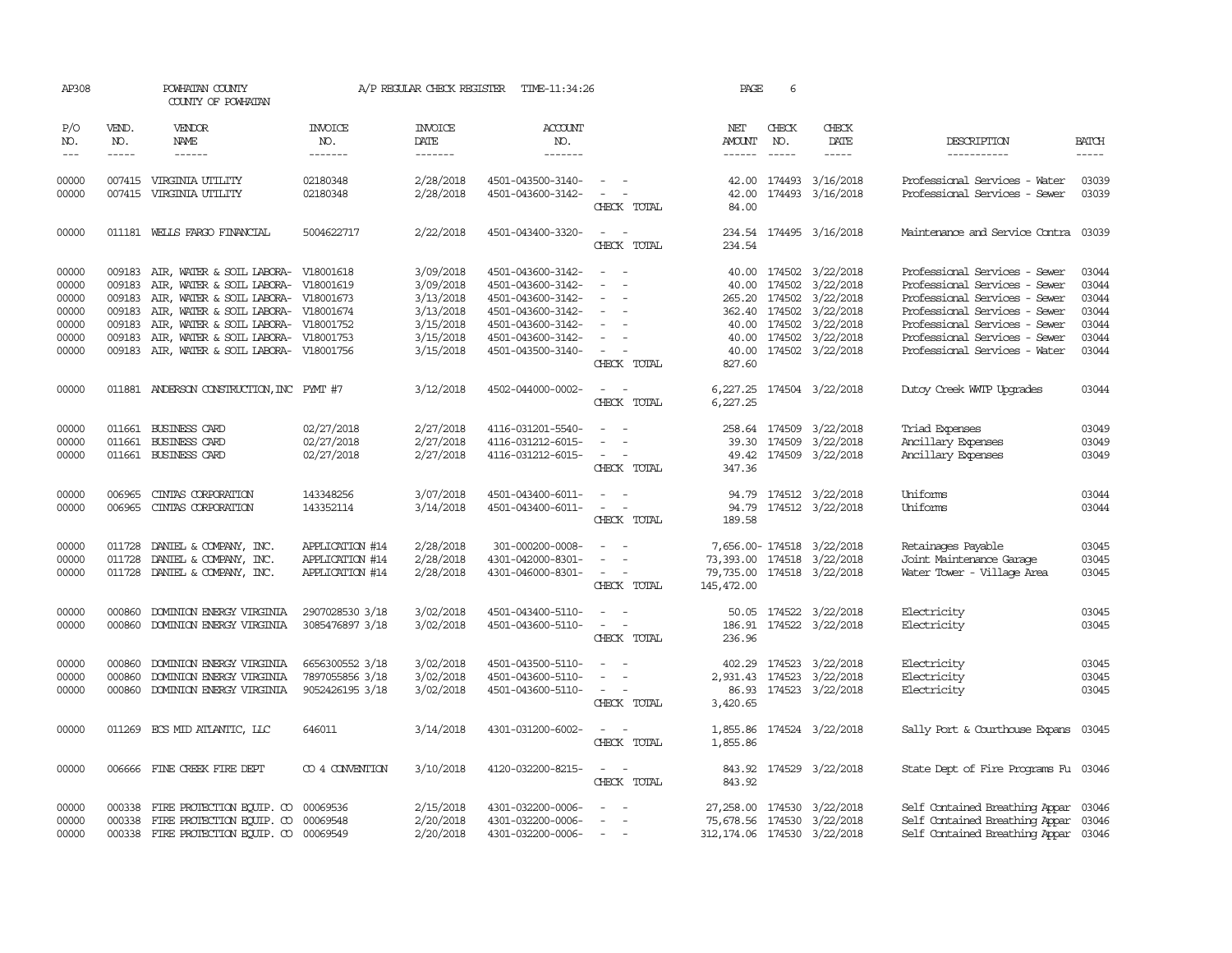| AP308          |              | POWHATAN COUNTY<br>COUNTY OF POWHATAN                                  |                       | A/P REGULAR CHECK REGISTER | TIME-11:34:26                          |                                                            | PAGE                          | 7                                                                                                                                                                                                                                                                                                                                                                                                                                                       |                                                                                                                                                                                                                                                                                                                                                                                                                                                                                     |                                                                        |                |
|----------------|--------------|------------------------------------------------------------------------|-----------------------|----------------------------|----------------------------------------|------------------------------------------------------------|-------------------------------|---------------------------------------------------------------------------------------------------------------------------------------------------------------------------------------------------------------------------------------------------------------------------------------------------------------------------------------------------------------------------------------------------------------------------------------------------------|-------------------------------------------------------------------------------------------------------------------------------------------------------------------------------------------------------------------------------------------------------------------------------------------------------------------------------------------------------------------------------------------------------------------------------------------------------------------------------------|------------------------------------------------------------------------|----------------|
| P/O<br>NO.     | VEND.<br>NO. | <b>VENDOR</b><br>NAME                                                  | <b>INVOICE</b><br>NO. | <b>INVOICE</b><br>DATE     | <b>ACCOUNT</b><br>NO.                  |                                                            | NET<br>AMOUNT                 | CHECK<br>NO.                                                                                                                                                                                                                                                                                                                                                                                                                                            | CHECK<br>DATE                                                                                                                                                                                                                                                                                                                                                                                                                                                                       | DESCRIPTION                                                            | <b>BATCH</b>   |
| $---$          | $\cdots$     | ------                                                                 | -------               | -------                    | -------                                |                                                            |                               | $\begin{tabular}{ccccc} \multicolumn{2}{c }{\multicolumn{2}{c }{\multicolumn{2}{c }{\multicolumn{2}{c}}{\hspace{-2.2cm}}}} \multicolumn{2}{c }{\multicolumn{2}{c }{\hspace{-2.2cm}}\hline} \multicolumn{2}{c }{\hspace{-2.2cm}}\hline \multicolumn{2}{c }{\hspace{-2.2cm}}\hline \multicolumn{2}{c }{\hspace{-2.2cm}}\hline \multicolumn{2}{c }{\hspace{-2.2cm}}\hline \multicolumn{2}{c }{\hspace{-2.2cm}}\hline \multicolumn{2}{c }{\hspace{-2.2cm}}$ | $\begin{tabular}{ccccc} \multicolumn{2}{c}{} & \multicolumn{2}{c}{} & \multicolumn{2}{c}{} & \multicolumn{2}{c}{} & \multicolumn{2}{c}{} & \multicolumn{2}{c}{} & \multicolumn{2}{c}{} & \multicolumn{2}{c}{} & \multicolumn{2}{c}{} & \multicolumn{2}{c}{} & \multicolumn{2}{c}{} & \multicolumn{2}{c}{} & \multicolumn{2}{c}{} & \multicolumn{2}{c}{} & \multicolumn{2}{c}{} & \multicolumn{2}{c}{} & \multicolumn{2}{c}{} & \multicolumn{2}{c}{} & \multicolumn{2}{c}{} & \mult$ | -----------                                                            | $- - - - -$    |
| 00000<br>00000 | 000338       | 000338 FIRE PROTECTION EQUIP. CO 00069550<br>FIRE PROTECTION EQUIP. CO | 00069746              | 2/20/2018<br>1/19/2018     | 4301-032200-0006-<br>4301-032200-0006- | $\sim$<br>$\sim$<br>$\sim$                                 | 28,379.46 174530<br>14,819.86 | 174530                                                                                                                                                                                                                                                                                                                                                                                                                                                  | 3/22/2018<br>3/22/2018                                                                                                                                                                                                                                                                                                                                                                                                                                                              | Self Contained Breathing Appar 03046<br>Self Contained Breathing Appar | 03046          |
| 00000          |              | 000338 FIRE PROTECTION EQUIP. CO                                       | 00069767              | 1/24/2018                  | 4301-032200-0006-                      |                                                            | 4,349.60                      | 174530                                                                                                                                                                                                                                                                                                                                                                                                                                                  | 3/22/2018                                                                                                                                                                                                                                                                                                                                                                                                                                                                           | Self Contained Breathing Appar                                         | 03046          |
| 00000          |              | 000338 FIRE PROTECTION EQUIP. CO                                       | 00069773              | 1/29/2018                  | 4301-032200-0006-                      | $\overline{\phantom{a}}$                                   | 956.12                        | 174530                                                                                                                                                                                                                                                                                                                                                                                                                                                  | 3/22/2018                                                                                                                                                                                                                                                                                                                                                                                                                                                                           | Self Contained Breathing Appar                                         | 03046          |
| 00000          |              | 000338 FIRE PROTECTION EQUIP. CO                                       | 00069774              | 1/29/2018                  | 4301-032200-0006-                      | $\overline{\phantom{a}}$                                   | 7,648.96 174530               |                                                                                                                                                                                                                                                                                                                                                                                                                                                         | 3/22/2018                                                                                                                                                                                                                                                                                                                                                                                                                                                                           | Self Contained Breathing Appar                                         | 03046          |
| 00000          |              | 000338 FIRE PROTECTION EQUIP. CO                                       | 00069775              | 1/29/2018                  | 4301-032200-0006-                      | CHECK TOTAL                                                | 3,346.42<br>474, 611.04       | 174530                                                                                                                                                                                                                                                                                                                                                                                                                                                  | 3/22/2018                                                                                                                                                                                                                                                                                                                                                                                                                                                                           | Self Contained Breathing Appar 03046                                   |                |
| 00000          |              | 011009 GOODMAN, TAYLOR C.                                              | INIRO TECH RESO       | 1/22/2018                  | 4120-032200-8215-                      | $\sim$<br>$\sim$<br>CHECK TOTAL                            | 262.00<br>262.00              |                                                                                                                                                                                                                                                                                                                                                                                                                                                         | 174532 3/22/2018                                                                                                                                                                                                                                                                                                                                                                                                                                                                    | State Dept of Fire Programs Fu 03046                                   |                |
| 00000          |              | 006912 HURRICANE FENCE CO.                                             | 1822062-1             | 3/13/2018                  | 4301-071120-0002-                      | $\sim$<br>$\sim$<br>CHECK TOTAL                            | 993.00<br>993.00              |                                                                                                                                                                                                                                                                                                                                                                                                                                                         | 174534 3/22/2018                                                                                                                                                                                                                                                                                                                                                                                                                                                                    | Fencing/Backstop Maintenance                                           | 03046          |
| 00000          |              | 012354 MATTRESS ZONE                                                   | 413009                | 3/16/2018                  | 4301-032200-6001-                      | $\sim$<br>$\overline{\phantom{a}}$<br>CHECK TOTAL          | 2,287.46                      |                                                                                                                                                                                                                                                                                                                                                                                                                                                         | 2,287.46 174542 3/22/2018                                                                                                                                                                                                                                                                                                                                                                                                                                                           | Fire/EMS Station #1                                                    | 03046          |
| 00000          |              | 012358 MATTRESS ZONE                                                   | 413009                | 3/16/2018                  | 4301-032200-6001-                      | $\sim$<br>$\sim$<br>CHECK TOTAL                            | 2,287.46                      |                                                                                                                                                                                                                                                                                                                                                                                                                                                         | 2,287.46 174543 3/22/2018                                                                                                                                                                                                                                                                                                                                                                                                                                                           | Fire/EMS Station #1                                                    | 03046          |
| 00000          |              | 007325 RICHMOND OXYGEN CO.                                             | 273064                | 1/10/2018                  | 4120-032301-6013-                      |                                                            |                               |                                                                                                                                                                                                                                                                                                                                                                                                                                                         | 40.00 174562 3/22/2018                                                                                                                                                                                                                                                                                                                                                                                                                                                              | Medical Supplies                                                       | 03047          |
| 00000          | 007325       | RICHMOND OXYGEN CO.                                                    | 273065                | 1/10/2018                  | 4120-032301-6013-                      | $\equiv$<br>$\overline{\phantom{a}}$                       |                               | 47.00 174562                                                                                                                                                                                                                                                                                                                                                                                                                                            | 3/22/2018                                                                                                                                                                                                                                                                                                                                                                                                                                                                           | Medical Supplies                                                       | 03047          |
| 00000          |              | 007325 RICHMOND OXYGEN CO.                                             | 273609                | 1/24/2018                  | 4120-032301-6013-                      | $\sim$                                                     |                               | 31.00 174562                                                                                                                                                                                                                                                                                                                                                                                                                                            | 3/22/2018                                                                                                                                                                                                                                                                                                                                                                                                                                                                           | Medical Supplies                                                       | 03047          |
| 00000<br>00000 | 007325       | RICHMOND OXYGEN CO.                                                    | 275244                | 2/07/2018                  | 4120-032301-6013-                      | $\overline{\phantom{a}}$                                   |                               | 32.00 174562                                                                                                                                                                                                                                                                                                                                                                                                                                            | 3/22/2018                                                                                                                                                                                                                                                                                                                                                                                                                                                                           | Medical Supplies                                                       | 03047          |
| 00000          | 007325       | 007325 RICHMOND OXYGEN CO.<br>RICHMOND OXYGEN CO.                      | 275245<br>275713      | 2/07/2018<br>2/21/2018     | 4120-032301-6013-<br>4120-032301-6013- | $\overline{\phantom{a}}$<br>$\overline{\phantom{a}}$       |                               | 39.00 174562<br>47.00 174562                                                                                                                                                                                                                                                                                                                                                                                                                            | 3/22/2018<br>3/22/2018                                                                                                                                                                                                                                                                                                                                                                                                                                                              | Medical Supplies<br>Medical Supplies                                   | 03047<br>03047 |
| 00000          |              | 007325 RICHMOND OXYGEN CO.                                             | 275714                | 2/21/2018                  | 4120-032301-6013-                      | $\sim$<br>$\overline{\phantom{a}}$<br>CHECK TOTAL          | 16.00<br>252.00               |                                                                                                                                                                                                                                                                                                                                                                                                                                                         | 174562 3/22/2018                                                                                                                                                                                                                                                                                                                                                                                                                                                                    | Medical Supplies                                                       | 03047          |
| 00000          | 006253       | SALISBURY TIRE & SERVICE                                               | 0100879               | 1/30/2018                  | 4501-043400-6008-                      | $\sim$                                                     |                               |                                                                                                                                                                                                                                                                                                                                                                                                                                                         | 73.90 174565 3/22/2018                                                                                                                                                                                                                                                                                                                                                                                                                                                              | Gas/Grease/Oil/Vehicle Repairs                                         | 03047          |
| 00000          |              | 006253 SALISBURY TIRE & SERVICE                                        | 0101345               | 2/22/2018                  | 4501-043400-6008-                      | $\overline{a}$<br>$\overline{\phantom{a}}$<br>CHECK TOTAL  | 713.53                        |                                                                                                                                                                                                                                                                                                                                                                                                                                                         | 639.63 174565 3/22/2018                                                                                                                                                                                                                                                                                                                                                                                                                                                             | Gas/Grease/Oil/Vehicle Repairs                                         | 03047          |
| 00000          | 006593       | SHEEHY FORD                                                            | NOHB239893            | 2/27/2018                  | 4301-012500-8301-                      | CHECK TOTAL                                                | 6,130.41<br>6,130.41          |                                                                                                                                                                                                                                                                                                                                                                                                                                                         | 174566 3/22/2018                                                                                                                                                                                                                                                                                                                                                                                                                                                                    | Sheriff's Vehicles                                                     | 03047          |
| 00000          |              | 008581 SIGNATURE SIGN CO.                                              | $18 - 03 - 13$        | 3/13/2018                  | 4116-032203-0001-                      | $\sim$<br>$\sim$<br>CHECK TOTAL                            | 60.00<br>60.00                |                                                                                                                                                                                                                                                                                                                                                                                                                                                         | 174567 3/22/2018                                                                                                                                                                                                                                                                                                                                                                                                                                                                    | <b>JET</b> Program                                                     | 03047          |
| 00000          |              | 007310 SOUTHEASTERN EMERGENCY                                          | 800655                | 2/02/2018                  | 4120-032301-6013-                      | $\sim$                                                     |                               | 862.33 174568                                                                                                                                                                                                                                                                                                                                                                                                                                           | 3/22/2018                                                                                                                                                                                                                                                                                                                                                                                                                                                                           | Medical Supplies                                                       | 03047          |
| 00000          | 007310       | SOUTHEASTERN EMERGENCY                                                 | 801531                | 2/08/2018                  | 4120-032301-6013-                      |                                                            | 48.00                         | 174568                                                                                                                                                                                                                                                                                                                                                                                                                                                  | 3/22/2018                                                                                                                                                                                                                                                                                                                                                                                                                                                                           | Medical Supplies                                                       | 03047          |
| 00000          | 007310       | SOUTHEASTERN EMERGENCY                                                 | 803289                | 2/19/2018                  | 4120-032301-6013-                      |                                                            |                               | 48.00 174568                                                                                                                                                                                                                                                                                                                                                                                                                                            | 3/22/2018                                                                                                                                                                                                                                                                                                                                                                                                                                                                           | Medical Supplies                                                       | 03047          |
| 00000          |              | 007310 SOUTHEASTERN EMERGENCY                                          | 804808                | 2/28/2018                  | 4120-032301-6013-                      | $\omega_{\rm{max}}$ and $\omega_{\rm{max}}$<br>CHECK TOTAL | 1,700.33                      |                                                                                                                                                                                                                                                                                                                                                                                                                                                         | 742.00 174568 3/22/2018                                                                                                                                                                                                                                                                                                                                                                                                                                                             | Medical Supplies                                                       | 03047          |
| 00000          |              | 008578 STAPLES BUSINESS AD-                                            | 3369163315            | 2/17/2018                  | 4120-032200-8215-                      | $\sim$<br>$\sim$<br>CHECK TOTAL                            | 251.29<br>251.29              |                                                                                                                                                                                                                                                                                                                                                                                                                                                         | 174571 3/22/2018                                                                                                                                                                                                                                                                                                                                                                                                                                                                    | State Dept of Fire Programs Fu                                         | 03047          |
| 00000          |              | 011988 SUMMIT MEDIA LLC                                                | 848-8380              | 1/31/2018                  | 4116-032200-0010-                      |                                                            |                               |                                                                                                                                                                                                                                                                                                                                                                                                                                                         | 1,650.00 174573 3/22/2018                                                                                                                                                                                                                                                                                                                                                                                                                                                           | SAFER Expenses                                                         | 03047          |
| 00000          |              | 011988 SUMMIT MEDIA LLC                                                | 889-3179              | 1/31/2018                  | 4116-032200-0010-                      | $\sim$<br>$\sim$                                           | 99.00                         |                                                                                                                                                                                                                                                                                                                                                                                                                                                         | 174573 3/22/2018                                                                                                                                                                                                                                                                                                                                                                                                                                                                    | SAFER Expenses                                                         | 03047          |
|                |              |                                                                        |                       |                            |                                        | CHECK TOTAL                                                | 1,749.00                      |                                                                                                                                                                                                                                                                                                                                                                                                                                                         |                                                                                                                                                                                                                                                                                                                                                                                                                                                                                     |                                                                        |                |
|                |              |                                                                        |                       |                            |                                        |                                                            |                               |                                                                                                                                                                                                                                                                                                                                                                                                                                                         |                                                                                                                                                                                                                                                                                                                                                                                                                                                                                     |                                                                        |                |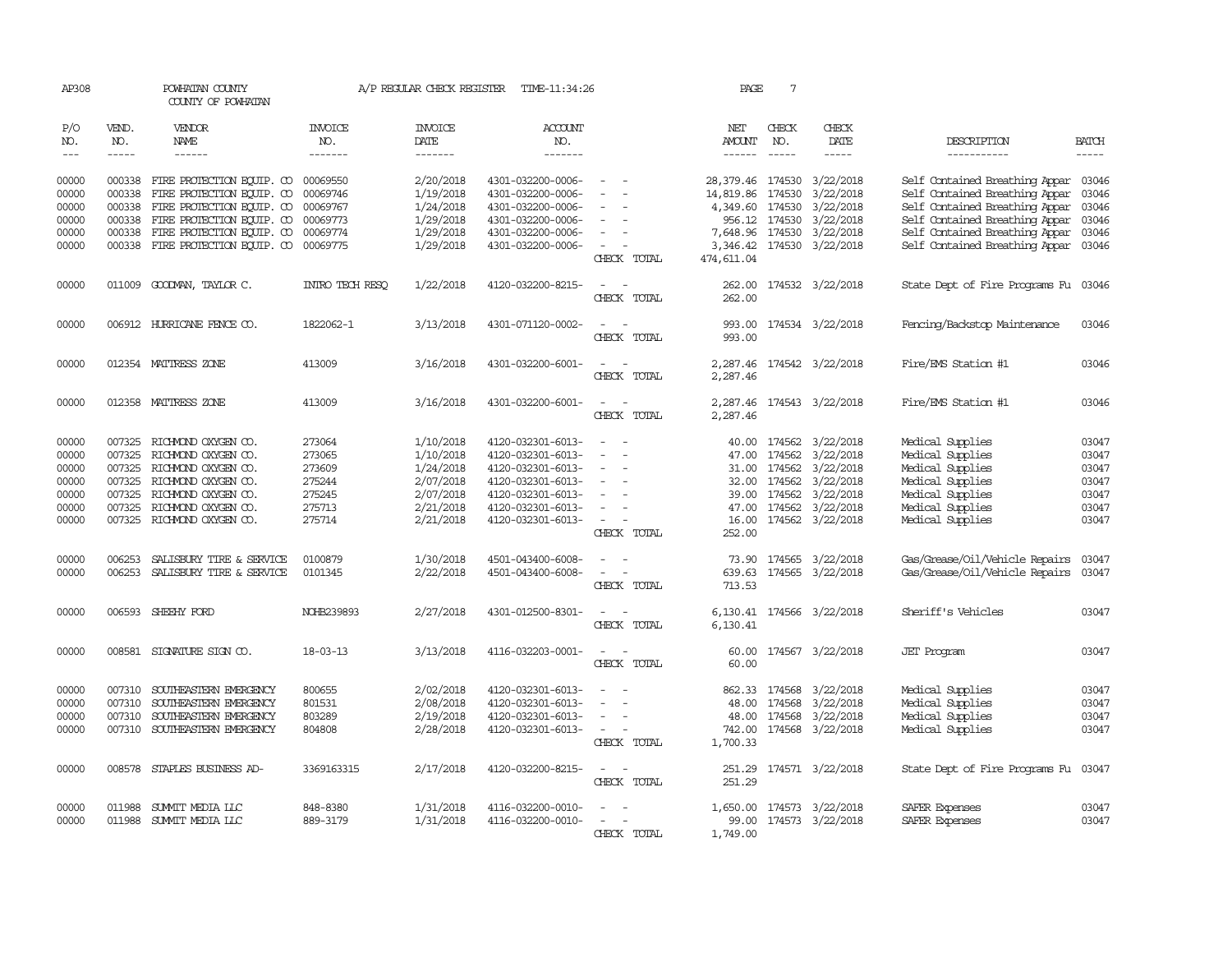| AP308                 |                               | POWHATAN COUNTY<br>COUNTY OF POWHATAN                     |                                  | A/P REGULAR CHECK REGISTER         | TIME-11:34:26                          |                                                                                                                             | PAGE                           | 8                             |                                             |                                                                |                       |
|-----------------------|-------------------------------|-----------------------------------------------------------|----------------------------------|------------------------------------|----------------------------------------|-----------------------------------------------------------------------------------------------------------------------------|--------------------------------|-------------------------------|---------------------------------------------|----------------------------------------------------------------|-----------------------|
| P/O<br>NO.<br>$- - -$ | VEND.<br>NO.<br>$\frac{1}{2}$ | VENDOR<br>NAME<br>$- - - - - -$                           | <b>INVOICE</b><br>NO.<br>------- | <b>INVOICE</b><br>DATE<br>-------- | <b>ACCOUNT</b><br>NO.<br>-------       |                                                                                                                             | NET<br>AMOUNT<br>$- - - - - -$ | CHECK<br>NO.<br>$\frac{1}{2}$ | CHECK<br>DATE<br>$- - - - -$                | DESCRIPTION<br>-----------                                     | <b>BATCH</b><br>----- |
| 00000                 | 007450                        | THOMSON REUTERS -                                         | 837808518                        | 3/01/2018                          | 4116-021100-6012-                      | $\sim$ $ \sim$<br>CHECK TOTAL                                                                                               | 404.32                         |                               | 404.32 174574 3/22/2018                     | Law Library Expenses                                           | 03047                 |
| 00000                 |                               | 011169 VERIZON                                            | 1357471455Y2/18                  | 2/28/2018                          | 4501-043400-5230-                      | $\sim$<br>$\sim$<br>CHECK TOTAL                                                                                             | 45.76                          |                               | 45.76 174580 3/22/2018                      | Telephone System                                               | 03048                 |
| 00000                 |                               | 011767 VILLAGE BUILDING COMPANY, 11                       |                                  | 2/13/2018                          | 4301-014500-0029-                      | $\frac{1}{2} \left( \frac{1}{2} \right) \left( \frac{1}{2} \right) = \frac{1}{2} \left( \frac{1}{2} \right)$<br>CHECK TOTAL | 10,190.58<br>10,190.58         |                               | 174581 3/22/2018                            | Offie Upopades JDR                                             | 03047                 |
| 00000                 |                               | 012105 WORKSPACE 101 LLC                                  | 1062                             | 2/16/2018                          | 4501-043400-6001-                      | $\omega_{\rm{max}}$ , $\omega_{\rm{max}}$<br>CHECK TOTAL                                                                    | 339.00                         |                               | 339.00 174583 3/22/2018                     | Office Supplies                                                | 03047                 |
| 00000                 |                               | 011792 ADCOCK, BARBARA                                    | S0364109                         | 3/02/2018                          | 4116-084000-8200-                      | $\overline{\phantom{a}}$<br>$\sim$<br>CHECK TOTAL                                                                           | 243.30<br>243.30               |                               | 174602 3/29/2018                            | Earth Day Donations                                            | 03052                 |
| 00000                 |                               | 007436 AQUA VIRGINIA, INC.                                | 0574661 3/18                     | 3/07/2018                          | 4501-043400-5130-                      | $\overline{\phantom{a}}$<br>$\sim$<br>CHECK TOTAL                                                                           | 25.18<br>25.18                 |                               | 174604 3/29/2018                            | Water                                                          | 03052                 |
| 00000                 |                               | 007436 AQUA VIRGINIA, INC.                                | 1188328 3/18                     | 3/07/2018                          | 4501-043600-5130-                      | $\sim$ 100 $\sim$ 100 $\sim$<br>CHECK TOTAL                                                                                 | 17.88<br>17.88                 |                               | 174605 3/29/2018                            | Water - Sewer Facilities                                       | 03052                 |
| 00000<br>00000        | 006655<br>006655              | BLOSSMAN GAS COMPANIES,<br>BLOSSMAN GAS COMPANIES,        | 3491042<br>3491075               | 3/13/2018<br>3/14/2018             | 4501-043600-5120-<br>4501-043600-5120- | $\sim$<br>$\sim$<br>$\sim$<br>$\sim$<br>CHECK TOTAL                                                                         | 438.29<br>787.15               |                               | 348.86 174608 3/29/2018<br>174608 3/29/2018 | Fuel (htg)<br>Fuel (htg)                                       | 03052<br>03052        |
| 00000                 |                               | 008713 BLUE RIDGE RESCUE                                  | 43284                            | 2/26/2018                          | 4116-032200-0010-                      | $\omega_{\rm{max}}$<br>CHECK TOTAL                                                                                          | 5,430.00<br>5,430.00           |                               | 174609 3/29/2018                            | SAFER Expenses                                                 | 03052                 |
| 00000                 |                               | 012149 BUCKLAND, JR., MARCUS R.                           | INV #3                           | 3/21/2018                          | 4301-032200-0005-                      | $\sim$ 100 $\sim$ 100 $\sim$<br>CHECK TOTAL                                                                                 | 1,400.00                       |                               | 1,400.00 174613 3/29/2018                   | CAD System                                                     | 03052                 |
| 00000                 | 007509                        | CAPITALIRISTATE                                           | D032125818.001                   | 3/08/2018                          | 4501-043600-3310-                      | $\sim$ 100 $\sim$ 100 $\sim$<br>CHECK TOTAL                                                                                 | 264.92                         |                               | 264.92 174614 3/29/2018                     | Repairs and Maintenance                                        | 03052                 |
| 00000                 | 000540                        | CENTRAL VIRGINIA WASTE                                    | 23077                            | 3/06/2018                          | 4501-043400-3185-                      | $\sim$<br>$\sim$<br>CHECK TOTAL                                                                                             | 49.91<br>49.91                 |                               | 174616 3/29/2018                            | Trash Removal                                                  | 03052                 |
| 00000                 |                               | 000076 DELL MARKETING L.P.                                | 10229856721                      | 3/13/2018                          | 4301-012510-8304-                      | $\sim$<br>$\sim$<br>CHECK TOTAL                                                                                             | 1,172.08<br>1,172.08           |                               | 174624 3/29/2018                            | PC Replacement                                                 | 03052                 |
| 00000                 |                               | 000860 DOMINION ENERGY VIRGINIA                           | 0998223150 3/18                  | 3/09/2018                          | 4501-043600-5110-                      | $\sim$ 10 $\sim$ 10 $\sim$<br>CHECK TOTAL                                                                                   | 197.20                         |                               | 197.20 174626 3/29/2018                     | Electricity                                                    | 03052                 |
| 00000<br>00000        | 007147                        | DRAPER ADEN ASSOCIATES,<br>007147 DRAPER ADEN ASSOCIATES, | 2018020394<br>2018020394         | 2/28/2018<br>2/28/2018             | 4501-043500-3140-<br>4501-043600-3142- | $\sim$<br>$\sim$<br>$\omega_{\rm{max}}$ and $\omega_{\rm{max}}$<br>CHECK TOTAL                                              | 225.00<br>450.00               |                               | 225.00 174628 3/29/2018<br>174628 3/29/2018 | Professional Services - Water<br>Professional Services - Sewer | 03052<br>03052        |
| 00000                 |                               | 011009 GOODWAN, TAYLOR C.                                 | EXTRICATION SCH                  | 3/10/2018                          | 4120-032200-8215-                      | $\sim$ 100 $\sim$ 100 $\sim$<br>CHECK TOTAL                                                                                 | 361.44                         |                               | 361.44 174633 3/29/2018                     | State Dept of Fire Programs Fu 03052                           |                       |
| 00000                 |                               | 012103 HEYWARD, INC.                                      | V4947                            | 3/12/2018                          | 4501-043600-3310-                      | $\sim$<br>$\sim$<br>CHECK TOTAL                                                                                             | 1,500.00                       |                               | 1,500.00 174637 3/29/2018                   | Repairs and Maintenance                                        | 03052                 |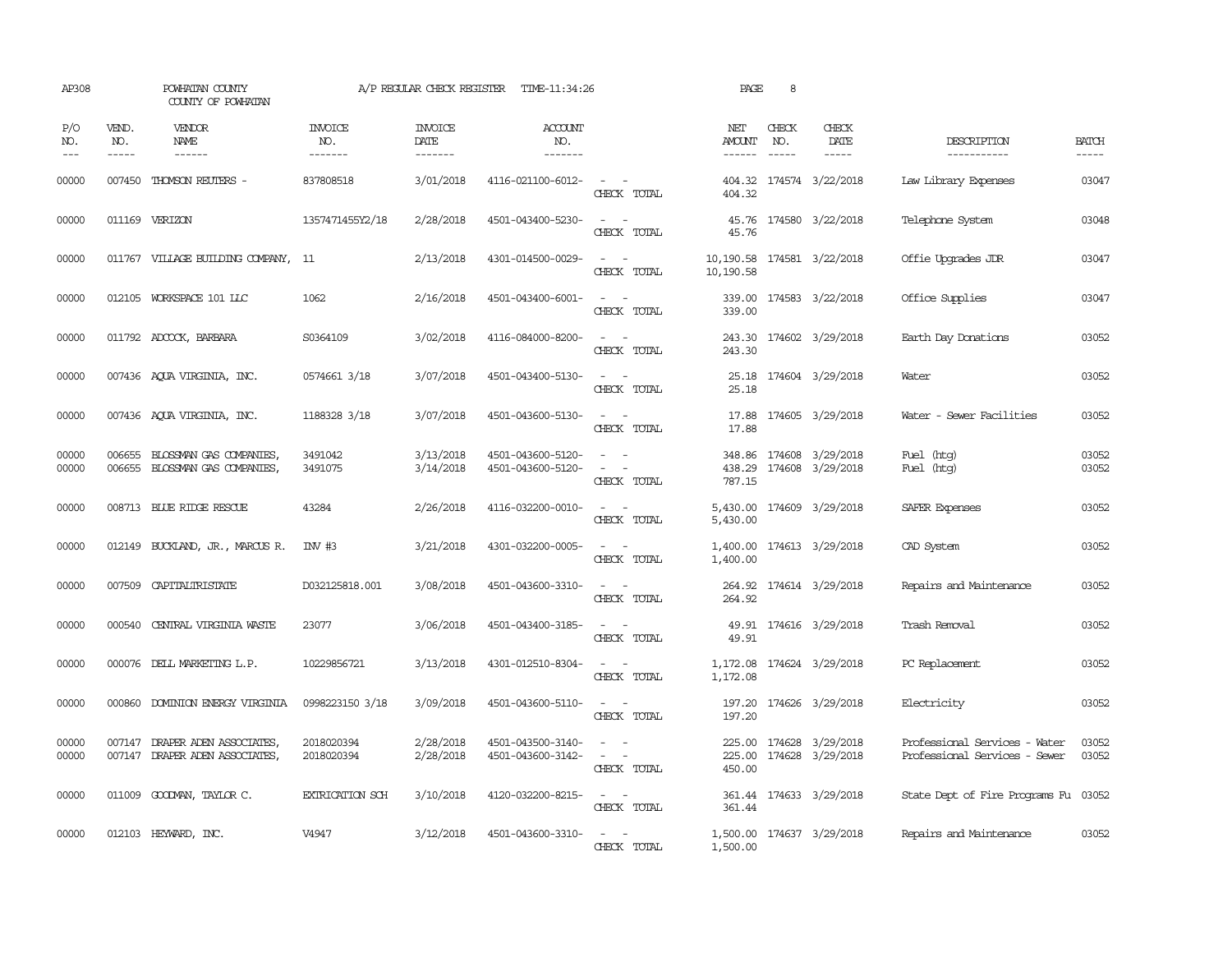| AP308                   |                            | POWHATAN COUNTY<br>COUNTY OF POWHATAN                                                                      |                           | A/P REGULAR CHECK REGISTER          | TIME-11:34:26                                               |                                                                                                                                                                                                                                                           | PAGE                                            | 9                          |                                      |                                                  |                         |
|-------------------------|----------------------------|------------------------------------------------------------------------------------------------------------|---------------------------|-------------------------------------|-------------------------------------------------------------|-----------------------------------------------------------------------------------------------------------------------------------------------------------------------------------------------------------------------------------------------------------|-------------------------------------------------|----------------------------|--------------------------------------|--------------------------------------------------|-------------------------|
| P/O<br>NO.              | VEND.<br>NO.               | VENDOR<br>NAME<br>------                                                                                   | INVOICE<br>NO.<br>------- | <b>INVOICE</b><br>DATE<br>-------   | ACCOUNT<br>NO.<br>-------                                   |                                                                                                                                                                                                                                                           | NET<br><b>AMOUNT</b>                            | CHECK<br>NO.               | CHECK<br>DATE<br>-----               | DESCRIPTION                                      | <b>BATCH</b><br>-----   |
| 00000<br>00000<br>00000 | 006466<br>006466<br>006466 | RADIO COMUNICATION OF VA<br>RADIO COMMUNICATION OF VA 602001326-1<br>RADIO COMMUNICATION OF VA 602001354-2 | 602001305-1               | 2/27/2018<br>2/27/2018<br>2/06/2018 | 4301-032200-0005-<br>4301-032200-0005-<br>4301-032200-0005- | $\sim 100$<br>$\frac{1}{2} \left( \frac{1}{2} \right) \left( \frac{1}{2} \right) = \frac{1}{2} \left( \frac{1}{2} \right)$<br>$\frac{1}{2} \left( \frac{1}{2} \right) \left( \frac{1}{2} \right) = \frac{1}{2} \left( \frac{1}{2} \right)$<br>CHECK TOTAL | 10,800.00<br>20,750.00<br>1,280.00<br>32,830.00 | 174660<br>174660<br>174660 | 3/29/2018<br>3/29/2018<br>3/29/2018  | CAD System<br>CAD System<br>CAD System           | 03053<br>03053<br>03053 |
| 00000                   | 009701                     | SHI INTERNATIONAL CORP.                                                                                    | B07928761                 | 3/16/2018                           | 4301-012510-8304-                                           | CHECK TOTAL                                                                                                                                                                                                                                               | 495.18<br>495.18                                |                            | 174664 3/29/2018                     | PC Replacement                                   | 03053                   |
| 00000                   | 006594                     | SOUTHSIDE ELECTRIC COOP                                                                                    | 63504003 3/18             | 3/13/2018                           | 4501-043600-5110-                                           | $\sim$ 100 $\mu$<br>CHECK TOTAL                                                                                                                                                                                                                           | 2,481.78<br>2,481.78                            |                            | 174665 3/29/2018                     | Electricity                                      | 03053                   |
| 00000                   | 009450                     | SPEC (SILIDGE PROCESS                                                                                      | 2180603-PCU               | 3/16/2018                           | 4501-043600-6016-                                           | CHECK TOTAL                                                                                                                                                                                                                                               | 3,600.00<br>3,600.00                            |                            | 174666 3/29/2018                     | Chemicals                                        | 03053                   |
| 00000                   | 011188                     | TECH FIRE & SAFETY                                                                                         | 1357                      | 2/27/2018                           | 4116-032200-0010-                                           | CHECK TOTAL                                                                                                                                                                                                                                               | 1,464.50<br>1,464.50                            |                            | 174671 3/29/2018                     | SAFER Expenses                                   | 03053                   |
| 00000<br>00000          | 010088<br>010088           | TREASURER<br>TREASURER                                                                                     | 03/19/2018<br>03/19/2018  | 3/19/2018<br>3/19/2018              | 4301-032200-6001-<br>4301-032200-6001-                      | $ -$<br>CHECK TOTAL                                                                                                                                                                                                                                       | .00.<br>97.54<br>97.54                          |                            | 174675 3/29/2018<br>174675 3/29/2018 | Fire/EMS Station #1<br>Fire/EMS Station #1       | 03050<br>03050          |
| 00000<br>00000          | 007755<br>007755           | WITMER PUBLIC SAFETY<br>WITMER PUBLIC SAFETY                                                               | 1844781<br>E1705289       | 3/19/2018<br>3/19/2018              | 4116-032200-0010-<br>4301-032200-0006-                      | CHECK TOTAL                                                                                                                                                                                                                                               | 1,502.75<br>520.99<br>2,023.74                  | 174683                     | 174683 3/29/2018<br>3/29/2018        | SAFER Expenses<br>Self Contained Breathing Appar | 03053<br>03053          |

CHECK TYPE TOTAL 2,978,435.09